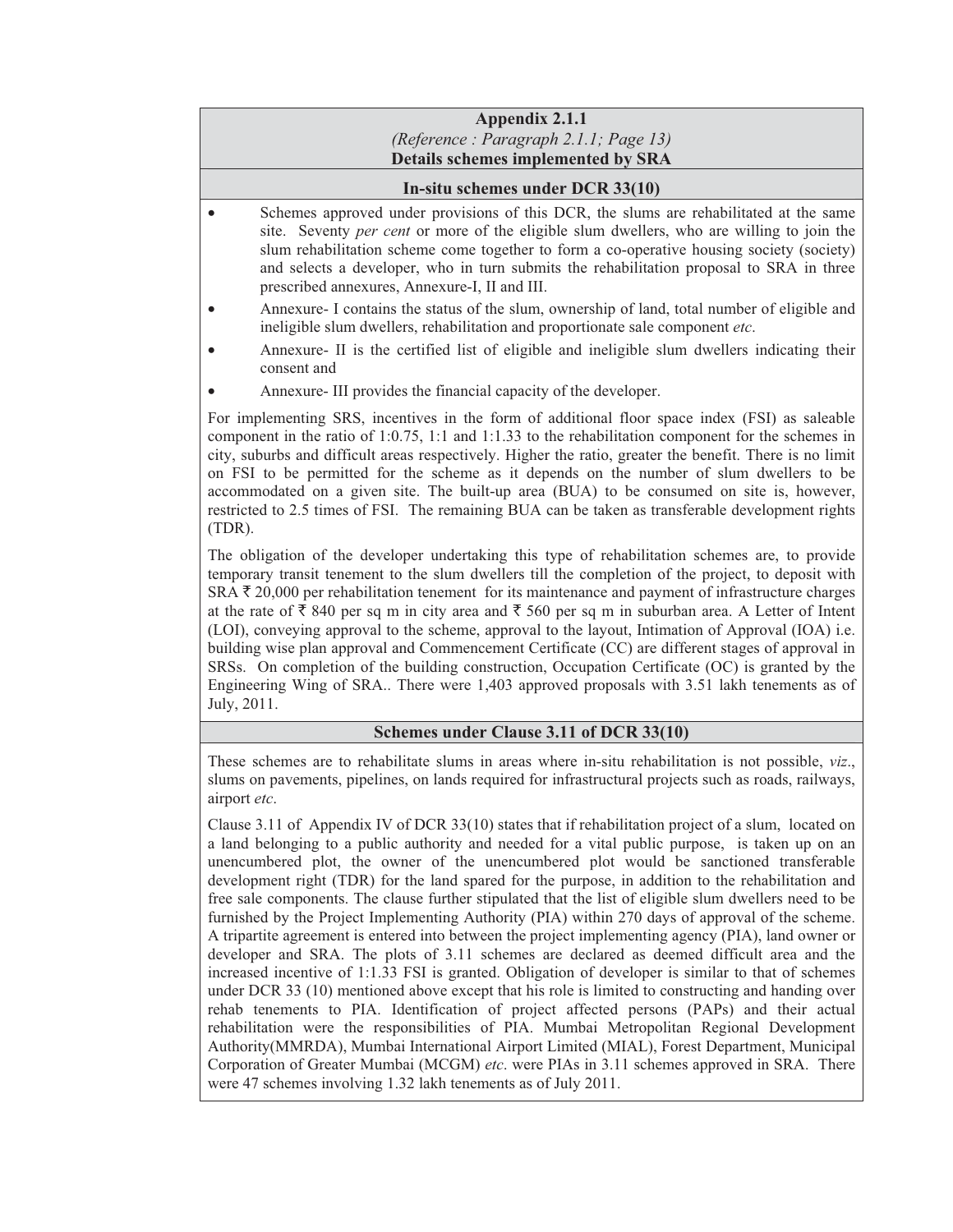### **Appendix 2.1.1 (concld.) Schemes under DCR 33(14)**

In this scheme, the developer is allowed to consume existing FSI potential of the land along with construction of transit tenement. The construction of transit tenement is compensated by giving sale component in the ratio admissible in schemes under DCR 33 (10). Here the obligation of the developer is only to construct and hand over transit tenements to SRA. There were 79 approved proposals with 15432 tenements as of July, 2011.

## **Special Township Projects (STP)**

The provision of special town ship projects (STP) was introduced in the Housing Policy of Government of Maharashtra in February 2007. The Government is vested with powers under Section 3 (K) of the Slum Act to direct SRA to carry out purposes of the Act and the SRA is bound to act upon such direction. Based on such directions for STPs, six schemes were approved by Government under this category.

The SRA is vested with the responsibility of conducting surveys and reviewing the existing slum areas; formulating schemes for rehabilitation of slum dwellers; getting the SRS implemented and to take steps as may be necessary to achieve the objective of rehabilitation of slum dwellers.

The SRA was to provide free houses to 40 lakh eligible slum dwellers, i.e. eight lakh tenements at an average of five persons per family, within five years (1995-1999), whose names appeared in the electoral roll as on 1 January 1995. Slums which came up after 1 January 1995 were to be evicted. As against the target of eight lakh rehabilitation tenements in five years, SRA achieved only 1.47 lakh rehabilitation tenements in 15 years of the implementations of SRS. Under SRS, there are two components; rehabilitation and sale which are calculated as built up area (BUA) on the basis of floor space index (FSI). The developer is to rehabilitate the eligible slum dwellers by providing a self contained tenement having carpet area of 225 sq ft (raised to 269 sq ft from April 2008) free of cost. For this, the developer is to be compensated by way of the free sale component which he sells in the market. This is in a fixed proportion to the rehabilitation component. This free sale BUA can be consumed on the same plot i.e. in-situ, on some other plots or transferred to any buyer.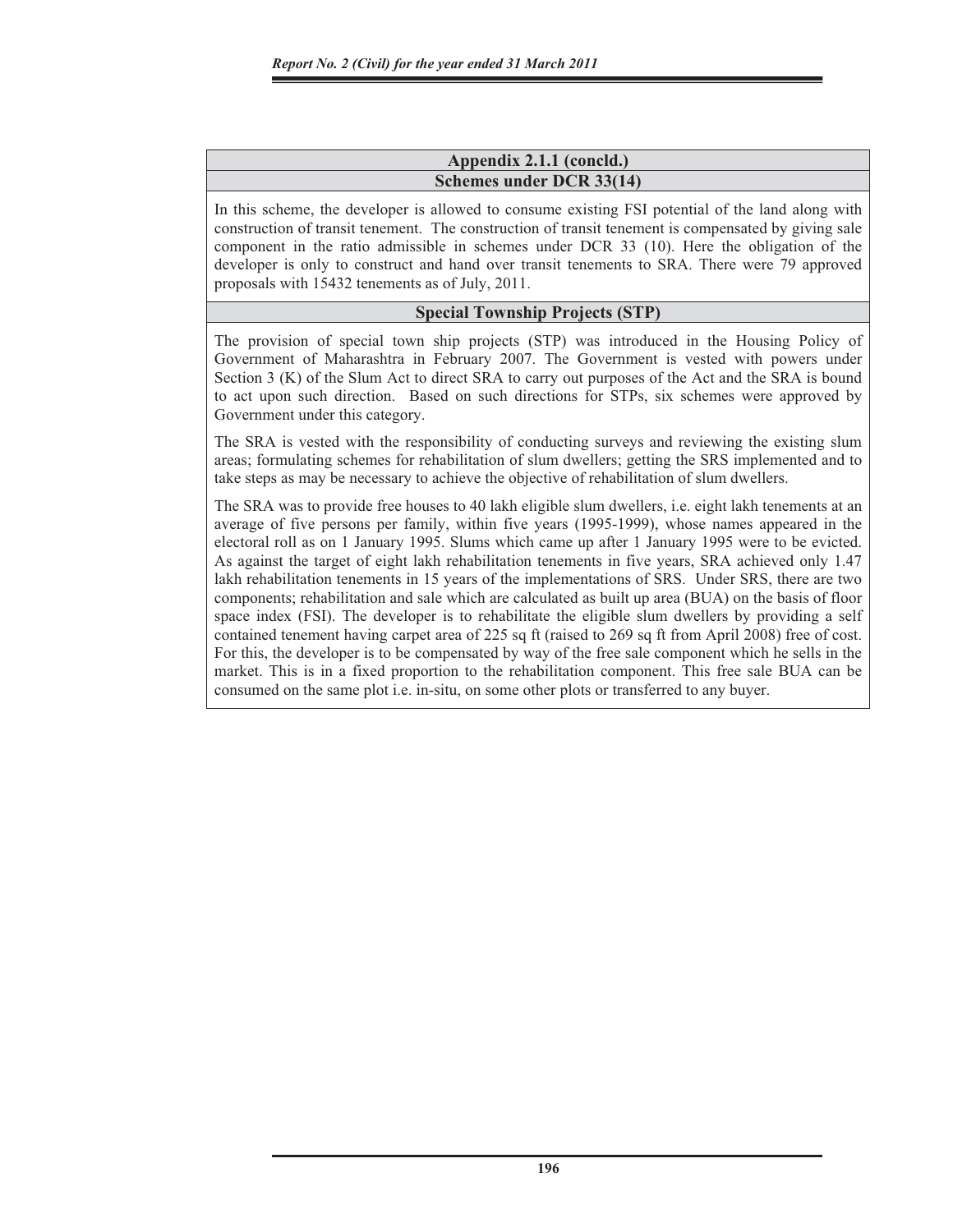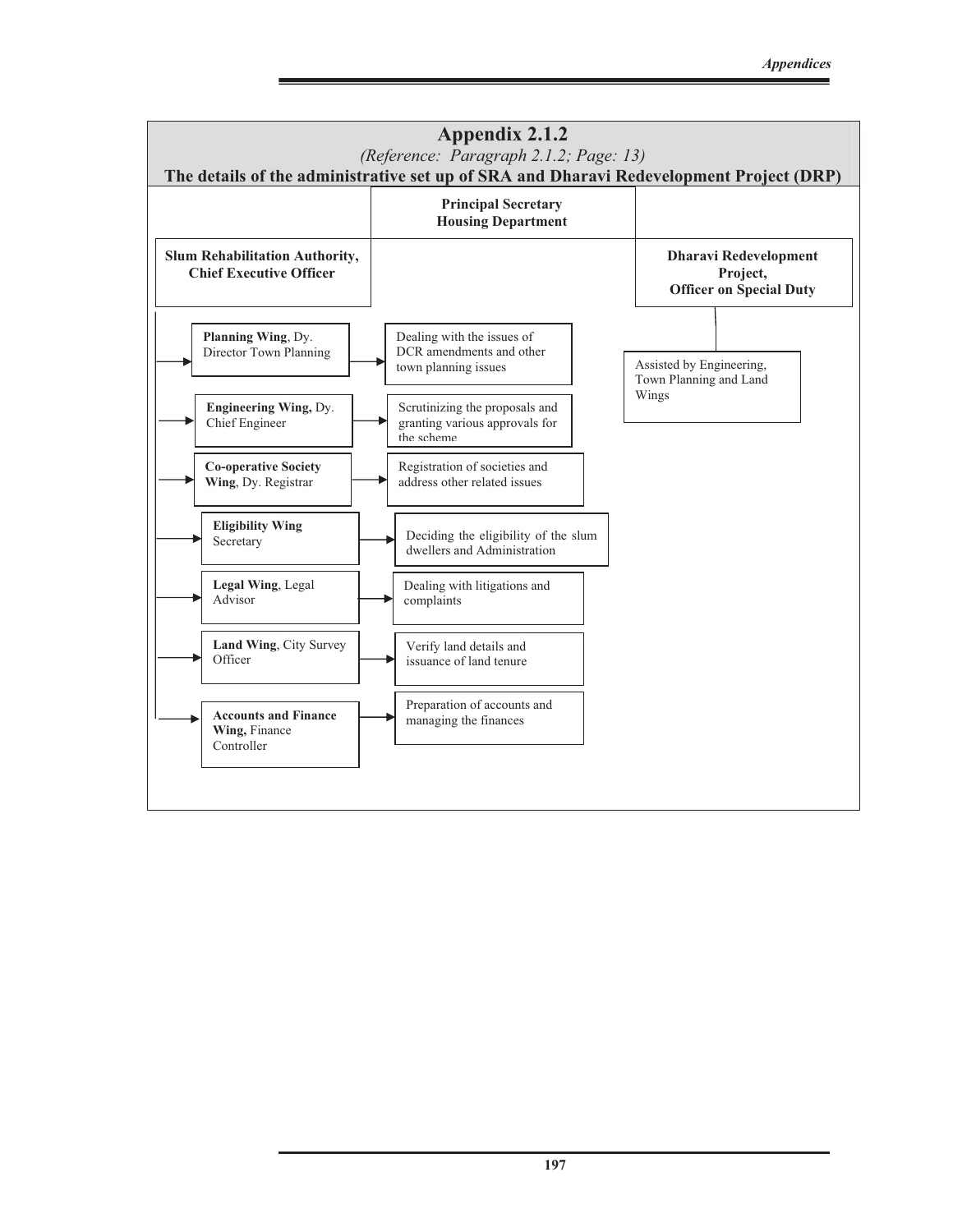|              | Appendix 2.1.3<br>(Reference: Paragraph 2.1.7.4; Page: 18)                                                 |                                                     |                                                                                                         |  |  |  |  |
|--------------|------------------------------------------------------------------------------------------------------------|-----------------------------------------------------|---------------------------------------------------------------------------------------------------------|--|--|--|--|
| <b>Sr No</b> | <b>Unauthorised occupancy by PAPs</b><br>Details of the scheme                                             | <b>Number of PAP</b><br>tenements<br>unauthorizedly | <b>Remarks</b>                                                                                          |  |  |  |  |
|              |                                                                                                            | occupied                                            |                                                                                                         |  |  |  |  |
| 1            | C.T.S. No.1113, 1113/1 To 156 Of Village                                                                   | 16                                                  | Besides, 11 tenements are with                                                                          |  |  |  |  |
| 2            | Kandivali, Kandivali(W) for Mohite Wadi.<br>C.T.S. No.858 (Pt) Of Village Kandivali, (Nallah               | 10                                                  | the developer                                                                                           |  |  |  |  |
|              | Land) Kandivali-W for Shree Ganesh Nav-Tarun                                                               |                                                     |                                                                                                         |  |  |  |  |
|              | CHS.                                                                                                       |                                                     |                                                                                                         |  |  |  |  |
| 3            | C.T.S. No: 440, 440/1 To 18, 441, 441/1 To 5 of                                                            | 27                                                  |                                                                                                         |  |  |  |  |
|              | Village Kurla, Mukesh Wadi.                                                                                |                                                     |                                                                                                         |  |  |  |  |
| 4            | C.T.S. No: 455, 455/1-17, 456, 456/1 To 20 Kurla                                                           | 11                                                  |                                                                                                         |  |  |  |  |
|              | Chunabhatti for Anandi Shobha CHS                                                                          |                                                     |                                                                                                         |  |  |  |  |
| 5            | C.T.S No: 617, 617/1-2, 618, 618/1-9 of Village                                                            | 32                                                  |                                                                                                         |  |  |  |  |
|              | Kurla, Fitwala Compound for Maharashtra                                                                    |                                                     |                                                                                                         |  |  |  |  |
| 6            | Rahiwashi Sangh<br>C.T.S. No: 358, 358/1-69, 359, 359/1-7 Of Kurla                                         | 19                                                  |                                                                                                         |  |  |  |  |
|              | Village, for Nanasheth wadi CHS                                                                            |                                                     |                                                                                                         |  |  |  |  |
| $\tau$       | C.T.S. No. 167[Pt] of village Kondivita Kadamwadi,                                                         | 24                                                  |                                                                                                         |  |  |  |  |
|              | Shivsai CHS                                                                                                |                                                     |                                                                                                         |  |  |  |  |
| 8            | C.T.S. No. 5, S.No. 119A of village Chakala<br>Rambaug CHS, Andheri (E)                                    | 29                                                  | Developer yet not handed over,<br>Dy.Collector has issued notice for<br>vacating unauthorized occupancy |  |  |  |  |
| 9            | C.T.S.No./4093, 4093/1 to 4 of Village Kale-Kalyan                                                         | 10                                                  |                                                                                                         |  |  |  |  |
|              | Santacruz (E), Ashirwad SRA CHS (Prop.)                                                                    |                                                     |                                                                                                         |  |  |  |  |
| 10           | C.S. No. 181(Pt) of Dharavi Divn for Vijay Nagar                                                           | $\overline{5}$                                      |                                                                                                         |  |  |  |  |
|              | CHS, Dharavi.                                                                                              |                                                     |                                                                                                         |  |  |  |  |
| 11           | C.S.No. 87(Pt), 88(Pt), 89(Pt), 90(Pt), 91(Pt), 105(Pt)<br>of Dharavi Divn Muslim Nagar, for Uday CHS Ltd. | 15                                                  |                                                                                                         |  |  |  |  |
| 12           | C.S. No. 181(Pt) of Dharavi Divn Galib Nagar, for                                                          | $\overline{3}$                                      |                                                                                                         |  |  |  |  |
|              | Lok Seva CHS                                                                                               |                                                     |                                                                                                         |  |  |  |  |
| 13           | C.S. No. 97(Pt) of Dharavi Divn Prabhakar Kunte                                                            | 16                                                  |                                                                                                         |  |  |  |  |
|              | Nagar, for Vivekanand CHS                                                                                  |                                                     |                                                                                                         |  |  |  |  |
| 14           | C.S. No. 97 of Dharavi Divn Prabhakar Kunte Nagar,<br>for Shama CHS                                        | 41                                                  | Of the total of 48 PAPs, 7 are to<br>be constructed                                                     |  |  |  |  |
| 15           | C.S. No. 181 (Pt) of Dharavi Divn Saibaba Nagar, for                                                       | 19                                                  |                                                                                                         |  |  |  |  |
|              | Vallabh CHS Ltd, Dharavi                                                                                   |                                                     |                                                                                                         |  |  |  |  |
| 16           | C.S. No. 126 (Pt), 122(Pt), 119(Pt), 118(Pt) of Dharavi                                                    | $\overline{3}$                                      |                                                                                                         |  |  |  |  |
|              | Divn for V.O.C. CHS, Dharavi.                                                                              |                                                     |                                                                                                         |  |  |  |  |
| 17           | C.S. No. 181 (Pt) of Dharavi Divn for Shivneri CHS,                                                        | 12                                                  |                                                                                                         |  |  |  |  |
|              | Mukund Nagar, Dharavi                                                                                      |                                                     |                                                                                                         |  |  |  |  |
| 18           | C.S. No. 330 (Pt) of Dharavi Divn for Survoday                                                             | 14                                                  |                                                                                                         |  |  |  |  |
|              | CHS, Dharavi.                                                                                              | $\overline{2}$                                      |                                                                                                         |  |  |  |  |
| 19           | C.S. Nos. 181(Pt), 419(Pt), 423(Pt) To 426(Pt), 544<br>To 548(Pt) of Dharavi Divn Shastri Nagar, Dharavi   |                                                     | Though unauthorisedly occupied<br>these tenements are shown as                                          |  |  |  |  |
|              |                                                                                                            |                                                     | handed over to SRA.                                                                                     |  |  |  |  |
| 20           | F.P. No. 867, TPS - IV, Mahim Nunus Wadi, Dadar                                                            | 10                                                  |                                                                                                         |  |  |  |  |
|              | (W).                                                                                                       |                                                     |                                                                                                         |  |  |  |  |
|              | <b>Total</b>                                                                                               | 318                                                 |                                                                                                         |  |  |  |  |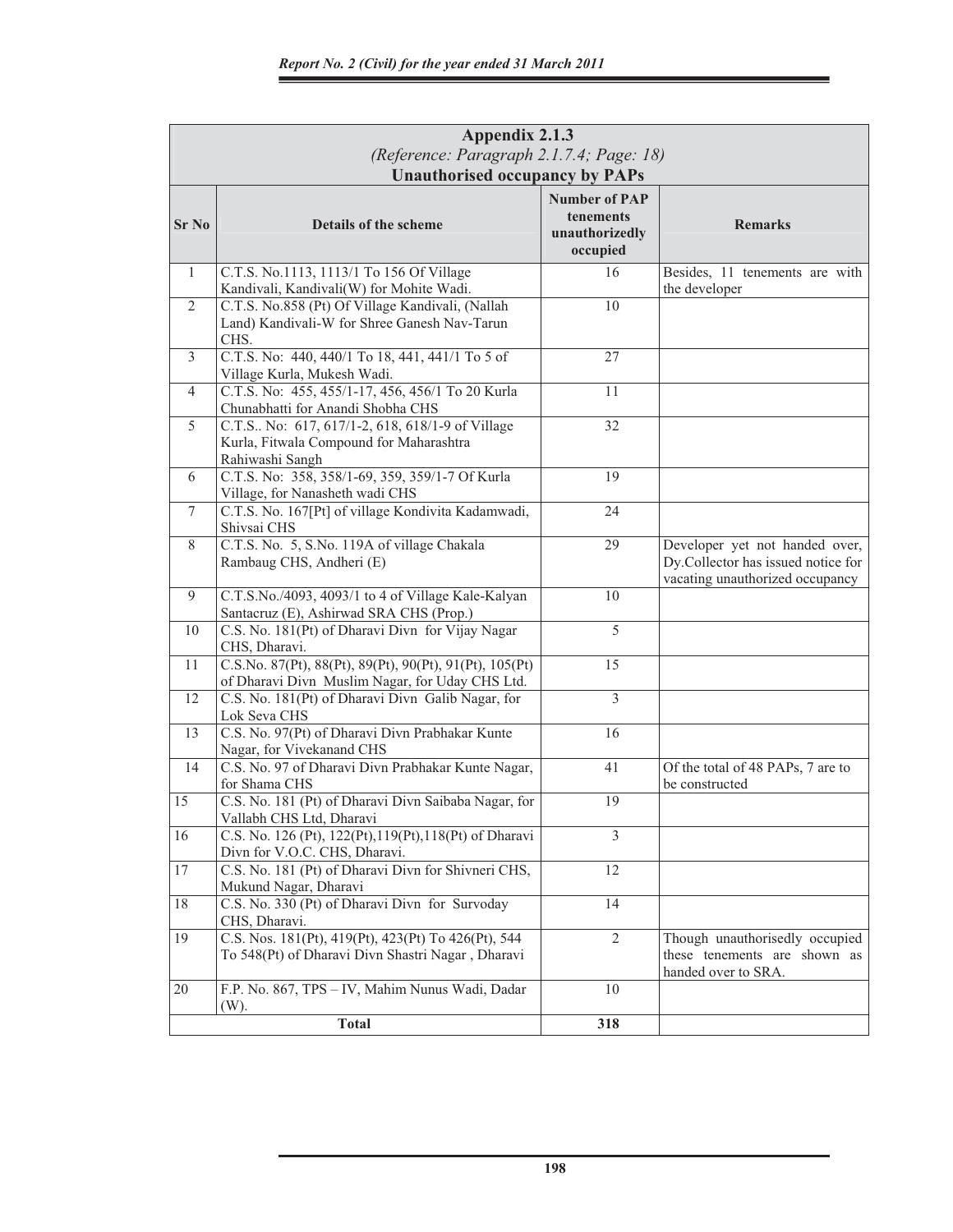|                                     |                                    |                                                 |                                                                   | Appendix 2.1.4<br>(Reference: Paragraph 2.1.7.4; Page: 18)<br>Details of unauthorized occupation in SRA                                                                                                             |                                                                                                                                                                           |
|-------------------------------------|------------------------------------|-------------------------------------------------|-------------------------------------------------------------------|---------------------------------------------------------------------------------------------------------------------------------------------------------------------------------------------------------------------|---------------------------------------------------------------------------------------------------------------------------------------------------------------------------|
| <b>Sr</b><br>$\overline{\text{No}}$ | Name of<br>the<br>Rehab<br>society | <b>Total No of</b><br>unauthorized<br>occupants | <b>Action taken</b>                                               | <b>Details of complaint</b>                                                                                                                                                                                         | <b>Status of the case</b>                                                                                                                                                 |
| 1                                   | Apli Ekta<br><b>SRA</b><br>CHS,    | 1                                               | Case has been referred<br>to Competent Authority<br>on 08.04.2009 | Complaint by Apli Ekta SRA CHS<br>on 5.8.2008, 17.1.2008                                                                                                                                                            | Pending with Addl. Collector<br>(W/S) and Competent<br>Authority since 8.4.2009                                                                                           |
|                                     |                                    | 241                                             | Case has been referred<br>to Competent Authority<br>on 01.07.2010 | As per High Court order dated<br>7.4.2009 W.P.No.143/09 filed by<br>Shri Abdul Samad Abdul Salam<br>dated 4.9.2010                                                                                                  | Pending with Addl. Collector<br>(W/S) and Competent<br>Authority since 1.7.2010                                                                                           |
| $\overline{2}$                      | Pride of<br>Vakola<br>CHS,         | 27                                              | Case has been referred<br>to Competent Authority<br>on 28.02.2011 | As per HPC minutes of decision in<br>Appeal No.135/2010 filed by Pride<br>of Vakola CHS & ors. Application<br>No.190/2010 filed by Gold Coin<br>Developers, Application 198/2010<br>by Ramakrishna Singh & 9 others | Pending with Addl. Collector<br>(W/S) and Competent<br>Authority since 28.02.2011                                                                                         |
| 3                                   | Sai Kripa<br>CHS, .                | 18                                              | Case has been referred<br>to Competent Authority<br>on 20.5.2011  | Complaint by Sai Kripa CHS dated<br>15.1.2011                                                                                                                                                                       | Pending with Addl. Collector<br>(W/S) and Competent<br>Authority since 20.05.2011                                                                                         |
| 4                                   | Om<br>Shivneri<br>CHS,             | $\tau$                                          | Case has been referred<br>to Competent Authority<br>on 26.04.2011 | Complaint by Shri Akanath Khadse<br>dated 23.6.2010                                                                                                                                                                 | Matter remanded by back to<br>District Deputy Registrar with<br>respect to their report dated<br>1.3.2011 to submit report<br>regarding closed tenements<br>on 26.04.2011 |
| 5                                   | Siddhivin<br>ayak<br>CHS,          | 21                                              | Case has been referred<br>to Competent Authority<br>on 17.06.2011 | Complaint filed by Siddhivinayak<br>CHS dated 9.3.2011                                                                                                                                                              | Pending with Addl. Collector<br>(W/S) and Competent<br>Authority since 20.05.2011                                                                                         |
| 6                                   | Anand<br>Seva<br>Samiti<br>CHS,    | ${\bf 08}$                                      | Action under clause 33<br>initiated on 25.11.2010                 | Complaint filed by Shri<br>P.K.Mehamood dated 30.09.2009                                                                                                                                                            | Pending with MHADA and<br>Competent Authority since<br>17.6.2011.                                                                                                         |
| 7                                   | Lokmany<br>a Nagar<br><b>CHS</b>   | 03                                              | Action under clause 33<br>initiated on 24.09.2009                 | Complaint filed by Lokmanya Nagar<br>CHS dated 24.2.2009 and 12.3.2009                                                                                                                                              | Pending with Addl. Collector<br>(W/S) and Competent<br>Authority since 24.09.2009                                                                                         |
| 8                                   | Apna<br>Ghar<br><b>CHS</b>         | 26                                              | Action under clause 33<br>initiated on 4.1.2011                   | Complaints filed by Mr.Divakar<br>R.Kotian and Mr. Kris B Amanna                                                                                                                                                    | Pending with Asst. Comm.<br>K/E Ward, BMC and<br>Competent Authority                                                                                                      |
| 9                                   | Khandwa<br>la CHS                  | 54                                              | Action under clause 33<br>initiated on 02.02.2011                 | HPC order dated 11.09.2009 in<br>Appeal No.728/2009 and others                                                                                                                                                      | Pending with Addl. Collector<br>(W/S) and Competent<br>Authority since 02.02.2011                                                                                         |
| 10                                  | Ramnik<br>Smruti<br><b>CHS</b>     | 26                                              | Action under clause 33<br>initiated on 27.7.2009                  | Complaint received on Slum day in<br>SRA dated 27.04.2009                                                                                                                                                           | Pending with Addl. Collector<br>(E/S) and Competent<br>Authority since 27.07.2009.                                                                                        |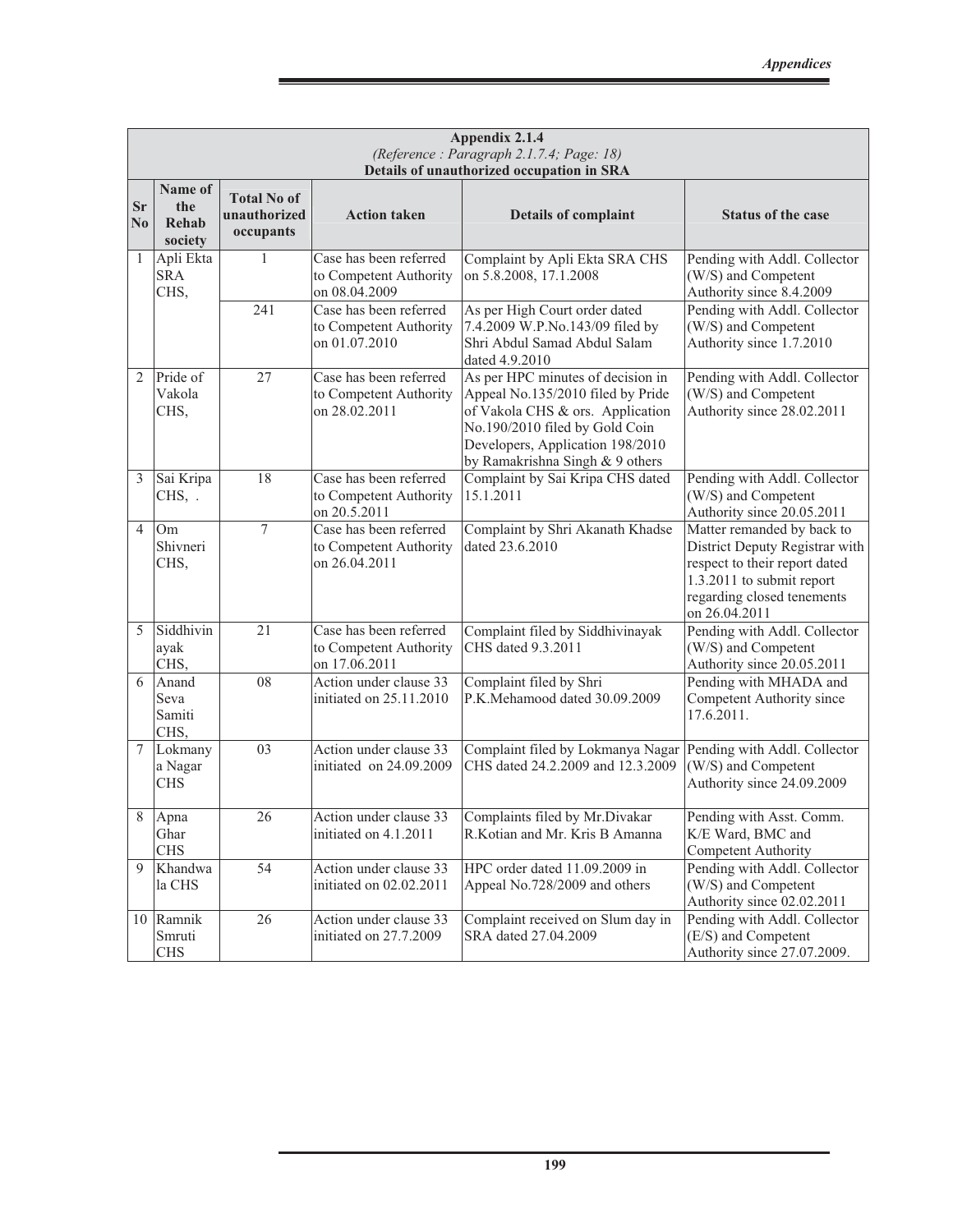|                | Appendix-2.1.5<br>(Reference: Paragraph 2.1.8; Page: 19)<br>List of 3.11 Schemes under Slum Rehabilitation Authority                                                           |                                  |                                               |                                                 |                                            |                                                     |  |  |
|----------------|--------------------------------------------------------------------------------------------------------------------------------------------------------------------------------|----------------------------------|-----------------------------------------------|-------------------------------------------------|--------------------------------------------|-----------------------------------------------------|--|--|
| Sr.<br>No.     | <b>Proposal Details</b>                                                                                                                                                        | Sub developer                    | <b>Approved</b><br><b>Tenements in</b><br>LOI | No. of T/s.<br>in which<br>O.C.C. is<br>granted | <b>Status of</b><br>PAP's if<br>identified | <b>Status of</b><br><b>Certified</b><br>Annexure-II |  |  |
| (1)            | (2)                                                                                                                                                                            | (3)                              | (4)                                           | (5)                                             | (6)                                        | (7)                                                 |  |  |
| $\mathbf{1}$   | Plot bearing C.T.S.Nos. 251B<br>(pt.), 261C, 313A (pt.) & 314A<br>of Village Anik, Chembur, M/E<br>Ward.                                                                       | Rockline<br>Construction         | 1932                                          | 1932                                            | <b>MUTP</b>                                | Not Submitted<br>by PIA                             |  |  |
| $\overline{2}$ | Plot bearing C.T.S.Nos.251B<br>(pt.), 259, 261D & 312B of<br>Village Anik, Chembur M/E<br>Ward.<br>Architect :- S.V. Thakker                                                   | Rockline<br>Construction         | 1599                                          | 1599                                            | <b>MUTP</b>                                | Not Submitted<br>by PIA                             |  |  |
| 3              | Plot bearing C.T.S.Nos.392 (pt.)<br>to 395 of Village Anik, &<br>C.T.S.No 529(pt.) of Village<br>Mahul, Chembur M/E Ward.<br>Architect :- S.V. Thakker                         | Videocon<br>Athithi.             | 4034                                          | 3956                                            | <b>MUTP</b>                                | Not Submitted<br>by PIA                             |  |  |
| $\overline{4}$ | Plot bearing C.T.S.Nos.2 (pt.) of<br>Village Mankhurd & 4(pt.) of<br>Village Deonar, Mankhurd,<br>Chembur, M/E Ward. Architect<br>:- G.L. Pangam                               | Rehab Housing<br>Pvt.Ltd.        | 6268                                          | 6268                                            | <b>MUTP</b>                                | Not Submitted<br>by PIA                             |  |  |
| 5              | Plot bearing C.T.S.Nos.<br>190A/6/1 of Village Majas at<br>Jogeshwari Vikhroli Link Road,<br>Jogeshwari (E), K/E Ward.<br>Architect :- G.D. Sambhare                           | PIA :- MMRDA                     | 1239                                          | 697                                             | <b>MUTP</b>                                | Not Submitted<br>by PIA                             |  |  |
| 6              | Plot bearing S.No.80 (pt.),<br>C.T.S.No.6/1(pt.) of Village<br>Mandale at Mankhurd, M/E<br>Ward.                                                                               | V.N. Jog.                        | 3815                                          | 3584                                            | <b>RAILWAY</b><br>S                        | Not Submitted<br>by PIA                             |  |  |
| $\tau$         | Plot bearing C.T.S.No.827D,<br>S.No.239(pt.) of Village<br>Dindoshi, Goregaon (E),<br>Architect :- Hafeez Contractor                                                           | M/s. Villaiti<br>Ram Mittal      | 2695                                          | 2695                                            | <b>AIRPORT</b>                             | Not Submitted<br>by PIA                             |  |  |
| 8              | Plot bearing C.S.Nos. 299, 310,<br>311 of Dharavi Divn.Dharavi,<br>G/N Ward.                                                                                                   | ABC Pvt.Ltd.                     | 576                                           | 576                                             | RAILWAY<br>S                               | Not Submitted<br>by PIA                             |  |  |
| 9              | Plot bearing C.T.S.No.161, 162,<br>164 & 165 of Village Maraavali,<br>Chembur, M/E Ward.                                                                                       | Rock Line<br>Constn              | 3198                                          | 2350                                            | APLR                                       | Not Submitted<br>by PIA                             |  |  |
| 10             | Plot bearing C.T.S.No.730 of<br>Village Borla, Panjrapole,<br>Chembur, M/E Ward.                                                                                               | Runwal<br>Construction Co.       | 340                                           | 160                                             | APLR.                                      | Not Submitted<br>by PIA                             |  |  |
| 11             | Plot bearing C.T.S.Nos. 178,<br>178/1-5, 179, 179/1-136,<br>179/137, 179/137(138-154),<br>180, 181 & 182 of Village Anik,<br>Chembur, M/E Ward.<br>Architect :- Ramakant Patil | M/s. Charisma<br><b>Builders</b> | 1536                                          | 768                                             | <b>APLR</b>                                | Not Submitted<br>by PIA                             |  |  |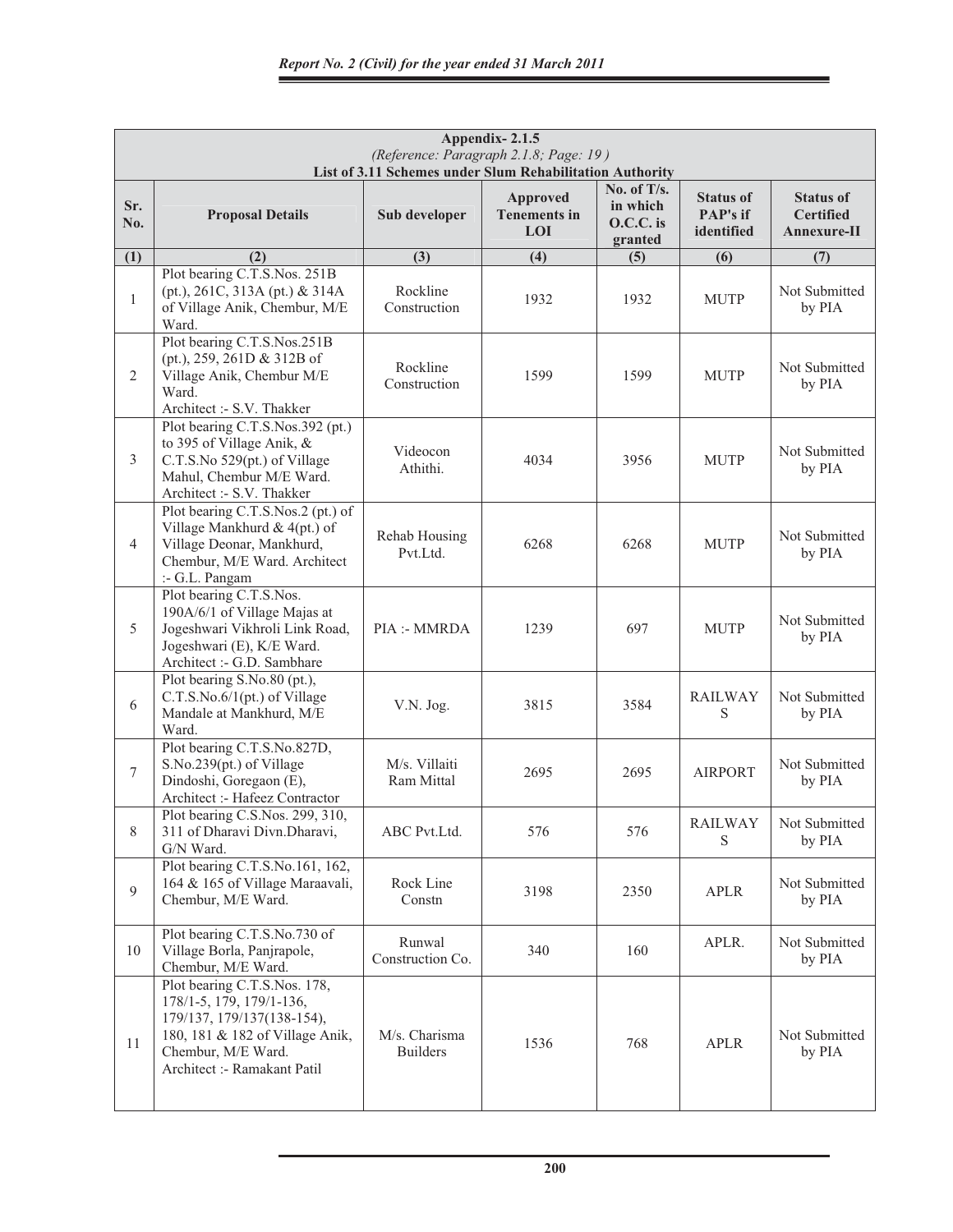|     | Appendix-2.1.5 (contd.)                                                                                                                                                                                  |                                                |      |      |                                              |                         |  |  |
|-----|----------------------------------------------------------------------------------------------------------------------------------------------------------------------------------------------------------|------------------------------------------------|------|------|----------------------------------------------|-------------------------|--|--|
| (1) | (2)                                                                                                                                                                                                      | (3)                                            | (4)  | (5)  | (6)                                          | (7)                     |  |  |
| 12  | Plot bearing C.T.S.No.262A &<br>262B of Village Anik,<br>Chembur, M/E Ward.<br>Architect :- P.R. Doshi                                                                                                   | M/s. Chembur<br>Trading Corpn.                 | 1706 | 1706 | <b>APLR</b>                                  | Not Submitted<br>by PIA |  |  |
| 13  | Plot bearing C.T.S.No.48, 101A<br>of Village Dahisar, at Kandar<br>Pada, Dahisar (W), R/N Ward.                                                                                                          | Shri Sai<br>Construction                       | 462  | 462  | <b>SRA</b>                                   | Not Submitted<br>by PIA |  |  |
| 14  | Plot bearing C.T.S.Nos. 260B,<br>261B, 312A & 312C of Village,<br>Anik, Chembur, M/E Ward.                                                                                                               | Dinshaw<br>Trapinex<br><b>Builders Pvt.Ltd</b> | 3269 | 800  | <b>SRA/MMR</b><br>DA (for<br>Gazdar<br>Band) | Not Submitted<br>by PIA |  |  |
| 15  | Plot bearing C.T.S.Nos. 251A of<br>Village Anik, Chembur, M/E<br>Ward.<br>Architect :- S.S. Shinde                                                                                                       | Suraksha<br>Realtors                           | 384  | 384  | B.M.C.<br>A.O.(ESTA<br>TE) DT.<br>3/7/2008   | Not Submitted<br>by PIA |  |  |
| 16  | Plot bearing C.T.S.Nos. 90(pt.),<br>91(pt), 92(pt.), 96(pt.) &<br>107(pt.) of Village Tungwa, Off.<br>Jogeshwari Vikhroli Link Road,<br>Near Larsen & Tubro Co. "L"<br>Ward.<br>Architect :- S.S. Shinde | Tungwa<br>Developers                           | 1996 | 1996 | <b>SRA/COLL</b><br><b>ECTOR</b>              | Not Submitted<br>by PIA |  |  |
| 17  | Plot bearing C.T.S.No.2555C,<br>S.No.151/3 & 151/7 of Village<br>Dahisar at Rawalpada, Dahisar<br>(E), R/N Ward.<br>Architect :- Rajendra B. Ahir                                                        | Vishnu<br>Enterprises                          | 574  | 494  | <b>SRA</b>                                   | Not Submitted<br>by PIA |  |  |
| 18  | Plot bearing C.T.S.Nos. 1(pt.) of<br>Village Mankhurd, Chembur<br>M/E Ward. Architect :- G.M.<br>Kakade                                                                                                  | Suraksha<br>Realtors                           | 2234 | 2234 | <b>RAILWAY</b><br>& NAVY                     | Not Submitted<br>by PIA |  |  |
| 19  | Plot bearing C.S.Nos. 6(PT.),<br>10(pt.), to 20(pt.), 25(pt.) &<br>26(pt.), of Salt Pan Divn. Kokari<br>Agar, Wadala,                                                                                    | <b>MMRDA</b>                                   | 2184 | 1850 | <b>RAILWAY</b>                               | Not Submitted<br>by PIA |  |  |
| 20  | CTS NO.48 [pt] & 101 [pt]<br>village Dahisar ,at Kadarpada<br>,Dahisar [W],                                                                                                                              | shree sai<br>construction                      |      | 462  | <b>MMRDA</b>                                 | Not Submitted<br>by PIA |  |  |
| 21  | CTS No.252, 252/1to 72,252/71<br>of village Anik & CTS No.161,<br>161, 162, 164 & 165 of Village<br>Marvali,chembur, Mumbai.                                                                             | M/s.Rockline<br>Construction co.               |      | 2653 | <b>MMRDA</b>                                 | Not Submitted<br>by PIA |  |  |
| 22  | CTS no.262 A /1-3 Village Anik<br>,Chembur , M/E Ward For sub<br>plot A & B<br>Arch-Shri.P.R.Dhoshi                                                                                                      | Chembur<br>Trading<br>Corporation              |      | 1206 | P.W.D                                        | Not Submitted<br>by PIA |  |  |
| 23  | Plot bearing C.T.S.Nos. 770,<br>771, 772/1-9 & 773 of Village<br>Borla,<br>Din Quuarry Road, Panjrapole,<br>Chember, M/E Ward.                                                                           | Runwal<br>Construction Co.                     |      | Nil  | <b>APLR</b>                                  | Not Submitted<br>by PIA |  |  |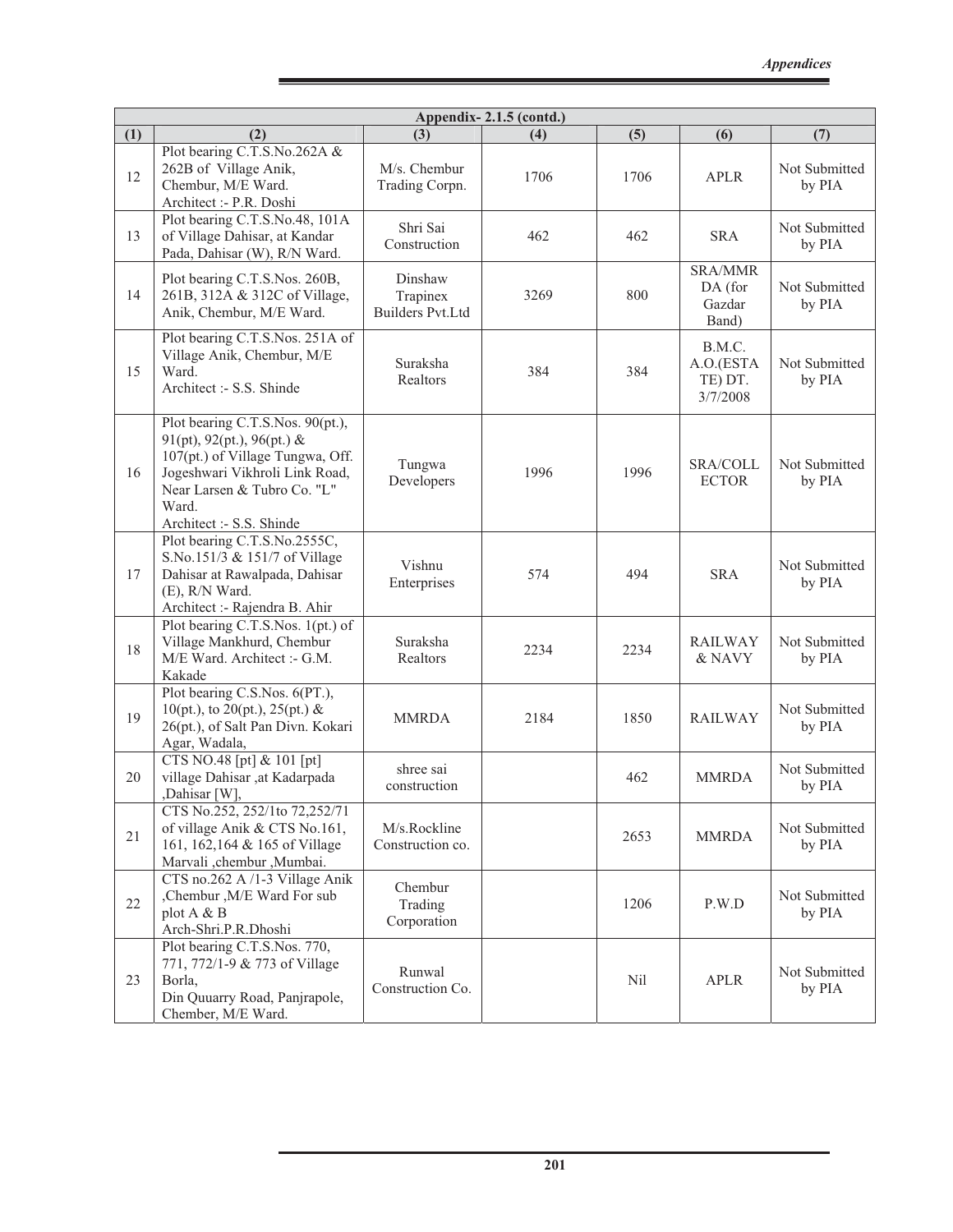|     | Appendix-2.1.5 (contd.)                                                                                                                                                                                                                                                                                                                     |                                           |       |       |                                                                   |                                   |  |
|-----|---------------------------------------------------------------------------------------------------------------------------------------------------------------------------------------------------------------------------------------------------------------------------------------------------------------------------------------------|-------------------------------------------|-------|-------|-------------------------------------------------------------------|-----------------------------------|--|
| (1) | (2)                                                                                                                                                                                                                                                                                                                                         | (3)                                       | (4)   | (5)   | (6)                                                               | (7)                               |  |
| 24  | Plot bearing C.T.S.No.124,<br>124/1, 124/2, 124/3, 124/4,<br>124/5, 124/6, 124/7, 128/8,<br>$124/9$ , $124/51$ , $124/72$ ,<br>124/73, 124/74, 124/75,<br>$124/76$ , $124/77$ , $124/83$ ,<br>124/84, 124/85, 124/86,<br>124/87, 124/88, 124/89,<br>124/90, 124/91, 124/92,<br>124/93 & 1041, Village<br>Kurla<br>Architect :- Mukesh Mehta | Sub<br>Developer :-<br>Mukund Ltd         | 4761  | Nil   | <b>SRA</b>                                                        | <b>Not</b><br>Submitted<br>by PIA |  |
| 25  | Land bearing CTS No.<br>$11A(pt), 16, 16/1$ to<br>92,<br>$19(pt), 20, 25, 25/1$ to 32 of<br>village chandivali, 'L'-<br>Ward Sanjay Ghandhi                                                                                                                                                                                                 | M/s. Sumer<br>Corporation                 | 12134 | 11104 | For<br>Sanjay<br>Gandhi<br>National<br>Park.                      | Submitted<br>by PIA               |  |
| 26  | Land bearing CTS No.<br>11(pt), 16, 16/1<br>to<br>92,<br>11D(pt), 19/ 1 to 28,<br>$20(pt)$ , $25(pt)$ , $25/1$ to 32,<br>50(pt)<br>of<br>village<br>chandivali, 'L'- Ward                                                                                                                                                                   | $M/s$ . D. B.<br>Realty                   | 9787  | Nil   | For<br>Sanjay<br>Gandhi<br>National<br>Park.                      | Submitted<br>by PIA               |  |
| 27  | Land bearing CTS No.<br>$2/1A$ , $2/1B$ , $2/4A$ , $2/4B$ ,<br>$2/4C$ , $2/5$ , $2/7A$ , $2/7B$ of<br>Village Mahul, Chembur<br>(W)                                                                                                                                                                                                         | M/s.<br>Eversmile<br>Construction.        | 17205 | 4608  | For<br><b>Brimstow</b><br>ad,<br>MCGM.                            | <b>Not</b><br>Submitted<br>by PIA |  |
| 28  | <b>CTS</b><br>bearing<br>Land<br>No.619A, 619B,<br>620A,<br>$621/A$ ,<br>$621/B$ ,<br>$621/C$ ,<br>$622/A$ ,<br>$622/B$ ,<br>$623/A$ ,<br>$6/23A-2$ , $623/B$ of village<br>Mahul, Chembur.                                                                                                                                                 | M/s. Aristo<br>Shelters Pvt.<br>Ltd.      | 9002  | Nil   | For slum<br>dwellers<br>near<br>Water<br>Pipe Line<br>of<br>MCGM. | Not<br>Submitted<br>by PIA        |  |
| 29  | Land bearing CTS No.<br>596/B of village Mahul,<br>Chembur (W)                                                                                                                                                                                                                                                                              | $M/s$ . East $&$<br>West Builder<br>(RNA) | 2906  | Nil   | For<br><b>MCGM</b>                                                | <b>Not</b><br>Submitted<br>by PIA |  |
| 30  | Land bearing CTS No. 19(pt),<br>$20(pt), 21(pt), 25(pt) \& 26(pt) of$<br>village Malvani at Malad (E)                                                                                                                                                                                                                                       | M/s. Segment<br>Developer Pvt.<br>Ltd.    | 732   | 380   | <b>SRA</b>                                                        | Not Submitted<br>by PIA           |  |
| 31  | Land bearing CTS NO. 3509,<br>2942 of village Malvani at<br>Malad (W)                                                                                                                                                                                                                                                                       | M/s. Rose finch<br>Developer              | 249   | Nil   | <b>SRA</b>                                                        | Not Submitted<br>by PIA           |  |
| 32  | Land bearing CTS No. 361,<br>362A, 363 of village Mahul,<br>Chembur (W)                                                                                                                                                                                                                                                                     | M/s. Charishma<br>Builder                 | 588   | Nil   | SRA                                                               | Not Submitted<br>by PIA           |  |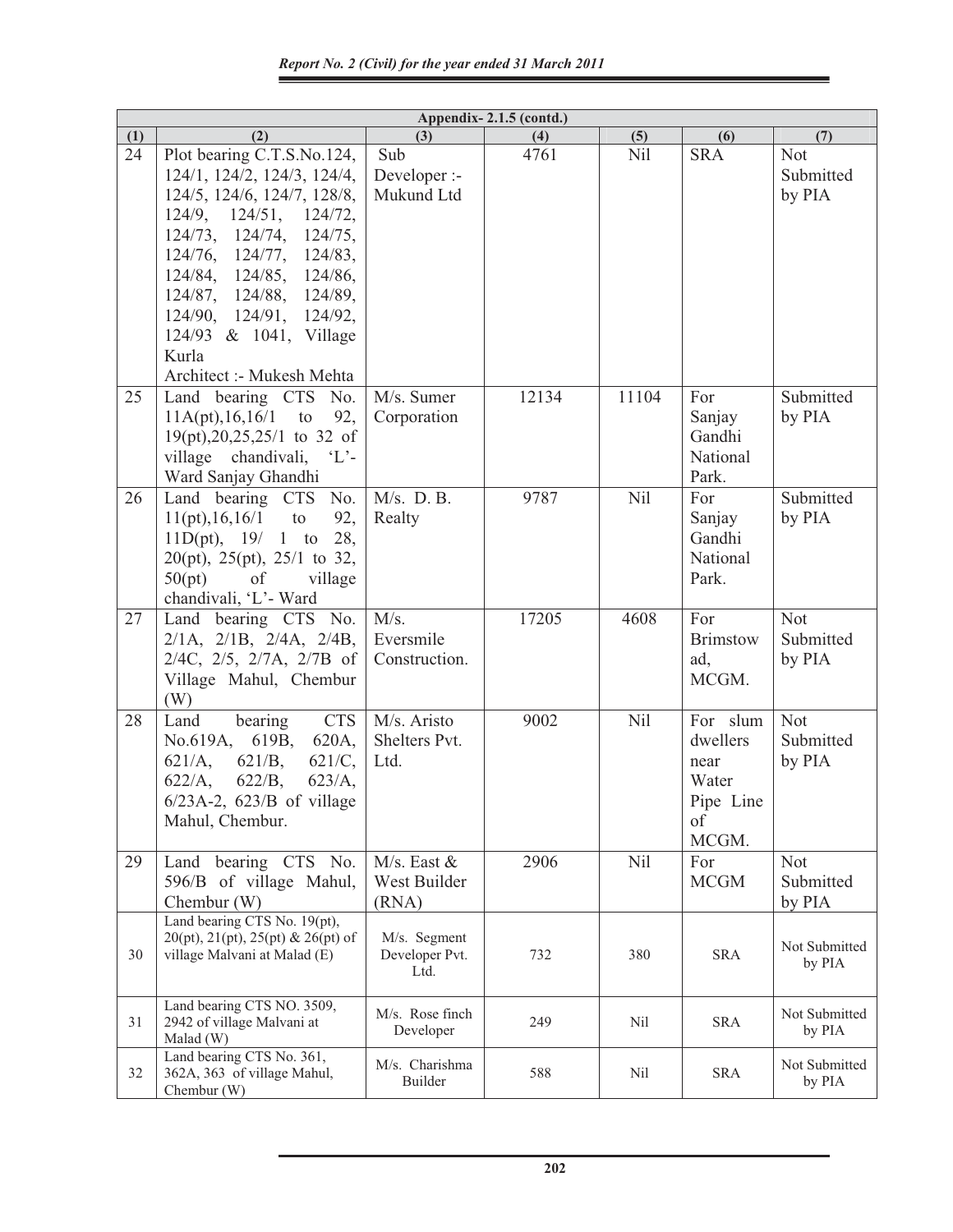|     | Appendix-2.1.5 (contd.)                                                                                                                                                                |                                            |       |                 |                                                          |                         |  |
|-----|----------------------------------------------------------------------------------------------------------------------------------------------------------------------------------------|--------------------------------------------|-------|-----------------|----------------------------------------------------------|-------------------------|--|
| (1) | (2)                                                                                                                                                                                    | (3)                                        | (4)   | (5)             | (6)                                                      | (7)                     |  |
| 33  | Land bearing CTS No. 637(pt),<br>637/44 to 46, 637/49(pt),<br>637/63(pt), 637/54 to 56, 637/59<br>to 77, 637/78(pt), `637/87 to 121<br>of village Kurla II, Taluka Kurla               | M/s. Housing<br>Dev. & Inf. Ltd.<br>(HDIL) | 18233 | 644             | For slum<br>dwellers on<br>Airport<br>land.              | Not Submitted<br>by PIA |  |
| 34  | Land bearing CTS No. 13/1 to 4,<br>13/14-B, part of 13/16, 20, and<br>21 of Village-Kurla in<br>$\mathcal{L}$<br>Ward, Mumbai. "Bhandary<br>Project"                                   | M/s. Fine<br>Developers<br>(HDIL)          | 1834  | <b>Nil</b>      | For slum<br>dwellers on<br>Airport<br>land.              | Not Submitted<br>by PIA |  |
| 35  | Land bearing CTS no. 300/A-1<br>& 1021/B of Village Bhandup,<br>Taluka-Kurla and CTS No. 771<br>of Village Nahur, Taluka-Kurla<br>in 'S' Ward, Mumbai. "Kilbuern<br>Poject"            | M/s. Housing<br>Dev. & Inf. Ltd.<br>(HDIL) | 2020  | Nil             | For slum<br>dwellers on<br>Airport<br>land.              | Not Submitted<br>by PIA |  |
| 36  | Land bearing CTS No. 604, 605<br>of village Mahul, situated in<br>special Industrial Zone (I-3),<br>Chembur, in "M" Ward.                                                              | M/s. Housing<br>Dev. & Inf. Ltd.<br>(HDIL) | 416   | N <sub>il</sub> | For slum<br>dwellers on<br>Airport<br>land.              | Not Submitted<br>by PIA |  |
| 37  | Land bearing CTS No. 611 of<br>Village - Mahul in 'M' Ward,<br>Mumbai.                                                                                                                 | M/s. Housing<br>Dev. & Inf. Ltd.<br>(HDIL) | 451   | <b>Nil</b>      | For slum<br>dwellers on<br>Airport<br>land.              | Not Submitted<br>by PIA |  |
| 38  | Land bearing CTS no. 551/27,<br>552(pt), 552/1, 552/5 to 12 of<br>Village-Nahur, Taluka-Kurla in<br>'T/ward' Mumbai. - "Oxygen<br>Project"                                             | M/s. Housing<br>Dev. & Inf. Ltd.<br>(HDIL) | 2919  | Nil             | For slum<br>dwellers on<br>Airport<br>land.              | Not Submitted<br>by PIA |  |
| 39  | Land bearing CTS No.16, 16/1<br>to 24 & 17 of Village-Chakala<br>and CTS No. 232 & 233, 233/1<br>to 6 of Village Mulgaon at<br>Andheri in 'K/E Ward',<br>Mumbai. - "Popular Car Bazar" | M/s. Housing<br>Dev. & Inf. Ltd.<br>(HDIL) | 1528  | Nil             | For slum<br>dwellers on<br>Airport<br>land.              | Not Submitted<br>by PIA |  |
| 40  | Land bearing CTS No. 316(pt)<br>of village Dharavi at Dharavi                                                                                                                          | M/s. Mukon<br>Construction                 | 233   | Nil             | <b>SRA</b>                                               | Not Submitted<br>by PIA |  |
| 41  | Land bearing CTS NO. 3327(pt)<br>of village Malwani, at Malad<br>(W)                                                                                                                   | M/s. K. N. Patel<br>& Associates           | 120   | Nil             | <b>SRA</b>                                               | Not Submitted<br>by PIA |  |
| 42  | Land bearing CTS NO. 3325 of<br>Village Malwani at Malad (W)                                                                                                                           | M/s. Premleela<br>Developer                | 208   | Nil             | <b>SRA</b>                                               | Not Submitted<br>by PIA |  |
| 43  | Land bearing C.T.S. No. 2866<br>of Village Ghartanpada No. 2 at<br>Dahisar (E), Mumbai.                                                                                                | M/s. Krunal A.<br>Bhatt & Others           | 82    | Nil             | <b>SRA</b>                                               | Not Submitted<br>by PIA |  |
| 44  | Land bearing F.P. No. 469,<br>TPS-III, Borivali (West) in R/C<br>Ward.                                                                                                                 | $M/s$ . East $&$<br>West Builder<br>(RNA)  | 81    | Nil             | For MCGM<br>- Slum<br>dwellers of<br>Jogeshwari<br>Caves | Not Submitted<br>by PIA |  |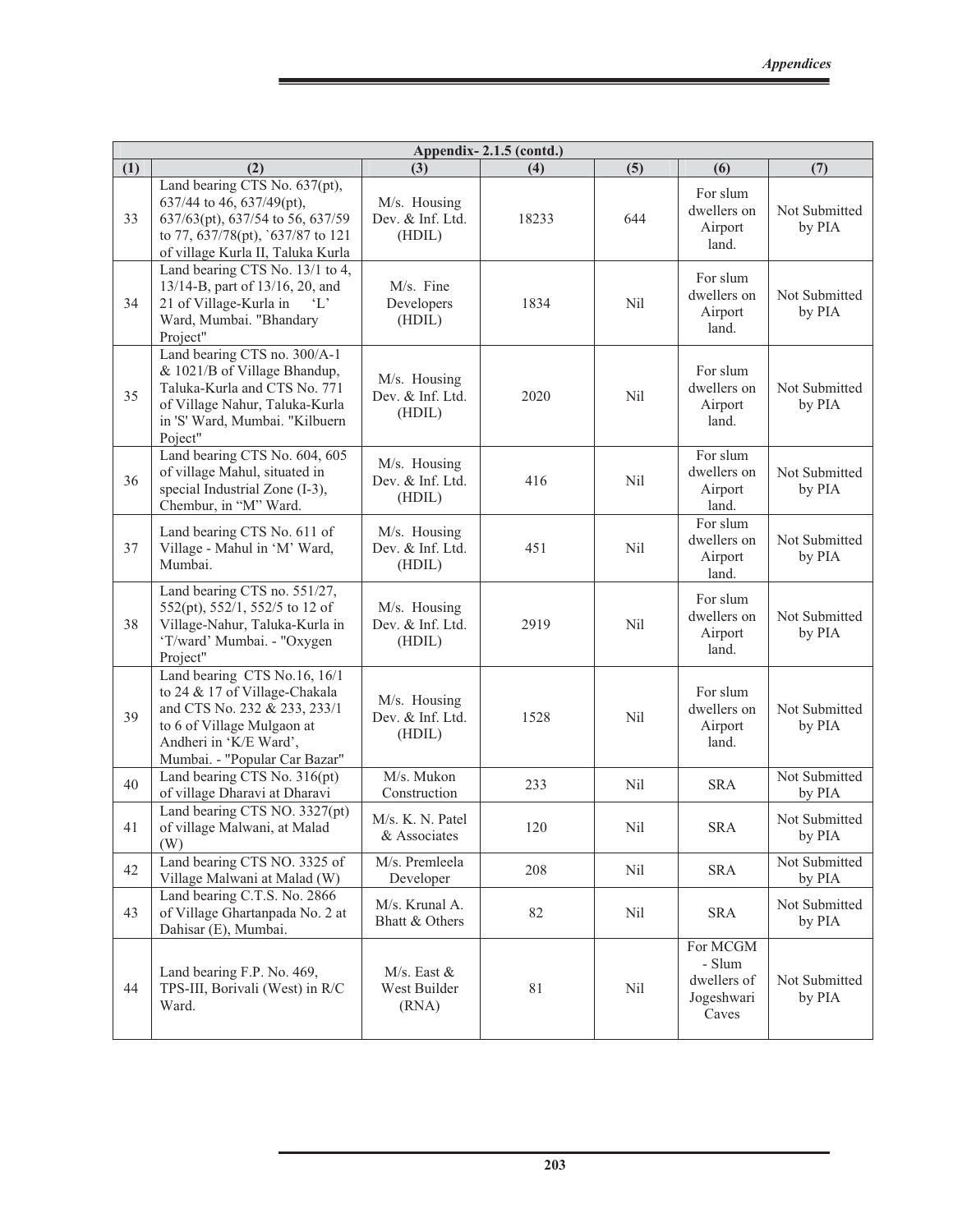|     | Appendix - $2.1.5$ (concld.)                                                                       |                                        |     |                 |                                                          |                         |  |  |  |
|-----|----------------------------------------------------------------------------------------------------|----------------------------------------|-----|-----------------|----------------------------------------------------------|-------------------------|--|--|--|
| (1) | (2)                                                                                                | (3)                                    | (4) | (5)             | (6)                                                      | (7)                     |  |  |  |
| 45  | Land bearing C.T.S. No. 854 of<br>Village Kandivali, Mumbai                                        | M/s. East $&$<br>West Builder<br>(RNA) | 88  | N <sub>il</sub> | For MCGM<br>- Slum<br>dwellers of<br>Jogeshwari<br>Caves | Not Submitted<br>by PIA |  |  |  |
| 46  | Land bearing F.P. No. $71-L/1$ ,<br>TPS-II, Borivali-TPS Road No.<br>IV, Borivali (East), Mumbai.  | M/s. Rite<br>Developers Pvt.<br>Ltd.   | 191 | Nil             | For MCGM<br>- Slum<br>dwellers of<br>Jogeshwari<br>Caves | Not Submitted<br>by PIA |  |  |  |
| 47  | Land bearing C.T.S. No.<br>2555/C-1 of Village Dahisar at<br>Rawalpada, Dahisar (East),<br>Mumbai. | M/s. Vishnu<br>Enterprises             | 574 | Nil             | For MCGM                                                 | Not Submitted<br>by PIA |  |  |  |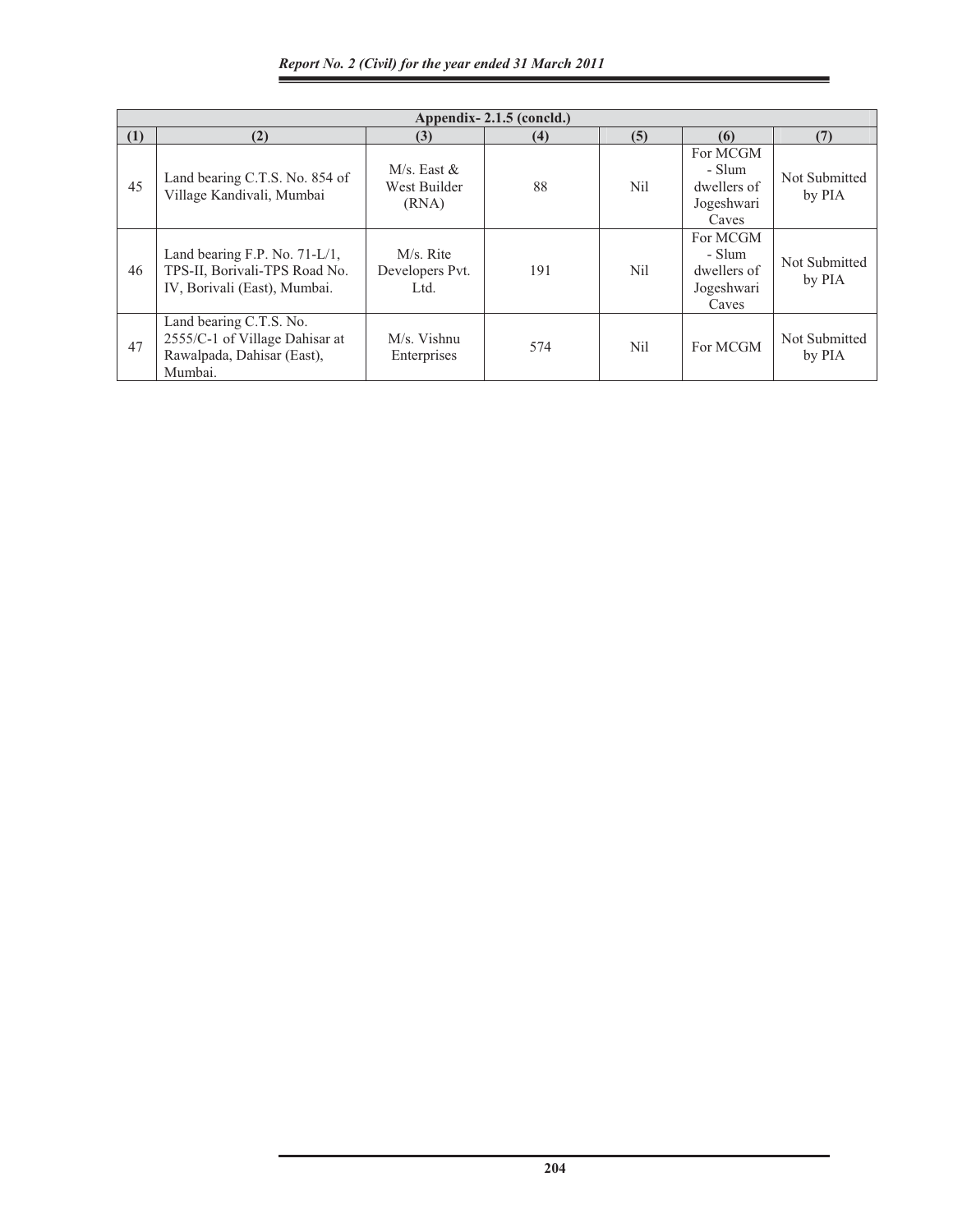|                                                                                                            | Appendix 2.1.6<br>(Reference: Paragraphs 2.1.9 and 2.1.9.8; Pages: 20 and 25)<br>Schemes approved for airport project                                                                                                                                                                                 |                                                 |                                            |                                           |                               |                                     |                                           |
|------------------------------------------------------------------------------------------------------------|-------------------------------------------------------------------------------------------------------------------------------------------------------------------------------------------------------------------------------------------------------------------------------------------------------|-------------------------------------------------|--------------------------------------------|-------------------------------------------|-------------------------------|-------------------------------------|-------------------------------------------|
| <b>Scheme</b><br>No.                                                                                       | Scheme/Developer                                                                                                                                                                                                                                                                                      | <b>Gross plot</b><br>area<br>$(sq \, \text{m})$ | Plot area for<br><b>FSI</b><br>$(sq \, m)$ | Applicable<br><b>Rehab FSI</b><br>(sq.m.) | Rehab<br>component<br>(sq.m.) | Layout<br>R.G<br>$(sq \, \text{m})$ | I to $R^1$<br>(AOS)<br>$(sq \, \text{m})$ |
| SRS <sub>1</sub>                                                                                           | Slum Rehabilitation (S.R.)<br>scheme under clause 3.11 of<br>Appendix IV of DCR 33(10) on<br>plot bearing CTS No. 637 (pt),<br>637/44 to 46, 637/49 (pt), 637/53<br>(pt), $637/54$ to 56, $637/58$ (pt),<br>637/59 to 77, 637/78 (pt), 637/87<br>to 121 of village Kurla, Taluka in<br>L ward, Mumbai | 213967.3                                        | 213967.3                                   | 523487.2                                  | 723496.05                     | 19138.7<br>$(8.94\%)$               | 20464.83<br>$(10\%)$                      |
| SRS <sub>2</sub>                                                                                           | SR Scheme under clause 3.11 on<br>plot bearing CTS No. 16, 16/1 to<br>24 & 17 of village-chakala and<br>CTs no. 232 & 233, 233/1 to 6 of<br>village -Mulgaon at andheri in<br>K/E Ward 9 M/s HDIL)                                                                                                    | 25284.8                                         | 23289.8                                    | 44274.53                                  | 52808.19                      | 1640.43<br>$(8.68\%)$               | NA.                                       |
| SRS <sub>3</sub>                                                                                           | SR Scheme under clause 3.11 on<br>plot bearing CTS No. 551/27,<br>552/1, 552/5 to 12 of village -<br>Nahur, Taluka-Kurla in 'T' ward (<br>$M/s$ HDIL)                                                                                                                                                 | 47762.06                                        | 46322.06                                   | 83439.7                                   | 112957.51                     | 4077.97<br>$(8.53\%)$               | 8632.1<br>$(20\%)$                        |
| SRS <sub>4</sub>                                                                                           | SR Scheme under clause 3.11on<br>plot bearing CTS No. 13/1 to 4,<br>13/14-B, part of 13/16, 20 and 21<br>of Village -Kurla, Taluka-Kurla in<br>'L' ward (M/s Fine developer)                                                                                                                          | 23897.8                                         | 23897.8                                    | 52920.31                                  | 71569.37                      | 3033.56<br>$(12.83\%)$              | 2362.69<br>$(10\%)$                       |
| SRS <sub>5</sub>                                                                                           | SR Scheme under clause 3.11 on<br>plot bearing CTS No300/A-1 &<br>1021/B of village-<br>Bhandup, Taluka-Kurla & CTS No<br>771 of village Nahur Tlauka Kurla<br>'S' Ward. (M/s HDIL)                                                                                                                   | 36475.6                                         | 34750.39                                   | 58648.88                                  | 81568.72                      | 3184.83<br>$(8\%)$                  | 6396.22<br>$(20\%)$                       |
| SRS <sub>6</sub>                                                                                           | SR Scheme under clause 3.11on<br>plot bearing CTS No.604, 605 of<br>Village Mahul, Chembur (M/s<br>HDIL)                                                                                                                                                                                              | 9246.19                                         | 9246.19                                    | 9584.91                                   | 18405.41                      | 1386.93<br>$(15\%)$                 | 1386.93<br>$(15\%)$                       |
| SRS <sub>7</sub>                                                                                           | SR Scheme under clause 3.11on<br>plot bearing CTS No. 611 of<br>Village Mahul, Chembur (M/s<br>HDIL)                                                                                                                                                                                                  | 7492.9                                          | 7492.9                                     | 11460.87                                  | 201889.52                     | 730.08<br>$(9.74\%)$                | 749.29<br>$(10\%)$                        |
|                                                                                                            | <b>Total</b>                                                                                                                                                                                                                                                                                          | 364126.7<br>(A)                                 | 358966.4<br>(B)                            | 783816.4<br>(C)                           | 1262694.77<br>(D)             |                                     |                                           |
|                                                                                                            | Difference in rehab component and rehab FSI i.e $(D - C)$                                                                                                                                                                                                                                             |                                                 | ------- (E)                                |                                           |                               |                                     | 478878.37 sq. m.                          |
|                                                                                                            | Infrastructural charges $\omega \bar{\tau}$ 560 per Sq.m. not proposed for recovery on (E) --- --- -- -- -- -- -- (F)                                                                                                                                                                                 |                                                 |                                            |                                           |                               |                                     | ₹ 26.82 Crore                             |
|                                                                                                            | 15 per cent of gross area of plot in all SRS to be deducted for computation of normally permissible FSI<br>i.e 15 <i>per cent</i> of $(A)$ ---------(G)                                                                                                                                               |                                                 |                                            |                                           |                               |                                     | 54619 sq. m.                              |
| Infrastructural charges @ $\bar{\tau}$ 560 per sq. m. not proposed for recovery on(G) --- - -- ----- --(H) |                                                                                                                                                                                                                                                                                                       |                                                 |                                            |                                           |                               |                                     | ₹ 3.06 Crore                              |

 $<sup>1</sup>$  I to R – Industrial to residential, AOS – Additional open space</sup>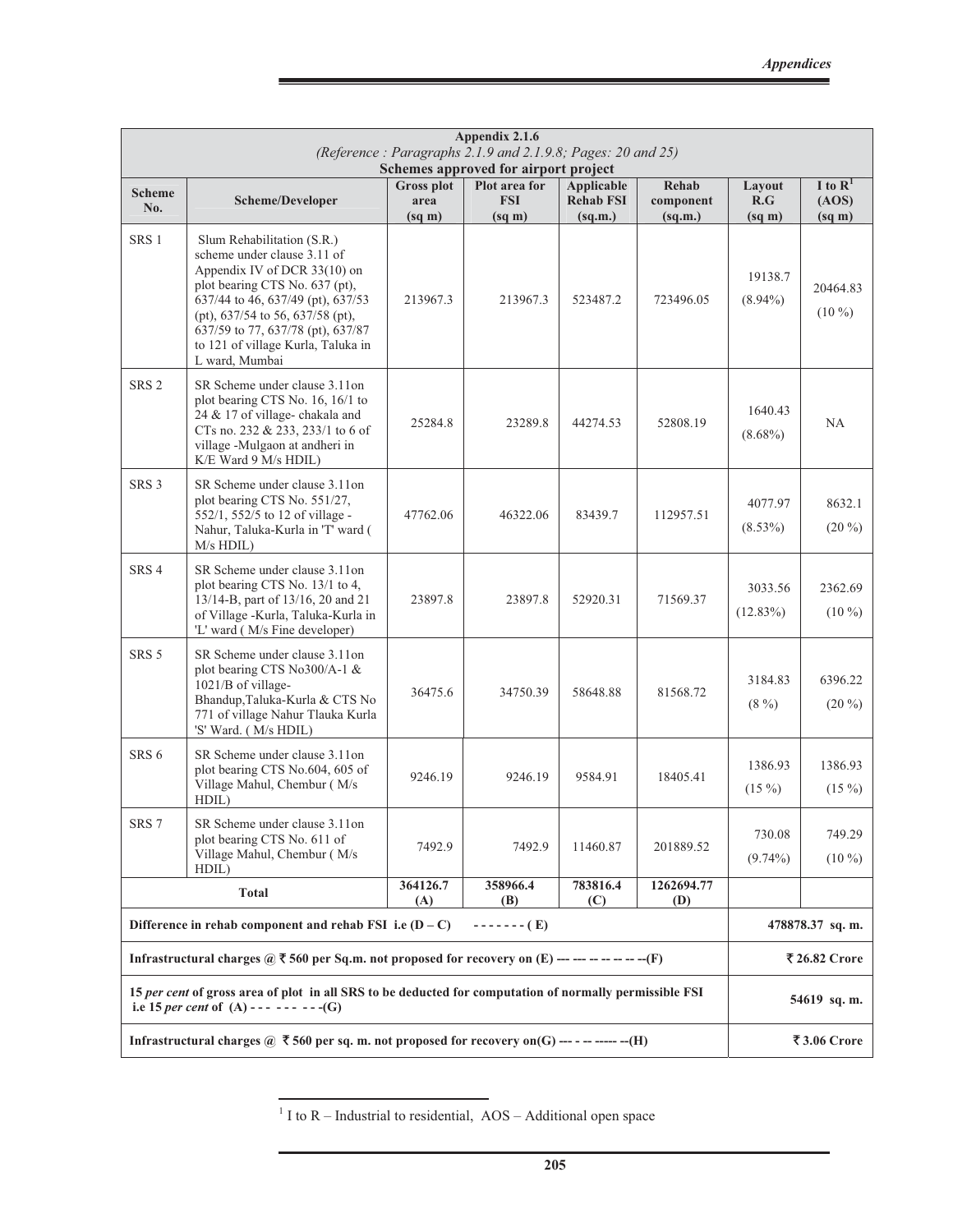|                                                                                                                                                | sq m) as per<br>rates (₹ per<br><b>Building</b><br>$L$ and +<br>ready                                      | reckoner<br>2011         | 48600                                                                                                                                                                                |                                                                                                                                                  |                                                                                                 |                                                                                                                                |                                                                                                                                 |                                                        |                                                    |            |
|------------------------------------------------------------------------------------------------------------------------------------------------|------------------------------------------------------------------------------------------------------------|--------------------------|--------------------------------------------------------------------------------------------------------------------------------------------------------------------------------------|--------------------------------------------------------------------------------------------------------------------------------------------------|-------------------------------------------------------------------------------------------------|--------------------------------------------------------------------------------------------------------------------------------|---------------------------------------------------------------------------------------------------------------------------------|--------------------------------------------------------|----------------------------------------------------|------------|
|                                                                                                                                                |                                                                                                            | (₹ in crore)<br>Value    | 89.99                                                                                                                                                                                | $\circ$                                                                                                                                          | $\circ$                                                                                         | $\circ$                                                                                                                        | $\circ$                                                                                                                         | $\circ$                                                | $\circ$                                            | 99.79      |
|                                                                                                                                                | Excess free sale allowed<br>above the limit of 25(Per<br>cent.) in case of change<br>of user from I to R/C | $(m \rho s)$<br>Area     | 18514.15                                                                                                                                                                             | $\circ$                                                                                                                                          | $\circ$                                                                                         | $\circ$                                                                                                                        | $\circ$                                                                                                                         | $\circ$                                                | $\circ$                                            | 18514.15   |
|                                                                                                                                                | deduction of<br>o release of<br>15(Per~cent.)<br>R.G leading<br>excess FSI<br>Non-                         | $(m \nvert p_8)$<br>Area | 32095.095                                                                                                                                                                            | 3792.72                                                                                                                                          | 7164.309                                                                                        | 3584.67                                                                                                                        | 5471.34                                                                                                                         | 1386.9285                                              | 1123.935                                           | 54618.998  |
|                                                                                                                                                |                                                                                                            | in crore)<br>Value<br>Z  | 31.56                                                                                                                                                                                | $\circ$                                                                                                                                          | $\circ$                                                                                         | 5.40                                                                                                                           | 11.70                                                                                                                           | $\circ$                                                | $\circ$                                            | 48.66      |
|                                                                                                                                                | Excess land TDR allowed<br>by not considering sale<br><b>BUA</b> allowed                                   | (sq m)<br>Area           | 27444.8234                                                                                                                                                                           | $\circ$                                                                                                                                          | $\circ$                                                                                         | 4695.5225                                                                                                                      | 10174.63                                                                                                                        | $\circ$                                                | $\circ$                                            | 42314.9759 |
|                                                                                                                                                |                                                                                                            | in crore)<br>Value<br>Z  | 129.40                                                                                                                                                                               | $\circ$                                                                                                                                          | 21.22                                                                                           | 14.94                                                                                                                          | 13.87                                                                                                                           | 4.24                                                   | 3.50                                               | 187.17     |
| Valuation of undue benefits to developer (Mumbai Airport Slum Rehabilitation)<br>(Reference: Paragraphs 2.1.9.3 and 2.1.9.4; Pages: 23 and 24) | allowed against Lift, Lift<br><b>Excess free sale TDR</b><br>lobby & Staircase                             | $(m \rho s)$<br>Area     | 112519.49                                                                                                                                                                            | $\circ$                                                                                                                                          | 18449.21                                                                                        | 12993.75                                                                                                                       | 12064.7                                                                                                                         | 3686.12                                                | 3042.22                                            | 162755.49  |
|                                                                                                                                                | rates of land<br>reckoner<br>per sq m<br>Ready                                                             |                          | 18900                                                                                                                                                                                | 40800                                                                                                                                            | 36300                                                                                           | 23900                                                                                                                          | 30600                                                                                                                           | 11400                                                  | 11400                                              | ł          |
|                                                                                                                                                | Plot area<br>for FSI<br>$(m \rho s)$                                                                       |                          | 213967.3                                                                                                                                                                             | 23289.8                                                                                                                                          | 46322.06                                                                                        | 23897.8                                                                                                                        | 34750.39                                                                                                                        | 9246.19                                                | 7492.9                                             | 358966.4   |
|                                                                                                                                                | Gross plot<br>$(m \rho s)$<br>area                                                                         |                          | 213967.3                                                                                                                                                                             | 25284.8                                                                                                                                          | 47762.06                                                                                        | 23897.8                                                                                                                        | 36475.6                                                                                                                         | 9246.19                                                | 7492.9                                             | 364126.7   |
|                                                                                                                                                | <b>Scheme location /Developer</b>                                                                          |                          | 637/49 (pt), 637/53 (pt), 637/54 to 56,<br>637/58 (pt), 637/59 to 77, 637/78 (pt),<br>CTS No. 637 (pt), 637/44 to 46,<br>637/87 to 121 of village Kurla,<br>Taluka in L ward, Mumbai | 233, 233/1 to 6 of village -Mulgaon at<br>village-chakala and CTs no. 232 &<br>andheri in K/E Ward 9 M/s HDIL)<br>CTS No. 16, 16/1 to 24 & 17 of | of village -Nahur, Taluka-Kurla in 'T'<br>CTS No. 551/27, 552/1, 552/5 to 12<br>ward (M/s HDIL) | CTS No. 13/1 to 4, 13/14-B, part of<br>13/16, 20 and 21 of Village -Kurla,<br>Taluka-Kurla in 'L' ward<br>(M/s Fine Developer) | CTS No 771 of village Nahur Tlauka<br>village-Bhandup,Taluka-Kurla &<br>CTS No300/A-1 & 1021/B of<br>Kurla 'S' Ward. (M/s HDIL) | CTS No.604,605 of village Mahul,<br>Chembur (M/s.HDIL) | CTS No.611 of village Mahul,<br>Chembur (M/s.HDIL) | Total      |
|                                                                                                                                                | <b>Scheme</b><br>Ż.                                                                                        |                          | SRS <sub>1</sub>                                                                                                                                                                     | SRS <sub>2</sub>                                                                                                                                 | SRS <sub>3</sub>                                                                                | SRS <sub>4</sub>                                                                                                               | SRS <sub>5</sub>                                                                                                                | SRS <sub>6</sub>                                       | SRS7                                               |            |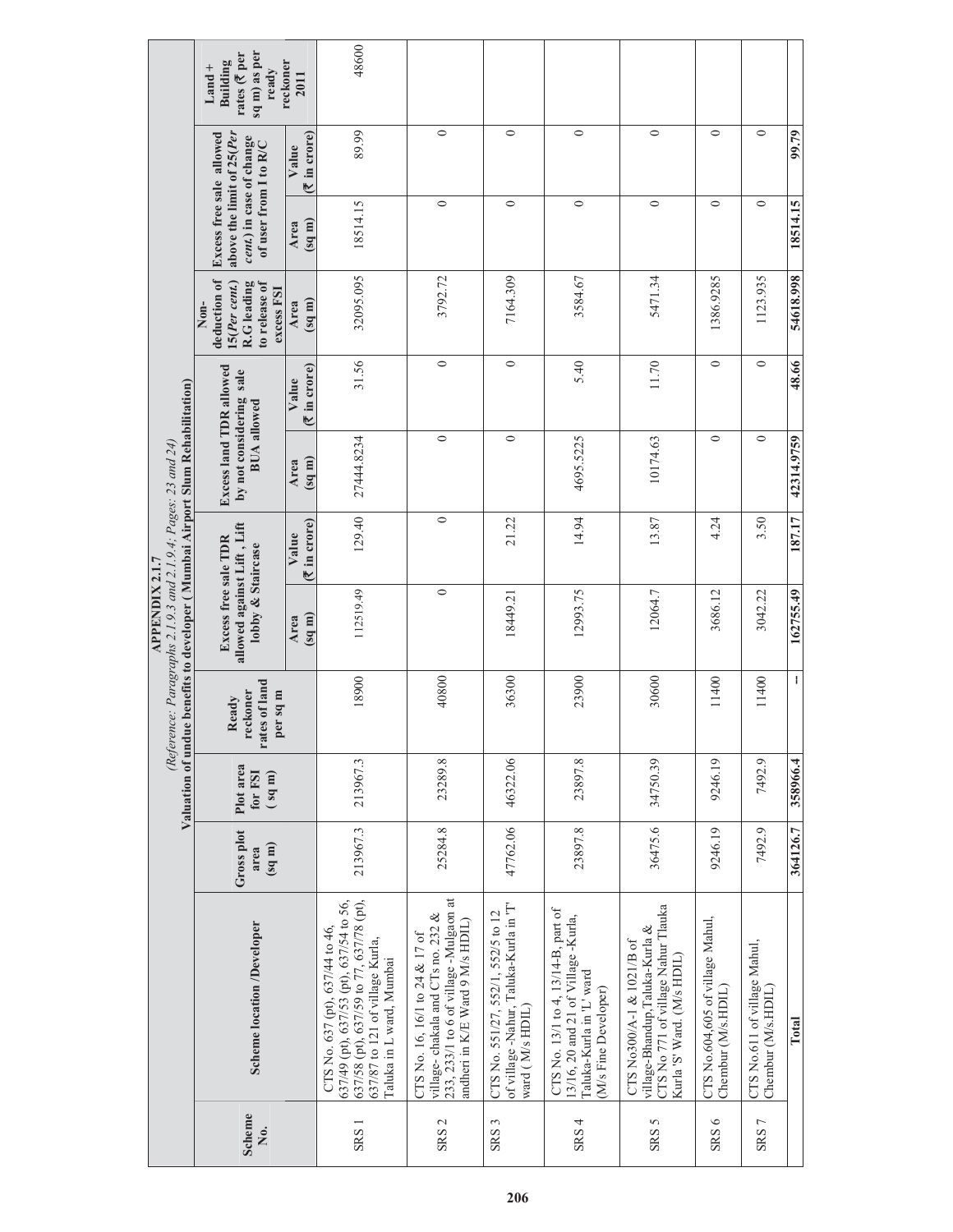|                | Appendix 2.1.8<br>(Reference: Paragraph 2.1.9.6; Page: 25)<br><b>Excess in-situ free sale land allowed</b><br>(SRS at CTS 637, Kurla) |                |  |  |  |  |
|----------------|---------------------------------------------------------------------------------------------------------------------------------------|----------------|--|--|--|--|
| <b>Sr. No.</b> | <b>Particulars</b>                                                                                                                    | (Area in sq m) |  |  |  |  |
| 1              | Gross plot area                                                                                                                       | 213967.3       |  |  |  |  |
| $\overline{2}$ | FSI allowed on whole plot                                                                                                             | 3.688          |  |  |  |  |
| 3              | Area of free sale sub-plot                                                                                                            | 44561.15       |  |  |  |  |
| 4              | BUA of in-situ free sale allowed                                                                                                      | 265558.03      |  |  |  |  |
| 5              | Land equivalent of in-situ free sale BUA $(4/2)$                                                                                      | 72005.97343    |  |  |  |  |
| 6              | In situ free sale land limit (25 <i>per cent</i> of total plot area)                                                                  | 53491.825      |  |  |  |  |
| 7              | Excess in-situ free sale land allowed (5-6)                                                                                           | 18514.14843    |  |  |  |  |

|                      | <b>Appendix 2.1.9</b><br>(Reference: Paragraph 2.1.9.7; Page:25) |                                    |                                                 |                                                                                    |  |  |  |
|----------------------|------------------------------------------------------------------|------------------------------------|-------------------------------------------------|------------------------------------------------------------------------------------|--|--|--|
|                      |                                                                  | <b>Excess Land TDR allowed</b>     |                                                 | (Area in sq m)                                                                     |  |  |  |
| Sr.<br>No.           | <b>Particulars</b>                                               | <b>SRS</b> at<br>CTS 637,<br>Kurla | <b>SRS</b> at<br><b>CTS 13/1</b><br>to 4, Kurla | <b>SRS at CTS</b><br>$300/A-1$<br><b>Bhandup &amp;</b><br>CTS 771,<br>Nahur, Kurla |  |  |  |
| 1                    | Gross plot area                                                  | 213967.3                           | 23897.8                                         | 34750.39                                                                           |  |  |  |
| $\mathbf{2}$         | FSI allowed on whole plot                                        | 3.688                              | 4                                               | 4                                                                                  |  |  |  |
| 3                    | Area of free sale sub-plot                                       | 44561.15                           | 5972.2                                          | 9913.54                                                                            |  |  |  |
| $\blacktriangleleft$ | BUA of in-situ free sale allowed                                 | 265558.03                          | 42670.89                                        | 80352.68                                                                           |  |  |  |
| 5                    | Land equivalent of in-situ free sale<br>BUA $(4/2)$              | 72005.9734                         | 10667.7225                                      | 20088.17                                                                           |  |  |  |
| 6                    | Land TDR allowable (1-5)                                         | 141961.33                          | 13230.0775                                      | 14662.22                                                                           |  |  |  |
| 7                    | Land TDR actually allowed $(1 - 3)$                              | 169406.15                          | 17925.6                                         | 24836.85                                                                           |  |  |  |
| 8                    | <b>Excess land TDR (7-6)</b>                                     | 27444.82                           | 4695.5225                                       | 10174.63                                                                           |  |  |  |
| 9                    | <b>Total excess TDR</b>                                          |                                    |                                                 | 42314.97                                                                           |  |  |  |
|                      | TDR rates 2009 (MCGM) ( $\overline{\xi}$ /sq m)                  |                                    |                                                 | 11500                                                                              |  |  |  |
|                      | Total valuation $(\bar{\tau})$ in crore)                         |                                    |                                                 | 48.66                                                                              |  |  |  |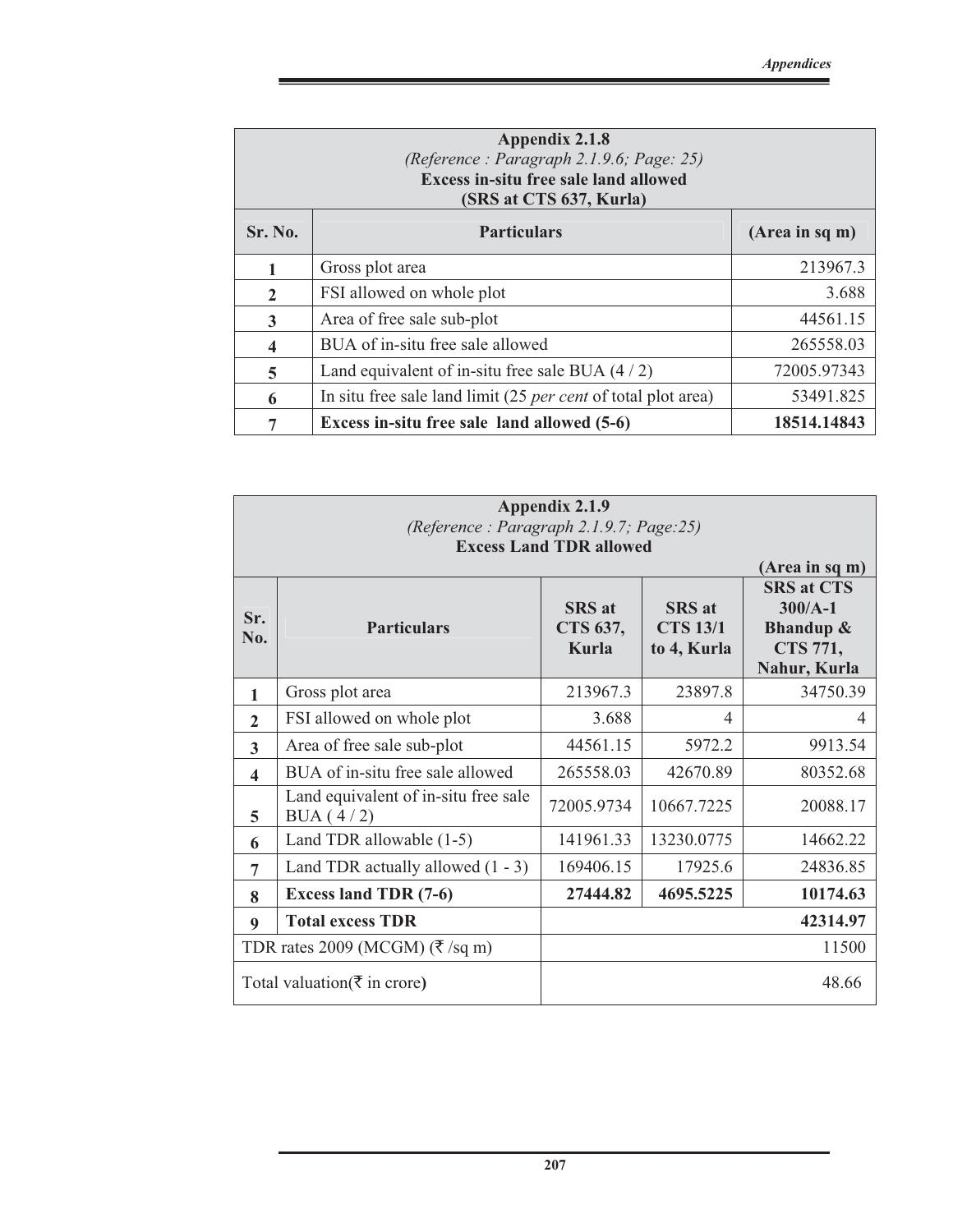|                                           | Appendix 2.1.10<br>(Reference: Paragraph 2.1.10.3; Page: 30)<br>Projects for special township approved by the Government                                                                                                                                                                                                    |                                                         |                                                                                                                                                                                                                                 |  |  |  |  |
|-------------------------------------------|-----------------------------------------------------------------------------------------------------------------------------------------------------------------------------------------------------------------------------------------------------------------------------------------------------------------------------|---------------------------------------------------------|---------------------------------------------------------------------------------------------------------------------------------------------------------------------------------------------------------------------------------|--|--|--|--|
| Name of<br><b>Developer</b>               | Project/survey number                                                                                                                                                                                                                                                                                                       | <b>Ownership/Area</b><br>of land                        | <b>Current status of the</b><br>project                                                                                                                                                                                         |  |  |  |  |
| M/s Lokhandwala<br>Infrastructure         | Rehabilitation in Love Grove<br>Park, Worli C.S. No.17/47<br>(pt) of Lower Parel division                                                                                                                                                                                                                                   | MCGM/68970.58<br>Sq m.                                  | Objections by slum dwellers<br>of Veer Jijamata Nagar<br>colony and the issue is<br>pending in High Court. Work<br>not started.                                                                                                 |  |  |  |  |
| M/s Akruti City                           | Rehabilitation in Salt Pan<br>Division, Sion C.S. No. 1/6<br>$(pt), 3-A/6, 3/6, 6(pt). 7(pt),$<br>10(pt), 14(pt), 15(pt), 16(pt),<br>17(pt), 18 (pt), 19 (pt), 20<br>(pt),22 (pt),23(pt), 27(pt),<br>28(pt), 29(pt), 31(pt), 146(pt), 1<br>76(pt),210(pt) of salt pan<br>division and C.S. No. 12 (pt)<br>of Sion division. | MCGM, GoI,<br>GoM, Private<br>land / 269980.98<br>sq m. | Provisional LOI issued<br>(November 2009). Developer<br>failed to furnish the<br>permissions and documents<br>required for STP. Work not<br>started.                                                                            |  |  |  |  |
| M/s Lashkari<br>Construction              | Rehabilitation in Malvani<br>CTS No. 2841(pt), 2843(pt)<br>$& 3525(pt)$ of village<br>Malwani                                                                                                                                                                                                                               | MHADA,<br>Collector and<br>MCGM/513482<br>sq m.         | SRA's approval for the<br>project, i.e. LOI issued<br>(November 2010), was<br>cancelled in May 2011. First<br>installment of land premium<br>₹ 52.41 crore paid by the<br>developer was lying with<br>SRA. Work not started.    |  |  |  |  |
| M/s Ruchipriya<br>Developers Pvt.<br>Ltd. | Rehabilitation in Akurli,<br>Kandivili CTS. No. 163 (A)<br>& 166 Hanuman Nagar,<br>Kandivali(E)                                                                                                                                                                                                                             | GOM/<br>Approximately 45<br>Hectare                     | Provisional LOI issued<br>(December 2009). Developer<br>failed to furnish the<br>permissions and documents<br>required for STP. Work not<br>started.                                                                            |  |  |  |  |
| M/s Sterling<br><b>Buildcon</b>           | Rehabilitation in Borla CTS<br>No. 24 to 485 and 781                                                                                                                                                                                                                                                                        | MCGM, GOM<br>and private land/<br>18.74 hectare         | SRA's approval for the<br>project, <i>i.e.</i> LOI issued<br>(December 2010), cancelled<br>in May 2011. First<br>installment of land premium<br>₹ 13.93 crore paid by the<br>developer was lying with<br>SRA. Work not started. |  |  |  |  |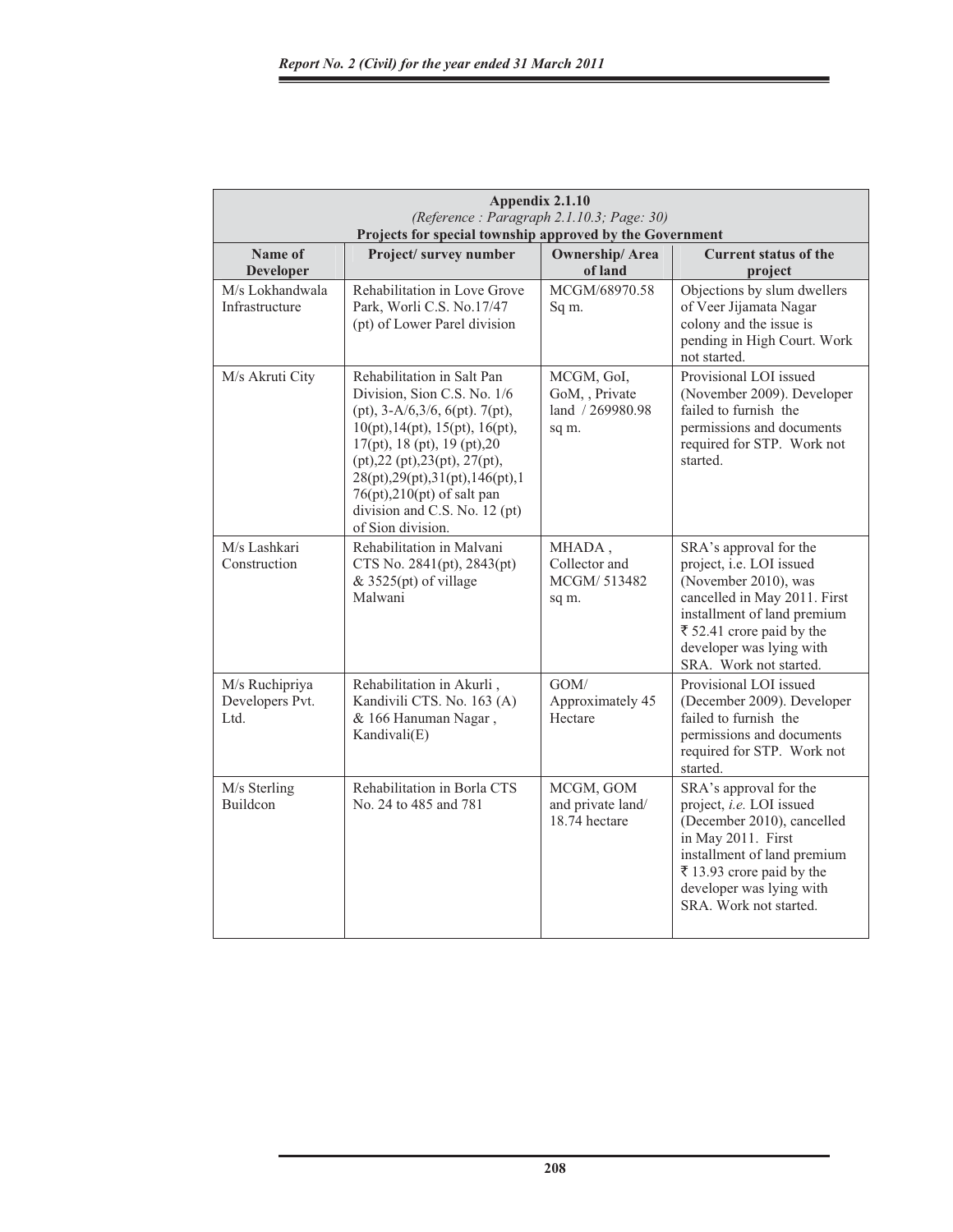| Appendix 2.2.1<br>(Reference: Paragraph 2.2.7.2; Page: 41)<br>Cess amount credited, receivable, received and outstanding by MPCB<br>${\rm (amount in}$ ₹) |                                                                   |                                                                                                                      |                                   |              |  |
|-----------------------------------------------------------------------------------------------------------------------------------------------------------|-------------------------------------------------------------------|----------------------------------------------------------------------------------------------------------------------|-----------------------------------|--------------|--|
| Year                                                                                                                                                      | <b>Amount credited</b><br>to Consolidated<br><b>Fund of India</b> | 80 per cent<br>amount receivable<br>as reimbursement<br>from GoI under<br><b>Section 8 of Water</b><br>Cess Act 1977 | <b>Received by</b><br><b>MPCB</b> | Outstanding  |  |
| Upto March<br>2007                                                                                                                                        | 19373142.0                                                        | 15498513.6                                                                                                           | 0 <sup>0</sup>                    | 15498513.6   |  |
| 2007-08                                                                                                                                                   | 208011623.0                                                       | 166409298.4                                                                                                          | 127650154                         | 321756274.0  |  |
| 2008-09                                                                                                                                                   | 353746412.0                                                       | 282997129.6                                                                                                          |                                   |              |  |
| 2009-10                                                                                                                                                   | 316348088.0                                                       | 253078470.4                                                                                                          | 0 <sup>0</sup>                    | 253078470.4  |  |
| $2010 - 11$                                                                                                                                               | 107220844.0                                                       | 85776675.2                                                                                                           | 00 <sup>0</sup>                   | 85776675.2   |  |
| <b>Total</b>                                                                                                                                              | 1004700109.0                                                      | 803760087.2                                                                                                          | 127650154                         | 676109933.20 |  |

| Appendix 2.2.2<br>(Reference: Paragraph 2.2.13.2; Page: 52) |                          |                                                                                    |                         |  |  |  |
|-------------------------------------------------------------|--------------------------|------------------------------------------------------------------------------------|-------------------------|--|--|--|
|                                                             |                          | <b>Total number of dairies</b>                                                     |                         |  |  |  |
| Name of the<br><b>RO</b> Office                             | No. of<br><b>Dairies</b> | <b>Quantity of</b><br>effluents<br>generated and<br>discharged (in<br><b>CMD</b> ) | <b>Ways of disposal</b> |  |  |  |
| Amravati                                                    | 13                       | 766.08                                                                             | Bodies'<br>Local        |  |  |  |
| Aurangabad                                                  | 6                        | 212                                                                                | drains/Land<br>for      |  |  |  |
| Kalyan                                                      | 1                        | 11.5                                                                               | irrigation/Open         |  |  |  |
| Kolhapur                                                    | 31                       | 3972.6                                                                             | Nalla/Gutters/for       |  |  |  |
| Mumbai                                                      | 4                        | 3030                                                                               | gardening etc.          |  |  |  |
| Nagpur                                                      | 16                       | 234.27                                                                             |                         |  |  |  |
| Nashik                                                      | 9                        | 589.6                                                                              |                         |  |  |  |
| Navi-Mumbai                                                 | 5                        | 420                                                                                |                         |  |  |  |
| Raigad                                                      | 1                        | 35                                                                                 |                         |  |  |  |
| Thane                                                       | $\overline{7}$           | 493                                                                                |                         |  |  |  |
| Pune                                                        | 8                        | 188.7                                                                              |                         |  |  |  |
| Chandrapur                                                  | 5                        | 42                                                                                 |                         |  |  |  |
|                                                             | 106                      | 9995 i.e. around<br>10000 $M^3/Daily$<br>$(10 \text{ MLD})$                        |                         |  |  |  |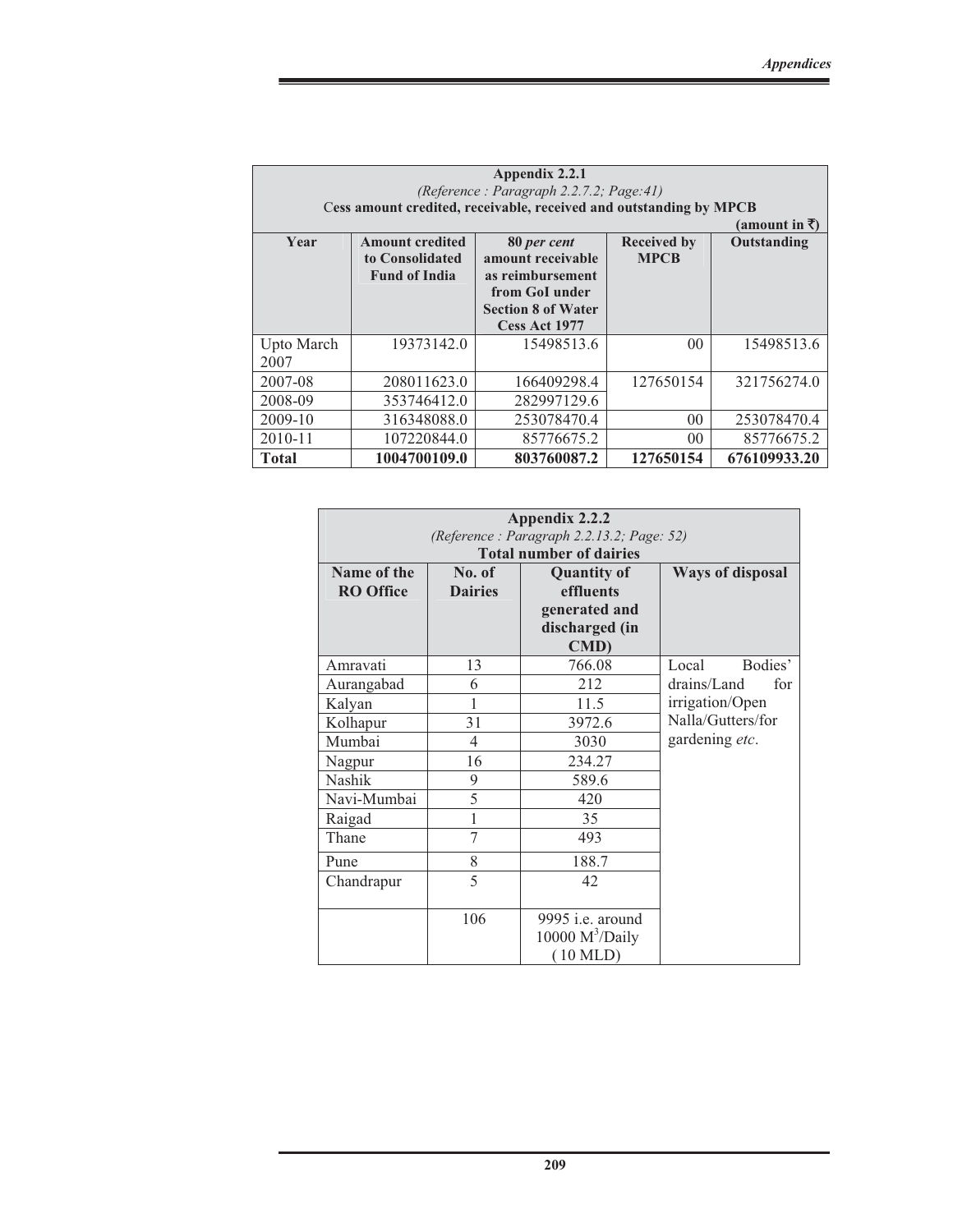|                |                                                       | Appendix 2.2.3                            |                                              |  |  |  |  |
|----------------|-------------------------------------------------------|-------------------------------------------|----------------------------------------------|--|--|--|--|
|                |                                                       | (Reference: Paragraph 2.2.15.2; Page: 56) |                                              |  |  |  |  |
|                | Polluted river stretches in Maharashtra               |                                           |                                              |  |  |  |  |
|                | BOD>30 mg/l and BOD exceeding 6 mg/l on all occasions |                                           |                                              |  |  |  |  |
| Sr.<br>No.     | <b>River</b>                                          | <b>Polluted Stretch</b>                   | <b>No. of Monitoring</b><br><b>Locations</b> |  |  |  |  |
| $\mathbf{1}$   | <b>Bhima</b>                                          | Vithalwadi to Takli                       | 3                                            |  |  |  |  |
| $\overline{2}$ | Godavari                                              | Nashik Down stream to Paithan             | 12                                           |  |  |  |  |
| $\overline{3}$ | Mula & Mutha                                          | Down stream Pune City                     | $\overline{4}$                               |  |  |  |  |
| $\overline{4}$ | Pawana                                                | Pune-Sangvi Gaon                          | 1                                            |  |  |  |  |
| 5              | Indrayani                                             | Alandi to confluence with Bhima           | 1                                            |  |  |  |  |
| 6              | Koyna                                                 | Karad Down stream                         | 1                                            |  |  |  |  |
| $\overline{7}$ | Mithi                                                 | Mumbai stretch                            | $\mathbf{1}$                                 |  |  |  |  |
| 8              | Kundalika                                             | Are Khurd                                 | $\overline{2}$                               |  |  |  |  |
|                | BOD between 20 and 30 mg/l                            |                                           |                                              |  |  |  |  |
| 9              | Tapi                                                  | Madhya Pradesh Border to Bhusaval         | 3                                            |  |  |  |  |
| 10             | Girna                                                 | Malegaon to Jalgaon                       | $\overline{2}$                               |  |  |  |  |
| 11             | Nira                                                  | Down stream of Jubilant Orhanosis,        | 1                                            |  |  |  |  |
|                |                                                       | Pune                                      |                                              |  |  |  |  |
|                | BOD between 10 and 20 mg/l                            |                                           |                                              |  |  |  |  |
| 12             | Wainganga                                             | Down stream Ashti                         | 6                                            |  |  |  |  |
| 13             | Wardha                                                | Along Rajura Village                      | 3                                            |  |  |  |  |
| 14             | <b>Bhima</b>                                          | Narsingpur Down stream                    | 1                                            |  |  |  |  |
| 15             | Krishna                                               | Dhomdam to Kolhapur                       | 5                                            |  |  |  |  |
| 16             | Purna                                                 | Andura Village                            | $\overline{2}$                               |  |  |  |  |
| 17             | Nira                                                  | Along Pulgaon                             | $\overline{2}$                               |  |  |  |  |
| 18             | Chandrabhaga                                          | Along Pandharpur town                     | $\overline{2}$                               |  |  |  |  |
| 19             | Venna                                                 | Varye, Satara                             | 1                                            |  |  |  |  |
|                | <b>BOD</b> between 6 and 10 mg/l                      |                                           |                                              |  |  |  |  |
| 20             | Kalu                                                  | Atale Village to Confluence with Ulhas    | 1                                            |  |  |  |  |
| 21             | Kanhan                                                | Down stream Nagpur                        | 3                                            |  |  |  |  |
| 22             | Kolar                                                 | Along Kamptee                             | 1                                            |  |  |  |  |
| 23             | Ulhas                                                 | Mohane                                    | $\overline{2}$                               |  |  |  |  |
| 24             | Panchganga                                            | Kolhapur                                  | 1                                            |  |  |  |  |
| 25             | Patalganga                                            | Khopoli to Estuarine region               | $\overline{2}$                               |  |  |  |  |
| 26             | Rangavali                                             | Along Navapur                             | 1                                            |  |  |  |  |
|                | <b>BOD</b> between 6 and 10 mg/l                      |                                           |                                              |  |  |  |  |
| 27             | Ulhas                                                 | Along Badlapur                            | 1                                            |  |  |  |  |
| 28             | Bhatsa                                                | Along Pise Village                        | $\mathbf{1}$                                 |  |  |  |  |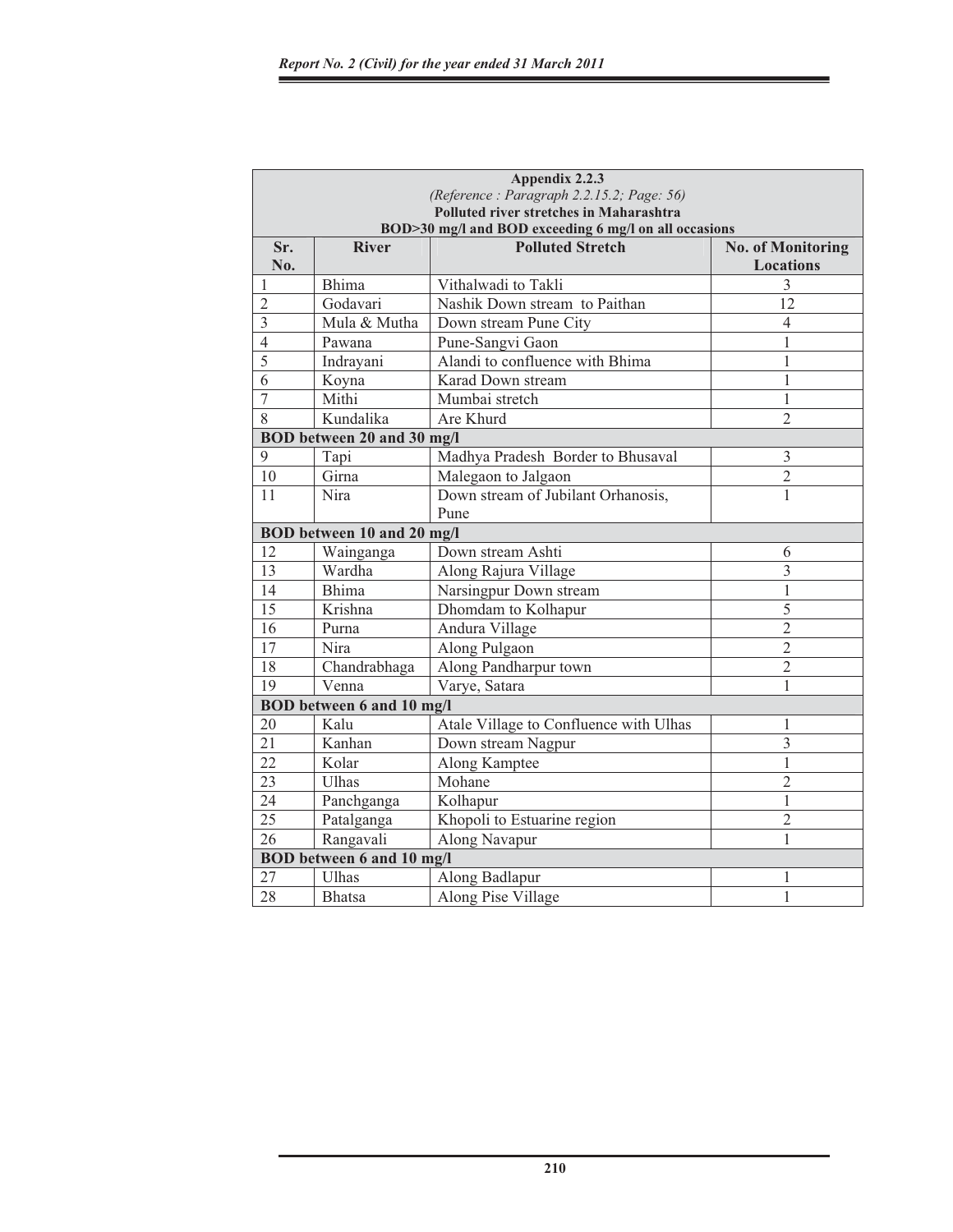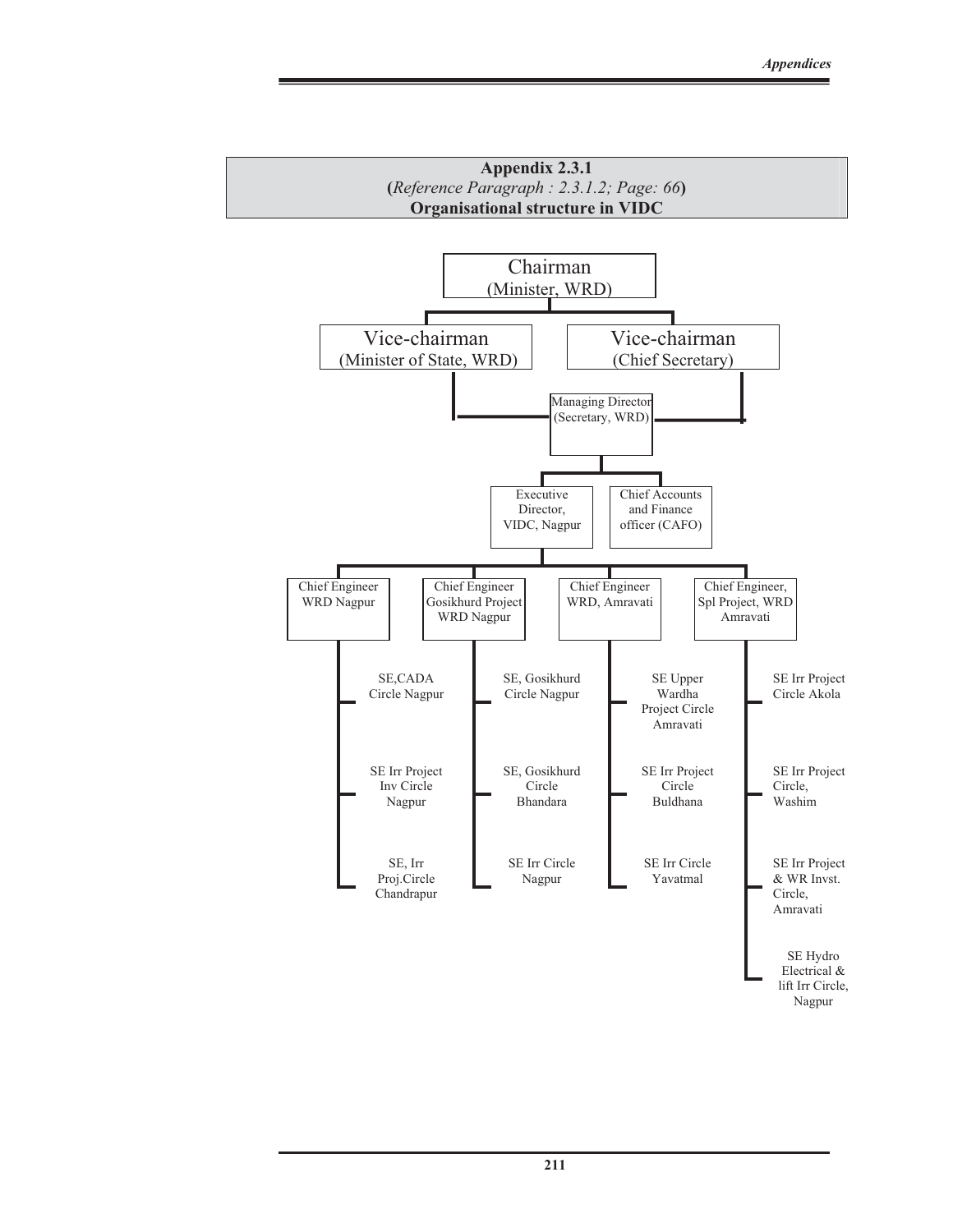|                       | Appendix 2.3.2<br>(Reference Paragraph: 2.3.2; Page: 66)<br>Details of projects selected for audit              |                           |                                                 |                           |                 |  |
|-----------------------|-----------------------------------------------------------------------------------------------------------------|---------------------------|-------------------------------------------------|---------------------------|-----------------|--|
| Sr.<br>N <sub>0</sub> | <b>Name of the Division</b>                                                                                     | No. of<br><b>Projects</b> | <b>Name of Projects</b>                         | <b>Type of</b><br>project | <b>District</b> |  |
| 1.                    | <b>Bembla Project Division</b><br>Yavatmal                                                                      | 1                         | Bembla                                          | Major                     | Yavatmal        |  |
| 2.                    | EE Akola Irr. Dn Akola                                                                                          | 1                         | Uma Barrage                                     | Medium                    | Akola           |  |
| $\overline{3}$ .      | EE Akola MI Dn Akola                                                                                            | $\mathbf{1}$              | Popatkhed-II                                    | Minor                     | Akola           |  |
| $\overline{4}$ .      | EE Amravati Irr.Dn                                                                                              |                           | Sapan                                           | Medium                    |                 |  |
|                       | Amravati                                                                                                        | $\mathfrak{Z}$            | Kawranala                                       | Minor                     | Amravati        |  |
|                       |                                                                                                                 |                           | Paknadi                                         | Minor                     |                 |  |
| 5.                    | EE Amravati Project                                                                                             |                           | Lower Pedhi                                     | Major                     |                 |  |
|                       | Constr.Dn Amravati                                                                                              |                           | Bordi Nalla                                     | Medium                    |                 |  |
|                       |                                                                                                                 | 4                         | Lower Chargad                                   | Minor                     | Amravati        |  |
|                       |                                                                                                                 |                           | Nagthana-2                                      | Minor                     |                 |  |
| 6.                    | EE Chandrapur<br>M.P.Division Chandrapur                                                                        | $\overline{2}$            | Sonapur Tomta<br><b>LIS</b>                     | Medium                    |                 |  |
|                       |                                                                                                                 |                           | Dongargaon Tank                                 | Medium                    | Chandrapur      |  |
| 7.                    | EE Chandrapur MI Division<br>Chandrapur                                                                         | $\mathbf{1}$              | Borghat                                         | Medium                    |                 |  |
| 8.                    | EE Gadchiroli Irr. Dn<br>Gadchiroli                                                                             | 1                         | Yengalkheda                                     | Minor                     | Gadchiroli      |  |
| 9.                    | EE Gondia M.P.Division                                                                                          |                           | Lower Chulband                                  | Medium                    |                 |  |
|                       | Gondia                                                                                                          | $\mathfrak{Z}$            | Owara                                           | Minor                     | Gondia          |  |
|                       |                                                                                                                 |                           | Bawanthadi Project                              | Major                     |                 |  |
| 10.                   | EE Lift Irr. Dn Tirora                                                                                          | 1                         | Dhpewada Stage II                               | Major                     | Amravati        |  |
| 11.                   | EE MI Division Wardha                                                                                           |                           | Goji                                            | Minor                     |                 |  |
|                       |                                                                                                                 | $\overline{2}$            | Pothara Nala<br>Project                         | Medium                    | Wardha          |  |
| 12.                   | EE Mun Project Dn<br>Khamgaon                                                                                   | 1                         | Jigaon                                          | Major                     | Akola           |  |
| 13.                   | EE Nagpur M.P.Division<br>Nagpur                                                                                | 1                         | Pendhari                                        | Medium                    | Nagpur          |  |
| 14.                   | EE Purna Medium Project<br>Achalpur                                                                             | 1                         | Chargad                                         | Minor                     | Amravati        |  |
| 15.                   | EE Wan Project Dn<br>Shegaon                                                                                    | 1                         | Wan Project                                     | Major                     | Akola           |  |
| 16.                   | EE Yavatmal M.P.Division<br>Yavatmal                                                                            | $\overline{2}$            | Pachpohur<br>Kharda                             | Minor<br>Minor            | Yavatmal        |  |
| 17.<br>18.<br>19.     | EE Gosikhurd Dam<br>Division Wai<br>EE Gosikhurd Right Bank<br>Canal Wai<br>EE Gosikhurd Left Bank<br>Canal Wai | 1                         | Gosikhurd Dam<br>Gosikhurd LBC<br>Gosikhurd RBC | Major                     | <b>Bhandara</b> |  |
| 20.                   | EE Gosikhurd<br>Rehabilitation Dn Nagpur                                                                        |                           |                                                 |                           | Nagpur          |  |
|                       |                                                                                                                 | 27                        |                                                 |                           |                 |  |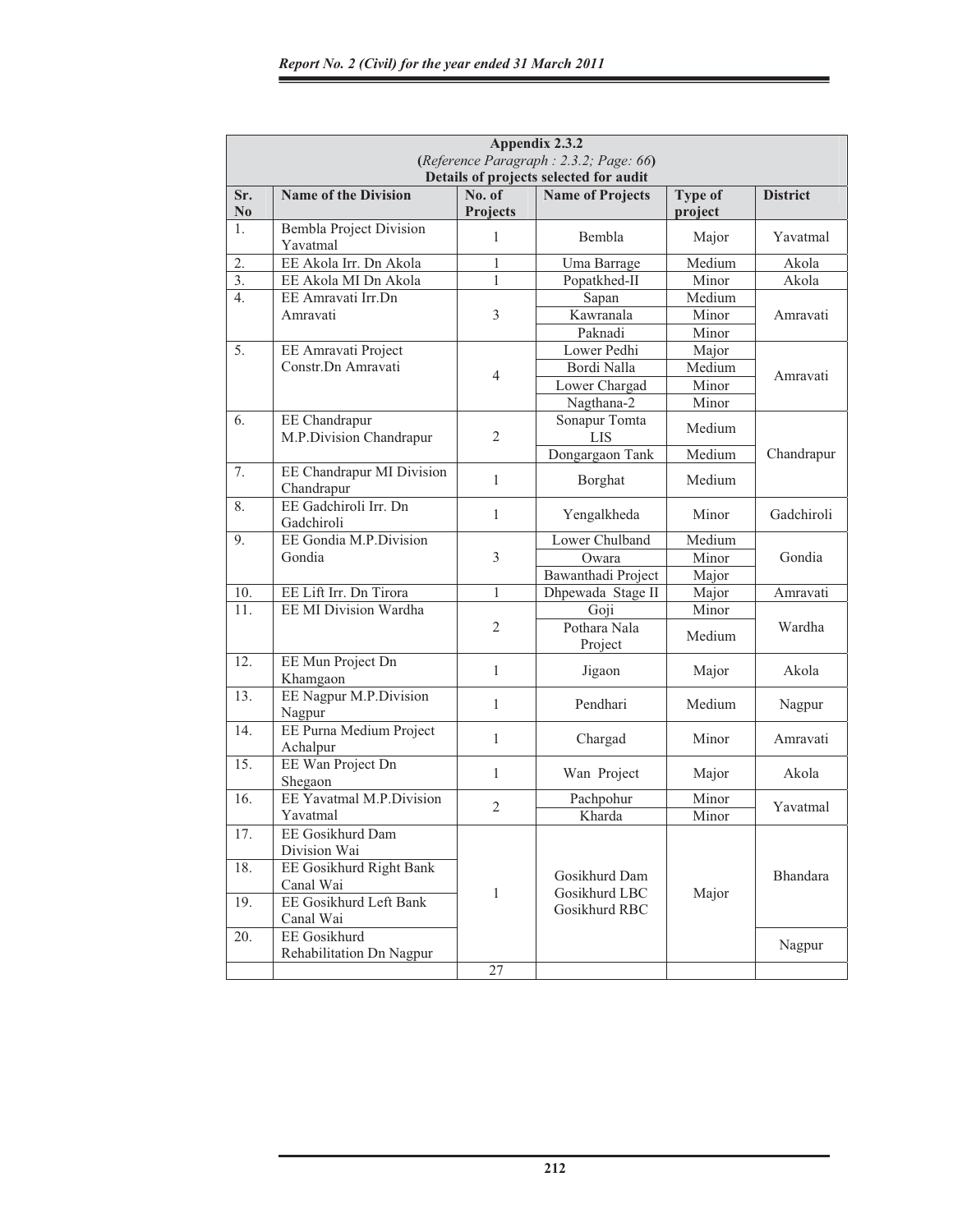|            |                                                                        |                                     | Appendix 2.3.3                           |                                                    |                        |                                                  |
|------------|------------------------------------------------------------------------|-------------------------------------|------------------------------------------|----------------------------------------------------|------------------------|--------------------------------------------------|
|            |                                                                        |                                     | (Reference: Paragraph 2.3.5.2; Page: 68) |                                                    |                        |                                                  |
|            |                                                                        |                                     | Non-adherence of HPC recommendations     |                                                    |                        |                                                  |
|            |                                                                        |                                     |                                          |                                                    |                        | $($ ₹ in crore)                                  |
| SI.<br>No. | Table :(A) Expenditure 75 per cent and above<br>Name of the<br>Project | <b>Estimated</b><br>cost<br>2002-03 | <b>Expenditure</b><br>2002-03            | Per cent of<br>expenditure<br>to estimated<br>cost | <b>Balance</b><br>cost | <b>Expenditure</b><br>up to<br><b>March 2011</b> |
| (1)        | (2)                                                                    | (3)                                 | (4)                                      | (5)                                                | (6)                    | (7)                                              |
|            | <b>Major Project</b>                                                   |                                     |                                          |                                                    |                        |                                                  |
| 01.        | <b>Upper Wardha</b>                                                    | 662                                 | 545.31                                   | 82                                                 | 116.69                 | 966.44                                           |
| 02.        | Lower Wanna                                                            | 276                                 | 229.11                                   | 83                                                 | 46.89                  | 287.34                                           |
| 03.        | Wan                                                                    | 229                                 | 191.45                                   | 84                                                 | 37.55                  | 253.25                                           |
| 04.        | Arunawati                                                              | 224                                 | 175.79                                   | 94                                                 | 48.21                  | 321.61                                           |
|            | <b>Total</b>                                                           |                                     |                                          |                                                    | 249.34                 | 1828.64                                          |
|            | <b>Medium Projects</b>                                                 |                                     |                                          |                                                    |                        |                                                  |
| 01         | Jam                                                                    | 68.44                               | 56.15                                    | 82                                                 | 12.29                  | 163.37                                           |
| 02         | Bagholibuti                                                            | 36.00                               | 27.86                                    | 77                                                 | 8.14                   | 44.87                                            |
| 03         | Dongargaon                                                             | 30.72                               | 24.62                                    | 80                                                 | 6.10                   | 53.19                                            |
| 04         | Sayaki                                                                 | 22.20                               | 20.08                                    | 90                                                 | 2.12                   | 26.99                                            |
| 05         | Umarjhari                                                              | 17.45                               | 15.19                                    | 87                                                 | 2.26                   | 17.38                                            |
| 06         | Pagadiguim                                                             | 28.21                               | 26.07                                    | 92                                                 | 2.14                   | 29.73                                            |
| 07         | Man                                                                    | 55.26                               | 49.82                                    | 90                                                 | 5.44                   | 51.39                                            |
| 08         | Navargaon                                                              | 47.78                               | 36.99                                    | 77                                                 | 10.79                  | 42.55                                            |
| 09         | Torna                                                                  | 16.24                               | 14.51                                    | 89                                                 | 1.73                   | 17.02                                            |
| 10         | Adan                                                                   | 71.28                               | 59.04                                    | 83                                                 | 12.24                  | 64.21                                            |
| 11         | Dham                                                                   | 60.42                               | 55.41                                    | 92                                                 | 5.01                   | 55.70                                            |
| 12         | Pentakli                                                               | 135.65                              | 111.30                                   | 82                                                 | 24.34                  | 197.03                                           |
|            | <b>Total</b>                                                           |                                     |                                          |                                                    | 92.60                  | 763.43                                           |
|            | <b>Minor Projects</b>                                                  |                                     |                                          |                                                    |                        |                                                  |
| 01         | Popatkheda                                                             | 28.65                               | 27.83                                    | 97                                                 | 0.82                   | 70.46                                            |
| 02         | Chargarh                                                               | 30.42                               | 23.09                                    | 76                                                 | 7.33                   | 35.10                                            |
| 03         | Masrul                                                                 | 11.14                               | 10.10                                    | 91                                                 | 1.04                   | 10.88                                            |
| 04         | Bai                                                                    | 14.69                               | 13.84                                    | 94                                                 | 0.85                   | 18.07                                            |
| 05         | Brahamanwada                                                           | 7.37                                | 5.54                                     | 75                                                 | 1.83                   | 6.43                                             |
| 06         | Pipalgaon                                                              | 16.42                               | 13.24                                    | 81                                                 | 3.18                   | 30.93                                            |
| 07         | Kumbharkini                                                            | 33.05                               | 29.13                                    | 88                                                 | 3.92                   | 42.77                                            |
| 08         | Adol                                                                   | 11.25                               | 9.46                                     | 84                                                 | 1.79                   | 11.65                                            |
| 09         | Morghavan                                                              | 8.34                                | 7.38                                     | 88                                                 | 0.96                   | 8.01                                             |
| 10         | Regalivikaspalli                                                       | 5.64                                | 5.01                                     | 89                                                 | 0.63                   | 8.99                                             |
| 11         | Sawanginalla                                                           | 13.40                               | 10.62                                    | 82                                                 | 2.42                   | 20.45                                            |
| 12         | Chikhalinalla                                                          | 30.30                               | 22.95                                    | 76                                                 | 7.35                   | 34.47                                            |
| 13         | Jamkhurd                                                               | 1.74                                | 1.49                                     | 86                                                 | 1.49                   | 1.55                                             |
| 14         | Ovara                                                                  | 19.74                               | 18.25                                    | 92                                                 | 1.49                   | 41.83                                            |
| 15         | Jamnalla                                                               | 22.07                               | 19.06                                    | 86                                                 | 3.01                   | 26.37                                            |
| 16         | Khumarinalla                                                           | 7.88                                | 7.49                                     | 95                                                 | 0.39                   | 9.89                                             |
| 17         | Undarinalla                                                            | 8.77                                | 7.47                                     | 85                                                 | 7.35                   | 9.89                                             |
| 18         | Bhasboran                                                              | 5.20                                | 4.18                                     | 81                                                 | 1.01                   | 4.40                                             |
| 19         | Shivankhurd                                                            | 7.83                                | 6.34                                     | 81                                                 | 1.49                   | 7.97                                             |
| $20\,$     | Vishwamitri                                                            | 15.45                               | 13.56                                    | 88                                                 | 1.89                   | 16.24                                            |
| 21         | Kherkund                                                               | 22.57                               | 18.97                                    | 84                                                 | 3.60                   | 20.50                                            |
| 22         | Ner                                                                    | 7.88                                | 7.07                                     | 90                                                 | 0.81                   | 8.49                                             |
| 23         | Sirasgaon                                                              | 16.24                               | 14.24                                    | 88                                                 | 2.00                   | 18.07                                            |
| 24         | Karadi                                                                 | 8.44                                | 7.71                                     | 91                                                 | 0.73                   | 7.99                                             |
| 25         | Sabkhedbhoi                                                            | 5.42                                | 4.81                                     | 89                                                 | 0.61                   | 5.38                                             |
|            |                                                                        |                                     |                                          |                                                    |                        |                                                  |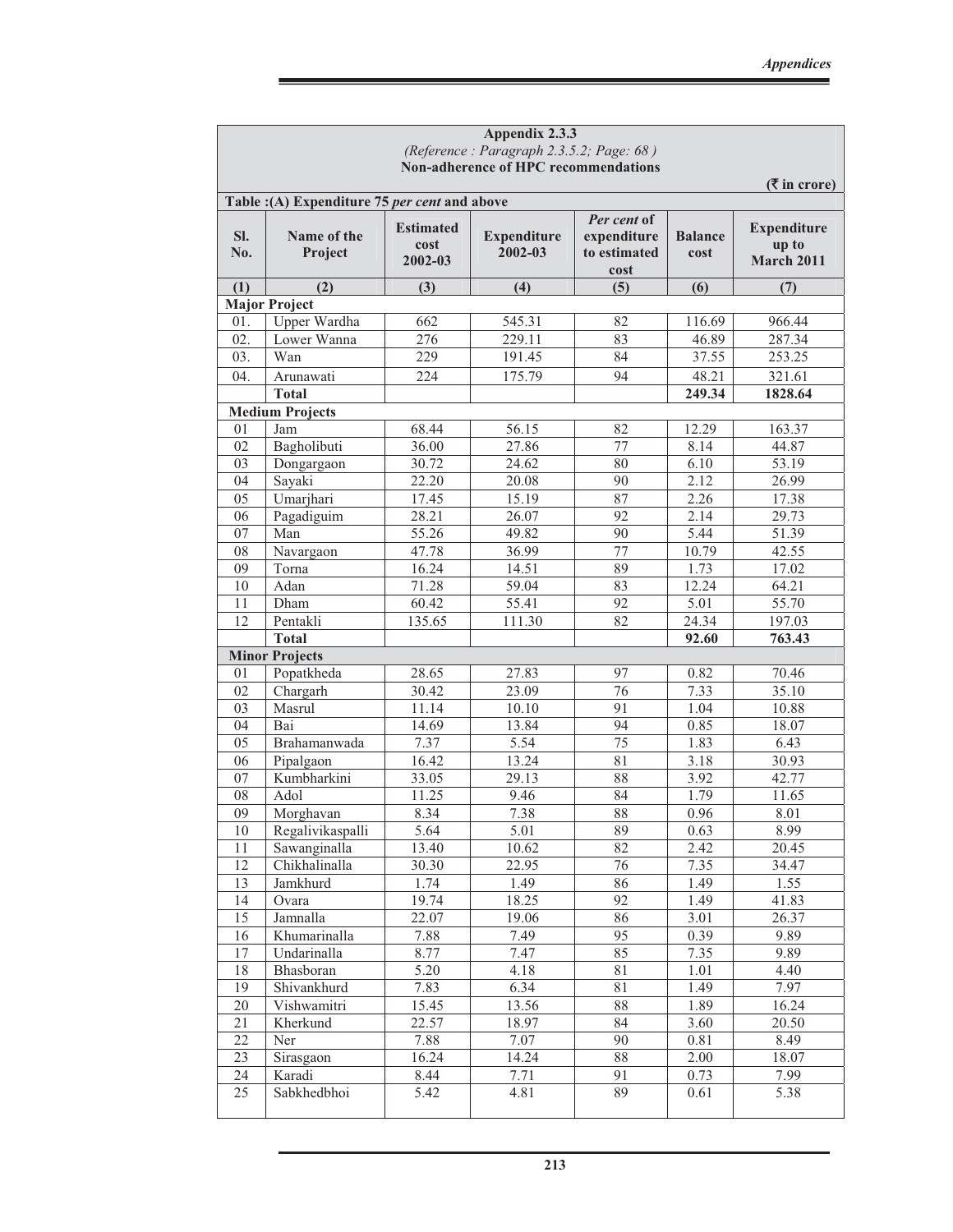|     |                                                            |        | Appendix 2.3.3 (contd.) |     |        |         |
|-----|------------------------------------------------------------|--------|-------------------------|-----|--------|---------|
| (1) | (2)                                                        | (3)    | (4)                     | (5) | (6)    | (7)     |
| 26  | Vyaghranalla                                               | 10.58  | 9.79                    | 93  | 0.79   | 9.93    |
| 27  | Bidrupa                                                    | 3.77   | 3.71                    | 98  | 0.06   | 3.80    |
| 28  | Khemkund                                                   | 3.63   | 3.17                    | 87  | 0.46   | NA      |
| 29  | Manjara                                                    | 4.99   | 4.48                    | 90  | 0.51   | NA      |
| 30  | <b>Total</b>                                               |        |                         |     | 59.81  | 490.51  |
|     | <b>Grand Total</b>                                         |        |                         |     | 401.75 | 3082.58 |
|     | Table (B): Expenditure between 75 per cent and 50 per cent |        |                         |     |        |         |
|     | <b>Major Project</b>                                       |        |                         |     |        |         |
| 01  | Bawanthadi                                                 | 182    | 92.01                   | 51  | 89.99  | 560.52  |
|     | <b>Total</b>                                               |        | 92.01                   |     | 89.99  | 560.52  |
|     | <b>Medium Projects</b>                                     |        |                         |     |        |         |
| 01  | Katangi                                                    | 31.00  | 19.33                   | 62  | 11.67  | 46.44   |
| 02  | Kalpathari                                                 | 27.44  | 18.14                   | 66  | 9.30   | 56.39   |
| 03  | Madan                                                      | 50.98  | 33.74                   | 66  | 17.24  | 81.41   |
| 04  | LalNalla                                                   | 59.17  | 42.42                   | 72  | 16.75  | 116.66  |
| 05  | Sonapur Tomta                                              | 32.18  | 19.76                   | 61  | 12.42  | 34.64   |
| 06  | Chandrabhaga                                               | 136.91 | 99.77                   | 73  | 37.14  | 191.71  |
|     | <b>Total</b>                                               |        | 233.16                  |     | 104.52 | 527.25  |
|     | <b>Minor Projects</b>                                      |        |                         |     |        |         |
| 01  | Wardh                                                      | 13.40  | 9.95                    | 74  | 3.45   | 16.24   |
| 02  | Varud                                                      | 14.79  | 10.82                   | 73  | 3.97   | 16.35   |
| 03  | Amdapur                                                    | 32.06  | 22.27                   | 69  | 9.79   | 59.32   |
| 04  | Javali                                                     | 10.23  | 7.44                    | 73  | 2.79   | 15.95   |
| 05  | Gogaon                                                     | 4.33   | 3.12                    | 72  | 1.21   | 6.86    |
| 06  | Netansa                                                    | 12.70  | 9.01                    | 71  | 9.01   | $00\,$  |
| 07  | Thana                                                      | 13.92  | 9.49                    | 69  | 4.33   | $00\,$  |
|     | <b>Total</b>                                               |        |                         |     | 34.55  | 114.72  |
|     | <b>Grand Total</b>                                         |        |                         |     | 229.06 | 1202.49 |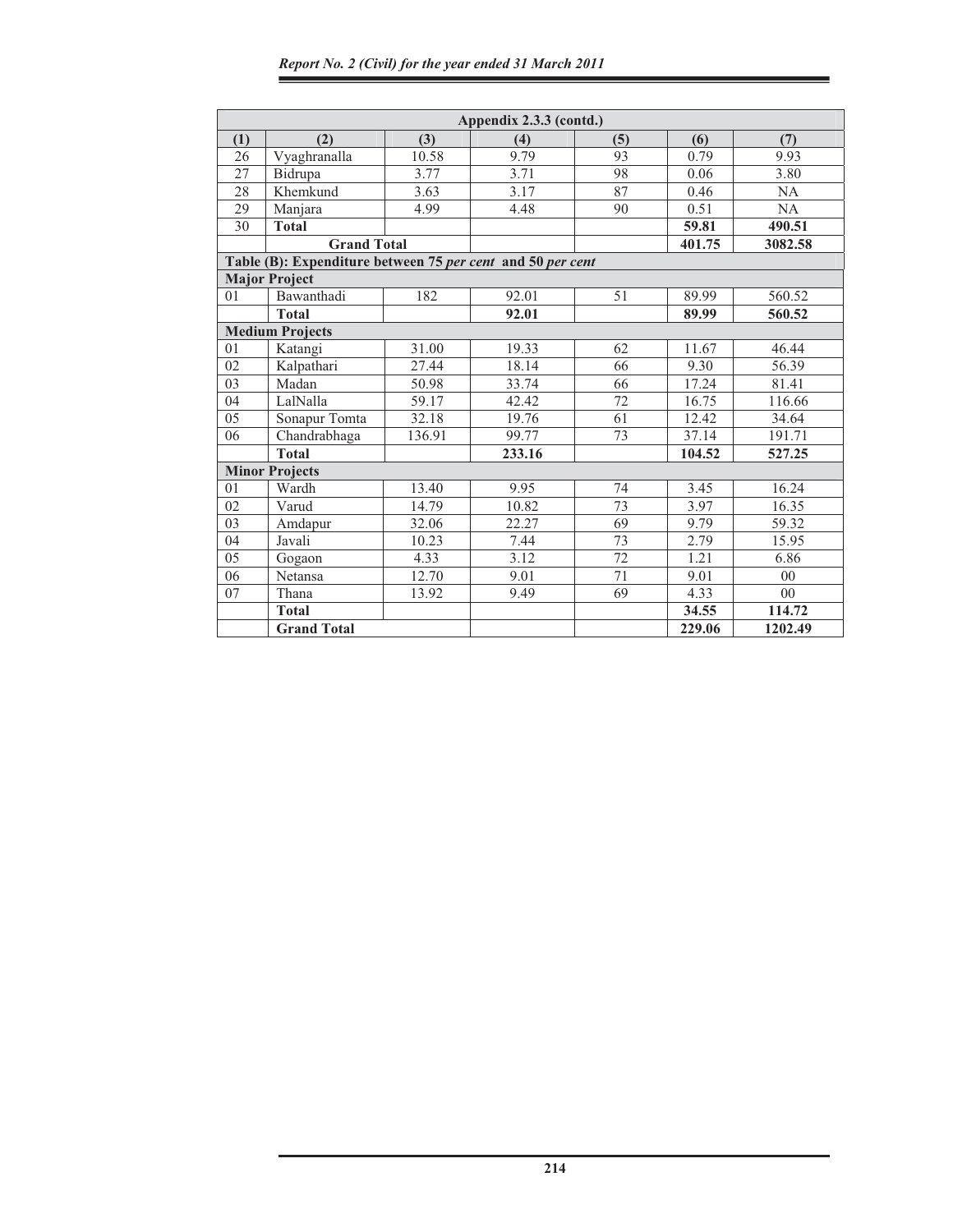| Appendix 2.3.3 (concld.) |                                             |                    |                  |                       |                |              |              |                    |                |
|--------------------------|---------------------------------------------|--------------------|------------------|-----------------------|----------------|--------------|--------------|--------------------|----------------|
| Sl No                    | Name of the                                 | Estim-             | <b>Expen</b>     | <b>Balance</b>        | Perce-         |              |              | <b>Expenditure</b> |                |
|                          | Project                                     | ated               | diture           | cost                  | ntage          | $03 - 04$    | $04 - 05$    | <b>Total</b>       | (March         |
|                          |                                             | cost               | $(Nov-$<br>2002) |                       |                |              |              |                    | 2011)          |
|                          | Table (C) Expenditure less than 50 per cent |                    |                  |                       |                |              |              |                    |                |
| <b>Major Projects</b>    |                                             |                    |                  |                       |                |              |              |                    |                |
| 1                        | Dhapewada LIS                               | 78                 | 37.56            | 40.44                 | 48             | 7.27         | 8.14         | 15.41              | 118.80         |
| $\overline{c}$           | Bembla                                      | 581                | 143.53           | 437.47                | 25             | 13.06        | 46.00        | 59.06              | 1176.74        |
| 3                        | Lower Wardha                                | 445                | 153.91           | 291.09                | 35             | 12.45        | 24.76        | 37.21              | 861.54         |
| $\overline{4}$           | Khadakpurna                                 | 400                | 62.06            | 337.94                | 16             | 8.25         | 15.60        | 23.85              | 663.02         |
| 5                        | Human                                       | 423                | 10.81            | 412.19                | 3              | 0.39         | 14.66        | 15.05              | 202.72         |
| 6                        | Tultuli                                     | 197                | 6.65             | 190.35                | $\overline{4}$ | 00           | $00\,$       | 0.00               | 6.60           |
| $\tau$                   | Jigaon                                      | 2072               | 35.39            | 2036.71               | 35.39          | 8.25         | 0.59         | 8.84               | 739.40         |
| 8                        | Lower Penganga                              | 1581               | 11.12            | 1569.88               | 1              | 0.33         | 0.71         | 1.04               | 171.91         |
|                          | <b>Total</b>                                |                    |                  |                       |                | 134.26       | 177.50       | 311.76             | 8940.06        |
|                          | <b>Medium Projects</b>                      |                    |                  |                       |                |              |              |                    |                |
| 1.                       | Karanjkheda                                 | 39.46              | 19.19            | 20.27                 | 49             | 1.24         | 2.84         | 4.08               | 66.74          |
| 2.                       | Lower Chulband                              | 60.82              | 1.71             | 59.11                 | $\overline{2}$ | 0.07         | 0.05         | 0.12               | 61.78          |
| 3.                       | Kar                                         | 126.40             | 47.68            | 78.72                 | 38             | 4.95         | 12.15        | 17.10              | 173.25         |
| 4.                       | Purna                                       | 148.66             | 66.54            | 82.12                 | 44.76          | 16.31        | 24.50        | 40.81              | 212.41         |
| 5.                       | Utavali                                     | 54.19              | 18.18            | 36.01                 | 33.55          | 6.78         | 13.40        | 20.18              | 107.97         |
| 6.                       | Sodayatolla                                 | 60.33              | 21.50            | 38.83                 | 36             | 1.31         | 6.97         | 8.28               | 87.79          |
| $\tau$                   | Chennanadi                                  | 17.40              | 1.43             | 15.97                 | 8              | 0.00         | 0.00         | $0.00\,$           | 1.43           |
| 8                        | Karbabha                                    | 26.54              | 3.00             | 23.54                 | 11             | 0.00         | 0.00         | 0.00               | 3.00           |
| 9                        | Pendhari                                    | 11.70              | 0.20             | 11.50                 | $\overline{2}$ | 0.00         | 0.00         | 0.00               | 0.20           |
|                          | <b>Total</b>                                |                    |                  |                       |                | 30.66        | 59.91        | 90.57              | 714.57         |
| <b>Minor Projects</b>    |                                             |                    |                  |                       |                |              |              |                    |                |
| 1.                       | Bhimalkasa                                  | 3.76               | 0.65             | 17                    | 3.11           | 0.00         | 0.00         | 00                 | 0.65           |
| 2.                       | Nimgaon                                     | 2.51               | 1.01             | 40                    | 1.50           | 0.00         | 0.00         | 00                 | 14.85          |
| 3.                       | Paladurjamindari<br>Murdoli                 | 1.17<br>4.24       | 0.18             | 15                    | 0.99<br>4.13   | 0.00         | 0.00         | 00                 | 0.18           |
| 4.<br>5.                 | Navatolla                                   | 6.64               | 0.11<br>0.01     | 3<br>$\boldsymbol{0}$ | 6.63           | 0.00<br>0.00 | 0.00<br>0.00 | 00                 | 0.18           |
| 6.                       | Bandarchuha                                 | 6.26               | 00               | 00                    | 6.26           | 0.00         | 00.00        | 00<br>00           | 0.01<br>$00\,$ |
| $\tau$                   | Sundari                                     | 9.21               | 00               | 00                    | 9.21           | 0.00         | 00.00        | 00                 | $00\,$         |
| $\,$ 8 $\,$              | Upasia                                      | 6.65               | 00               | 00                    | 6.65           | 0.00         | 00.00        | 00                 | 00             |
| 9                        | Duminalla                                   | 10.42              | 0.77             | 7                     | 9.65           | 0.00         | 00.00        | 00                 | 1.43           |
| 10                       | Pindkepar                                   | 11.54              | 1.07             | 9                     | 10.47          | 0.04         | 00.00        | 0.04               | 5.56           |
| 11                       | Durkangudara                                | 3.37               | 0.03             | $\mathbf{1}$          | 3.34           | 0.00         | 00.00        | 0.00               | 3.00           |
| 12                       | Bhagadanalla                                | 6.84               | 0.05             | 1                     | 6.79           | 0.04         | 00.00        | 0.04               | 0.09           |
| 13                       | Satbahini                                   | 16.80              | $0.01\,$         | $\boldsymbol{0}$      | 16.79          | $0.00\,$     | $0.00\,$     | ${\bf 00}$         | ${\bf 00}$     |
| 14                       | Upper Morna                                 | 12.78              | 5.78             | 45                    | 7.00           | 0.97         | 3.59         | 4.56               | 0.02           |
| 15                       | Bewartolla                                  | 12.15              | 3.42             | 28                    | 8.73           | 0.54         | 0.00         | 0.54               | 53.20          |
| 16                       | Sirasinalla                                 | 18.13              | 8.81             | 49                    | 9.32           | 0.44         | 0.98         | 1.42               | 24.26          |
| 17                       | Sukali                                      | 28.68              | 11.10            | 39                    | 17.58          | 2.27         | 1.48         | 3.75               | 56.76          |
| 18                       | Asoli                                       | 9.75               | 0.15             | $\overline{c}$        | 9.60           | 0.00         | 0.00         | $00\,$             | 0.46           |
| 19                       | Dhopargaon                                  | 12.20              | 5.01             | 41                    | 7.19           | 1.28         | 4.39         | 5.67               | 18.11          |
| 20                       | <b>Total</b>                                |                    |                  |                       |                | 5.58         | 10.44        | 16.02              | 178.76         |
|                          |                                             | <b>Grand Total</b> |                  |                       |                |              |              | 418.35             |                |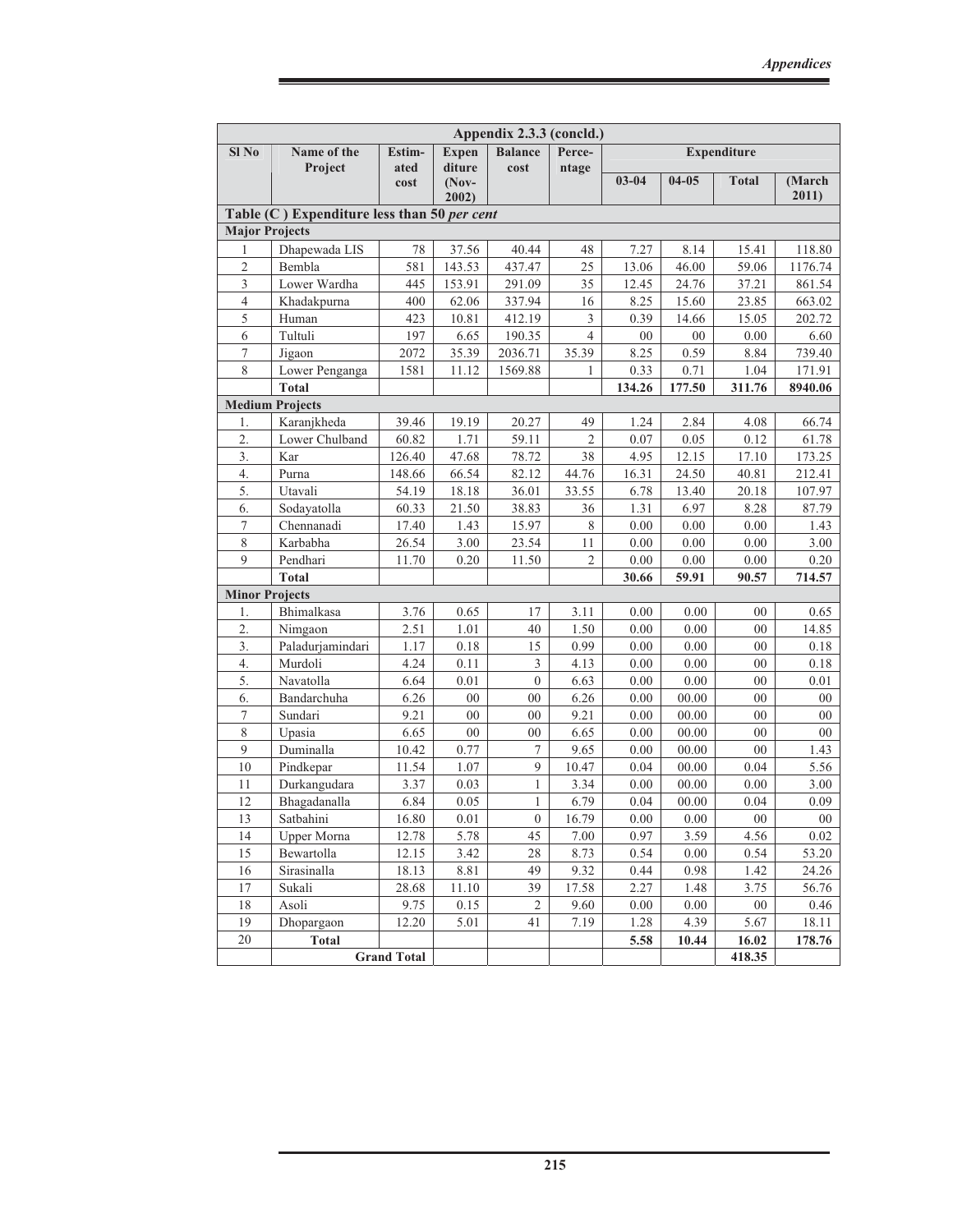|                       | Appendix 2.3.4                           |         |                  |                    |                    |  |  |  |
|-----------------------|------------------------------------------|---------|------------------|--------------------|--------------------|--|--|--|
|                       | (Reference: Paragraph 2.3.7.1; Page: 72) |         |                  |                    |                    |  |  |  |
|                       | <b>Statement showing cost over run</b>   |         |                  |                    |                    |  |  |  |
|                       |                                          |         |                  |                    | $($ ₹ in crore)    |  |  |  |
| $Sl$ . No             | Name of the project                      | Year    | <b>Estimated</b> | <b>Expenditure</b> | <b>Excess</b>      |  |  |  |
|                       |                                          |         | Cost             | As on              | <b>Expenditure</b> |  |  |  |
|                       |                                          |         |                  | $31 - 03 - 11$     | $(3-4)$            |  |  |  |
| (1)                   | (2)                                      | (3)     | (4)              | (5)                | (6)                |  |  |  |
|                       | <b>Major Projects</b>                    |         |                  |                    |                    |  |  |  |
| 1.                    | Upper Wardha                             |         | 662.00           | 946.39             | $-284.39$          |  |  |  |
| 2.                    | Lower Wana                               |         | 261.00           | 287.34             | $-26.34$           |  |  |  |
| 3.                    | Wan                                      |         | 158.00           | 253.08             | $-95.08$           |  |  |  |
| 4.                    | Gosikhurd                                |         | 2091.00          | 4959.42            | $-2868.42$         |  |  |  |
| 5.                    | Dhapewada LIS                            | 1997-98 | 44.00            | 98.07              | $-54.07$           |  |  |  |
| 6.                    | Bembla                                   |         | 308.00           | 1124.05            | $-816.05$          |  |  |  |
| 7.                    | Lower Wardha                             |         | 540.00           | 857.90             | $-317.90$          |  |  |  |
| 8.                    | Khadakpurna                              |         | 178.00           | 656.18             | $-478.18$          |  |  |  |
| 9.                    | Bavanthadi                               |         | 188.70           | 559.40             | $-370.70$          |  |  |  |
| 10.                   | Arunavati                                | 1999-00 | 224.16           | 267.12             | $-42.96$           |  |  |  |
|                       | Total                                    |         | 4654.86          | 10008.95           | -5354.09           |  |  |  |
|                       | <b>Medium Projects</b>                   |         |                  |                    |                    |  |  |  |
| 1.                    | Jam River                                |         | 10.58            | 163.37             | 152.79             |  |  |  |
| 2.                    | Kar                                      |         | 18.20            | 173.25             | 155.05             |  |  |  |
| 3.                    | Lal Nalla                                |         | 11.13            | 118.98             | 107.85             |  |  |  |
| 4.                    | Madan                                    |         | 16.00            | 80.37              | 64.37              |  |  |  |
| 5.                    | Sodayatolla                              |         | 12.66            | 87.79              | 75.13              |  |  |  |
| 6.                    | Lower Chulband                           |         | 49.49            | 61.78              | 12.29              |  |  |  |
| 7.                    | Karajkheda                               |         | 17.52            | 66.74              | 49.22              |  |  |  |
| 8.                    | Katangi                                  |         | 3.04             | 46.44              | 43.40              |  |  |  |
| 9.                    | Kalpathari                               | 1999-00 | 3.95             | 56.39              | 52.44              |  |  |  |
| 10.                   | Dongargaon                               |         | 12.19            | 53.99              | 41.80              |  |  |  |
| 11.                   | Wagholibuti                              |         | 14.17            | 44.87              | 30.70              |  |  |  |
| 12.                   | Sonapur Tomta                            |         | 6.11             | 34.88              | 28.77              |  |  |  |
| 13.                   | Chandrabhaga                             |         | 47.97            | 191.71             | 143.74             |  |  |  |
| 14.                   | Purna                                    |         | 106.76           | 212.41             | 105.65             |  |  |  |
| 15.                   | Utawali                                  |         | 34.59            | 107.97             | 73.38              |  |  |  |
| 16.                   | Pentakli                                 |         | 65.31            | 197.03             | 131.72             |  |  |  |
|                       | <b>Total</b>                             |         | 429.67           | 1697.97            | 1268.30            |  |  |  |
| <b>Minor Projects</b> |                                          |         |                  |                    |                    |  |  |  |
| 1.                    | Sirsinalla                               |         | 4.12             | 24.86              | 20.74              |  |  |  |
| 2.                    | Sawangi                                  |         | 3.99             | 20.45              | 16.46              |  |  |  |
| 3.                    | Undri                                    |         | 1.10             | 12.36              | 11.26              |  |  |  |
| 4.                    | Javali                                   |         | 3.82             | 15.95              | 12.13              |  |  |  |
| 5.                    | Chikhali                                 |         | 8.24             | 34.47              | 26.23              |  |  |  |
| 6.                    | Sukali                                   |         | 7.19             | 56.76              | 49.57              |  |  |  |
| 7.                    | Bewartolla                               | 1999-00 | 10.04            | 53.20              | 43.16              |  |  |  |
| 8.                    | Ovara                                    |         | 6.90             | 41.83              | 34.93              |  |  |  |
| 9.                    | Gogaon                                   |         | 0.90             | 6.86               | 5.96               |  |  |  |
| 10.                   | Regalivikaspalli                         |         | 0.16             | 8.99               | 8.83               |  |  |  |
| 11.                   | Chargarh                                 |         | 8.89             | 35.10              | 26.21              |  |  |  |
| 12.                   | Kherkund                                 |         | $00\,$           | $\overline{0}$     | $\overline{0}$     |  |  |  |
| 13                    | Popatkheda                               |         | 20.05            | 70.47              | 50.42              |  |  |  |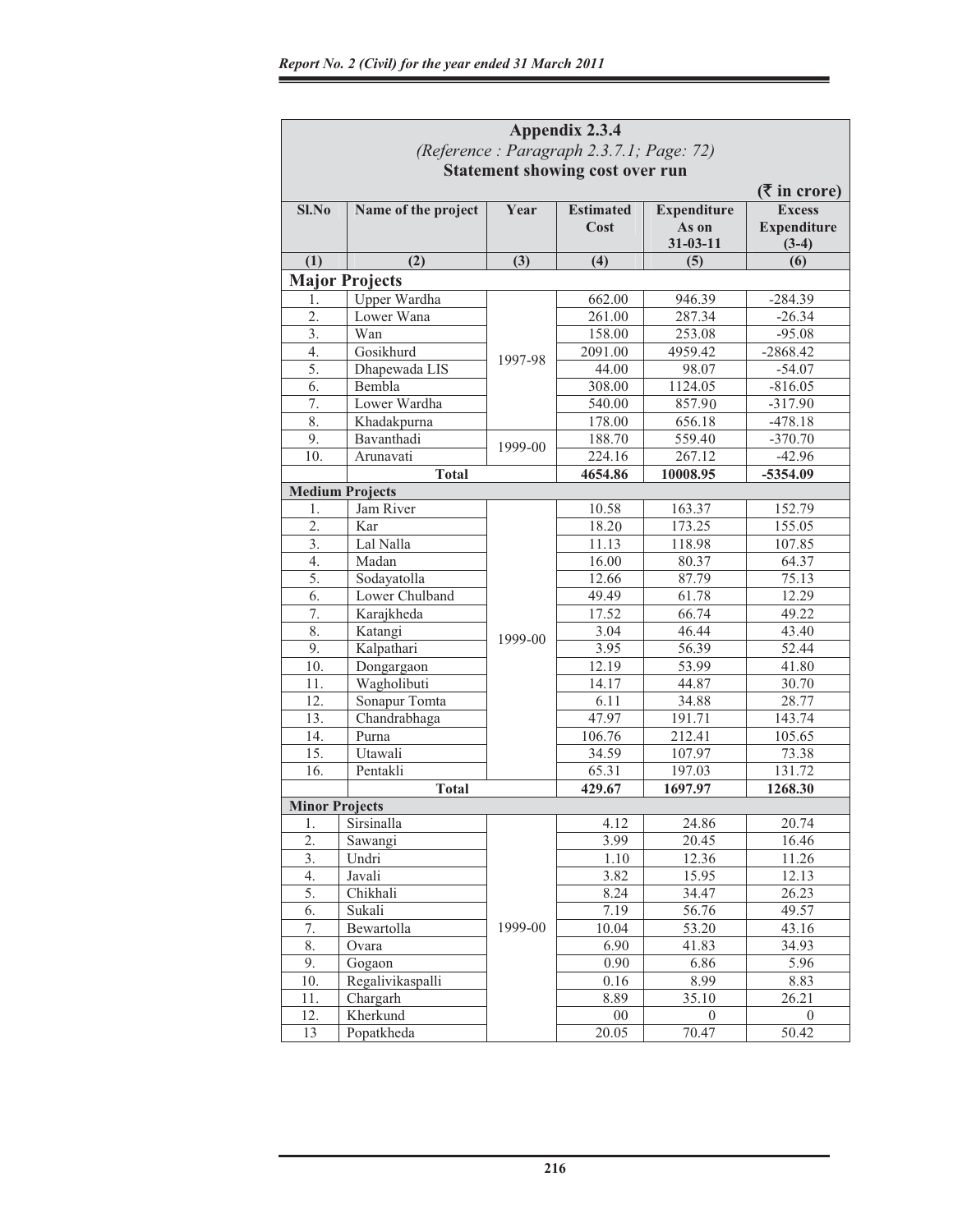|                 | Appendix 2.3.4 (concld.)                       |         |                |          |         |  |
|-----------------|------------------------------------------------|---------|----------------|----------|---------|--|
| (1)             | (2)                                            | (3)     | (4)            | (5)      | (6)     |  |
| 14              | Adol                                           |         | 0 <sub>0</sub> | 11.66    | 11.66   |  |
| 15.             | Mohgavhan                                      |         | 1.65           | 8.01     | 6.36    |  |
| 16.             | <b>Upper Morna</b>                             |         | 1.40           | 20.01    | 18.61   |  |
| 17.             | Amdapur                                        |         | 14.46          | 59.32    | 44.86   |  |
| 18.             | Jamnalla                                       | 1999-00 | 5.19           | 26.37    | 21.18   |  |
| 19.             | Kumbharkinhi                                   |         | 6.95           | 42.77    | 35.82   |  |
| 20.             | Pipalgaon                                      |         | 0.12           | 30.93    | 30.81   |  |
| 21.             | Wardh                                          |         | 5.72           | 16.24    | 10.52   |  |
| 22.             | Warud                                          |         | 2.33           | 16.35    | 14.02   |  |
| 23.             | Brahamanwada                                   |         | 2.04           | 6.43     | 4.39    |  |
|                 | <b>Total</b>                                   |         | 115.26         | 619.39   | 504.13  |  |
| <b>Abstract</b> |                                                |         |                |          |         |  |
|                 | 10 Major Projects                              |         | 4654.86        | 10008.95 | 5354.09 |  |
|                 | 16 Medium Projects                             |         | 429.67         | 1697.97  | 1268.30 |  |
|                 | 23 Minor Projects                              |         | 115.26         | 619.39   | 504.13  |  |
|                 | 5199.79<br><b>Total</b><br>12326.31<br>7126.52 |         |                |          |         |  |

Name of  $16<sup>2</sup>$  test-checked projects where design changed during execution

<sup>2</sup> Jigaon, Lower Pedhi, Bembla, Sapan, Uma, Bordi Nalla, Sonpur Tomta, Pothara Nalla, Lower Chulband, Dongargaon, Paknadi, Chargad, Kawranalla, Popatkhed-2, Nagthana-2, Lower Chargad.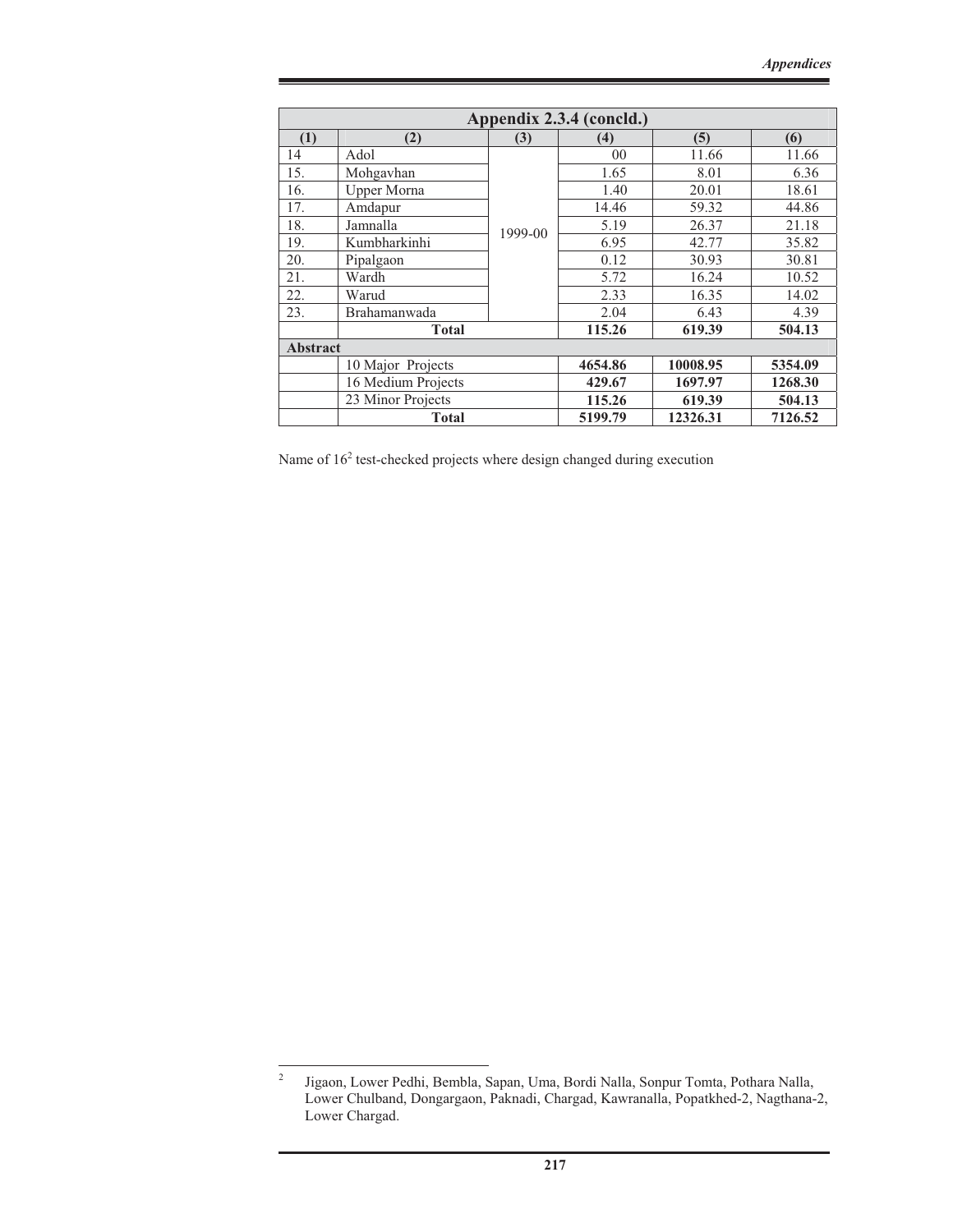|                | Appendix 2.3.5<br>(Reference: Paragraph 2.3.7.2; Page: 73)<br>Statement showing project stopped due to non-clearance of forest land |             |                        |                                                                               |  |
|----------------|-------------------------------------------------------------------------------------------------------------------------------------|-------------|------------------------|-------------------------------------------------------------------------------|--|
| Sl. No         | Project                                                                                                                             | <b>Type</b> | <b>Envisaged</b><br>IP | $($ ₹ in crore)<br><b>Upto date</b><br>expenditure as on<br><b>March 2011</b> |  |
| $\mathbf{1}$   | Ajansara Barrage                                                                                                                    | Major       | 28000                  | 0.02                                                                          |  |
| $\overline{c}$ | Human Project                                                                                                                       | Major       | 46117                  | 202.72                                                                        |  |
| 3              | Tutali                                                                                                                              | Major       | 30590                  | 6.60                                                                          |  |
| $\overline{4}$ | Jigaon                                                                                                                              | Major       | 101088                 | 739.40                                                                        |  |
| 5              | Lower Penganga                                                                                                                      | Major       | 227271                 | 171.91                                                                        |  |
| 6              | Pendhari                                                                                                                            | Medium      | 1837                   | 0.20                                                                          |  |
| $\overline{7}$ | Chinchghat                                                                                                                          | Medium      | 3000                   | 0.02                                                                          |  |
| 8              | Karwafa                                                                                                                             | Medium      | 5252                   | 3.00                                                                          |  |
| 9              | Chenna Nadi                                                                                                                         | Medium      | 2342                   | 1.43                                                                          |  |
| 10             | Pandhaari                                                                                                                           | Medium      | 8150                   | 0.23                                                                          |  |
| 11             | Sagara                                                                                                                              | Minor       | 1380                   | 0.31                                                                          |  |
| 12             | Bhimalkasa                                                                                                                          | Minor       | 1071                   | 0.65                                                                          |  |
| 13             | Sonkund                                                                                                                             | Minor       | 792                    | 0.62                                                                          |  |
| 14             | Saleheti                                                                                                                            | Minor       | 358                    | 5.00                                                                          |  |
| 15             | Palandur Jamindari                                                                                                                  | Minor       | 437                    | 0.18                                                                          |  |
| 16             | Pendkepar                                                                                                                           | Minor       | 1969                   | 5.56                                                                          |  |
| 17             | Murdoli                                                                                                                             | Minor       | 937                    | 0.18                                                                          |  |
| 18             | Nawatola                                                                                                                            | Minor       | 1072                   | 0.01                                                                          |  |
| 19             | Bunderchuha                                                                                                                         | Minor       | 1605                   | 0 <sup>0</sup>                                                                |  |
| 20             | Satbahini                                                                                                                           | Minor       | 2880                   | 0.01                                                                          |  |
| 21             | Upasiya Nalla                                                                                                                       | Minor       | 1080                   | 00                                                                            |  |
| 22             | Sundari                                                                                                                             | Minor       | 1472                   | $00\,$                                                                        |  |
| 23             | Purada                                                                                                                              | Minor       | 380                    | 0.66                                                                          |  |
| 24             | Wanjari Tola                                                                                                                        | Minor       | 387                    | 00                                                                            |  |
| 25             | Pandharwani                                                                                                                         | Minor       | 282                    | 0.69                                                                          |  |
| 26             | Nimgaon                                                                                                                             | Minor       | 1062                   | 14.85                                                                         |  |
| 27             | Tadgaon                                                                                                                             | Minor       | 584                    | 0.02                                                                          |  |
| 28             | Bhagadanalla                                                                                                                        | Minor       | 1544                   | 0.09                                                                          |  |
| 29             | Ballarpur                                                                                                                           | Minor       | 289                    | 0.14                                                                          |  |
| 30             | Dumminalla                                                                                                                          | Minor       | 2032                   | 0.70                                                                          |  |
| 31             | Durkangudra                                                                                                                         | Minor       | 1213                   | 0.03                                                                          |  |
| 32             | Pipririth                                                                                                                           | Minor       | 480                    | 0.82                                                                          |  |
| 33             | Pullkhul                                                                                                                            | Minor       | 281                    | 0.06                                                                          |  |
| 34             | Sukali                                                                                                                              | Minor       | 523                    | $00\,$                                                                        |  |
| 35             | Kasola                                                                                                                              | Minor       | 260                    | 3.35                                                                          |  |
| 36             | Nandkhed                                                                                                                            | Minor       | 275                    | 1.89                                                                          |  |
| 37             | Wadner                                                                                                                              | Minor       | 442                    | 0.25                                                                          |  |
|                | <b>Total</b>                                                                                                                        |             | 478734                 | 1161.60                                                                       |  |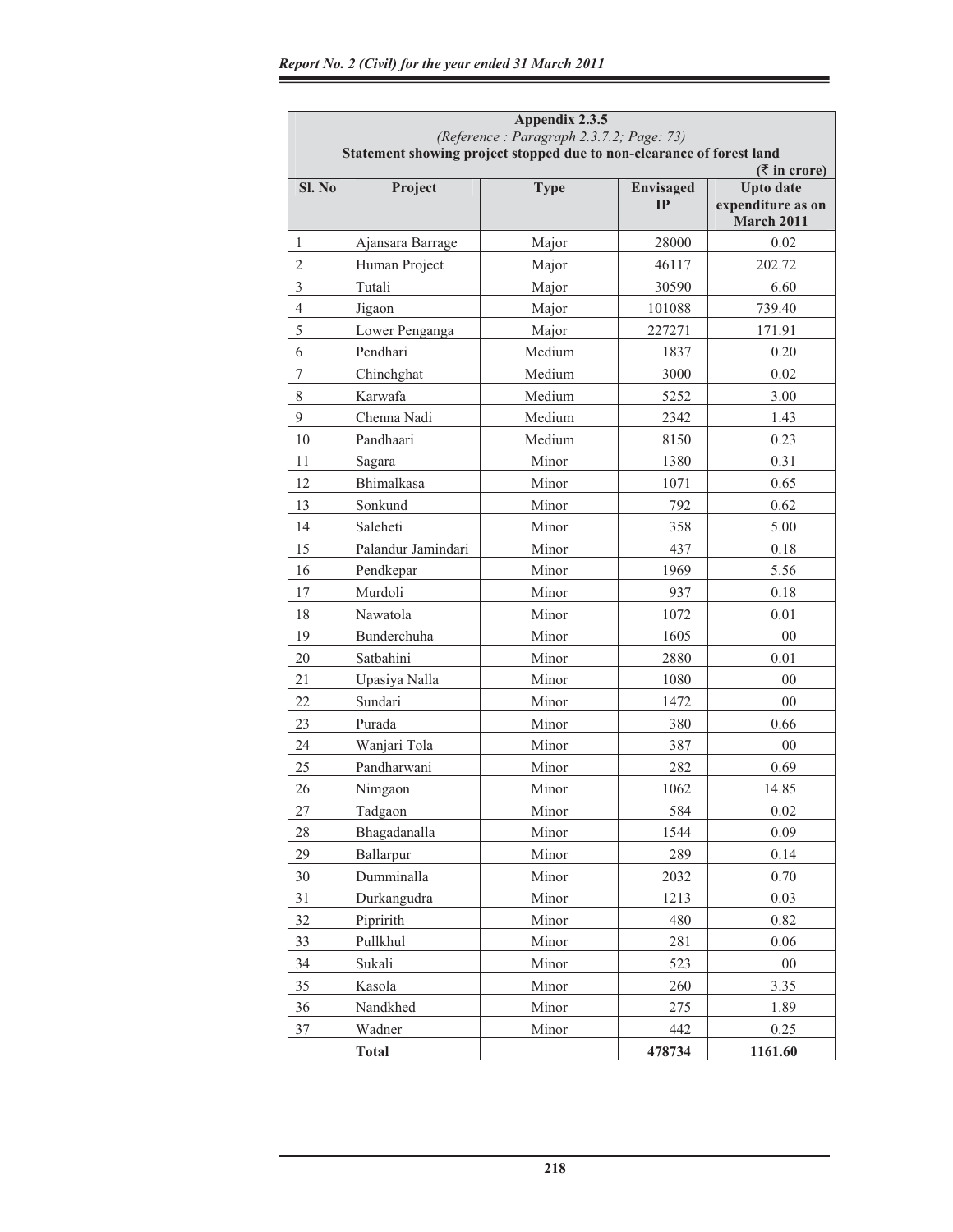|                 | Appendix 2.3.6<br>(Reference : Paragraph 2.3.9.2; Page: 80)<br>Non-regularisation of excess expenditure |                                          |                                      |                                                  |            |  |  |
|-----------------|---------------------------------------------------------------------------------------------------------|------------------------------------------|--------------------------------------|--------------------------------------------------|------------|--|--|
| Name of         |                                                                                                         | <b>Latest Administrative</b><br>Approval | <b>Expenditure</b><br>incurred as on | <b>Excess</b><br>expenditure                     |            |  |  |
| <b>Projects</b> | Date                                                                                                    | Amount<br>$(3\overline{5})$ in crore)    | March 2011<br>$($ ₹ in crore)        | over AA<br>$($ \overline{\mathbf{\xi}} in crore) | Percentage |  |  |
| Kalpathari      | 15.5.06<br>(IIIrd RAA)                                                                                  | 45.54                                    | 56.39                                | 10.85                                            | 23.85      |  |  |
| Pothara         | 31.12.07<br>(IIIrd RAA)                                                                                 | 72.41                                    | 81.44                                | 9.03                                             | 12.47      |  |  |
| Owara           | 13.3.2009<br>(Ist RAA)                                                                                  | 25.64                                    | 41.83                                | 16.19                                            | 63.14      |  |  |
| Chargarh        | 17.6.06<br>(IIIrd RAA)                                                                                  | 30.99                                    | 35.10                                | 4.11                                             | 13.26      |  |  |
|                 | <b>Total</b>                                                                                            | 174.58                                   | 214.76                               | 40.18                                            |            |  |  |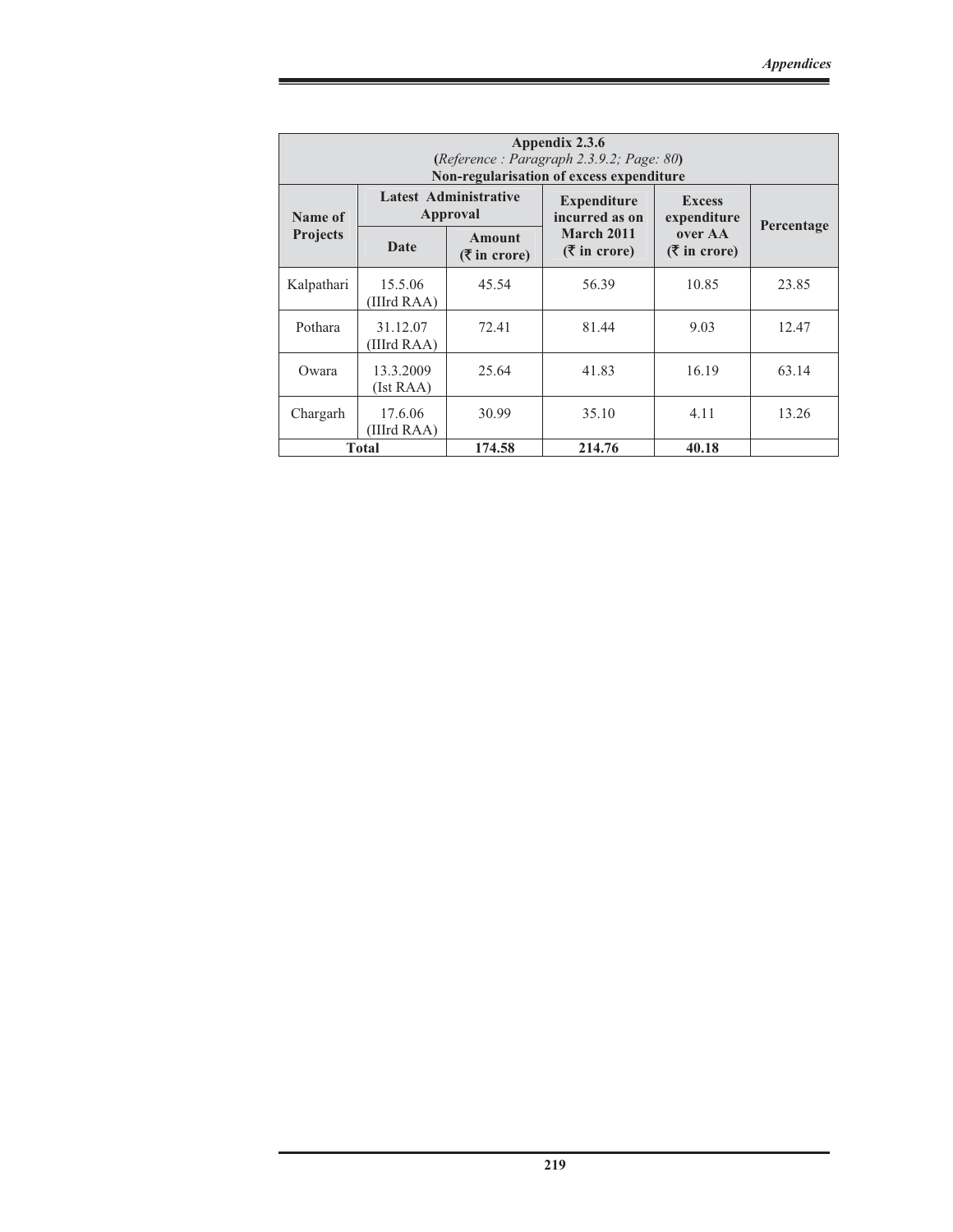|                | <b>Appendix 2.4.1</b>                                                            |  |  |  |  |  |  |
|----------------|----------------------------------------------------------------------------------|--|--|--|--|--|--|
|                | (Reference: Paragraph 2.4.1; Page: 85)<br>List of watershed schemes / programmes |  |  |  |  |  |  |
|                |                                                                                  |  |  |  |  |  |  |
| Sr. no.        | <b>Name of Schemes/Programmes</b>                                                |  |  |  |  |  |  |
|                | <b>Centrally Sponsored Schemes</b>                                               |  |  |  |  |  |  |
| $\mathbf{1}$   | River Valley Project (RVP)                                                       |  |  |  |  |  |  |
| 2              | National Watershed Development Programme (NWDP)                                  |  |  |  |  |  |  |
| $\overline{3}$ | National Agriculture Development Programme (NADP)                                |  |  |  |  |  |  |
| $\overline{4}$ | Drought Prone Area Programme (DPAP)                                              |  |  |  |  |  |  |
| 5              | Integrated Watershed Management Programme (IWMP)                                 |  |  |  |  |  |  |
| 6              | Integrated Watershed Development Programme (IWDP)                                |  |  |  |  |  |  |
| 7              | Hariyali                                                                         |  |  |  |  |  |  |
| 8              | Western Ghat Development Programme (WGDP)                                        |  |  |  |  |  |  |
|                | <b>State Sponsored Schemes</b>                                                   |  |  |  |  |  |  |
| 9              | Marathwada Watershed Development Mission (MWDM)                                  |  |  |  |  |  |  |
| 10             | Vidarbha Watershed Development Mission (VWDM)                                    |  |  |  |  |  |  |
| 11             | Accelerated Watershed Development Programme (AWDP)                               |  |  |  |  |  |  |
| 12             | Rural Infrastructure Development Fund (RIDF)                                     |  |  |  |  |  |  |
| 13             | Integrated Wasteland Area Development Programme (IWADP)                          |  |  |  |  |  |  |
| 14             | Ideal Village (Adarsha Gaon) Scheme (IVS)                                        |  |  |  |  |  |  |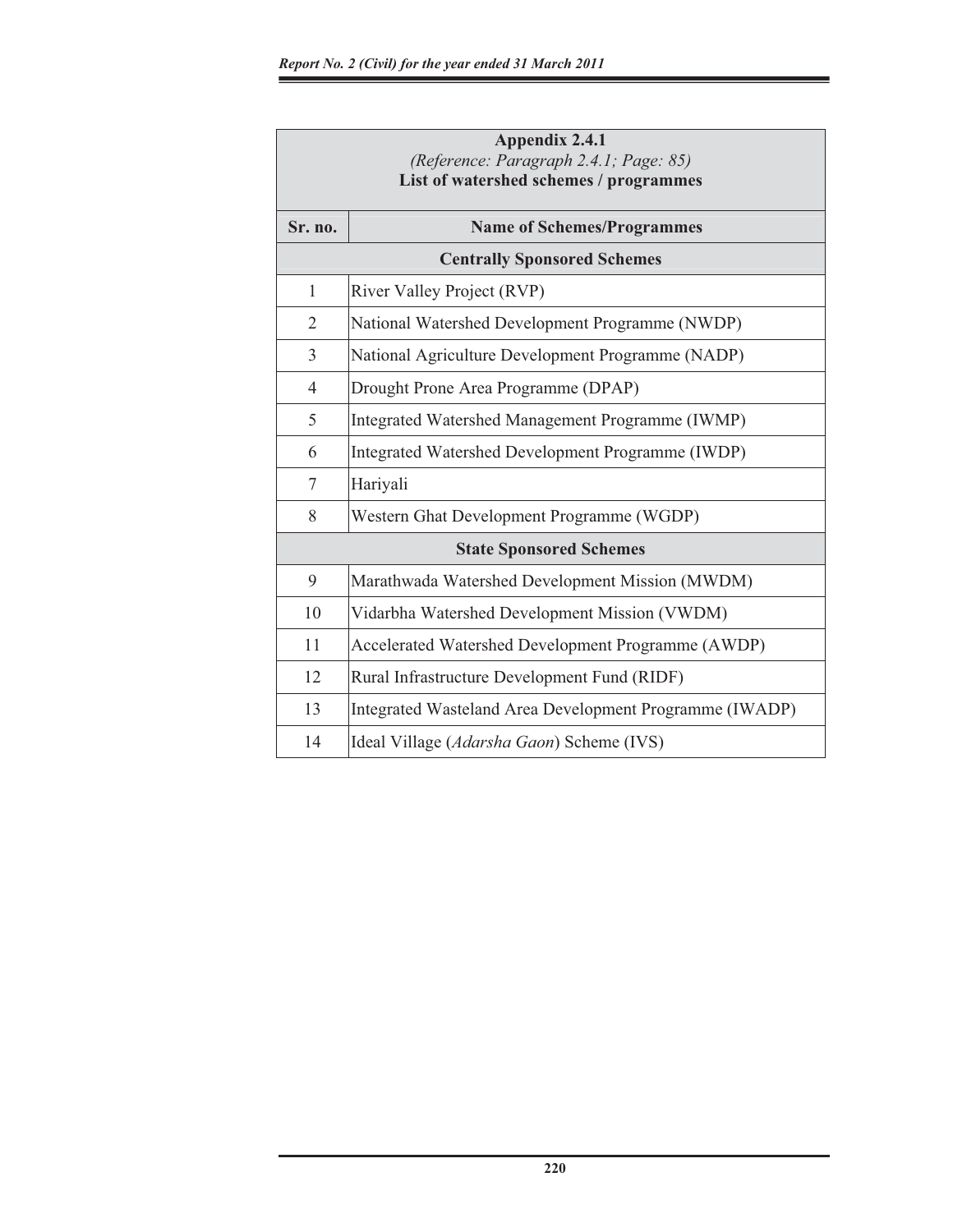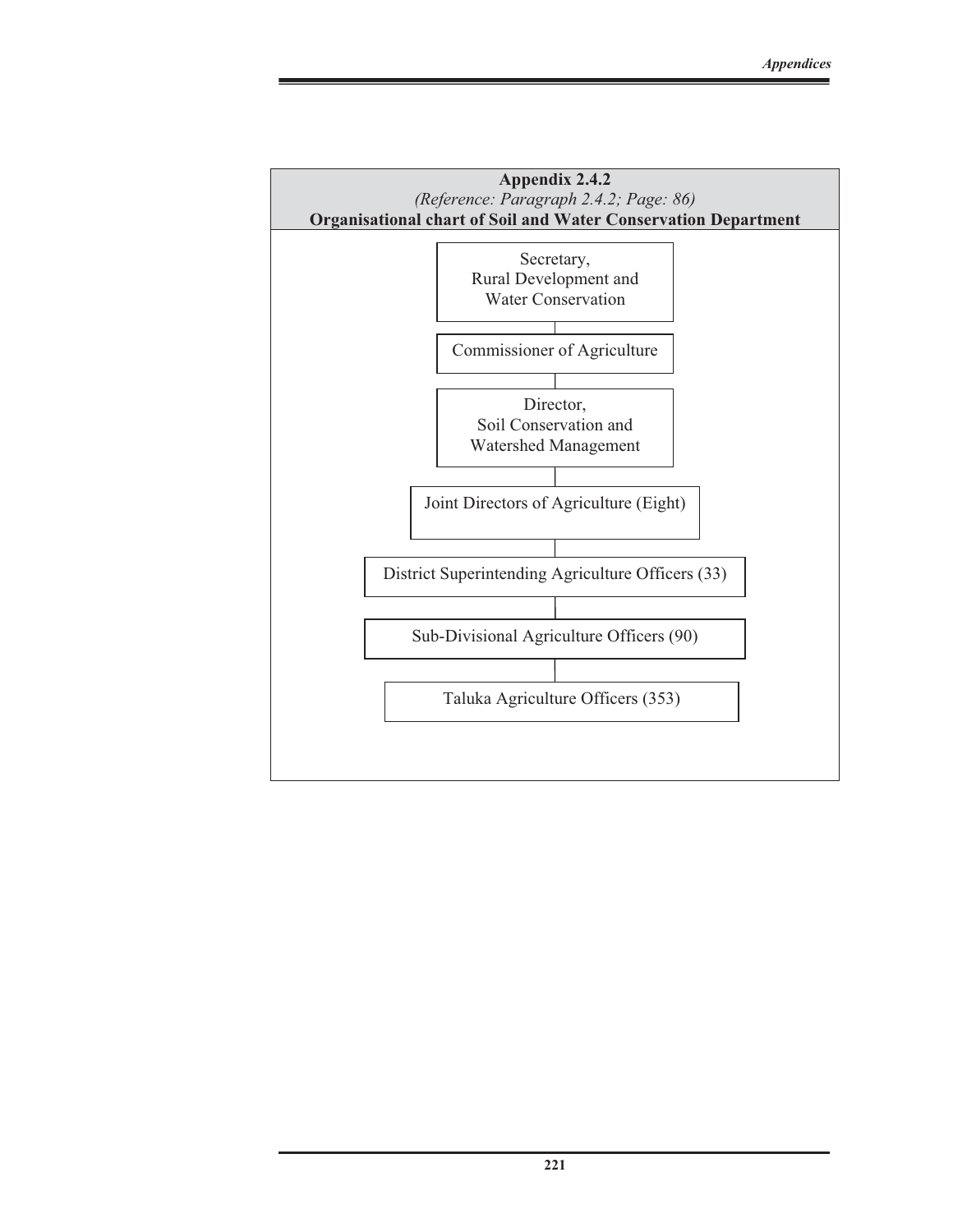| <b>Appendix 2.4.3</b>                                                           |                 |                |               |  |  |  |  |  |
|---------------------------------------------------------------------------------|-----------------|----------------|---------------|--|--|--|--|--|
| (Reference: Paragraph 2.4.3; Page:86)<br>List of selected districts and talukas |                 |                |               |  |  |  |  |  |
|                                                                                 |                 |                |               |  |  |  |  |  |
| Sr. no.                                                                         | <b>District</b> | Sr. no.        | <b>Taluka</b> |  |  |  |  |  |
|                                                                                 |                 |                |               |  |  |  |  |  |
| $\mathbf{1}$                                                                    | Yavatmal        | 1              | Darwha        |  |  |  |  |  |
|                                                                                 |                 | $\overline{2}$ | Arni          |  |  |  |  |  |
|                                                                                 |                 | $\overline{3}$ | Umarkhed      |  |  |  |  |  |
|                                                                                 |                 | $\overline{4}$ | Mahagaon      |  |  |  |  |  |
|                                                                                 |                 | 5              | Babhulgaon    |  |  |  |  |  |
| $\overline{2}$                                                                  | <b>Buldhana</b> | 6              | Shegaon       |  |  |  |  |  |
|                                                                                 |                 | $\overline{7}$ | Khamgaon      |  |  |  |  |  |
|                                                                                 |                 | 8              | Sindkhedraja  |  |  |  |  |  |
| 3                                                                               | Amravati        | 9              | Morshi        |  |  |  |  |  |
|                                                                                 |                 | 10             | Warud         |  |  |  |  |  |
|                                                                                 |                 | 11             | Chikhaldara   |  |  |  |  |  |
|                                                                                 |                 | 12             | Anjangaon S.  |  |  |  |  |  |
| $\overline{4}$                                                                  | Nanded          | 13             | Naigaon       |  |  |  |  |  |
|                                                                                 |                 | 14             | Dharmabad     |  |  |  |  |  |
|                                                                                 |                 | 15             | Ardhapur      |  |  |  |  |  |
|                                                                                 |                 | 16             | Himayatnagar  |  |  |  |  |  |
|                                                                                 |                 | 17             | Kinwat        |  |  |  |  |  |
| 5                                                                               | Latur           | 18             | Ausa          |  |  |  |  |  |
|                                                                                 |                 | 19             | Udgir         |  |  |  |  |  |
|                                                                                 |                 | 20             | Renapur       |  |  |  |  |  |
|                                                                                 |                 | 21             | Latur         |  |  |  |  |  |
| 6                                                                               | Nashik          | 22             | Devala        |  |  |  |  |  |
|                                                                                 |                 | 23             | Nandgaon      |  |  |  |  |  |
|                                                                                 |                 | 24             | Niphad        |  |  |  |  |  |
|                                                                                 |                 | 25             | Dindori       |  |  |  |  |  |
|                                                                                 |                 | 26             | Sinnar        |  |  |  |  |  |
| $\overline{7}$                                                                  | Ahmednagar      | 27             | Kopargaon     |  |  |  |  |  |
|                                                                                 |                 | 28             | Shrirampur    |  |  |  |  |  |
|                                                                                 |                 | 29             | Sangamner     |  |  |  |  |  |
|                                                                                 |                 | 30             | Akole         |  |  |  |  |  |
|                                                                                 |                 | 31             | Jamkhed       |  |  |  |  |  |
| 8                                                                               | Sangli          | 32             | Miraj         |  |  |  |  |  |
|                                                                                 |                 | 33             | Jath          |  |  |  |  |  |
|                                                                                 |                 | 34             | Attapadi      |  |  |  |  |  |
|                                                                                 |                 | 35             | Kadegaon      |  |  |  |  |  |
| 9                                                                               | Raigad/Alibag   | 36             | Alibag        |  |  |  |  |  |
|                                                                                 |                 | 37             | Shriwardhan   |  |  |  |  |  |
|                                                                                 |                 | 38             | Panvel        |  |  |  |  |  |
|                                                                                 |                 | 39             | Pali          |  |  |  |  |  |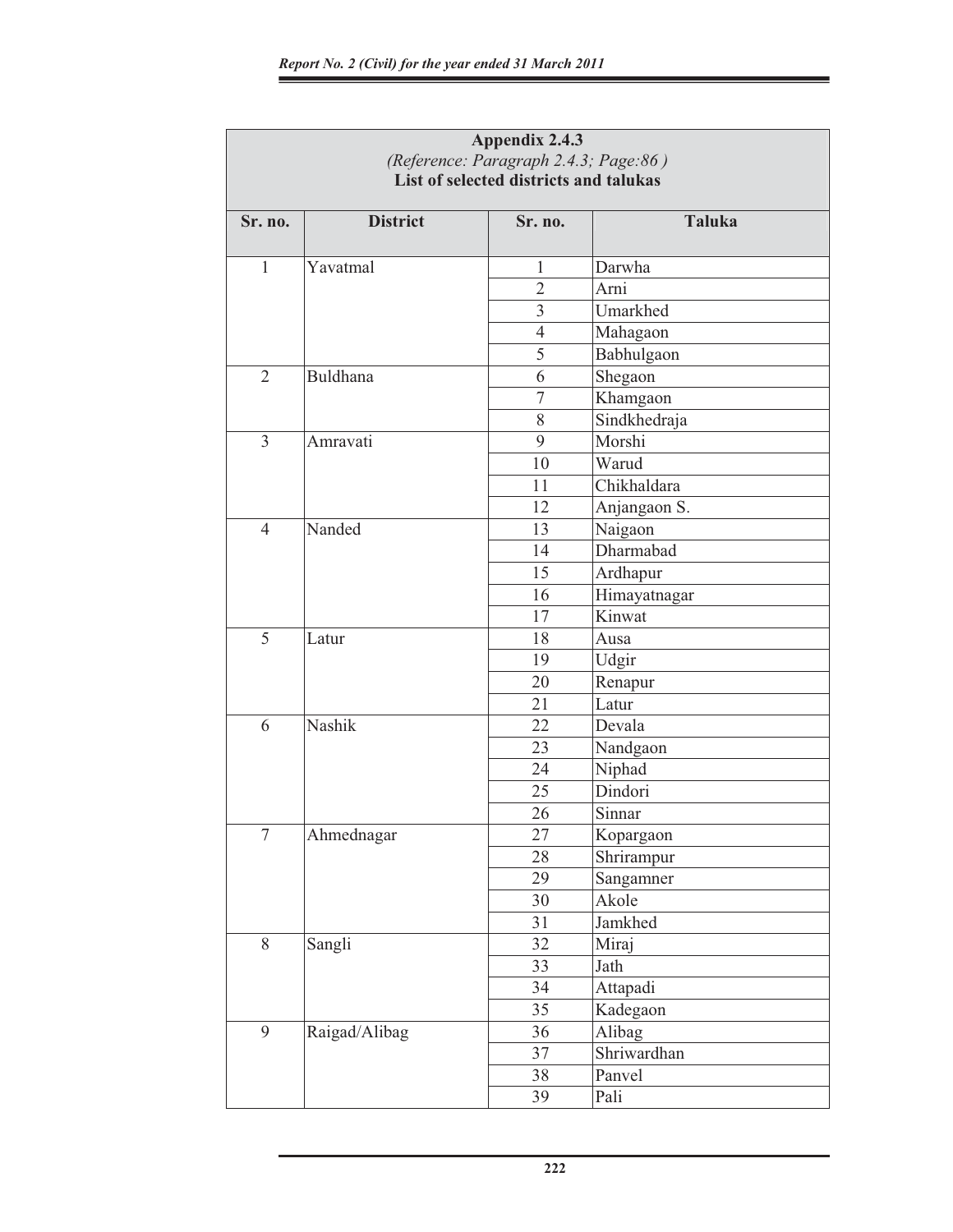|                                              | <b>Appendix 2.4.4</b><br>(Reference: Paragraph 2.4.3; Page: 86)                                             |                               |                                                                                                                                                                                                                                                                                                                                                                                                                      |                                                                                                                                                                                                                                                                                                                                                                                                                       |                                                                                                                                                                                                                                                                                                                                                                                                                                                                                                                                                                  |  |  |  |
|----------------------------------------------|-------------------------------------------------------------------------------------------------------------|-------------------------------|----------------------------------------------------------------------------------------------------------------------------------------------------------------------------------------------------------------------------------------------------------------------------------------------------------------------------------------------------------------------------------------------------------------------|-----------------------------------------------------------------------------------------------------------------------------------------------------------------------------------------------------------------------------------------------------------------------------------------------------------------------------------------------------------------------------------------------------------------------|------------------------------------------------------------------------------------------------------------------------------------------------------------------------------------------------------------------------------------------------------------------------------------------------------------------------------------------------------------------------------------------------------------------------------------------------------------------------------------------------------------------------------------------------------------------|--|--|--|
| <b>Brief description of selected schemes</b> |                                                                                                             |                               |                                                                                                                                                                                                                                                                                                                                                                                                                      |                                                                                                                                                                                                                                                                                                                                                                                                                       |                                                                                                                                                                                                                                                                                                                                                                                                                                                                                                                                                                  |  |  |  |
| Sr.<br>No.                                   | Name of the<br>scheme                                                                                       | Year of<br>start of<br>scheme | Area of coverage                                                                                                                                                                                                                                                                                                                                                                                                     | <b>Activities</b>                                                                                                                                                                                                                                                                                                                                                                                                     | <b>Objectives</b>                                                                                                                                                                                                                                                                                                                                                                                                                                                                                                                                                |  |  |  |
| (1)<br>$\mathbf{1}$                          | (2)<br>National<br>Agriculture<br>Development<br>Programme<br>(NADP)<br>(Centrally)<br>Sponsored<br>Scheme) | (3)<br>2007-08                | (4)<br>Yavatmal,<br>Amravati,<br>Akola,<br>Washim,<br>Buldhana,<br>Wardha.<br>Chandrapur and Nagpur districts in<br>Vidarbha<br>region<br>and<br>Latur,<br>Osmanabad,<br>Nanded,<br>Hingoli,<br>Parbhani, Aurangabad, Jalna and<br>Beed districts of Marathwada.<br>Jalgaon, Dhule, Nandurbar<br>and<br>Nashik districts of Khandesh region,<br>Sangli, Satara, Pune, Solapur and<br>Ahmednagar districts of Western | (5)<br>• Construction<br>of<br>farm<br>ponds for collecting and<br>storing run-off water.<br>• Cement Nalla<br>Bandh<br>(CNB)<br>Walan<br>and<br>Bandhara<br>(WB)<br>in<br>Konkan region only.                                                                                                                                                                                                                        | (6)<br>· to increase ground water<br>table,<br>· to increase storage of rain<br>water,<br>• to improve recharge of wells,<br>provide<br>protective<br>$\bullet$ to<br>irrigation for crops during dry<br>spell                                                                                                                                                                                                                                                                                                                                                   |  |  |  |
| $\overline{2}$                               | River Valley<br>Project (RVP)<br>(Centrally<br>Sponsored<br>Scheme)                                         | 1972-73                       | Maharashtra<br>In the catchment of Damanganga,<br>Sardar sarovar in central<br>Ukai,<br>plateau<br>region,<br>Ghod<br>and<br>Nizamsagar,<br>Pochampad,<br>Nagarjunsagar in Deccan Nilgiri<br>region.                                                                                                                                                                                                                 | of<br>All<br>land<br>types<br>viz<br>Agriculture,<br>Waste<br>and<br>Forest are treated in an<br>integrated<br>manner<br>with<br>suitable package of treatment<br>viz.,<br>• construction of Contour,<br>• Vegetative<br>Hedges,<br>Contour/Graded bunding,<br>• Horticulture plantation,<br>• Farm ponds,<br>• percolation tanks etc.                                                                                | of<br>• prevention<br>land<br>degradation,<br>• improvement<br>of<br>land<br>capability and moisture regime<br>in the watersheds,<br>· promotion of land use to<br>match land capability,<br>· Prevention of soil erosion<br>and runoff from the watershed<br>with a view to prevent pre-<br>siltation<br>mature<br>of<br>multipurpose reservoirs and<br>also to reduce flood peaks &<br>volumes of runoff.                                                                                                                                                      |  |  |  |
| 3                                            | National<br>Watershed<br>Development<br>Programme<br>(NWDP)<br>(Centrally<br>Sponsored<br>Scheme)           | 1990-91                       | Entire State of Maharashtra                                                                                                                                                                                                                                                                                                                                                                                          | · Adoption of ridge<br>to<br>valley approach,<br>$\bullet$ due<br>emphasis<br>on<br>production enhancement<br>activities for land owners<br>and livelihood support<br>for landless families,<br>funding<br>$\bullet$ direct<br>to<br>community,<br>• Government's<br>participation<br>in<br>community's plan,<br>• Moving<br>away<br>from<br>subsidy<br>oriented<br>development<br>to<br>self<br>reliant development. | · Conservation, Development<br>and Sustainable management of<br>Natural Resources including<br>their use<br>· Enhancement of agriculture<br>productivity and production in<br>sustainable manner<br>· Restoration of ecological<br>balance in the degraded and<br>fragile rainfed ecosystem by<br>greening these areas through<br>appropriate mix of trees, shrubs<br>and grasses<br>• Reduction<br>regional<br>in<br>disparity between irrigated and<br>rainfed areas<br>• Creation<br>of<br>sustained<br>employment opportunities for<br>the rural communities |  |  |  |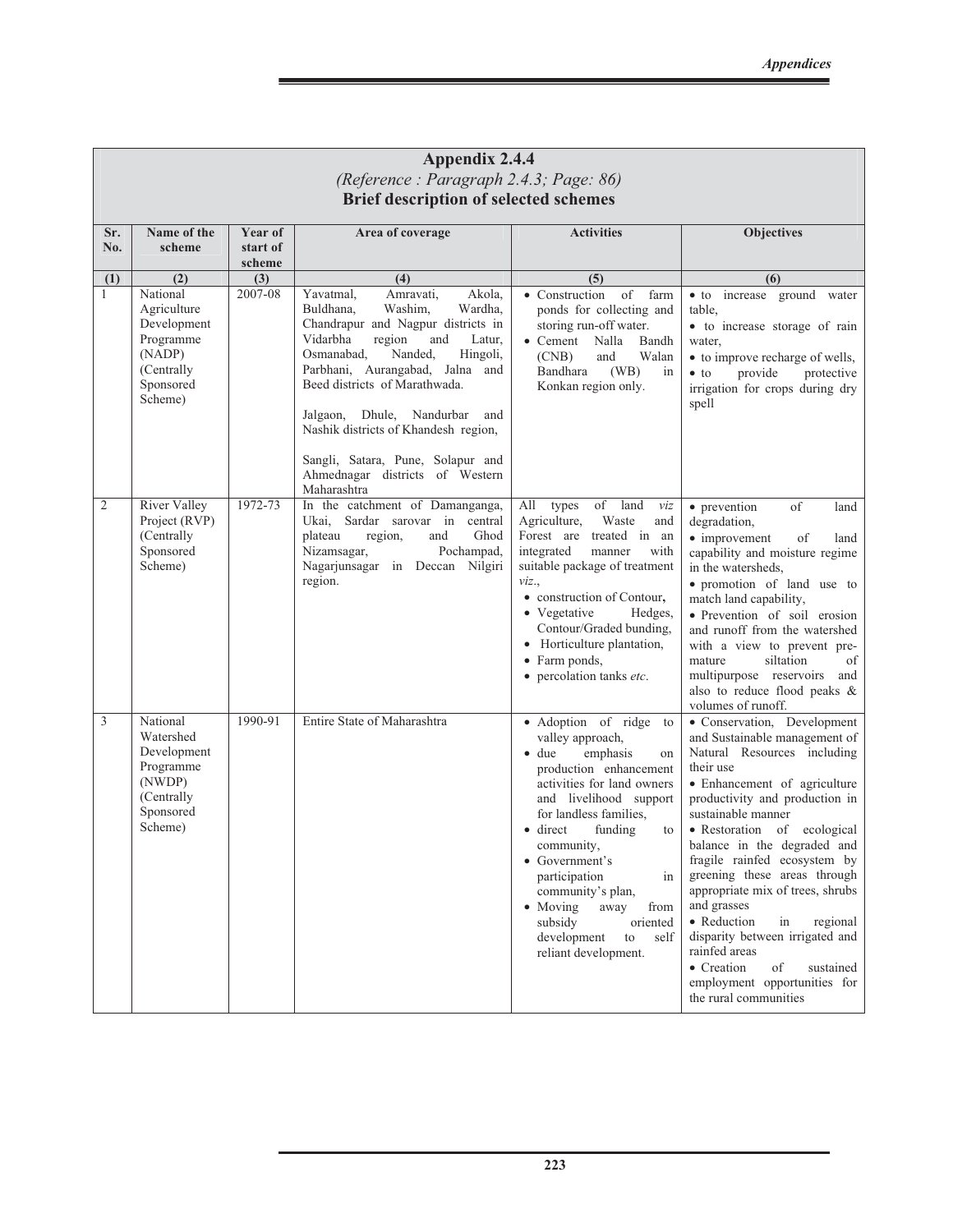|                | Appendix 2.4.4 (Concld.)                                                                          |                       |                                                                                                                                                                                                                                                                                                                                                                                                       |                                                                                                                                                                                   |                                                                                                                                                                                                                                                                                                                                                                                                                                                                                                                                                                                                                                                                                                                                                                                                                |  |  |  |  |
|----------------|---------------------------------------------------------------------------------------------------|-----------------------|-------------------------------------------------------------------------------------------------------------------------------------------------------------------------------------------------------------------------------------------------------------------------------------------------------------------------------------------------------------------------------------------------------|-----------------------------------------------------------------------------------------------------------------------------------------------------------------------------------|----------------------------------------------------------------------------------------------------------------------------------------------------------------------------------------------------------------------------------------------------------------------------------------------------------------------------------------------------------------------------------------------------------------------------------------------------------------------------------------------------------------------------------------------------------------------------------------------------------------------------------------------------------------------------------------------------------------------------------------------------------------------------------------------------------------|--|--|--|--|
| (1)            | (2)                                                                                               | (3)                   | (4)                                                                                                                                                                                                                                                                                                                                                                                                   | (5)                                                                                                                                                                               | (6)                                                                                                                                                                                                                                                                                                                                                                                                                                                                                                                                                                                                                                                                                                                                                                                                            |  |  |  |  |
| $\overline{4}$ | Marathwada<br>Watershed<br>Development<br>Mission<br>(MWDM)<br>(State)<br>Sponsored<br>Scheme)    | 2005-06<br>(Oct., 05) | Implemented in all the eight districts<br>Marathawada<br>region<br>of<br>of<br>Maharashtra                                                                                                                                                                                                                                                                                                            | The activities of<br>• Continuous<br>Contour<br>Trenches (CCT),<br>$\bullet$ Mati<br><b>Nalla</b><br>Bandh<br>(MNB), Cement Nalla<br>Bandh (CNB)<br>• Community organization      | improve<br>$\bullet$ To<br>the natural<br>resources and<br>to improve<br>economic condition of the rural<br>population;<br>• To improve the water table<br>of the Marathwada region of<br>the Maharashtra state which<br>has gone below the normal<br>level, to improve the economic<br>condition of the farmers, rural<br>population which are fully<br>dependent on rains;<br>$\bullet$ To<br>ensure<br>increase<br>in<br>agricultural<br>product<br>by<br>improving the water table and<br>creation of moisture in the<br>watershed<br>areas<br>through<br>soil<br>different<br>and<br>water<br>conservation works;<br>• In situ soil<br>and water<br>conservation;<br>• Water budgeting and judicial<br>use of water;<br>$\bullet$ Emphasis<br>on<br>long term<br>sustainable<br>employment<br>generation. |  |  |  |  |
| 5              | Vidarbha<br>Watershed<br>Development<br>Mission<br>(VWDM)<br>(State)<br>Sponsored<br>Scheme)      | 2005-06<br>(Feb. 06)  | In the first phase six districts of<br>Vidarbha, five under Amravati and<br>one district of Nagpur revenue<br>division (Buldana, Akola, Amravati,<br>Washim and Yavatmal in Amravati<br>division and Wardha in Nagpur<br>Subsequently in May,<br>division).<br>2007 five more districts of Vidarbha<br>i.e Nagpur, Chandrapur, Bhandara,<br>Gadchiroli and Gondia were also<br>covered in the scheme. | Activities of<br>$\bullet$ CCT<br>$\bullet$ CNB<br>• Compartment bunding                                                                                                          | • To control the cases of<br>farmers' suicides in Vidarbha<br>region of Maharashtra state due<br>to crop failure as a result of<br>inadequate and insufficient<br>rainfall, by increasing the<br>productivity<br>through<br>improvement<br>in<br>water<br>availability;<br>• To improve the economic<br>condition<br>of<br>farming<br>community of the Vidarbha<br>region through soil and water<br>conservation treatment:<br>· In situ soil and water<br>conservation;<br>• Water budgeting and judicial<br>use of water;<br>$\bullet$ Emphasis<br>long term<br>on<br>sustainable<br>employment<br>generation;                                                                                                                                                                                               |  |  |  |  |
| 6              | Accelerated<br>Watershed<br>Development<br>Programme<br>(AWDP)<br>(State)<br>Sponsored<br>Scheme) | 2007-08               | In the beginning, the Government of<br>Maharashtra selected one watershed<br>project from each of 353 taluka.<br>Subsequently, 2-3 watershed projects<br>from each taluka were taken up for<br>completion under AWDP.                                                                                                                                                                                 | Activities of<br>$\bullet$ CCT<br>• Compartment bunding,<br>• Graded Bunding (GB)<br>• Earthen Structure (ES)<br>$\bullet$ CNB<br>• Earthen Nala Bund<br>$\bullet$ Terracing etc. | • To complete the incomplete<br>watershed projects on top<br>priority basis. The Micro<br>watershed projects of 500-1000<br>ha remaining incomplete to the<br>extent of 50 per cent are<br>selected for their completion<br>within one year's period;<br>• To conserve soil and water;<br>• To reduce the runoff and soil<br>erosion;<br>• To recharge ground water;<br>$\bullet$ To<br>increase<br>crop<br>productivity;                                                                                                                                                                                                                                                                                                                                                                                      |  |  |  |  |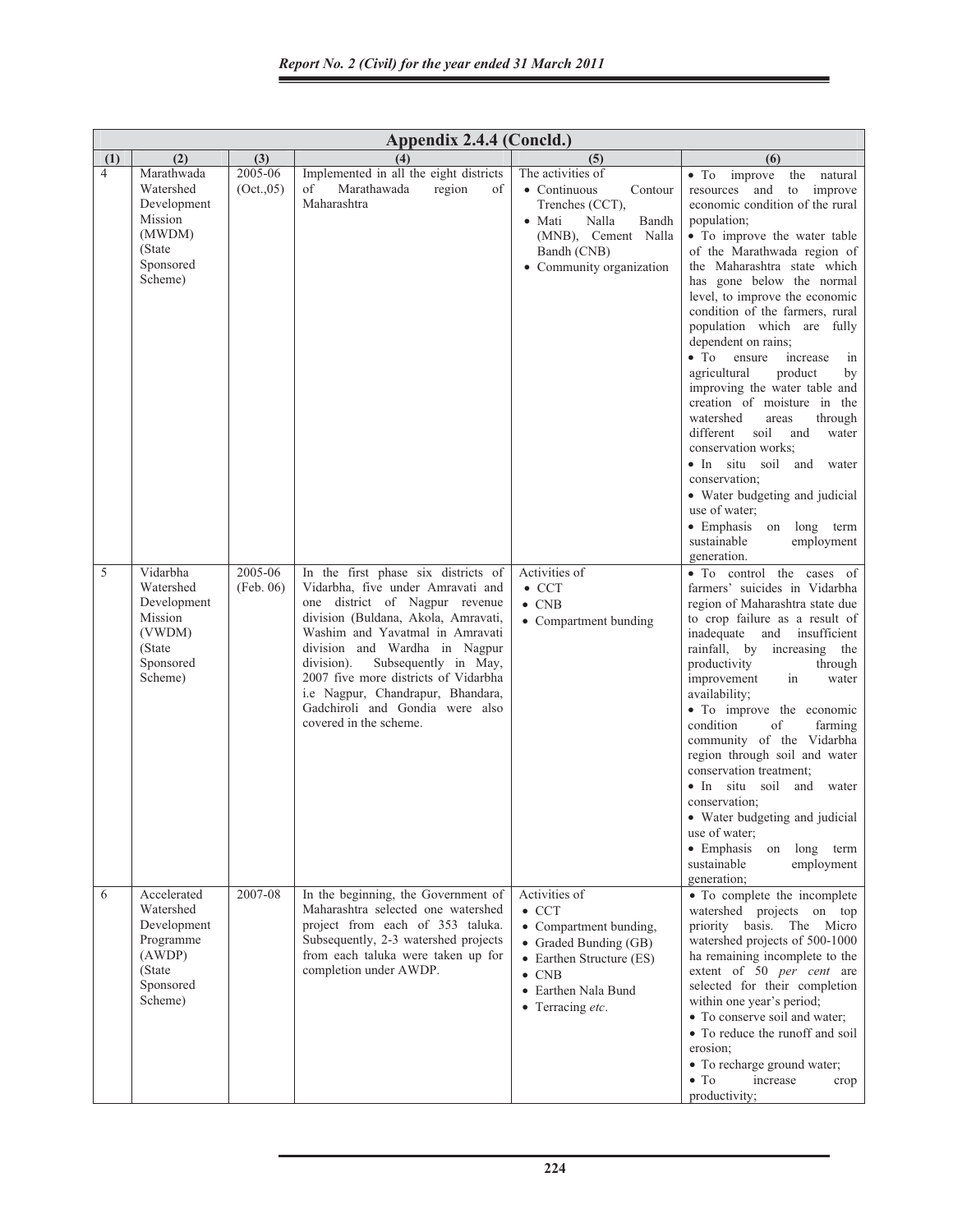| Appendix 2.4.5                     |                                                                 |                                   |                  |  |  |  |  |  |
|------------------------------------|-----------------------------------------------------------------|-----------------------------------|------------------|--|--|--|--|--|
|                                    | (Reference: Paragraph 2.4.7.2; Page: 88)                        |                                   |                  |  |  |  |  |  |
| Provision of funds and expenditure |                                                                 |                                   |                  |  |  |  |  |  |
|                                    | $(\overline{\mathbf{\mathsf{F}}}$ in crore)<br><b>Shortfall</b> |                                   |                  |  |  |  |  |  |
| Year                               | <b>Budget</b>                                                   | <b>Expenditure</b><br><b>NADP</b> |                  |  |  |  |  |  |
| 2007-08                            | 80.00                                                           | 80.00                             | $\theta$         |  |  |  |  |  |
| 2008-09                            | 136.52                                                          | 136.48                            | 0.04             |  |  |  |  |  |
| 2009-10                            | 124.00                                                          | 124.00                            | $\theta$         |  |  |  |  |  |
| 2010-11                            | 100.00                                                          | 78.07                             | 21.93            |  |  |  |  |  |
| <b>Total</b>                       | 440.52                                                          | 418.55                            | 21.97            |  |  |  |  |  |
|                                    | <b>RVP</b>                                                      |                                   |                  |  |  |  |  |  |
| 2006-07                            | 38.00                                                           | 31.98                             | 6.02             |  |  |  |  |  |
| 2007-08                            | 43.34                                                           | 43.24                             | 0.10             |  |  |  |  |  |
| 2008-09                            | 34.62                                                           | 34.60                             | 0.02             |  |  |  |  |  |
| 2009-10                            | 29.62                                                           | 24.57                             | 5.05             |  |  |  |  |  |
| 2010-11                            | 32.87                                                           | 32.87                             | $\Omega$         |  |  |  |  |  |
| <b>Total</b>                       | 178.45                                                          | 167.26                            | 11.19            |  |  |  |  |  |
|                                    |                                                                 | <b>NWDP</b>                       |                  |  |  |  |  |  |
| 2006-07                            | 29.41                                                           | 29.37                             | 0.04             |  |  |  |  |  |
| 2007-08                            | 18.95                                                           | 18.60                             | 0.35             |  |  |  |  |  |
| 2008-09                            | 18.70                                                           | 18.67                             | 0.03             |  |  |  |  |  |
| 2009-10                            | 14.39                                                           | 14.39                             | $\overline{0}$   |  |  |  |  |  |
| 2010-11                            | 20.75                                                           | 20.75                             | $\theta$         |  |  |  |  |  |
| <b>Total</b>                       | 102.20                                                          | 101.78                            | 0.42             |  |  |  |  |  |
|                                    |                                                                 | <b>MWDM</b>                       |                  |  |  |  |  |  |
| 2006-07                            | 25.00                                                           | 2.07                              | 22.93            |  |  |  |  |  |
| 2007-08                            | 37.00                                                           | 24.67                             | 12.33            |  |  |  |  |  |
| 2008-09                            | 40.00                                                           | 32.03                             | 7.97             |  |  |  |  |  |
| 2009-10                            | 35.00                                                           | 37.01                             | $(-)2.01$        |  |  |  |  |  |
| 2010-11                            | 0.00                                                            | 35.65                             | $(-)35.65$       |  |  |  |  |  |
| <b>Total</b>                       | 137.00                                                          | 131.43                            | 5.57             |  |  |  |  |  |
|                                    |                                                                 | <b>VWDM</b>                       |                  |  |  |  |  |  |
| 2006-07                            | 95.00                                                           | 95.00                             | $\boldsymbol{0}$ |  |  |  |  |  |
| 2007-08                            | 125.00                                                          | 100.52                            | 24.48            |  |  |  |  |  |
| 2008-09                            | 72.00                                                           | 71.91                             | 0.09             |  |  |  |  |  |
| 2009-10                            | 72.00                                                           | 58.11                             | 13.89            |  |  |  |  |  |
| 2010-11                            | 0.00                                                            | 13.36                             | $(-)13.36$       |  |  |  |  |  |
| <b>Total</b>                       | 364.00                                                          | 338.90                            | 25.10            |  |  |  |  |  |
|                                    |                                                                 | <b>AWDP</b>                       |                  |  |  |  |  |  |
| 2007-08                            | 28.00                                                           | 28.00                             | $\theta$         |  |  |  |  |  |
| 2008-09                            | 87.82                                                           | 87.78                             | 0.04             |  |  |  |  |  |
| 2009-10                            | 7.13                                                            | 6.82                              | 0.31             |  |  |  |  |  |
| 2010-11                            | 62.13                                                           | 61.96                             | 0.17             |  |  |  |  |  |
| <b>Total</b>                       | 185.08                                                          | 184.56                            | 0.52             |  |  |  |  |  |
| <b>GrandTotal</b>                  | 1407.17                                                         | 1342.48                           |                  |  |  |  |  |  |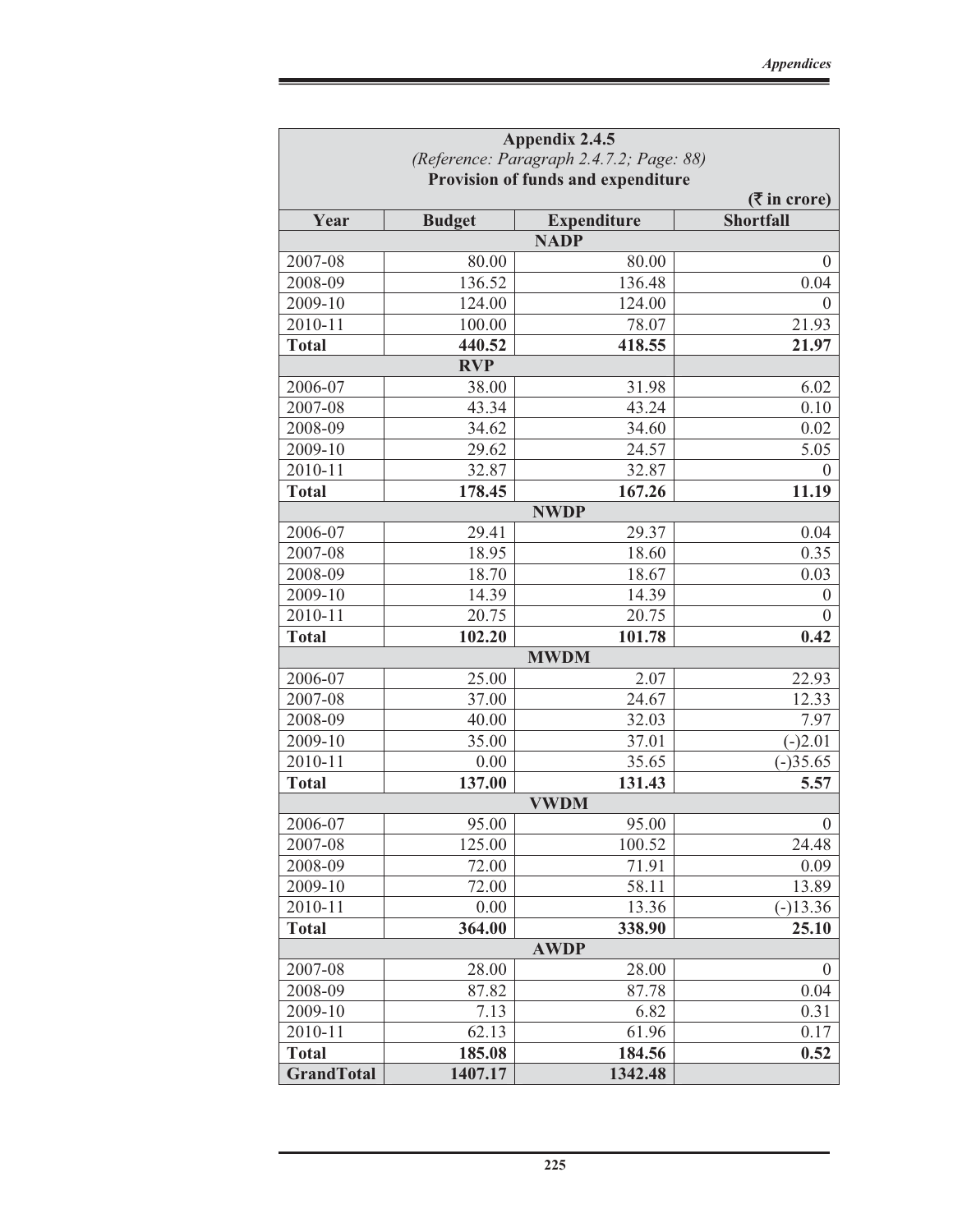| Appendix 2.4.6<br>(Reference: Paragraph 2.4.7.2; Page:88) |                                                                |                                                |                                   |                                                       |  |  |  |  |  |  |
|-----------------------------------------------------------|----------------------------------------------------------------|------------------------------------------------|-----------------------------------|-------------------------------------------------------|--|--|--|--|--|--|
|                                                           | Release of funds at the fag end of the year<br>$($ ₹ in crore) |                                                |                                   |                                                       |  |  |  |  |  |  |
| Name of the<br>scheme                                     | <b>Financial year</b>                                          | <b>Total funds released</b><br>during the year | <b>Funds released</b><br>in March | <b>Percentage of funds</b><br>distributed in<br>March |  |  |  |  |  |  |
| <b>NADP</b>                                               | 2008-09                                                        | 136.52                                         | 63.00                             | 46                                                    |  |  |  |  |  |  |
|                                                           | 2009-10                                                        | 124.00                                         | 62.00                             | 50                                                    |  |  |  |  |  |  |
| <b>RVP</b>                                                | 2006-07                                                        | 38.00                                          | 15.42                             | 41                                                    |  |  |  |  |  |  |
|                                                           | 2009-10                                                        | 26.62                                          | 16.80                             | 63                                                    |  |  |  |  |  |  |
|                                                           | 2010-11                                                        | 32.87                                          | 20.00                             | 61                                                    |  |  |  |  |  |  |
| <b>NWDP</b>                                               | 2006-07                                                        | 29.41                                          | 10.00                             | 34                                                    |  |  |  |  |  |  |
|                                                           | 2008-09                                                        | 18.70                                          | 13.69                             | 73                                                    |  |  |  |  |  |  |
|                                                           | 2010-11                                                        | 20.75                                          | 12.48                             | 60                                                    |  |  |  |  |  |  |
| <b>MWDM</b>                                               | 2006-07                                                        | 25.00                                          | 25.00                             | 100                                                   |  |  |  |  |  |  |
|                                                           | 2008-09                                                        | 40.00                                          | 30.00                             | 75                                                    |  |  |  |  |  |  |
|                                                           | 2009-10                                                        | 35.00                                          | 35.00                             | 100                                                   |  |  |  |  |  |  |
| <b>VWDM</b>                                               | 2006-07                                                        | 95.00                                          | 80.00                             | 84                                                    |  |  |  |  |  |  |
|                                                           | 2008-09                                                        | 72.00                                          | 67.00                             | 93                                                    |  |  |  |  |  |  |
|                                                           | 2009-10                                                        | 72.00                                          | 48.00                             | 67                                                    |  |  |  |  |  |  |
| <b>AWDP</b>                                               | 2007-08                                                        | 28.00                                          | 28.00                             | 100                                                   |  |  |  |  |  |  |
|                                                           | 2009-10                                                        | 7.13                                           | 7.13                              | 100                                                   |  |  |  |  |  |  |
|                                                           | 2010-11                                                        | 62.13                                          | 51.00                             | 82                                                    |  |  |  |  |  |  |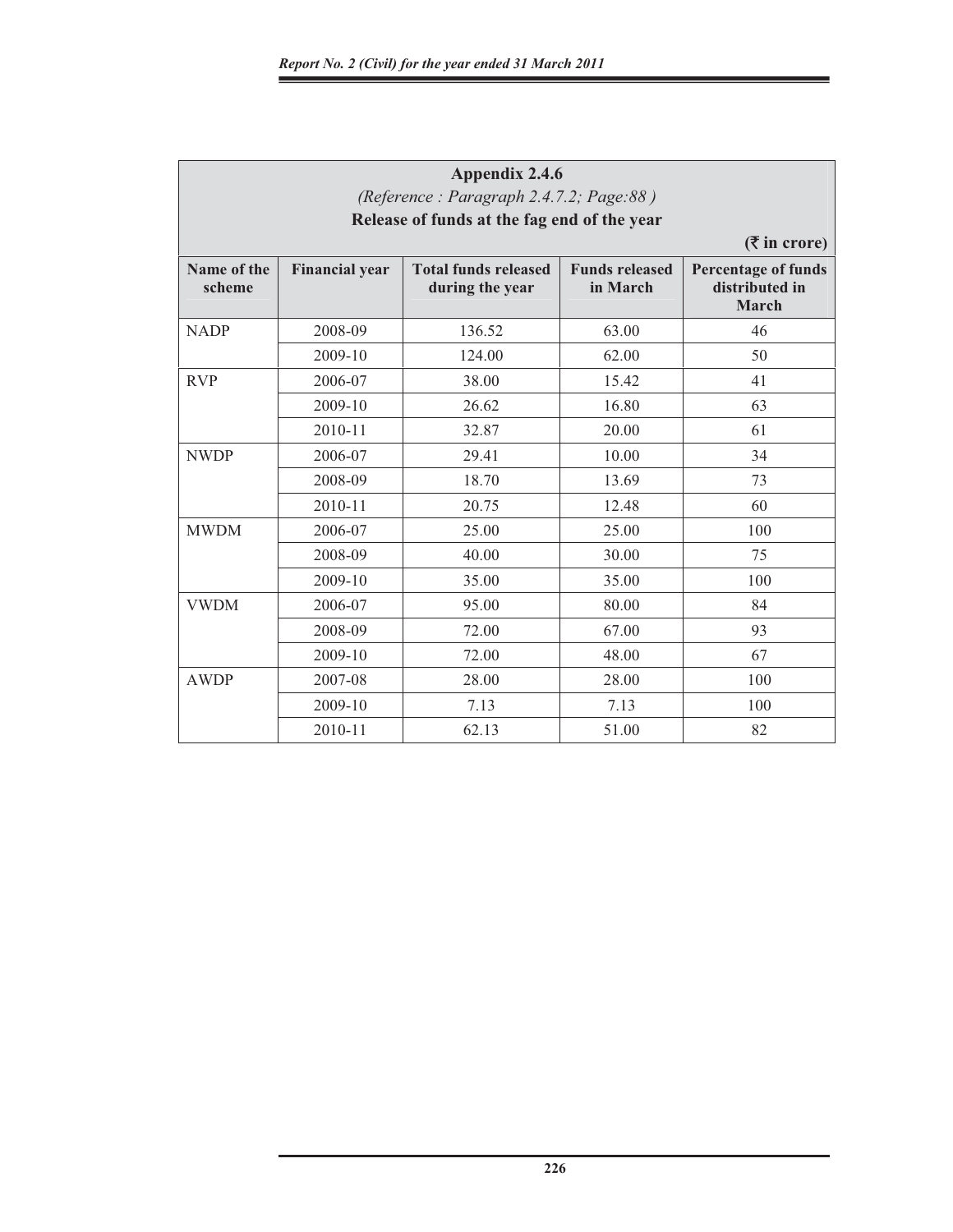|                                                                                        | Appendix 2.4.7                                                                                                                                                                                                                                                                                                                                                                                                                                                              |                                                                                                                                                                                                                                                                                                                                                                                                                                                                                         |  |  |  |  |  |
|----------------------------------------------------------------------------------------|-----------------------------------------------------------------------------------------------------------------------------------------------------------------------------------------------------------------------------------------------------------------------------------------------------------------------------------------------------------------------------------------------------------------------------------------------------------------------------|-----------------------------------------------------------------------------------------------------------------------------------------------------------------------------------------------------------------------------------------------------------------------------------------------------------------------------------------------------------------------------------------------------------------------------------------------------------------------------------------|--|--|--|--|--|
| (Reference: Paragraph 2.4.8.1; Page: 91)<br>No inlet and outlet provided in farm ponds |                                                                                                                                                                                                                                                                                                                                                                                                                                                                             |                                                                                                                                                                                                                                                                                                                                                                                                                                                                                         |  |  |  |  |  |
| Name of<br><b>TAO/SDAO</b>                                                             | <b>Audit observation in brief</b>                                                                                                                                                                                                                                                                                                                                                                                                                                           | Justification given by department                                                                                                                                                                                                                                                                                                                                                                                                                                                       |  |  |  |  |  |
| TAO,<br>Shrirampur                                                                     | The farm ponds constructed in<br>March 2009 had no inlet and outlet<br>though an entry to this effect was<br>recorded in<br>the<br>measurement<br>book. During interaction with the<br>beneficiaries, it<br>local<br>was<br>ascertained that this was<br>very<br>feature<br>and<br>the<br>common<br>beneficiaries normally store water<br>by lifting it from a nearby river or<br>well through pumps and rainwater<br>was quite insufficient to store in<br>the farm ponds. | The inlet and outlet were constructed<br>by the beneficiary earlier and pitching<br>was also done but subsequently it was<br>closed by the beneficiary.                                                                                                                                                                                                                                                                                                                                 |  |  |  |  |  |
| <b>SDAO</b><br>Malegaon/<br>TAO,<br>Nandgaon                                           | The pitching (stone work) inside<br>the farm pond connected to the<br>inlet had not been carried out.                                                                                                                                                                                                                                                                                                                                                                       | The farm ponds of these beneficiaries<br>constructed in the year 2008-09 and<br>2009-10 had inlets and outlets which<br>were verified by the taluka level<br>committee<br>and<br>accordingly,<br>the<br>subsidy was paid to<br>them.<br>But<br>subsequently, the beneficiaries closed<br>the inlets and outlets to the farm ponds<br>on their own.                                                                                                                                      |  |  |  |  |  |
| TAO, Deola                                                                             | The height of inlet to the farm<br>pond was more than that of the<br>ground level in watershed area.<br>Further, length, width and the<br>depth of inlet was also not in<br>conformity with the provisions of<br>guidelines. Also, pitching work<br>was not done on the outlet as well<br>as inlets to avoid the siltation.                                                                                                                                                 | The inlet was constructed by the<br>farmer as required but subsequently,<br>while leveling the land around the<br>farm pond with a view to plant fruit<br>trees, the height of the inlet rose from<br>its original place. About non-carrying<br>out pitching on the inlet and outlet, the<br>department justified it by arguing that<br>the beneficiary had an intention to<br>wrap the tank with plastic cover and<br>due to this reason, the pitching was<br>done to a lesser extent. |  |  |  |  |  |
| TAO, Miraj                                                                             | The water was brought into the<br>farm pond by lifting from nearby<br>river, well or bore well through<br>electric pumps.                                                                                                                                                                                                                                                                                                                                                   | The department had issued notices to<br>beneficiaries<br>the<br>asking<br>their<br>explanation for lifting<br>water<br>for<br>storing in the farm pond.                                                                                                                                                                                                                                                                                                                                 |  |  |  |  |  |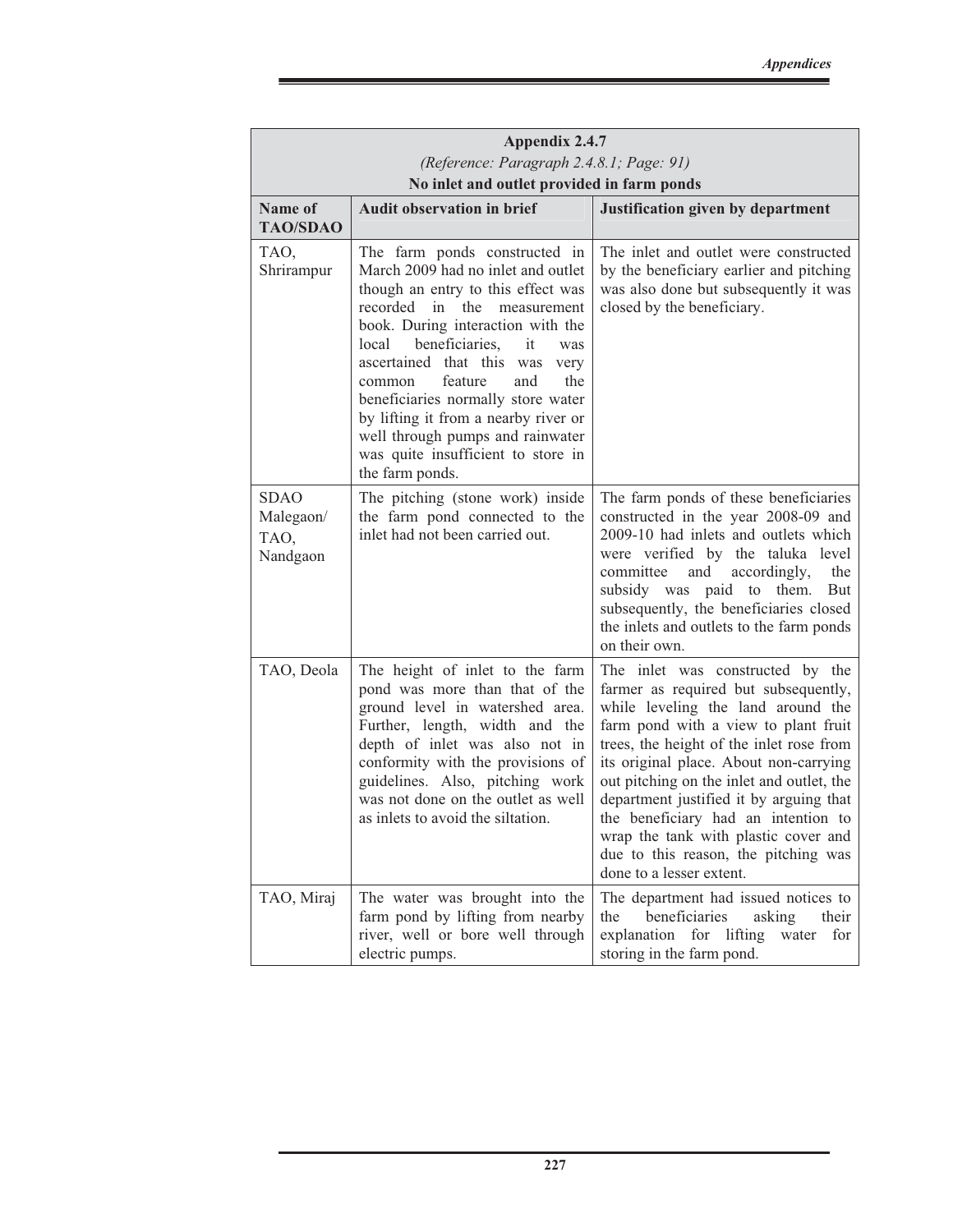| Appendix 2.4.8<br>(Reference: Paragraph 2.4.8.3; Page: 95)<br><b>Inadequate provision of funds</b><br>$(\bar{z}$ in lakh) |               |                      |                                                                                                                                   |        |        |       |                                               |  |
|---------------------------------------------------------------------------------------------------------------------------|---------------|----------------------|-----------------------------------------------------------------------------------------------------------------------------------|--------|--------|-------|-----------------------------------------------|--|
| <b>District</b>                                                                                                           | <b>Taluka</b> | Name of<br>watershed | Watershed no.<br><b>Funds</b><br><b>Total</b><br>estimat<br>receive<br>d till<br>ed cost<br>of<br><b>March</b><br>2011<br>project |        |        |       | Expen-<br>diture<br>as per<br>cent of<br>cost |  |
| Amaravati                                                                                                                 | Morshi        | Riddhapur            | PTP/01/1,3                                                                                                                        | 94.65  | 3.69   | 3.69  | $\overline{4}$                                |  |
|                                                                                                                           | Warud         | Satnur               | WR2/6/12                                                                                                                          | 54.80  | 6.10   | 6.10  | 11                                            |  |
| Anjangaon<br>surji                                                                                                        |               | Kalgavhan            | PTSB1/05/07,<br>10,11,12                                                                                                          | 91.39  | 48.10  | 34.17 | 37                                            |  |
| <b>Nashik</b>                                                                                                             | Dindori       | Chachadgaon          | $GV - 2/01/03$                                                                                                                    | 70.80  | 2.84   | 1.72  | $\sqrt{2}$                                    |  |
|                                                                                                                           |               | Chachadgaon          | GV-02/01/04                                                                                                                       | 36.00  | 0.68   | 0.58  | $\overline{2}$                                |  |
|                                                                                                                           |               | Umarale (bu)         | GV-02/02/03                                                                                                                       | 46.40  | 2.52   | 2.36  | 5                                             |  |
|                                                                                                                           |               | Umarale (bu)         | GV-02/02/06                                                                                                                       | 88.20  | 2.93   | 1.72  | $\overline{2}$                                |  |
|                                                                                                                           |               | Dhaur,<br>Nalegaon   | GV-02/02/07                                                                                                                       | 81.00  | 2.69   | 1.24  | $\overline{2}$                                |  |
|                                                                                                                           | Malegaon      | Dongarale            | TE-79/04/07                                                                                                                       | 73.49  | 7.30   | 4.15  | 6                                             |  |
|                                                                                                                           |               | Dongarale            | TE-79/04/02                                                                                                                       | 80.63  | 7.99   | 2.16  | $\overline{3}$                                |  |
|                                                                                                                           |               | Dongarale            | TE-79/04/03                                                                                                                       | 48.52  | 4.86   | 2.12  | $\overline{4}$                                |  |
|                                                                                                                           |               | Galane               | TE-79/03/03                                                                                                                       | 99.03  | 9.80   | 5.00  | 5                                             |  |
|                                                                                                                           |               | Galane               | TE-8B/01/04                                                                                                                       | 102.61 | 10.12  | 4.38  | $\overline{4}$                                |  |
|                                                                                                                           |               |                      | <b>Total</b>                                                                                                                      | 967.52 | 109.62 | 69.39 |                                               |  |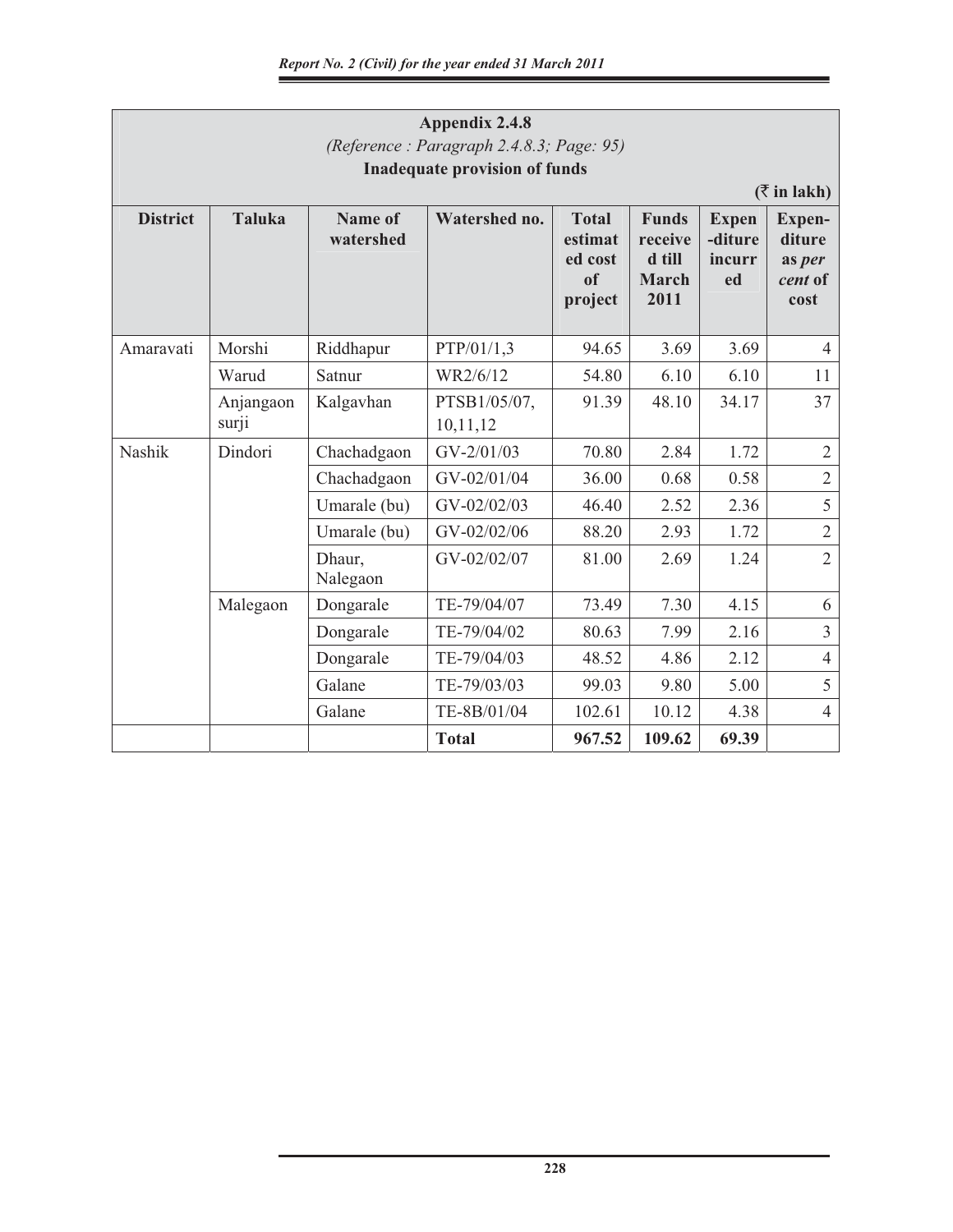| Appendix 2.4.9<br>(Reference: Paragraph 2.4.8.4; Page: 96)<br><b>Status of programme</b> |                            |                                                            |                                     |                                              |                                                   |                   |  |  |
|------------------------------------------------------------------------------------------|----------------------------|------------------------------------------------------------|-------------------------------------|----------------------------------------------|---------------------------------------------------|-------------------|--|--|
| <b>District</b>                                                                          | <b>Taluka</b>              | Original project<br><b>Villages</b><br>included in<br>cost |                                     | <b>Revised project</b><br>cost               | <b>Total number of mini</b><br>watersheds created |                   |  |  |
|                                                                                          |                            | mission                                                    | $(\bar{\bar{\mathbf{x}}}$ in crore) | $(\overline{\mathbf{\mathcal{F}}}$ in crore) | No.                                               | Area<br>(hectare) |  |  |
| Aurangabad                                                                               | Aurangabad                 | 21                                                         | 10.94                               | 16.26                                        | 21                                                | 18,235.00         |  |  |
| Jalna                                                                                    | Bhokardhan                 | 23                                                         | 11.28                               | 16.58                                        | 28                                                | 18,600.73         |  |  |
| Beed                                                                                     | Ashti                      | 24                                                         | 12.69                               | 14.25                                        | 24                                                | 21,148.33         |  |  |
|                                                                                          | <b>AURANGABAD DIVISION</b> | 68                                                         | 34.91                               | 47.10                                        | 73                                                | 57,984.06         |  |  |
| Latur                                                                                    | Latur                      | 17                                                         | 7.33                                | 8.60                                         | 16                                                | 12,212.68         |  |  |
| Osmanabad                                                                                | Paranda/Bhoom              | 25                                                         | 11.46                               | 14.03                                        | 39                                                | 19,106.00         |  |  |
| Nanded                                                                                   | <b>Kinwat</b>              | 25                                                         | 16.30                               | 33.31                                        | 56                                                | 36,768.00         |  |  |
| Parbhani                                                                                 | Jintoor                    | 31                                                         | 14.13                               | 22.52                                        | 50                                                | 26,164.00         |  |  |
| Hingoli                                                                                  | Kalamnuri                  | 52                                                         | 10.17                               | 17.81                                        | 51                                                | 25,709.00         |  |  |
| <b>LATUR DIVISION</b>                                                                    |                            | 150                                                        | 59.39                               | 96.27                                        | 212                                               | 1,19,959.68       |  |  |
| <b>TOTAL</b>                                                                             |                            | 218                                                        | 94.30                               | 143.37                                       | 285                                               | 1,77,943.74       |  |  |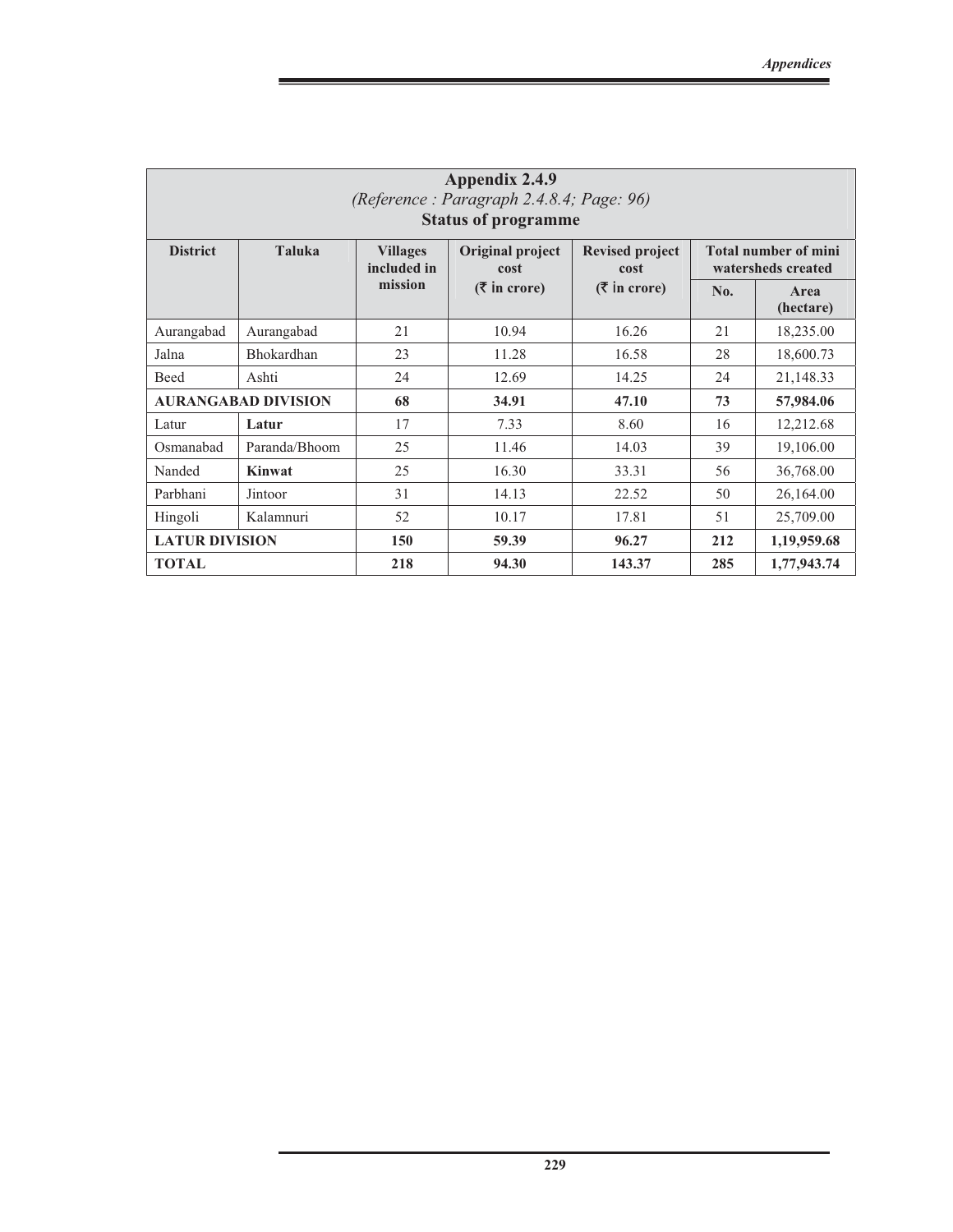| Appendix 2.4.10<br>(Reference: Paragraph 2.4.8.7; Page: 99)<br>Non-adoption of ridge to valley strategy |                            |                    |                                                                                 |                                                                                         |                                                                                                                |                                                                                                                                  |                                                       |  |  |
|---------------------------------------------------------------------------------------------------------|----------------------------|--------------------|---------------------------------------------------------------------------------|-----------------------------------------------------------------------------------------|----------------------------------------------------------------------------------------------------------------|----------------------------------------------------------------------------------------------------------------------------------|-------------------------------------------------------|--|--|
|                                                                                                         |                            |                    |                                                                                 | $($ <b>₹</b> in crore)                                                                  |                                                                                                                |                                                                                                                                  |                                                       |  |  |
| Name of<br>scheme                                                                                       | District/<br><b>Taluka</b> | No. of<br>projects | Project<br>cost                                                                 | <b>Year of</b><br>commence-<br>ment                                                     | Cost of<br>works<br>done in<br>lower<br>reaches                                                                | Cost of<br>works<br>done in<br>upper/<br>middle<br>reaches                                                                       | Percentage<br>of works<br>done in<br>upper<br>reaches |  |  |
| <b>VWDM</b>                                                                                             | Buldhana/<br>Shegaon       | $\overline{7}$     | 2.48                                                                            |                                                                                         | 2.15                                                                                                           | 0.04                                                                                                                             | 1.82                                                  |  |  |
| <b>RVP</b>                                                                                              | Sangli/<br>Jath            | $\mathbf{1}$       | 2.28<br>(cost of<br>works of<br>upper<br>reaches<br>proposed<br>₹0.82<br>crore) | 2003-04                                                                                 | Out of ₹0.82 crore<br>only the work of<br>₹ 0.05 crore were<br>executed                                        |                                                                                                                                  | 6.09                                                  |  |  |
| <b>NWDP</b>                                                                                             | Sangli/<br>Atpadi          | $\overline{2}$     | 0.91                                                                            | 2007-08                                                                                 | 0.57                                                                                                           | 0.00                                                                                                                             | 0.00                                                  |  |  |
| <b>MWDM</b>                                                                                             | Latur/<br>Latur            | $\mathbf{1}$       | 14.65<br>(original<br>project<br>cost)                                          | 2006-07                                                                                 |                                                                                                                | All the works of upper reaches<br>proposed in the original project<br>were deleted in the revised<br>project approved in 2010-11 |                                                       |  |  |
| <b>AWDP</b>                                                                                             | Ahmednagar/<br>Kopargaon   | taken.             |                                                                                 | During the year 2007-11 the work of<br>CNB, CB costing $\overline{\xi}$ 2.12 crore were | All these works belonged to<br>lower reaches. No work in upper<br>reaches was taken during last<br>five years. |                                                                                                                                  |                                                       |  |  |
| <b>AWDP</b>                                                                                             | Sangli/Miraj               | 20                 | 4.14<br>(total<br>expenditure<br>on 20<br>projects)                             | 2007-11                                                                                 | 4.09                                                                                                           | 0.05                                                                                                                             | 1.21                                                  |  |  |
| <b>AWDP</b>                                                                                             | Yavatmal/<br>Darwha        | $\overline{3}$     | 1.09                                                                            | 2005-06                                                                                 | 0.76                                                                                                           | 0.11                                                                                                                             | 12.64                                                 |  |  |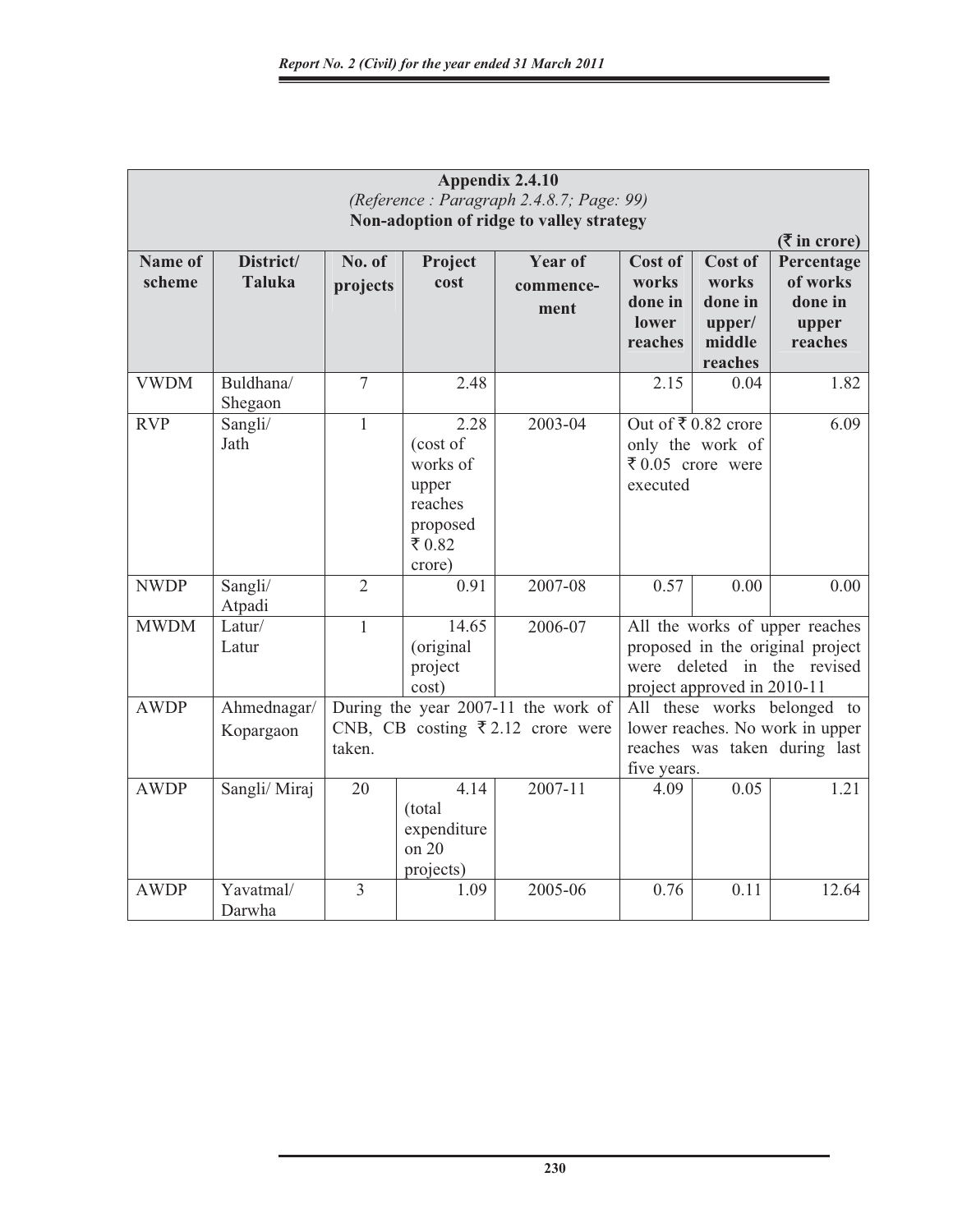|                             | Appendix 2.4.11<br>(Reference: Paragraph 2.4.8.7; Page: 99)<br>Incomplete works under selected schemes |                                                        |                                     |                             |                                                                              |                                                                                                                                                                                                                                                                                                                                                                                                                                                                                                                                                                                                                                                                                                                                                                                         |  |  |  |
|-----------------------------|--------------------------------------------------------------------------------------------------------|--------------------------------------------------------|-------------------------------------|-----------------------------|------------------------------------------------------------------------------|-----------------------------------------------------------------------------------------------------------------------------------------------------------------------------------------------------------------------------------------------------------------------------------------------------------------------------------------------------------------------------------------------------------------------------------------------------------------------------------------------------------------------------------------------------------------------------------------------------------------------------------------------------------------------------------------------------------------------------------------------------------------------------------------|--|--|--|
| <b>Name</b><br>of<br>scheme | District/<br>Taluka                                                                                    | No. of<br>projects/No.<br>of structures<br>/farm ponds | Project<br>cost<br>( ₹ in<br>crore) | Year of<br>commenc<br>ement | <b>Present</b><br>status of the<br>project                                   | <b>Reasons for incomplete works</b>                                                                                                                                                                                                                                                                                                                                                                                                                                                                                                                                                                                                                                                                                                                                                     |  |  |  |
| (1)<br><b>NADP</b>          | (2)<br>Nashik                                                                                          | (3)<br>1,700 farm                                      | (4)                                 | (5)<br>2009-10              | (6)<br>432 farm                                                              | (7)<br>Initially, beneficiaries had to construct                                                                                                                                                                                                                                                                                                                                                                                                                                                                                                                                                                                                                                                                                                                                        |  |  |  |
|                             |                                                                                                        | ponds                                                  |                                     |                             | pond<br>incomplete                                                           | farm pond out of their own resources<br>then proposal for grant of subsidy is<br>submitted through TAO. Due to poor<br>financial status, the beneficiaries could<br>not afford to take up the work from their<br>own budget                                                                                                                                                                                                                                                                                                                                                                                                                                                                                                                                                             |  |  |  |
|                             | Raigad                                                                                                 | 118 CNBs 41<br><b>WBs</b>                              | 8.00                                | 2009-10                     | Work of<br>₹ 5.33 crore<br>remained<br>incomplete<br>till 3/2011             | 118 CNBs and 41 Walan Bandharas<br>were sanctioned at a cost of $\bar{\xi}$ 8.00 crore.<br>As per the progress report of March<br>$2011$ , ₹ 2.66 crores were spent and none<br>of the works are complete. The reply of<br>the department does not specify reasons<br>for works remaining incomplete.                                                                                                                                                                                                                                                                                                                                                                                                                                                                                   |  |  |  |
| <b>RVP</b>                  | Nashik/<br>Sinnar                                                                                      | 12 Projects                                            | <b>NA</b>                           | 2006-07                     | All the<br>projects<br>were<br>incomplete                                    | Due to non release of grants.                                                                                                                                                                                                                                                                                                                                                                                                                                                                                                                                                                                                                                                                                                                                                           |  |  |  |
| <b>NWDP</b>                 | Nashik/<br>Dindori                                                                                     | 5 Projects                                             | 3.22                                | 2007-08                     | Works<br>amounting<br>to ₹2.88<br>crore were<br>still<br>incomplete.         | ₹ 10.65 lakh received during the year<br>2008-09, an amount of ₹1.62 lakh was<br>spent on administrative purpose at TAO<br>level and ₹9.03 lakh were paid to the<br>five<br>watershed<br>committees<br>for<br>completing Entry Point Activities, the<br>primary purpose of which is to meet felt<br>needs of the community, develop rapport<br>and capacity building of Watershed<br>Committee/Self Helf Group/User Group<br>to implement the programme through<br>participatory approach, but as of March,<br>2011 this activity was not taken up since<br>the proposed estimates had not been<br>sanctioned by the competent authorities.<br>TAO stated that every year demand was<br>placed for funds as per the perspective<br>plan but requisite funds were not made<br>available. |  |  |  |
|                             | Raigad/<br>Mahad                                                                                       | 4 Projects                                             | 3.41                                | 2007-08                     | Works<br>amounting<br>to ₹1.62<br>crore were<br>still<br>incomplete          | Due to non consent of the farmers at the<br>time of actual execution.<br>Similarly<br>grants were not made available/ less<br>available in the respective year and the<br>works were carried out in limitation of<br>grants                                                                                                                                                                                                                                                                                                                                                                                                                                                                                                                                                             |  |  |  |
|                             | Sangli/ Jath                                                                                           | 1 Project                                              | 0.64                                | 2007-08                     | Works<br>amounting<br>to $\bar{x}$ 0.62<br>crore were<br>still<br>incomplete | Dispute between villagers and watershed<br>committee. The matter is subjudice.                                                                                                                                                                                                                                                                                                                                                                                                                                                                                                                                                                                                                                                                                                          |  |  |  |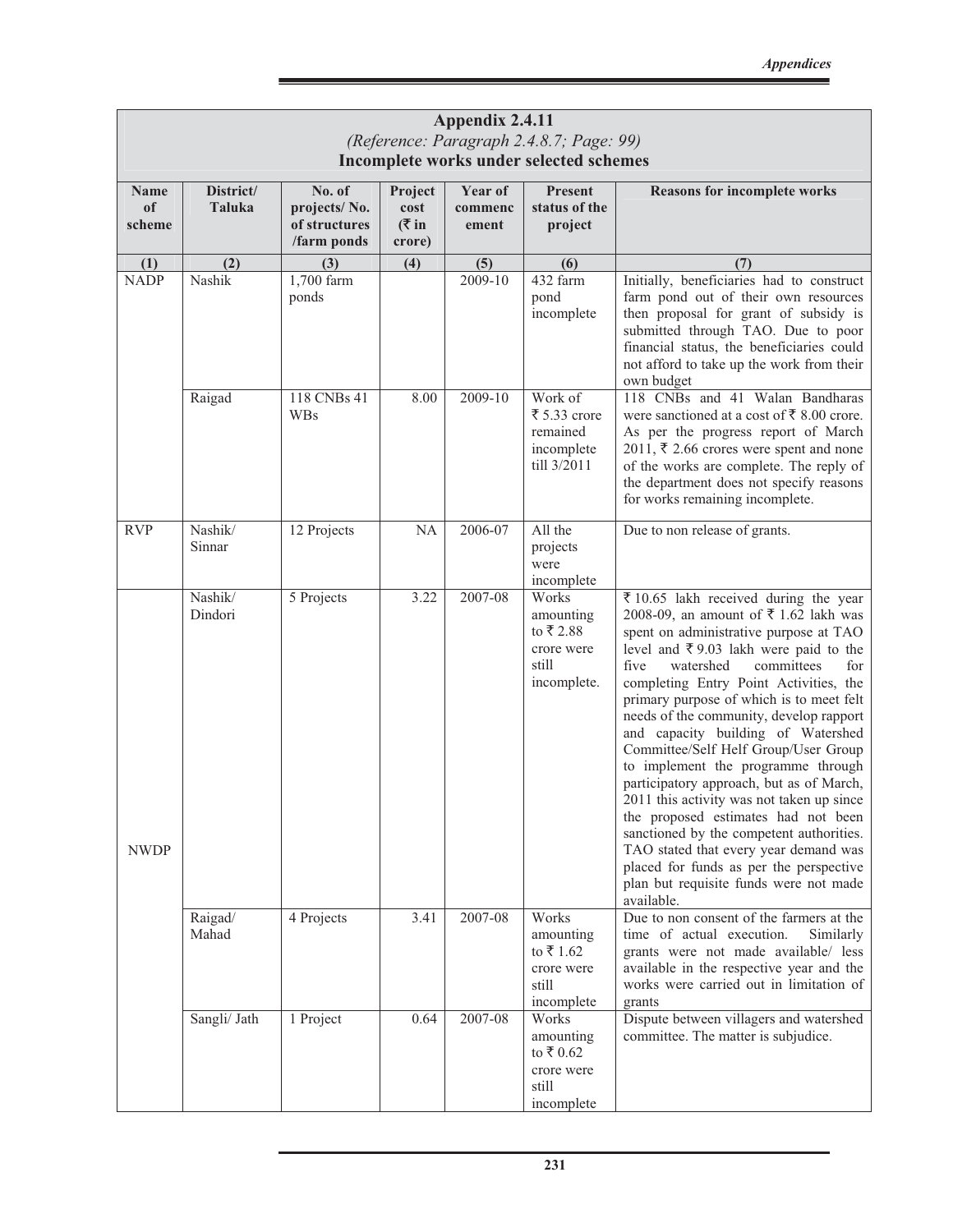| Appendix 2.4.11 (concld) |                                                                 |             |        |         |                                                                                                                 |                                                                                                                                                                                         |  |
|--------------------------|-----------------------------------------------------------------|-------------|--------|---------|-----------------------------------------------------------------------------------------------------------------|-----------------------------------------------------------------------------------------------------------------------------------------------------------------------------------------|--|
| (1)                      | (2)                                                             | (3)         | (4)    | (5)     | (6)                                                                                                             | (7)                                                                                                                                                                                     |  |
| <b>NWDP</b>              | Sangli/<br>Atapadi                                              | 2 Projects  | 0.91   | 2007-08 | Works<br>amounting<br>to ₹0.34<br>crore were<br>still<br>incomplete                                             | Slow progress of work was due to non<br>sufficient<br>release<br>of<br>grants<br>by<br>Government                                                                                       |  |
| <b>VWDM</b>              | Yavatmal/<br>Umarkhed                                           | 20 projects | 7.19   | 2006-07 | Works<br>amounting<br>to $\bar{x}$ 0.65<br>crore were<br>still<br>incomplete.                                   | Due to non consent of the farmers and<br>transfer of farm pond work to NADP.                                                                                                            |  |
| <b>AWDP</b>              | Latur/Udgir                                                     | 72 projects | 116.60 | 2007-08 | Works<br>amounting<br>to ₹115.81<br>crore were<br>still<br>incomplete.<br>Out of 72<br>only 6 were<br>taken up. | Works<br>undertaken<br>were<br>as<br>per<br>availability of funds.                                                                                                                      |  |
|                          | Raigad/<br>Alibag                                               | 2 projects  | 0.76   | 2009-10 | Works<br>amounting<br>to ₹0.42<br>crore were<br>still<br>incomplete<br>even after<br>lapse of 18<br>months.     | The grants were released in February,<br>2011. The cement works could not be<br>taken up due to non-availability of sand,<br>and the same would be taken up in 2011-<br>12.             |  |
|                          | Amravati/<br>Warud,<br>Chikhaldara<br>and<br>Anjangaon<br>Surji | 13 projects | NA     | 2008    | Seven<br>projects<br>incomplete                                                                                 | Due to non-supply of cement (TAO<br>Warud). No reply furnished by the other<br>TAOs.                                                                                                    |  |
|                          | Ahmednagar/<br>Shrirampur                                       | 3 projects  | 1.93   | 2009-10 | Works<br>amounting<br>to ₹0.94<br>crore were<br>still<br>incomplete                                             | Unwillingness of the farmers in case of<br>Bhamthan village and in Sarla and<br>Wadgaon<br>Mahakad<br>the<br>proposed<br>treatment under project was done by the<br>farmers themselves. |  |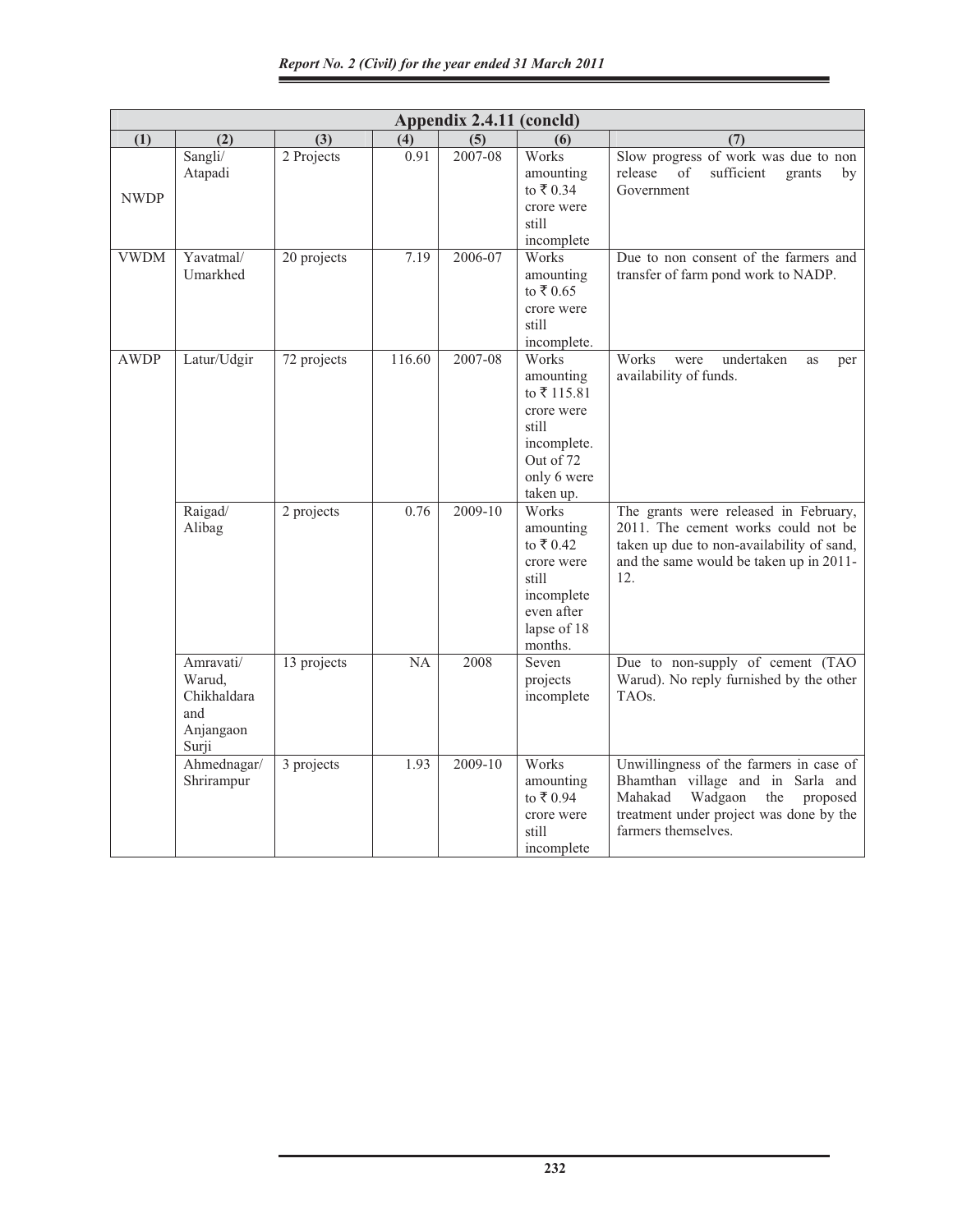| Appendix 2.4.12                             |                                         |                                |                                |  |  |  |  |  |  |
|---------------------------------------------|-----------------------------------------|--------------------------------|--------------------------------|--|--|--|--|--|--|
|                                             | (Reference: Paragraph 2.4.9; Page: 101) |                                |                                |  |  |  |  |  |  |
| <b>Position of targets and achievements</b> |                                         |                                |                                |  |  |  |  |  |  |
|                                             |                                         | <b>Physical</b>                |                                |  |  |  |  |  |  |
| Year                                        | <b>Target</b>                           | <b>Achievement</b>             | $(+)$ Excess /<br>(-)Shortfall |  |  |  |  |  |  |
| <b>NADP</b>                                 | <b>Numbers</b>                          | <b>Numbers</b>                 | <b>Numbers</b>                 |  |  |  |  |  |  |
|                                             | (Farm ponds)                            | (Farm ponds)                   | (Farm ponds)                   |  |  |  |  |  |  |
| 2007-08                                     | 17,500                                  | 17,500                         |                                |  |  |  |  |  |  |
| 2008-09                                     | 21,500                                  | 21,620                         | $(+)120$                       |  |  |  |  |  |  |
| 2009-11                                     | 40,000                                  | 22,898                         | $(-)17,102*$                   |  |  |  |  |  |  |
| 2010-11                                     |                                         |                                |                                |  |  |  |  |  |  |
| <b>RVP</b>                                  | (Area in hectare)                       | (Area in hectare)              | (Area in hectare)              |  |  |  |  |  |  |
| 2006-07                                     | 57,672                                  | 31,646                         | $-26,026$                      |  |  |  |  |  |  |
| 2007-08                                     | 37,145                                  | 37,059                         | $-86$                          |  |  |  |  |  |  |
| 2008-09                                     | 45,754                                  | 45,728                         | $-26$                          |  |  |  |  |  |  |
| 2009-10                                     | 32,883                                  | 27,277                         | $-5,606$                       |  |  |  |  |  |  |
| 2010-11                                     | 32,580                                  |                                |                                |  |  |  |  |  |  |
| <b>NWDP</b>                                 | (Area in hectare)                       | (Area in hectare)              |                                |  |  |  |  |  |  |
| 2006-07                                     | 61,000                                  | (Area in hectare)<br>61,000    |                                |  |  |  |  |  |  |
| 2007-08                                     | 31,579                                  | 31,000                         | $(-)579$                       |  |  |  |  |  |  |
| 2008-09                                     | 15,580                                  | 15,561                         |                                |  |  |  |  |  |  |
| 2009-10                                     | 11,996                                  | 11,996                         |                                |  |  |  |  |  |  |
| 2010-11                                     | 17,292                                  | 17,292                         |                                |  |  |  |  |  |  |
| <b>MWDM</b>                                 |                                         |                                |                                |  |  |  |  |  |  |
| 2006-07                                     | Total area of 1.77 lakh hectare was     |                                | Programme was on               |  |  |  |  |  |  |
| 2007-08                                     | selected for treatment. In eight mega   |                                | going                          |  |  |  |  |  |  |
| 2008-09                                     | watersheds, 285 micro watersheds        |                                |                                |  |  |  |  |  |  |
| 2009-10                                     | were selected                           |                                |                                |  |  |  |  |  |  |
| 2010-11                                     |                                         |                                |                                |  |  |  |  |  |  |
| <b>VWDM</b>                                 |                                         |                                |                                |  |  |  |  |  |  |
| 2006-07                                     | Total area for treatment was 7.08 lakh  |                                | 667 watersheds                 |  |  |  |  |  |  |
| 2007-08                                     | hectare in which 703 watersheds were    |                                | were completed.                |  |  |  |  |  |  |
| 2008-09                                     | selected                                |                                | 36 watersheds                  |  |  |  |  |  |  |
| 2009-10                                     |                                         |                                | were incomplete                |  |  |  |  |  |  |
| 2010-11                                     |                                         |                                |                                |  |  |  |  |  |  |
| <b>AWDP</b>                                 | <b>Numbers</b><br>(Watersheds)          | <b>Numbers</b><br>(Watersheds) |                                |  |  |  |  |  |  |
| 2007-08                                     | 405                                     | (Watersheds)<br>405            |                                |  |  |  |  |  |  |
| 2008-09                                     | 834                                     | 834                            |                                |  |  |  |  |  |  |
| 2009-10                                     | 445                                     | 219                            | $(-)226$                       |  |  |  |  |  |  |
| 2010-11                                     | 318                                     | 277                            | $(-)41$                        |  |  |  |  |  |  |

*\*Programme was ongoing*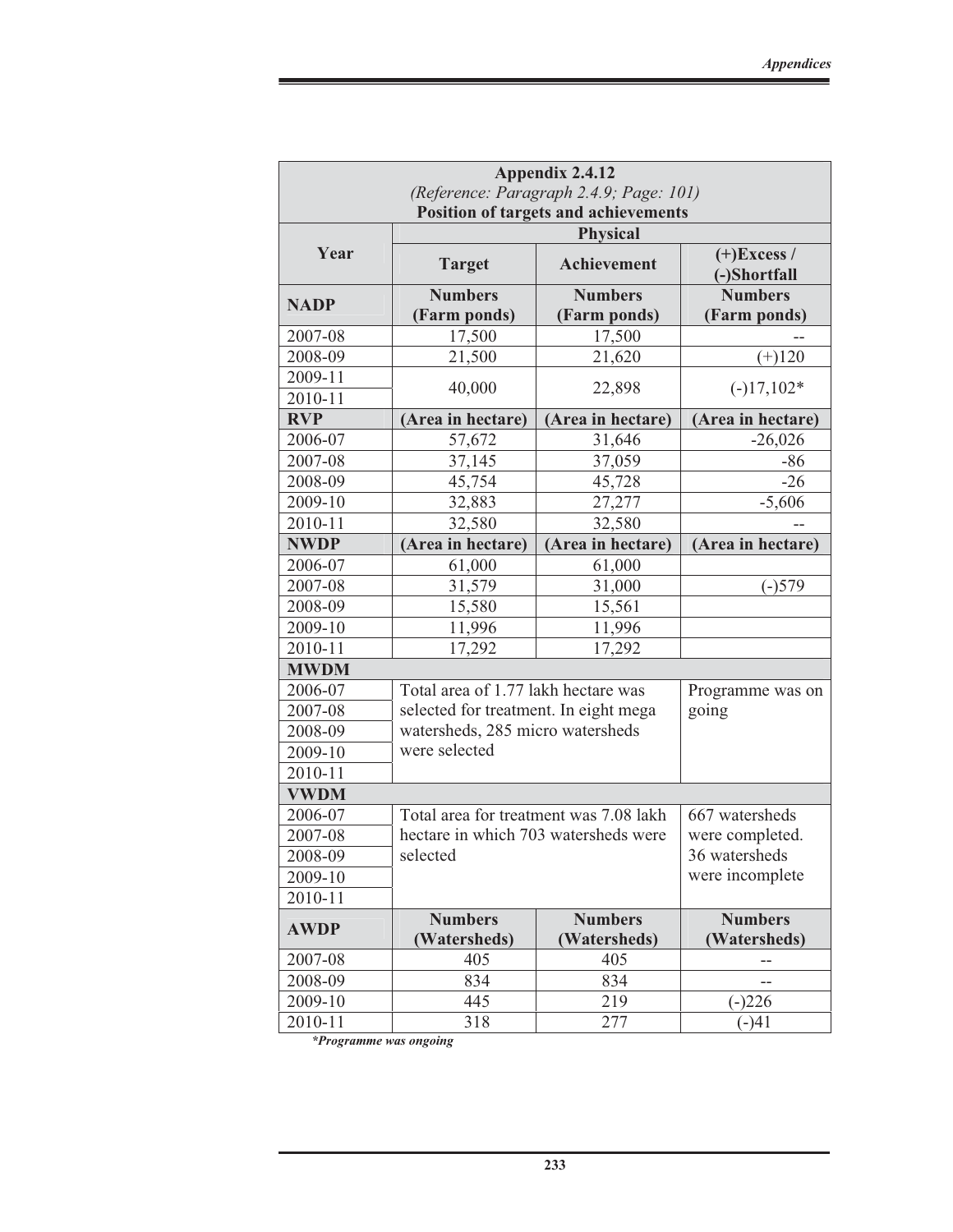| Appendix 2.5.1 |                                                                                   |                                                      |  |  |  |  |  |  |  |  |
|----------------|-----------------------------------------------------------------------------------|------------------------------------------------------|--|--|--|--|--|--|--|--|
|                | (Reference: Paragraph: 2.5.5; Page: 107)                                          |                                                      |  |  |  |  |  |  |  |  |
|                | Statement showing details of test-checked units                                   |                                                      |  |  |  |  |  |  |  |  |
| Sr. No.        | <b>Name of Unit</b>                                                               | DDO/DDO<br>(maintaining PLA)<br>and GIA institutions |  |  |  |  |  |  |  |  |
| (1)            | (2)                                                                               | (3)                                                  |  |  |  |  |  |  |  |  |
| 1.             | Director of Vocational Education & Training, Mumbai.                              | <b>DDO</b>                                           |  |  |  |  |  |  |  |  |
| 2.             | Joint Director of Vocational Education & Training,<br>Regional Office, Mumbai     | <b>DDO</b>                                           |  |  |  |  |  |  |  |  |
| 3.             | Joint Director of Vocational Education & Training, Regional<br>Office, Nashik     | <b>DDO</b>                                           |  |  |  |  |  |  |  |  |
| 4.             | Joint Director of Vocational Education & Training, Regional<br>Office, Aurangabad | DDO                                                  |  |  |  |  |  |  |  |  |
| 5.             | Joint Director of Vocational Education & Training, Regional<br>Office, Nagpur     | <b>DDO</b>                                           |  |  |  |  |  |  |  |  |
| 6.             | Joint Director of Vocational Education & Training, Regional<br>Office, Amravati   | <b>DDO</b>                                           |  |  |  |  |  |  |  |  |
| 7.             | Joint Director of Vocational Education & Training, Regional<br>Office, Pune       | <b>DDO</b>                                           |  |  |  |  |  |  |  |  |
| 8.             | District Vocational Education & Training Officer, Mumbai                          | <b>DDO</b>                                           |  |  |  |  |  |  |  |  |
| 9.             | District Vocational Education & Training Officer, Raigad                          | <b>DDO</b>                                           |  |  |  |  |  |  |  |  |
| 10.            | District Vocational Education & Training Officer, Nashik                          | <b>DDO</b>                                           |  |  |  |  |  |  |  |  |
| 11.            | District Vocational Education & Training Officer, Jalgaon                         | $\rm DDO$                                            |  |  |  |  |  |  |  |  |
| 12.            | District Vocational Education & Training Officer, Aurangabad                      | <b>DDO</b>                                           |  |  |  |  |  |  |  |  |
| 13.            | District Vocational Education & Training Officer, Nanded                          | <b>DDO</b>                                           |  |  |  |  |  |  |  |  |
| 14.            | District Vocational Education & Training Officer, Nagpur                          | <b>DDO</b>                                           |  |  |  |  |  |  |  |  |
| 15.            | District Vocational Education & Training Officer, Amravati                        | <b>DDO</b>                                           |  |  |  |  |  |  |  |  |
| 16.            | District Vocational Education & Training Officer, Pune                            | <b>DDO</b>                                           |  |  |  |  |  |  |  |  |
| 17.            | Industrial Training Institute, Mulund, Mumbai.                                    | DDO (PLA)                                            |  |  |  |  |  |  |  |  |
| 18.            | Industrial Training Institute, Kurla-Nehrunagar, Mumbai.                          | DDO (PLA)                                            |  |  |  |  |  |  |  |  |
| 19.            | Industrial Training Institute, Panvel, Raigad.                                    | DDO (PLA)                                            |  |  |  |  |  |  |  |  |
| 20.            | Industrial Training Institute, Nagothane, Raigad                                  | DDO (PLA)                                            |  |  |  |  |  |  |  |  |
| 21.            | Industrial Training Institute, Pen, Raigad                                        | DDO (PLA)                                            |  |  |  |  |  |  |  |  |
| 22.            | Industrial Training Institute, Satpur, Nashik                                     | DDO (PLA)                                            |  |  |  |  |  |  |  |  |
| 23.            | Industrial Training Institute (Girls) Nashik                                      | DDO (PLA)                                            |  |  |  |  |  |  |  |  |
| 24.            | Industrial Training Institute (S.C.) Nashik                                       | DDO (PLA)                                            |  |  |  |  |  |  |  |  |
| 25.            | Industrial Training Institute, Jalgaon                                            | DDO (PLA)                                            |  |  |  |  |  |  |  |  |
| 26.            | Industrial Training Institute (Girls), Jalgaon                                    | DDO (PLA)                                            |  |  |  |  |  |  |  |  |
| 27.            | Industrial Training Institute, Aurangabad                                         | DDO (PLA)                                            |  |  |  |  |  |  |  |  |
| 28.            | Industrial Training Institute (Girls), Aurangabad                                 | DDO (PLA)                                            |  |  |  |  |  |  |  |  |
| 29.            | Industrial Training Institute, Phulambri, Aurangabad                              | DDO (PLA)                                            |  |  |  |  |  |  |  |  |
| 30.            | Industrial Training Institute, Biloli, Nanded                                     | DDO (PLA)                                            |  |  |  |  |  |  |  |  |
| 31.            | Industrial Training Institute, Ardhapur, Nanded                                   | DDO (PLA)                                            |  |  |  |  |  |  |  |  |
| 32.            | Industrial Training Institute, Kinwat, Nanded                                     | DDO (PLA)                                            |  |  |  |  |  |  |  |  |
| 33.            | Industrial Training Institute, Patoda, Nanded                                     | DDO (PLA)                                            |  |  |  |  |  |  |  |  |
| 34.            | Industrial Training Institute, Kandhar, Nanded.                                   | DDO (PLA)                                            |  |  |  |  |  |  |  |  |
| 35.            | Industrial Training Institute (S.C.), Indora, Nagpur.                             | DDO (PLA)                                            |  |  |  |  |  |  |  |  |
| 36.            | Industrial Training Institute, Kamptee, Nagpur                                    | DDO (PLA)                                            |  |  |  |  |  |  |  |  |
| 37.            | Industrial Training Institute, Belda, Nagpur                                      | DDO (PLA)                                            |  |  |  |  |  |  |  |  |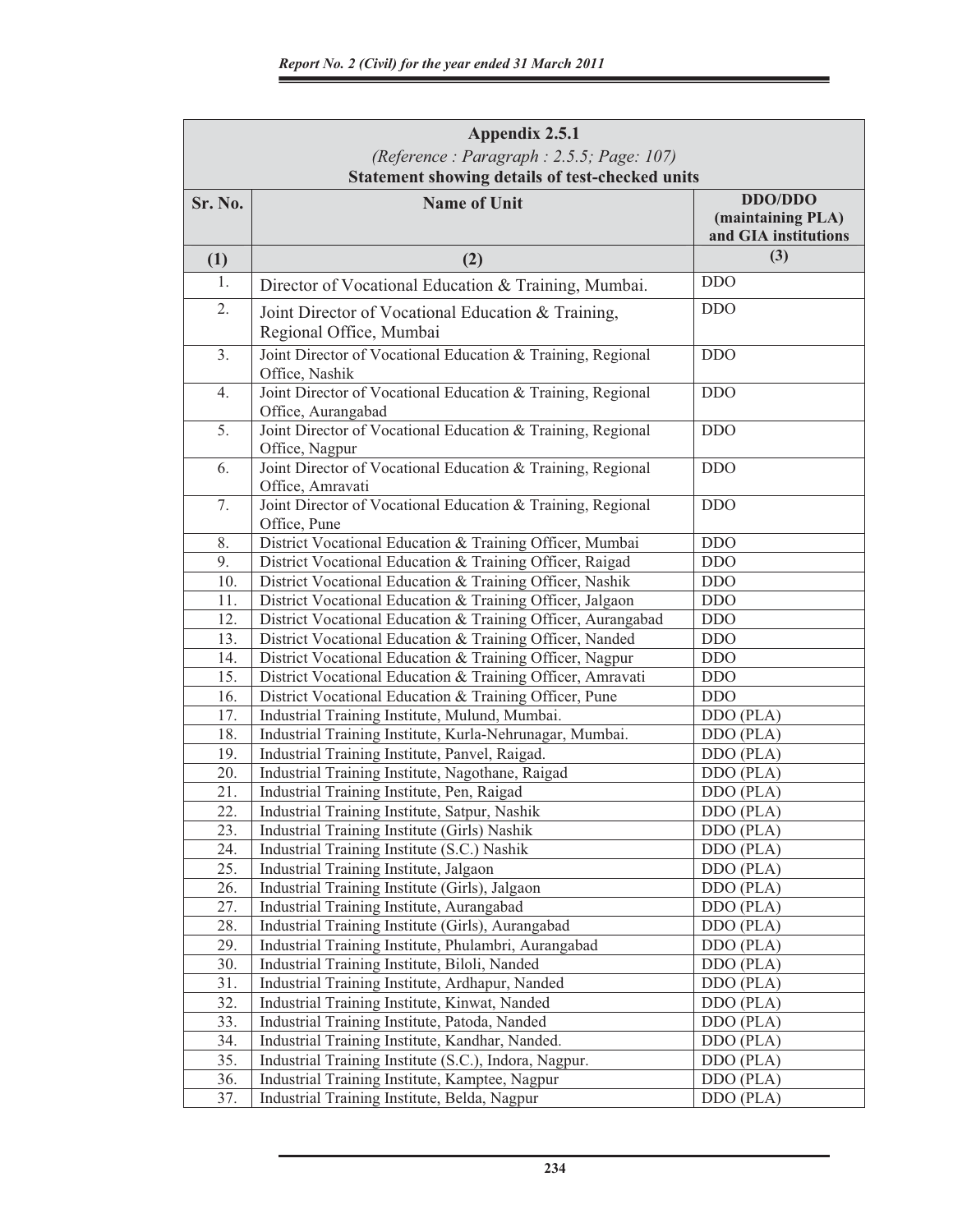| (3)<br>(1)<br>(2)<br>38.<br>Industrial Training Institute (Girls), Nagpur<br>DDO (PLA)<br>39.<br>Industrial Training Institute (S.C.) Rahatgaon, Amravati.<br>DDO (PLA)<br>Industrial Training Institute, Bhatkuli, Amravati<br>40.<br>DDO (PLA)<br>41.<br>Industrial Training Institute (Girls), Amravati<br>DDO (PLA)<br>42.<br>Industrial Training Institute (Girls), Aundh, Pune<br>DDO (PLA)<br>43.<br>Industrial Training Institute, Khed, Pune<br>DDO (PLA)<br>Industrial Training Institute, Bhor, Pune<br>44.<br>DDO (PLA)<br>Govt. Technical High School, Mulund, Mumbai<br>45.<br>DDO (PLA)<br>(Pre-Vocational, MCVC & Bifocal)<br>Govt. Technical High School, Pen (Pre-Vocational, MCVC &<br>DDO (PLA)<br>46.<br><b>Bifocal</b> )<br>Govt. Technical High School, Nashik<br>DDO (PLA)<br>47.<br>(Pre-Vocational, MCVC & Bifocal)<br>Govt. Technical High School, Jalgaon (Pre-Vocational &<br>DDO (PLA)<br>48.<br>MCVC)<br>Govt. Technical High School, Aurangabad<br>DDO (PLA)<br>49.<br>(Pre-Vocational, MCVC & Bifocal)<br>50.<br>Govt. Technical High School, Kandhar, Nanded<br>DDO (PLA)<br>(Pre-Vocational & MCVC)<br>Govt. Technical High School, Kamptee, Nagpur (Pre-<br>51.<br>DDO (PLA)<br><b>Vocational</b> )<br>Govt. Technical High School, Nagpur (Pre-Vocational &<br>52.<br>DDO (PLA)<br>MCVC)<br>Govt. Technical High School, Bhatkuli, Amravati (Pre-<br>53.<br>DDO (PLA)<br><b>Vocational</b> )<br>Govt. Technical High School, Pune<br>54.<br>DDO (PLA)<br>(Pre-Vocational, MCVC & Bifocal)<br>55.<br>Govt. Technical High School, Khed, Pune (Pre-Vocational)<br>DDO (PLA)<br>56.<br>H.P.T. College, Nashik (MCVC)<br><b>GIA</b><br>B.Y.K. College, Nashik (MCVC)<br>57.<br>$-do-$<br>58.<br>S.S.Patil College, Jalgaon (MCVC & Bifocal)<br>$-do-$<br>Bendale College, Jalgaon (MCVC)<br>59.<br>$-do-$<br>Maulana Azad College, Aurangabad (MCVC)<br>60.<br>$-do-$<br>People's College, Nanded (MCVC & Bifocal)<br>61.<br>$-do-$<br>Patil College, Kinwat, Nanded (MCVC & Bifocal)<br>62.<br>$-do-$<br>63.<br>Saraswat Vidyamandir, Nanded (MCVC)<br>$-do-$<br>Dharampet College, Nagpur (MCVC & Bifocal)<br>64.<br>$-do-$<br>Rashtriya College, Achalpur, Amravati (MCVC & Bifocal)<br>65.<br>$-do-$<br>Municipal Council College, Achalpur, Amravati (MCVC &<br>66.<br>$-do-$<br><b>Bifocal</b> )<br>R.C.M. Gujrati College, Pune (MCVC)<br>67.<br>$-do-$ | Appendix 2.5.1 (concld.) |                                                     |        |  |  |  |  |
|-------------------------------------------------------------------------------------------------------------------------------------------------------------------------------------------------------------------------------------------------------------------------------------------------------------------------------------------------------------------------------------------------------------------------------------------------------------------------------------------------------------------------------------------------------------------------------------------------------------------------------------------------------------------------------------------------------------------------------------------------------------------------------------------------------------------------------------------------------------------------------------------------------------------------------------------------------------------------------------------------------------------------------------------------------------------------------------------------------------------------------------------------------------------------------------------------------------------------------------------------------------------------------------------------------------------------------------------------------------------------------------------------------------------------------------------------------------------------------------------------------------------------------------------------------------------------------------------------------------------------------------------------------------------------------------------------------------------------------------------------------------------------------------------------------------------------------------------------------------------------------------------------------------------------------------------------------------------------------------------------------------------------------------------------------------------------------------------------------------------------------------------------------------------------------------------------------------------------------------------------------------------------------------------------------------------------------------------------------------------------------------------------|--------------------------|-----------------------------------------------------|--------|--|--|--|--|
|                                                                                                                                                                                                                                                                                                                                                                                                                                                                                                                                                                                                                                                                                                                                                                                                                                                                                                                                                                                                                                                                                                                                                                                                                                                                                                                                                                                                                                                                                                                                                                                                                                                                                                                                                                                                                                                                                                                                                                                                                                                                                                                                                                                                                                                                                                                                                                                                 |                          |                                                     |        |  |  |  |  |
|                                                                                                                                                                                                                                                                                                                                                                                                                                                                                                                                                                                                                                                                                                                                                                                                                                                                                                                                                                                                                                                                                                                                                                                                                                                                                                                                                                                                                                                                                                                                                                                                                                                                                                                                                                                                                                                                                                                                                                                                                                                                                                                                                                                                                                                                                                                                                                                                 |                          |                                                     |        |  |  |  |  |
|                                                                                                                                                                                                                                                                                                                                                                                                                                                                                                                                                                                                                                                                                                                                                                                                                                                                                                                                                                                                                                                                                                                                                                                                                                                                                                                                                                                                                                                                                                                                                                                                                                                                                                                                                                                                                                                                                                                                                                                                                                                                                                                                                                                                                                                                                                                                                                                                 |                          |                                                     |        |  |  |  |  |
|                                                                                                                                                                                                                                                                                                                                                                                                                                                                                                                                                                                                                                                                                                                                                                                                                                                                                                                                                                                                                                                                                                                                                                                                                                                                                                                                                                                                                                                                                                                                                                                                                                                                                                                                                                                                                                                                                                                                                                                                                                                                                                                                                                                                                                                                                                                                                                                                 |                          |                                                     |        |  |  |  |  |
|                                                                                                                                                                                                                                                                                                                                                                                                                                                                                                                                                                                                                                                                                                                                                                                                                                                                                                                                                                                                                                                                                                                                                                                                                                                                                                                                                                                                                                                                                                                                                                                                                                                                                                                                                                                                                                                                                                                                                                                                                                                                                                                                                                                                                                                                                                                                                                                                 |                          |                                                     |        |  |  |  |  |
|                                                                                                                                                                                                                                                                                                                                                                                                                                                                                                                                                                                                                                                                                                                                                                                                                                                                                                                                                                                                                                                                                                                                                                                                                                                                                                                                                                                                                                                                                                                                                                                                                                                                                                                                                                                                                                                                                                                                                                                                                                                                                                                                                                                                                                                                                                                                                                                                 |                          |                                                     |        |  |  |  |  |
|                                                                                                                                                                                                                                                                                                                                                                                                                                                                                                                                                                                                                                                                                                                                                                                                                                                                                                                                                                                                                                                                                                                                                                                                                                                                                                                                                                                                                                                                                                                                                                                                                                                                                                                                                                                                                                                                                                                                                                                                                                                                                                                                                                                                                                                                                                                                                                                                 |                          |                                                     |        |  |  |  |  |
|                                                                                                                                                                                                                                                                                                                                                                                                                                                                                                                                                                                                                                                                                                                                                                                                                                                                                                                                                                                                                                                                                                                                                                                                                                                                                                                                                                                                                                                                                                                                                                                                                                                                                                                                                                                                                                                                                                                                                                                                                                                                                                                                                                                                                                                                                                                                                                                                 |                          |                                                     |        |  |  |  |  |
|                                                                                                                                                                                                                                                                                                                                                                                                                                                                                                                                                                                                                                                                                                                                                                                                                                                                                                                                                                                                                                                                                                                                                                                                                                                                                                                                                                                                                                                                                                                                                                                                                                                                                                                                                                                                                                                                                                                                                                                                                                                                                                                                                                                                                                                                                                                                                                                                 |                          |                                                     |        |  |  |  |  |
|                                                                                                                                                                                                                                                                                                                                                                                                                                                                                                                                                                                                                                                                                                                                                                                                                                                                                                                                                                                                                                                                                                                                                                                                                                                                                                                                                                                                                                                                                                                                                                                                                                                                                                                                                                                                                                                                                                                                                                                                                                                                                                                                                                                                                                                                                                                                                                                                 |                          |                                                     |        |  |  |  |  |
|                                                                                                                                                                                                                                                                                                                                                                                                                                                                                                                                                                                                                                                                                                                                                                                                                                                                                                                                                                                                                                                                                                                                                                                                                                                                                                                                                                                                                                                                                                                                                                                                                                                                                                                                                                                                                                                                                                                                                                                                                                                                                                                                                                                                                                                                                                                                                                                                 |                          |                                                     |        |  |  |  |  |
|                                                                                                                                                                                                                                                                                                                                                                                                                                                                                                                                                                                                                                                                                                                                                                                                                                                                                                                                                                                                                                                                                                                                                                                                                                                                                                                                                                                                                                                                                                                                                                                                                                                                                                                                                                                                                                                                                                                                                                                                                                                                                                                                                                                                                                                                                                                                                                                                 |                          |                                                     |        |  |  |  |  |
|                                                                                                                                                                                                                                                                                                                                                                                                                                                                                                                                                                                                                                                                                                                                                                                                                                                                                                                                                                                                                                                                                                                                                                                                                                                                                                                                                                                                                                                                                                                                                                                                                                                                                                                                                                                                                                                                                                                                                                                                                                                                                                                                                                                                                                                                                                                                                                                                 |                          |                                                     |        |  |  |  |  |
|                                                                                                                                                                                                                                                                                                                                                                                                                                                                                                                                                                                                                                                                                                                                                                                                                                                                                                                                                                                                                                                                                                                                                                                                                                                                                                                                                                                                                                                                                                                                                                                                                                                                                                                                                                                                                                                                                                                                                                                                                                                                                                                                                                                                                                                                                                                                                                                                 |                          |                                                     |        |  |  |  |  |
|                                                                                                                                                                                                                                                                                                                                                                                                                                                                                                                                                                                                                                                                                                                                                                                                                                                                                                                                                                                                                                                                                                                                                                                                                                                                                                                                                                                                                                                                                                                                                                                                                                                                                                                                                                                                                                                                                                                                                                                                                                                                                                                                                                                                                                                                                                                                                                                                 |                          |                                                     |        |  |  |  |  |
|                                                                                                                                                                                                                                                                                                                                                                                                                                                                                                                                                                                                                                                                                                                                                                                                                                                                                                                                                                                                                                                                                                                                                                                                                                                                                                                                                                                                                                                                                                                                                                                                                                                                                                                                                                                                                                                                                                                                                                                                                                                                                                                                                                                                                                                                                                                                                                                                 |                          |                                                     |        |  |  |  |  |
|                                                                                                                                                                                                                                                                                                                                                                                                                                                                                                                                                                                                                                                                                                                                                                                                                                                                                                                                                                                                                                                                                                                                                                                                                                                                                                                                                                                                                                                                                                                                                                                                                                                                                                                                                                                                                                                                                                                                                                                                                                                                                                                                                                                                                                                                                                                                                                                                 |                          |                                                     |        |  |  |  |  |
|                                                                                                                                                                                                                                                                                                                                                                                                                                                                                                                                                                                                                                                                                                                                                                                                                                                                                                                                                                                                                                                                                                                                                                                                                                                                                                                                                                                                                                                                                                                                                                                                                                                                                                                                                                                                                                                                                                                                                                                                                                                                                                                                                                                                                                                                                                                                                                                                 |                          |                                                     |        |  |  |  |  |
|                                                                                                                                                                                                                                                                                                                                                                                                                                                                                                                                                                                                                                                                                                                                                                                                                                                                                                                                                                                                                                                                                                                                                                                                                                                                                                                                                                                                                                                                                                                                                                                                                                                                                                                                                                                                                                                                                                                                                                                                                                                                                                                                                                                                                                                                                                                                                                                                 |                          |                                                     |        |  |  |  |  |
|                                                                                                                                                                                                                                                                                                                                                                                                                                                                                                                                                                                                                                                                                                                                                                                                                                                                                                                                                                                                                                                                                                                                                                                                                                                                                                                                                                                                                                                                                                                                                                                                                                                                                                                                                                                                                                                                                                                                                                                                                                                                                                                                                                                                                                                                                                                                                                                                 |                          |                                                     |        |  |  |  |  |
|                                                                                                                                                                                                                                                                                                                                                                                                                                                                                                                                                                                                                                                                                                                                                                                                                                                                                                                                                                                                                                                                                                                                                                                                                                                                                                                                                                                                                                                                                                                                                                                                                                                                                                                                                                                                                                                                                                                                                                                                                                                                                                                                                                                                                                                                                                                                                                                                 |                          |                                                     |        |  |  |  |  |
|                                                                                                                                                                                                                                                                                                                                                                                                                                                                                                                                                                                                                                                                                                                                                                                                                                                                                                                                                                                                                                                                                                                                                                                                                                                                                                                                                                                                                                                                                                                                                                                                                                                                                                                                                                                                                                                                                                                                                                                                                                                                                                                                                                                                                                                                                                                                                                                                 |                          |                                                     |        |  |  |  |  |
|                                                                                                                                                                                                                                                                                                                                                                                                                                                                                                                                                                                                                                                                                                                                                                                                                                                                                                                                                                                                                                                                                                                                                                                                                                                                                                                                                                                                                                                                                                                                                                                                                                                                                                                                                                                                                                                                                                                                                                                                                                                                                                                                                                                                                                                                                                                                                                                                 |                          |                                                     |        |  |  |  |  |
|                                                                                                                                                                                                                                                                                                                                                                                                                                                                                                                                                                                                                                                                                                                                                                                                                                                                                                                                                                                                                                                                                                                                                                                                                                                                                                                                                                                                                                                                                                                                                                                                                                                                                                                                                                                                                                                                                                                                                                                                                                                                                                                                                                                                                                                                                                                                                                                                 |                          |                                                     |        |  |  |  |  |
|                                                                                                                                                                                                                                                                                                                                                                                                                                                                                                                                                                                                                                                                                                                                                                                                                                                                                                                                                                                                                                                                                                                                                                                                                                                                                                                                                                                                                                                                                                                                                                                                                                                                                                                                                                                                                                                                                                                                                                                                                                                                                                                                                                                                                                                                                                                                                                                                 |                          |                                                     |        |  |  |  |  |
|                                                                                                                                                                                                                                                                                                                                                                                                                                                                                                                                                                                                                                                                                                                                                                                                                                                                                                                                                                                                                                                                                                                                                                                                                                                                                                                                                                                                                                                                                                                                                                                                                                                                                                                                                                                                                                                                                                                                                                                                                                                                                                                                                                                                                                                                                                                                                                                                 |                          |                                                     |        |  |  |  |  |
|                                                                                                                                                                                                                                                                                                                                                                                                                                                                                                                                                                                                                                                                                                                                                                                                                                                                                                                                                                                                                                                                                                                                                                                                                                                                                                                                                                                                                                                                                                                                                                                                                                                                                                                                                                                                                                                                                                                                                                                                                                                                                                                                                                                                                                                                                                                                                                                                 |                          |                                                     |        |  |  |  |  |
|                                                                                                                                                                                                                                                                                                                                                                                                                                                                                                                                                                                                                                                                                                                                                                                                                                                                                                                                                                                                                                                                                                                                                                                                                                                                                                                                                                                                                                                                                                                                                                                                                                                                                                                                                                                                                                                                                                                                                                                                                                                                                                                                                                                                                                                                                                                                                                                                 |                          |                                                     |        |  |  |  |  |
|                                                                                                                                                                                                                                                                                                                                                                                                                                                                                                                                                                                                                                                                                                                                                                                                                                                                                                                                                                                                                                                                                                                                                                                                                                                                                                                                                                                                                                                                                                                                                                                                                                                                                                                                                                                                                                                                                                                                                                                                                                                                                                                                                                                                                                                                                                                                                                                                 |                          |                                                     |        |  |  |  |  |
|                                                                                                                                                                                                                                                                                                                                                                                                                                                                                                                                                                                                                                                                                                                                                                                                                                                                                                                                                                                                                                                                                                                                                                                                                                                                                                                                                                                                                                                                                                                                                                                                                                                                                                                                                                                                                                                                                                                                                                                                                                                                                                                                                                                                                                                                                                                                                                                                 |                          |                                                     |        |  |  |  |  |
|                                                                                                                                                                                                                                                                                                                                                                                                                                                                                                                                                                                                                                                                                                                                                                                                                                                                                                                                                                                                                                                                                                                                                                                                                                                                                                                                                                                                                                                                                                                                                                                                                                                                                                                                                                                                                                                                                                                                                                                                                                                                                                                                                                                                                                                                                                                                                                                                 |                          |                                                     |        |  |  |  |  |
|                                                                                                                                                                                                                                                                                                                                                                                                                                                                                                                                                                                                                                                                                                                                                                                                                                                                                                                                                                                                                                                                                                                                                                                                                                                                                                                                                                                                                                                                                                                                                                                                                                                                                                                                                                                                                                                                                                                                                                                                                                                                                                                                                                                                                                                                                                                                                                                                 | 68.                      | Pune Vidyarthi Griha College, Pune (MCVC & Bifocal) | $-do-$ |  |  |  |  |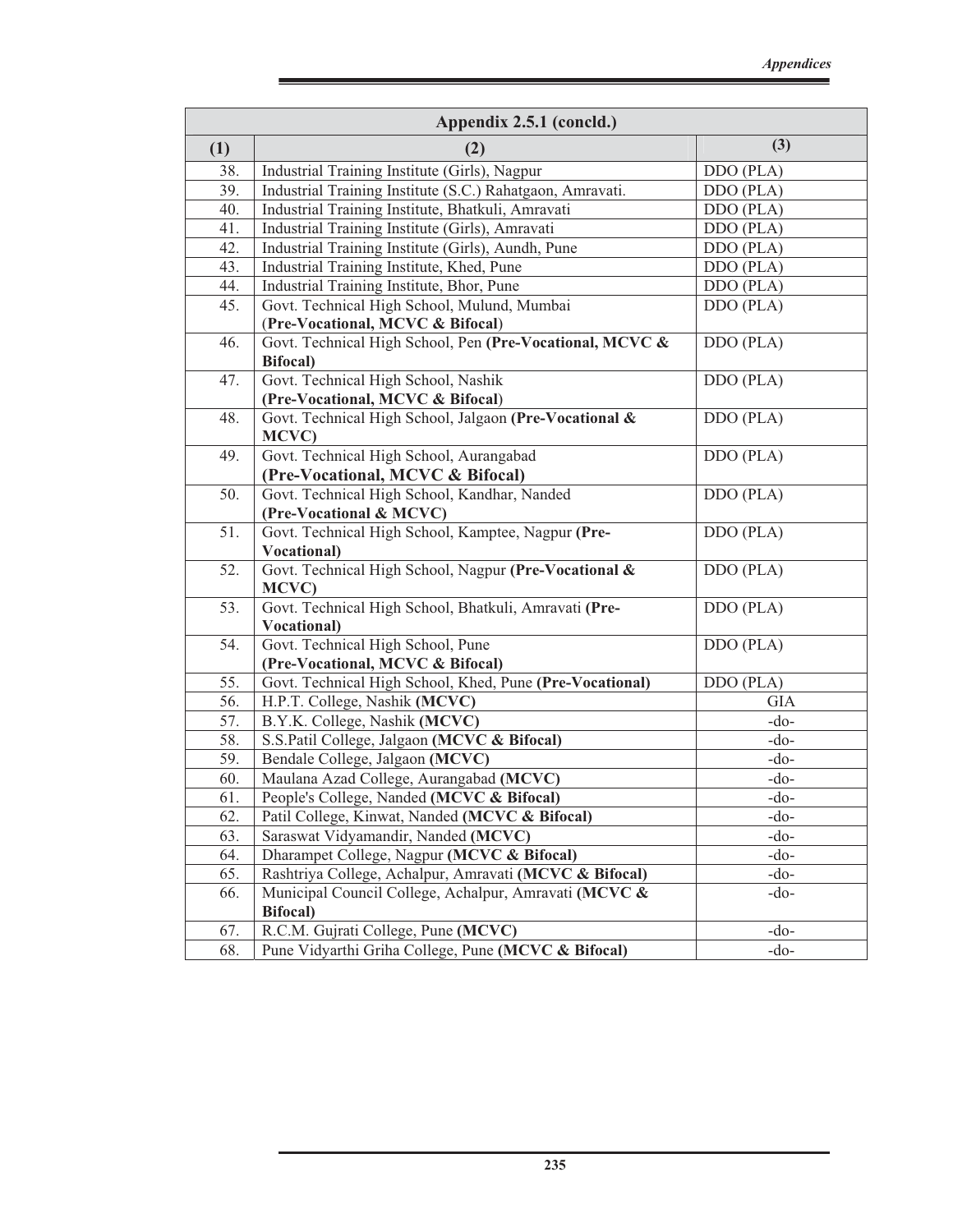| Appendix 2.5.2<br>(Reference: Paragraph 2.5.6.1; Page: 108)<br>Schemes envisaged in the five year plan not implemented<br>due to non release of funds |                                                             |                |                                                           |  |  |  |  |
|-------------------------------------------------------------------------------------------------------------------------------------------------------|-------------------------------------------------------------|----------------|-----------------------------------------------------------|--|--|--|--|
| Sr.<br>No.                                                                                                                                            | Name of the schemes                                         | Plan<br>outlay | <b>Funds provided</b><br>$($ ₹ in lakh $)$<br>$(2007-12)$ |  |  |  |  |
| 1.                                                                                                                                                    | Rehabilitation centre for physically<br>handicapped persons | 300            | Nil.                                                      |  |  |  |  |
| 2.                                                                                                                                                    | Establishment of 20 ITIs for Girls                          | 1000           | Nil                                                       |  |  |  |  |
| 3.                                                                                                                                                    | Training for instructors                                    | 50             | Nil                                                       |  |  |  |  |
| 4.                                                                                                                                                    | Hostels for apprentices                                     | 550            | Nil                                                       |  |  |  |  |
| 5.                                                                                                                                                    | Special programme for SC/ST                                 | 300            | Nil                                                       |  |  |  |  |
| 6.                                                                                                                                                    | Establishment of communication lab                          | 600            | Nil                                                       |  |  |  |  |
| 7.                                                                                                                                                    | Removing deficiencies of staff in<br><b>ITIs</b>            | 150            | Nil                                                       |  |  |  |  |
|                                                                                                                                                       | <b>Total</b>                                                | 2950           |                                                           |  |  |  |  |
|                                                                                                                                                       | Source: Data furnished by department                        |                |                                                           |  |  |  |  |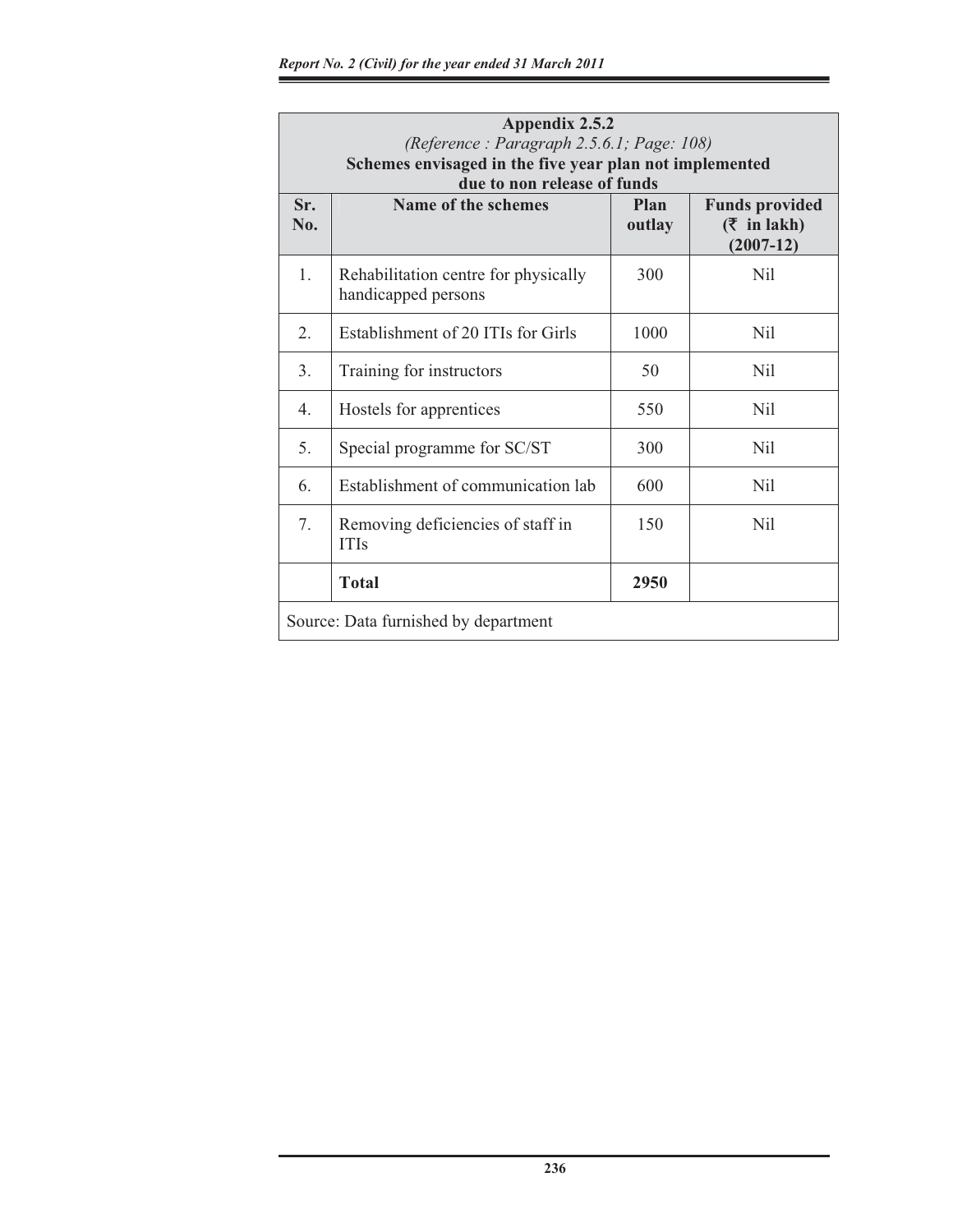| Appendix 2.5.3<br>(Reference: Paragraph: 2.5.7.3; Page: 111) |                                            |                                                                                            |                                                                                     |                                                                                                 |  |  |  |  |
|--------------------------------------------------------------|--------------------------------------------|--------------------------------------------------------------------------------------------|-------------------------------------------------------------------------------------|-------------------------------------------------------------------------------------------------|--|--|--|--|
|                                                              | <b>Statement regarding cash management</b> |                                                                                            |                                                                                     |                                                                                                 |  |  |  |  |
| Sr.<br>No.                                                   | <b>Name of Institute</b>                   | <b>Whether surprise</b><br>verifications of<br>cash balance was<br>done once in a<br>month | Whether<br>reconciliation of<br>remittances carried<br>out with treasury<br>records | Whether<br>reconciliation<br>between general cash<br>book and bank pass<br>book was carried out |  |  |  |  |
| 1                                                            | R.O. Nagpur                                | N <sub>0</sub>                                                                             | N <sub>o</sub>                                                                      | N <sub>o</sub>                                                                                  |  |  |  |  |
| $\overline{2}$                                               | <b>ITI</b> Satpur                          | No                                                                                         | N <sub>o</sub>                                                                      | No                                                                                              |  |  |  |  |
| 3                                                            | ITI (G) Nasik                              | N <sub>0</sub>                                                                             | N <sub>o</sub>                                                                      |                                                                                                 |  |  |  |  |
| $\overline{4}$                                               | ITI (G) Jalgaon                            | N <sub>0</sub>                                                                             | N <sub>o</sub>                                                                      | N <sub>0</sub>                                                                                  |  |  |  |  |
| 5                                                            | <b>ITI Phulambari</b>                      | N <sub>o</sub>                                                                             | N <sub>o</sub>                                                                      | $-$                                                                                             |  |  |  |  |
| 6                                                            | <b>ITI</b> Ardhapur                        | N <sub>o</sub>                                                                             | N <sub>o</sub>                                                                      | N <sub>o</sub>                                                                                  |  |  |  |  |
| $\tau$                                                       | ITI (G) Nagpur                             | N <sub>0</sub>                                                                             | N <sub>o</sub>                                                                      | N <sub>o</sub>                                                                                  |  |  |  |  |
| 8                                                            | <b>ITI Khed</b>                            | N <sub>o</sub>                                                                             | N <sub>o</sub>                                                                      | N <sub>o</sub>                                                                                  |  |  |  |  |
| 9                                                            | <b>GTHS</b> Pune                           | N <sub>o</sub>                                                                             | No                                                                                  | N <sub>o</sub>                                                                                  |  |  |  |  |
| 10                                                           | GTHS Khed                                  | N <sub>o</sub>                                                                             | $-$                                                                                 | N <sub>o</sub>                                                                                  |  |  |  |  |
| 11                                                           | <b>GTHS Nasik</b>                          | $-$                                                                                        | N <sub>o</sub>                                                                      | $\overline{a}$                                                                                  |  |  |  |  |
| 12                                                           | <b>ITI</b> Jalgaon                         | $-$                                                                                        | N <sub>o</sub>                                                                      | N <sub>o</sub>                                                                                  |  |  |  |  |
| 13                                                           | GTHS Aurangabad                            | $-$                                                                                        | N <sub>o</sub>                                                                      | $-$                                                                                             |  |  |  |  |
| 14                                                           | <b>ITI Biloli</b>                          | $-$                                                                                        | N <sub>o</sub>                                                                      | $-$                                                                                             |  |  |  |  |
| 15                                                           | <b>ITI Kinwat</b>                          |                                                                                            | No                                                                                  |                                                                                                 |  |  |  |  |
| 16                                                           | <b>ITI</b> Indora                          | $-$                                                                                        | No                                                                                  | $-$                                                                                             |  |  |  |  |
| 17                                                           | <b>ITI</b> Kamptee                         |                                                                                            | No                                                                                  |                                                                                                 |  |  |  |  |
| 18                                                           | ITI(SC)<br>Rahatgaon                       | $-$                                                                                        | N <sub>o</sub>                                                                      | $-$                                                                                             |  |  |  |  |
| 19                                                           | <b>ITI Bhatkuli</b>                        |                                                                                            | N <sub>o</sub>                                                                      | No                                                                                              |  |  |  |  |
| 20                                                           | <b>ITI</b> Bhor                            | $-$                                                                                        | No                                                                                  | N <sub>o</sub>                                                                                  |  |  |  |  |
| 21                                                           | RO; Pune                                   | $-$                                                                                        | $-$                                                                                 | N <sub>o</sub>                                                                                  |  |  |  |  |
| 22                                                           | DVETO; Amravati                            | $-$                                                                                        | $-$                                                                                 | No                                                                                              |  |  |  |  |
| 23                                                           | DVETO; Pune                                | $-$                                                                                        | --                                                                                  | No                                                                                              |  |  |  |  |
| 24                                                           | <b>ITI</b> Mulund                          | $-$                                                                                        | --                                                                                  | No                                                                                              |  |  |  |  |
| 25                                                           | <b>ITI</b> Panvel                          | $-$                                                                                        | --                                                                                  | $\rm No$                                                                                        |  |  |  |  |
| 26                                                           | <b>ITI</b> Nagothane                       | --                                                                                         | --                                                                                  | No                                                                                              |  |  |  |  |
| 27                                                           | <b>GTHS Nasik</b>                          | --                                                                                         | $-$                                                                                 | No                                                                                              |  |  |  |  |
| 28                                                           | <b>ITI Aurangabad</b>                      | --                                                                                         | $-\, -$                                                                             | No                                                                                              |  |  |  |  |
| 29                                                           | ITI (G) Amravati                           | --                                                                                         |                                                                                     | No                                                                                              |  |  |  |  |
|                                                              | <b>TOTAL</b>                               | 10 DDOs.                                                                                   | 19 DDOs.                                                                            | 20 DDOs                                                                                         |  |  |  |  |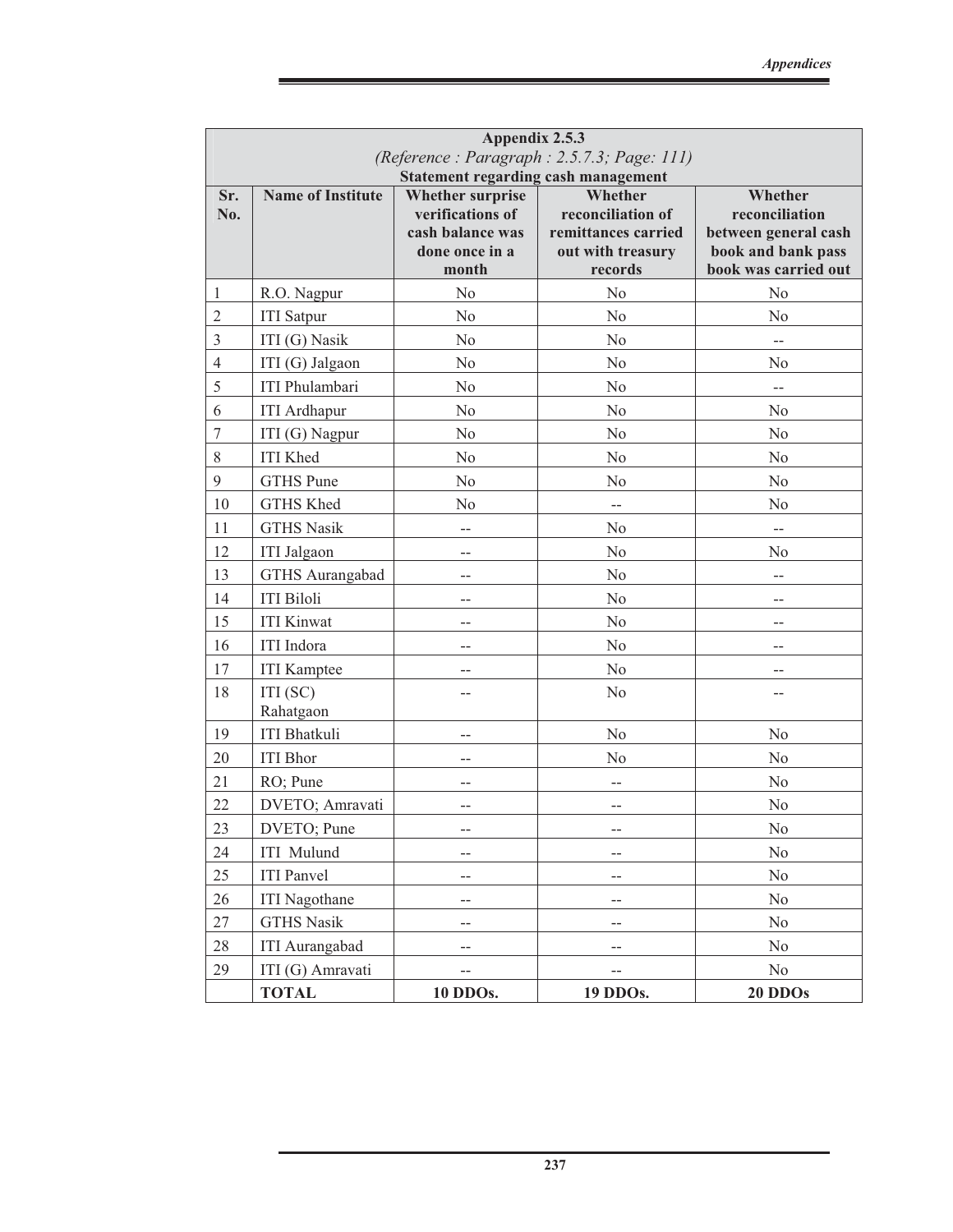|                | Appendix 2.5.4<br>(Reference: Paragraph: 2.5.7.4; Page: 112)<br><b>Maintenance of PLA cash book</b> |                                                  |                                                                                |                                                                                      |                                                     |                                                           |                                                                |  |  |
|----------------|-----------------------------------------------------------------------------------------------------|--------------------------------------------------|--------------------------------------------------------------------------------|--------------------------------------------------------------------------------------|-----------------------------------------------------|-----------------------------------------------------------|----------------------------------------------------------------|--|--|
| Sr.<br>No.     | Name of<br>institute                                                                                | <b>PLA</b><br>account                            | Reconcilia<br>tion<br><b>between</b><br>PLA cash<br>book &<br><b>Pass Book</b> | <b>Difference</b><br><b>between</b><br>PLA cash<br>book &<br><b>Pass Book</b><br>(₹) | Non-<br>updation<br>of PLA<br>cash book<br>since    | <b>Surprise</b><br>verificati<br>on of<br>cash<br>balance | <b>IDF</b> lying<br>unutilised<br>$(\overline{\zeta}$ in lakh) |  |  |
| $\mathbf{1}$   | $\overline{2}$                                                                                      | $\overline{\mathbf{3}}$                          | $\overline{\mathbf{4}}$                                                        | $\overline{5}$                                                                       | 6                                                   | $\overline{7}$                                            | 8                                                              |  |  |
| 1              | <b>ITI Mulund</b>                                                                                   | $\overline{a}$                                   | not done                                                                       | 3,86,185                                                                             | Feb 2011                                            | ш.,                                                       | 101.24                                                         |  |  |
| $\overline{2}$ | <b>GTHS Mulund</b>                                                                                  | $\overline{a}$                                   | not done                                                                       | $\overline{\phantom{a}}$                                                             | Dec. 2010                                           | u.                                                        | 10.29                                                          |  |  |
| 3              | <b>ITI Panvel</b>                                                                                   | $\overline{\phantom{a}}$                         | not done                                                                       | 3,16,675                                                                             | March<br>2011                                       | not done                                                  | 77.44                                                          |  |  |
| $\overline{4}$ | <b>ITI</b> Nagothane                                                                                | $\overline{\phantom{a}}$                         | not done                                                                       | 55,223                                                                               | u.                                                  | not done                                                  | 13.01                                                          |  |  |
| $\overline{5}$ | ITI Satpur,<br>Nasik                                                                                | <u></u>                                          | not done                                                                       | 1,31,241                                                                             | $-$                                                 | not done                                                  | 132.85                                                         |  |  |
| 6              | ITI (G) Nasik                                                                                       | $\overline{a}$                                   | not done                                                                       | 52,600                                                                               | March<br>2011                                       | not done                                                  | 11.38                                                          |  |  |
| 7              | <b>GTHS Nasik</b>                                                                                   | $\overline{a}$                                   | not done                                                                       | 9,50,024                                                                             | $\overline{\phantom{a}}$                            | $\overline{\phantom{a}}$                                  | 23.50                                                          |  |  |
| 8              | ITI(G)<br>Jalgaon                                                                                   | not opened<br>since<br>inception<br>in 1992-93   | $\overline{a}$                                                                 | $\overline{a}$                                                                       | $\overline{\phantom{a}}$                            | $\overline{a}$                                            | 22.46                                                          |  |  |
| 9              | <b>ITI</b> Jalgaon                                                                                  | ΞĒ,                                              | not done                                                                       | 6,91,949                                                                             | $\overline{\phantom{a}}$                            | not done                                                  | 123.00                                                         |  |  |
| 10             | <b>GTHS Jalgaon</b>                                                                                 | $\overline{\phantom{a}}$                         | not done                                                                       | 17,823                                                                               | $\overline{\phantom{m}}$                            | not done                                                  | 28.67                                                          |  |  |
| 11             | <b>ITI</b><br>Aurangabad                                                                            | $\overline{\phantom{a}}$                         | not done                                                                       | 3,71,014                                                                             | March<br>2011                                       | not done                                                  | 75.14                                                          |  |  |
| 12             | ITI(G)<br>Aurangabad                                                                                | $-$                                              | not done                                                                       | 29,624                                                                               | May 2011                                            | not done                                                  | 17.17                                                          |  |  |
| 13             | <b>ITI</b><br>Phulambari                                                                            | not opened<br>since<br>inception<br>in 2007-08   | not done                                                                       | 15,537                                                                               | $\hspace{0.05cm} -\hspace{0.05cm} -\hspace{0.05cm}$ | $-$                                                       | $-$                                                            |  |  |
| 14             | <b>GTHS</b><br>Aurangabad                                                                           | $\overline{\phantom{a}}$                         | not done                                                                       | $\overline{\phantom{a}}$                                                             | May 2007                                            | $\overline{\phantom{a}}$                                  | 15.36                                                          |  |  |
| 15             | ITI Ardhapur,<br>Nanded                                                                             | not opened<br>since<br>inception<br>in 2008-09   | $\overline{\phantom{a}}$                                                       | $\hspace{0.05cm} -\hspace{0.05cm} -\hspace{0.05cm}$                                  | $\hspace{0.05cm} -\hspace{0.05cm} -\hspace{0.05cm}$ | $-$                                                       | $\hspace{0.05cm} -\hspace{0.05cm} -\hspace{0.05cm}$            |  |  |
| 16             | <b>ITI Kinwat</b>                                                                                   |                                                  |                                                                                |                                                                                      | Feb 2011                                            |                                                           | 38.83                                                          |  |  |
| 17             | <b>ITI Biloli</b>                                                                                   | not opened<br>since<br>inception<br>in 2007-08   | $\overline{\phantom{m}}$                                                       |                                                                                      | $-$                                                 | $-$                                                       | 1.00                                                           |  |  |
| 18             | ITI(G)<br>Nagpur                                                                                    | not opened<br>since<br>inception<br>in 1985-86   | $\overline{\phantom{a}}$                                                       | $\overline{\phantom{a}}$                                                             | June 2007                                           | $-$                                                       | 18.30                                                          |  |  |
| 19             | <b>GTHS Nagpur</b>                                                                                  | $\overline{a}$                                   | $-$                                                                            | 9,88,021                                                                             | $\hspace{0.05cm} -\hspace{0.05cm} -\hspace{0.05cm}$ | $\overline{a}$                                            | 6.86                                                           |  |  |
| $20\,$         | <b>ITI</b> Kamptee                                                                                  | $\overline{a}$                                   | not done                                                                       | 1,75,868                                                                             | $\overline{\phantom{a}}$                            | $\hspace{0.05cm} -\hspace{0.05cm} -\hspace{0.05cm}$       | 9.51                                                           |  |  |
| 21             | <b>ITI Bhatkuli</b>                                                                                 | not opened<br>since<br>inception<br>in 1999-2000 | $\overline{\phantom{a}}$                                                       | $--$                                                                                 | $-$                                                 | $-$                                                       |                                                                |  |  |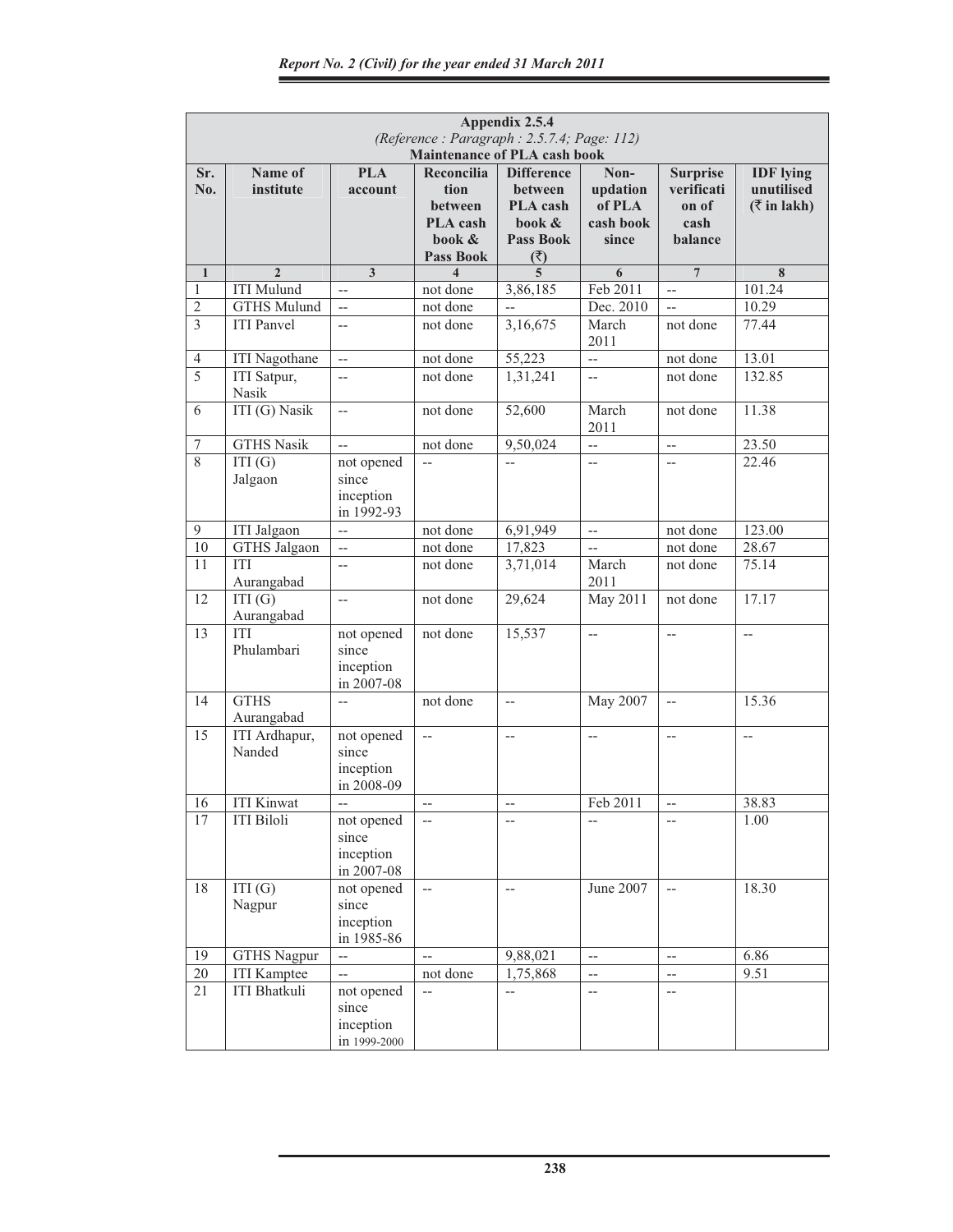|              | Appendix 2.5.4 (concld.) |            |          |           |           |     |        |  |  |
|--------------|--------------------------|------------|----------|-----------|-----------|-----|--------|--|--|
| $\mathbf{1}$ | $\mathbf{2}$             | 3          | 4        | 5.        | 6         | 7   | 8      |  |  |
| 22           | ITI(G)                   | --         | not done | 1,06,903  | $-$       |     | 15.34  |  |  |
|              | Amravati                 |            |          |           |           |     |        |  |  |
| 23           | ITI $(SC)$ ,             | not opened | --       |           | --        |     | 0.13   |  |  |
|              | Rahatgaon,               | since      |          |           |           |     |        |  |  |
|              | Amravati                 | inception  |          |           |           |     |        |  |  |
|              |                          | in 2006-07 |          |           |           |     |        |  |  |
| 24           | <b>ITI</b> Bhor          | --         | not done | 3,39,990  | --        | --  | 12.61  |  |  |
| 25           | <b>ITI Khed</b>          | not opened | not done | 1,99,631  | June 2011 | $-$ | 7.74   |  |  |
|              |                          | since      |          |           |           |     |        |  |  |
|              |                          | inception  |          |           |           |     |        |  |  |
|              |                          | in 1997-98 |          |           |           |     |        |  |  |
| 26           | <b>GTHS</b> Pune         | --         | not done | 2,49,301  | June 2010 | $-$ | 35.88  |  |  |
| 27           | Director,                | --         | not done | 15,48,910 | Feb 2011  | --  |        |  |  |
|              | Mumbai                   |            |          |           |           |     |        |  |  |
| <b>TOTAL</b> |                          | 8 DDOs     | 19 DDOs  | 66,26,519 | 12 DDOs   |     | 797.71 |  |  |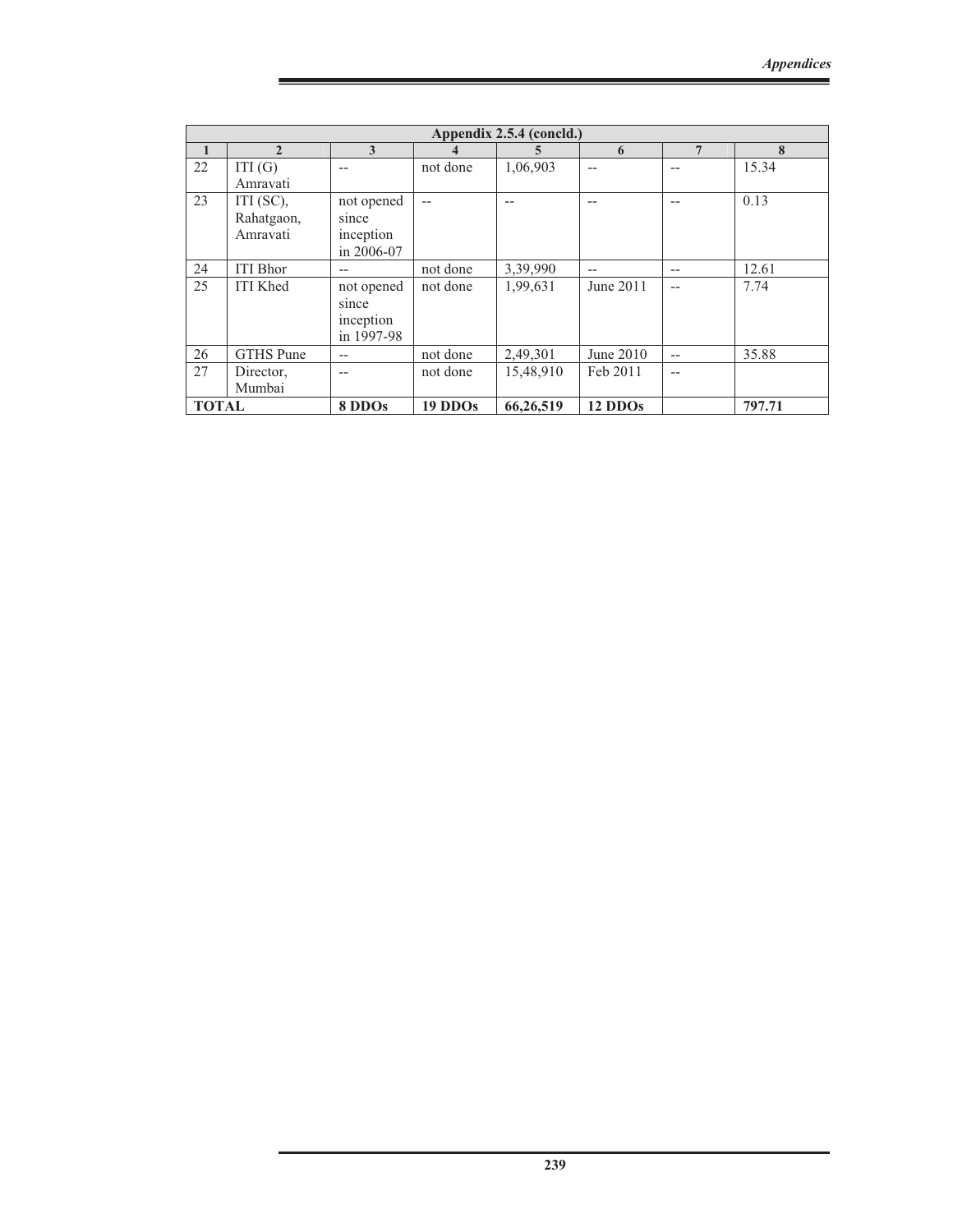Г

|                | Appendix 2.5.5                                          |           |                              |           |            |  |  |  |  |  |
|----------------|---------------------------------------------------------|-----------|------------------------------|-----------|------------|--|--|--|--|--|
|                | (Reference : Paragraph : 2.5.7.5; Page: 113)            |           |                              |           |            |  |  |  |  |  |
|                | Drawal of funds not required for immediate disbursement |           |                              |           |            |  |  |  |  |  |
|                | $(\bar{\bar{\mathbf{x}}}$ in lakh)                      |           |                              |           |            |  |  |  |  |  |
| Sr.            | Amount lying idle for periods<br><b>Total</b>           |           |                              |           |            |  |  |  |  |  |
| No.            | Name of the institute/school                            | More than | More than                    | More than | amount     |  |  |  |  |  |
|                |                                                         | 12 months | 24 months                    | 36 months | lying idle |  |  |  |  |  |
| 1              | ITI Patoda, Dist. Nanded                                | 3.43      |                              |           | 3.43       |  |  |  |  |  |
| $\overline{2}$ | ITI Belda Dist. Nagpur                                  | 0.25      | $\qquad \qquad \blacksquare$ |           | 0.25       |  |  |  |  |  |
| $\overline{3}$ | GTHS Kandhar, Dist. Nanded                              | 3.08      | $\overline{\phantom{0}}$     |           | 3.08       |  |  |  |  |  |
| $\overline{4}$ | ITI Biloli, Dist. Nanded                                | 21.00     | 2.49                         |           | 23.49      |  |  |  |  |  |
| 5              | ITI Jalgaon                                             | 18.86     | 3.41                         |           | 22.27      |  |  |  |  |  |
| 6              | ITI Ardhapur, Dist. Nanded                              | 12.10     |                              |           | 12.10      |  |  |  |  |  |
| $\overline{7}$ | <b>ITI</b> Aurangabad                                   | 0.51      | $\overline{\phantom{0}}$     |           | 0.51       |  |  |  |  |  |
| 8              | ITI(G) Aurangabad                                       | 2.12      | 0.07                         | 1.37      | 3.56       |  |  |  |  |  |
| 9              | ITI Indora, Dist. Nagpur                                | 2.00      |                              |           | 2.00       |  |  |  |  |  |
| 10             | ITI Phulambri, Dist. Aurangabad                         | 14.01     | 4.53                         | 0.22      | 18.76      |  |  |  |  |  |
| 11             | <b>ITI Nashik</b>                                       | 0.46      | 0.04                         | 2.65      | 3.15       |  |  |  |  |  |
| 12             | ITI Panvel, Dist. Raigad                                | 12.04     | 3.84                         | 0.77      | 16.65      |  |  |  |  |  |
| 13             | ITI(G) Amravati                                         | 0.41      |                              |           | 0.41       |  |  |  |  |  |
| 14             | ITI Bhatkuli, Dist. Amravati                            | 3.26      | 0.48                         |           | 3.74       |  |  |  |  |  |
| 15             | ITI Khed, Dist. Pune                                    | 0.84      | 6.02                         |           | 6.86       |  |  |  |  |  |
|                | <b>Total</b>                                            | 94.37     | 20.88                        | 5.01      | 120.26     |  |  |  |  |  |

|                                            | Appendix 2.5.6                                                                                                       |                         |                  |                      |  |  |  |  |  |
|--------------------------------------------|----------------------------------------------------------------------------------------------------------------------|-------------------------|------------------|----------------------|--|--|--|--|--|
| (Reference: Paragraph: 2.5.8.1; Page: 113) |                                                                                                                      |                         |                  |                      |  |  |  |  |  |
| Name of the ITI                            | Non-availability of basic requirement in affiliated trades<br>Availability of basic requirement<br><b>Affiliated</b> |                         |                  |                      |  |  |  |  |  |
|                                            | trades                                                                                                               | <b>Instructor</b>       | <b>Equipment</b> | <b>Space</b>         |  |  |  |  |  |
| ITI Kamptee,                               | Fitter                                                                                                               | No qualified instructor | No hand          |                      |  |  |  |  |  |
| Dist. Nagpur                               |                                                                                                                      | during 2009-10          | blower, no       |                      |  |  |  |  |  |
|                                            |                                                                                                                      |                         | electric         |                      |  |  |  |  |  |
|                                            |                                                                                                                      |                         | furnace          |                      |  |  |  |  |  |
|                                            | <b>POM</b>                                                                                                           | No qualified instructor |                  |                      |  |  |  |  |  |
|                                            |                                                                                                                      | during 2009-10          |                  |                      |  |  |  |  |  |
| ITI Bhatkuli,                              | Electrician                                                                                                          |                         |                  | 30 square metre as   |  |  |  |  |  |
| Dist. Amravati                             |                                                                                                                      |                         |                  | against 120 square   |  |  |  |  |  |
|                                            |                                                                                                                      |                         |                  | metre prescribed     |  |  |  |  |  |
|                                            | Welder, Fitter                                                                                                       |                         |                  | Theory classes held  |  |  |  |  |  |
|                                            | and MMV                                                                                                              |                         |                  | in a narrow passage  |  |  |  |  |  |
|                                            |                                                                                                                      |                         |                  | due to lack of space |  |  |  |  |  |
| ITI Rahatgaon,                             | <b>MMV</b>                                                                                                           |                         | No engines in    |                      |  |  |  |  |  |
| Dist. Amravati                             |                                                                                                                      |                         | running          |                      |  |  |  |  |  |
|                                            |                                                                                                                      |                         | condition        |                      |  |  |  |  |  |
|                                            | <b>DCM</b>                                                                                                           | No qualified instructor | No engines in    |                      |  |  |  |  |  |
|                                            |                                                                                                                      | since January 2011      | running          |                      |  |  |  |  |  |
|                                            |                                                                                                                      |                         | condition        |                      |  |  |  |  |  |
| ITI Bhor, Dist.                            | Wireman                                                                                                              | No qualified instructor |                  |                      |  |  |  |  |  |
| Pune                                       |                                                                                                                      | during 2010-11          |                  |                      |  |  |  |  |  |
| ITI Biloli, Dist.                          | Painter                                                                                                              | No qualified instructor |                  | ---                  |  |  |  |  |  |
| Nanded                                     | (General)                                                                                                            | during 2010-11          | $-$              |                      |  |  |  |  |  |
| Abbreviations used:                        |                                                                                                                      |                         |                  |                      |  |  |  |  |  |
| POM: Pump Operator cum Mechanic,           |                                                                                                                      |                         |                  |                      |  |  |  |  |  |
| MMV: Mechanic Motor Vehicle,               |                                                                                                                      |                         |                  |                      |  |  |  |  |  |
| DCM: Driver cum Mechanic                   |                                                                                                                      |                         |                  |                      |  |  |  |  |  |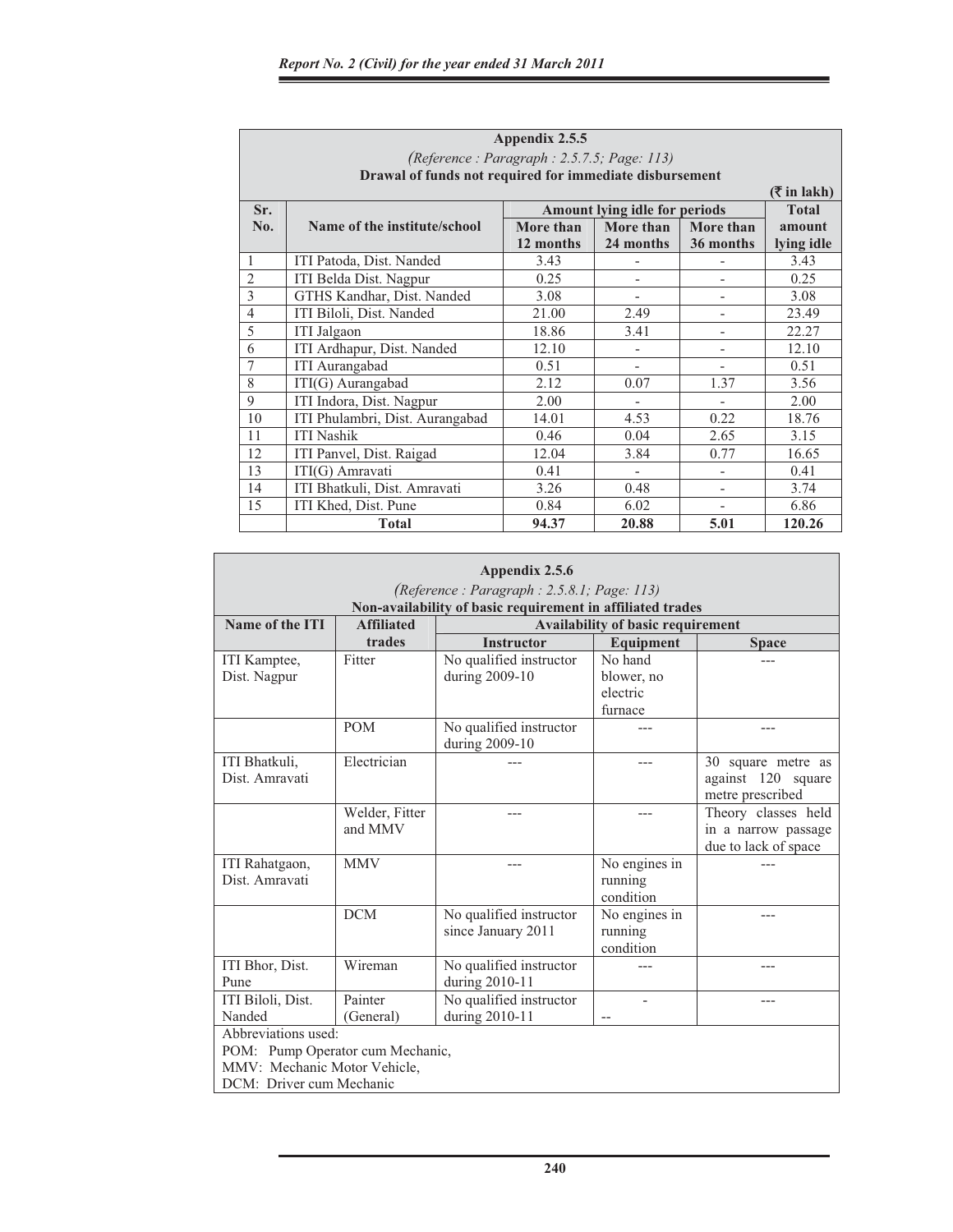|                    | Appendix 2.5.7<br>(Reference: Paragraph: 2.5.8.3; Page: 120)<br><b>Details of Test checked institutes under PPP Scheme</b> |                                                  |                                                     |                                                                      |                                                                                                  |  |  |  |  |
|--------------------|----------------------------------------------------------------------------------------------------------------------------|--------------------------------------------------|-----------------------------------------------------|----------------------------------------------------------------------|--------------------------------------------------------------------------------------------------|--|--|--|--|
| Sr.<br>No.         | Name of<br><b>Institute</b>                                                                                                | <b>Year in which</b><br><b>PPP</b><br>introduced | <b>Plan of upgradation</b>                          | <b>Expenditure</b><br>till March 2011<br>$(3\overline{5})$ in crore) | <b>Amount lying in</b><br>fixed deposits<br>(includes interest)<br>$(\overline{\zeta}$ in crore) |  |  |  |  |
| 1                  | ITI (G) Nashik                                                                                                             | 2007-08                                          | COE (Electronics)                                   | 2.33                                                                 | 1.09                                                                                             |  |  |  |  |
| $\mathfrak{D}_{1}$ | ITI Khed,<br>Dist.Pune                                                                                                     | 2007-08                                          | New trades and units                                | 1.32                                                                 | 1.74                                                                                             |  |  |  |  |
| $\mathbf{3}$       | ITI(G)<br>Aurangabad                                                                                                       | 2007-08                                          | New trades and<br>upgradation of existing<br>trades | 0.15                                                                 | 3.07                                                                                             |  |  |  |  |
| $\overline{4}$     | ITI (G) Aundh,<br>Dist.Pune                                                                                                | 2007-08                                          | COE (Electronics) and<br>new trades                 | 1.45                                                                 | 1.73                                                                                             |  |  |  |  |
| $\overline{5}$     | ITI Pen.<br>Dist.Raigad                                                                                                    | 2008-09                                          | COE (Draughtsman<br>Mechanic)                       | 0.10                                                                 | 2.50                                                                                             |  |  |  |  |
| 6                  | ITI Bhatkuli,<br>Dist.Amravati                                                                                             | 2008-09                                          | COE (Fabrication)                                   | 0.10                                                                 | 2.76                                                                                             |  |  |  |  |
| $\overline{7}$     | ITI $(G)$ Jalgaon                                                                                                          | 2009-10                                          | New trades and<br>upgradation of existing<br>trades | 0.01                                                                 | 2.59                                                                                             |  |  |  |  |

|                  | Appendix 2.5.8                                                                                       |                                    |                          |                                                                          |  |  |  |  |  |  |
|------------------|------------------------------------------------------------------------------------------------------|------------------------------------|--------------------------|--------------------------------------------------------------------------|--|--|--|--|--|--|
|                  | (Reference: Paragraph: 2.5.9; Page: 122)                                                             |                                    |                          |                                                                          |  |  |  |  |  |  |
|                  | <b>Idle machinery and equipments</b>                                                                 |                                    |                          |                                                                          |  |  |  |  |  |  |
|                  | $(\overline{\mathfrak{k}}$ in lakhs)                                                                 |                                    |                          |                                                                          |  |  |  |  |  |  |
| Sr.<br>No.       | Name of institute                                                                                    | Cost of<br>machinery<br>/equipment | <b>Lying Idle</b><br>for | Reason for machinery/<br>equipment lying idle                            |  |  |  |  |  |  |
| 1.               | GTHS Kamptee, Nagpur<br>GTHS Bhatkuli,<br>Amravati<br><b>ITI</b> Pen<br><b>ITI</b> Jalgaon           | 62.21                              | $1$ to $36$<br>months    | Available in stores but not<br>issued to concerned section /<br>persons. |  |  |  |  |  |  |
| 2.               | <b>ITI Mulund</b><br><b>ITI</b> Jalgaon<br>ITI Phulambri.<br>Aurangabad<br>ITI Ardhapur, Nanded      | 279.86                             | $1$ to $36$<br>Months    | Courses not started                                                      |  |  |  |  |  |  |
| 3.               | <b>ITI</b> Panvel<br><b>ITI</b> Aurangabad<br><b>ITI Phulambri</b>                                   | 72.34                              | $1$ to $20$<br>Months    | Lack of proper accessories                                               |  |  |  |  |  |  |
| $\overline{4}$ . | <b>ITI Satpur</b> , Nasik<br>ITI (Girls) Aurangabad                                                  | 12.43                              | 1 to 12<br>Months        | Demo / Installation not done                                             |  |  |  |  |  |  |
| 5.               | <b>ITI</b> Panvel<br><b>ITI Satpur, Nasik</b><br><b>ITI</b> Jalgaon<br><b>ITI</b> Aurangabad         | 108.53                             | 1 to 24<br>months        | Damage / Lack of repair                                                  |  |  |  |  |  |  |
| 6.               | ITI, Nagothane<br>GTHS, Pune<br>ITI (Girls) Jalgaon<br>ITI (Girls) Aurangabad<br>ITI Kamptee, Nagpur | 30.39                              | 12 to 48<br>Months       | Adequate space not available                                             |  |  |  |  |  |  |
| 7.               | ITI (Girls) Jalgaon<br>ITI Kamptee, Nagpur                                                           | 7.52                               | 12 to 84<br>Months       | Closure of trade                                                         |  |  |  |  |  |  |
|                  | <b>Total</b>                                                                                         | 573.28                             |                          |                                                                          |  |  |  |  |  |  |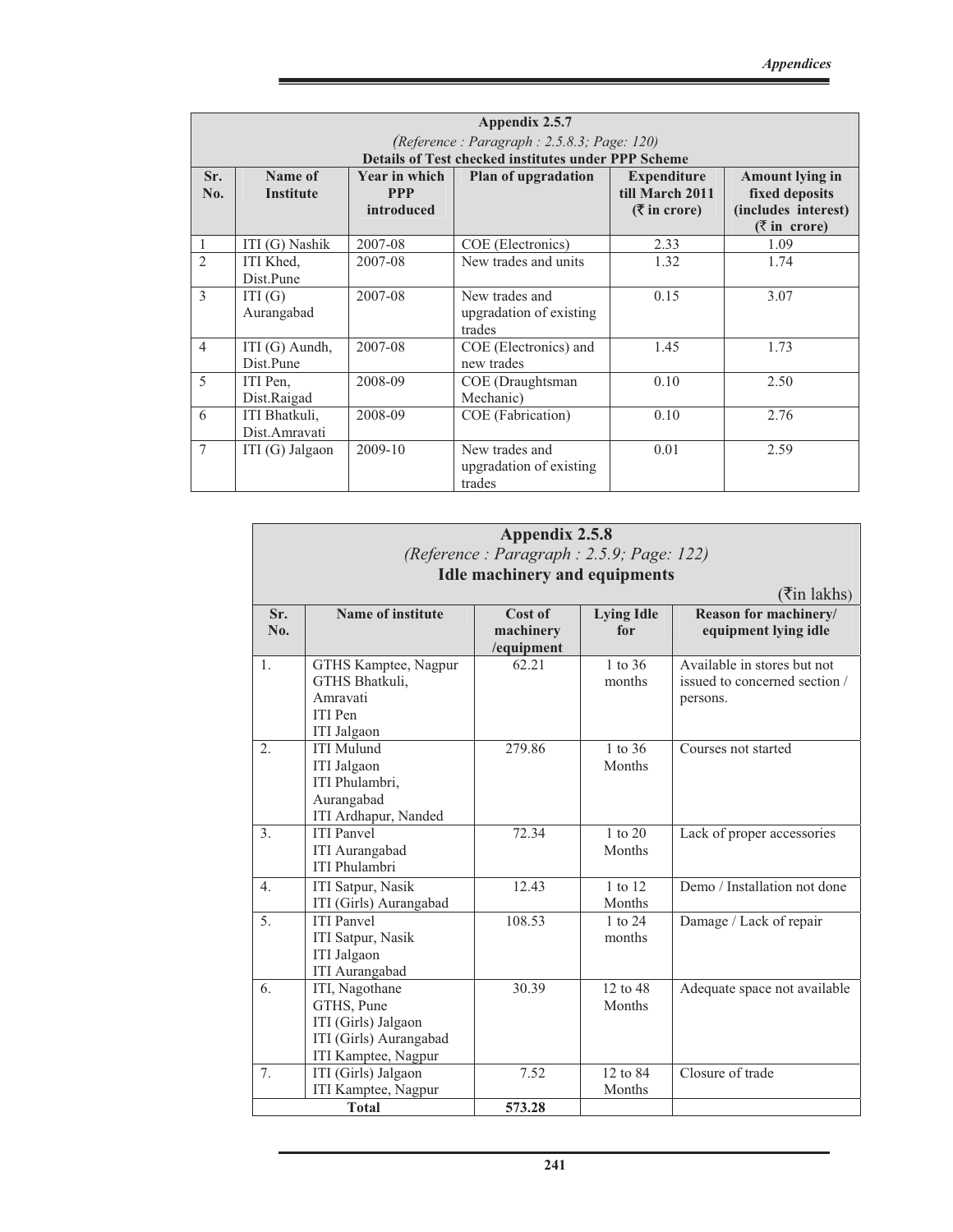|                | Appendix 3.1<br>(Reference: Paragraph 3.2.2, Page: 130)<br>Statement showing penalty recoverable from the defaulting institutions |                                        |                           |                              |                                 |                                      |  |  |
|----------------|-----------------------------------------------------------------------------------------------------------------------------------|----------------------------------------|---------------------------|------------------------------|---------------------------------|--------------------------------------|--|--|
| Sr<br>No.      | Name of the Institute-Region<br>(Course-Year)                                                                                     | <b>Admission</b><br>given in<br>excess | <b>Tuition fee</b><br>(5) | <b>Penalty</b><br>percentage | Recoverable<br>(Recovered)      | <b>Penalty</b><br>To be<br>recovered |  |  |
| 1              | Saraswati Education Society's<br>College of Engineering, Navi<br>Mumbai- Mumbai Region<br>$(Engineering-2009-10)$                 | 30                                     | 57,944                    | 500                          | (3)<br>86,91,600<br>(25,00,000) | (3)<br>71,91,000                     |  |  |
| $\mathfrak{D}$ | Kasegaon Shikshan<br>Sanstha's<br>Rajaram Bapu Institute<br>of<br>Technology, Sakharale- Pune<br>Region<br>(Engineering-2006-07)  | 72                                     | 34,450                    | 200                          | 49,60,800<br>(12, 40, 200)      | 37,20,600                            |  |  |
| $\mathcal{F}$  | of<br>Sinhgadh<br>Institute<br>Management, Vadgaon, Pune-<br>Pune Region<br>$(MBA-2007-08)$                                       | 54                                     | 77,450                    | 200                          | 83,64,600<br>(22, 40, 000)      | 61,24,600                            |  |  |
| $\overline{4}$ | Abhinav Education Institute of<br>Management-Pune Region<br>$(MBA-2007-08)$                                                       | 60                                     | 38,000                    | 200                          | 45,60,000<br>(5,00,000)         | 40,60,000                            |  |  |
|                | <b>Total</b>                                                                                                                      |                                        |                           |                              |                                 |                                      |  |  |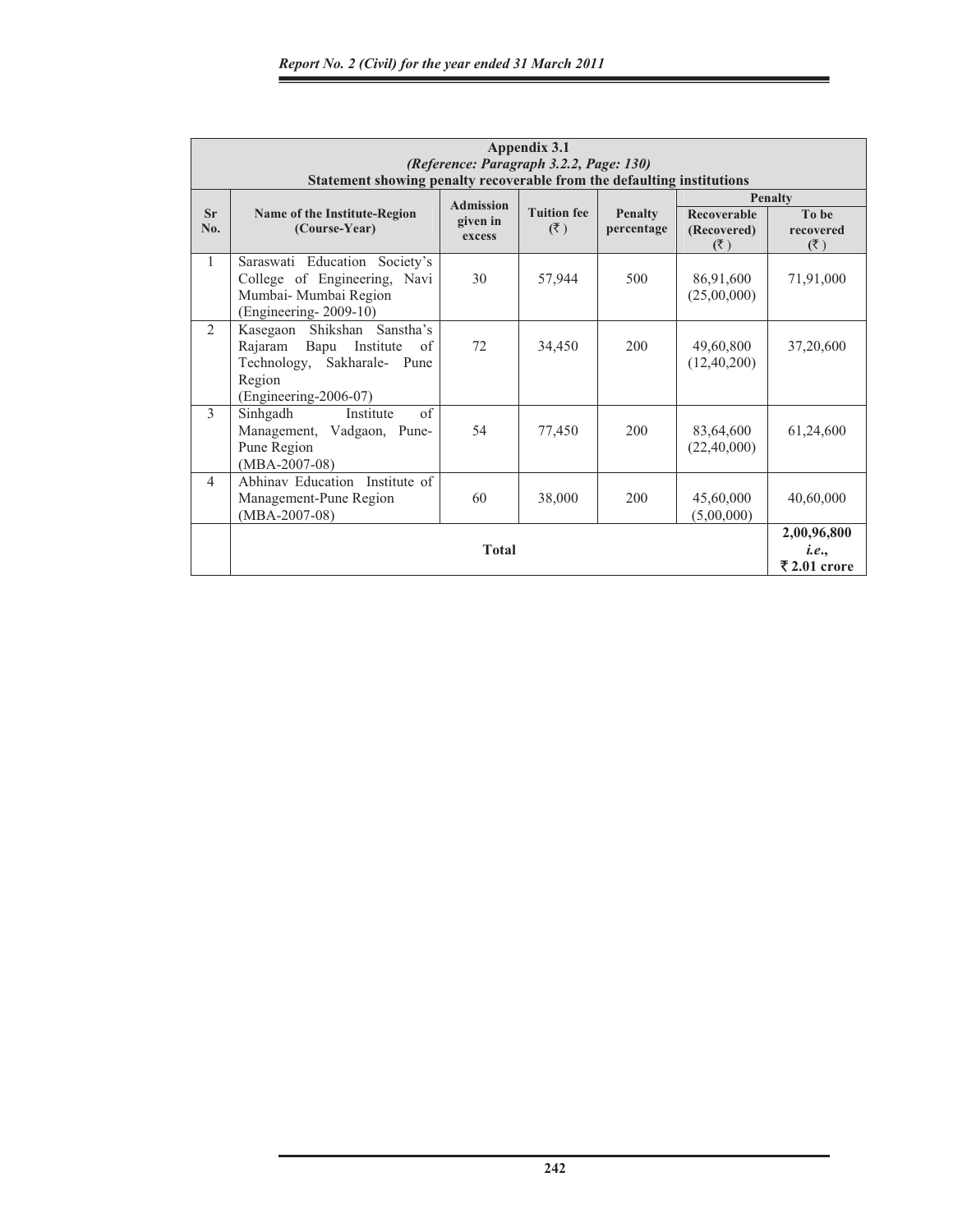|                         | Appendix 3.2<br>(Reference: Paragraph 3.2.2, Page: 130)                                                                                   |                         |                                                  |                           |                           |            |  |  |  |
|-------------------------|-------------------------------------------------------------------------------------------------------------------------------------------|-------------------------|--------------------------------------------------|---------------------------|---------------------------|------------|--|--|--|
|                         | Details of major institutions resorting excess intake of admissions in different courses<br>and/or different colleges under their control |                         |                                                  |                           |                           |            |  |  |  |
| Sr.                     |                                                                                                                                           |                         | Course in which excess intake was noticed during |                           |                           |            |  |  |  |
| No.                     | <b>Institution</b>                                                                                                                        | 2006-07                 | 2007-08                                          | 2008-09                   | 2009-10                   | 2010-11    |  |  |  |
| $\mathbf{1}$            | D.Y. Patil Group                                                                                                                          |                         |                                                  |                           |                           |            |  |  |  |
|                         | D Y Patil College of<br>$1_{\cdot}$                                                                                                       | $1st$ year              | 2 <sup>nd</sup><br>year                          |                           |                           |            |  |  |  |
|                         | Engineering, Akurdi, Pune                                                                                                                 | Engineering             | Engineering                                      |                           |                           |            |  |  |  |
|                         |                                                                                                                                           | $(1 \text{ course}) \&$ | $(2 \text{ courses})$                            |                           |                           |            |  |  |  |
|                         |                                                                                                                                           | $2nd$ year              |                                                  |                           |                           |            |  |  |  |
|                         |                                                                                                                                           | Engineering             |                                                  |                           |                           |            |  |  |  |
|                         |                                                                                                                                           | (1 course)              |                                                  |                           |                           |            |  |  |  |
|                         | 2. D Y Patil Institute of                                                                                                                 | $-do$ —                 |                                                  |                           | 2 <sup>nd</sup><br>year   |            |  |  |  |
|                         | Engineering<br>&                                                                                                                          | $(2 \text{ courses})$   |                                                  |                           | Engineering               |            |  |  |  |
|                         | Technology, Pimpri                                                                                                                        | $-do$ —                 | 1 <sup>st</sup>                                  |                           | (1 course)                |            |  |  |  |
|                         | 3. Dr. D Y Patil College of<br>Engineering & Technology,                                                                                  | (2 courses)             | year<br>Engineering                              |                           |                           |            |  |  |  |
|                         | Kolhapur                                                                                                                                  |                         | (1 course)                                       |                           |                           |            |  |  |  |
| $\mathbf{2}$            | <b>MAEER's</b>                                                                                                                            |                         |                                                  |                           |                           |            |  |  |  |
|                         | 1. Maharashtra Academy of                                                                                                                 | $1st$ year              | <b>MBA</b>                                       |                           |                           | <b>MCA</b> |  |  |  |
|                         | Engineering, Alandi                                                                                                                       | Engineering             |                                                  |                           |                           |            |  |  |  |
|                         |                                                                                                                                           | (1 course)              |                                                  |                           |                           |            |  |  |  |
|                         | <b>MIT</b><br>College<br>2.<br>of                                                                                                         |                         | MBA &                                            | <b>MBA</b>                | 2 <sub>nd</sub><br>year   |            |  |  |  |
|                         | Engineering, Pune                                                                                                                         |                         | 2 <sup>nd</sup><br>year                          |                           | Engineering               |            |  |  |  |
|                         |                                                                                                                                           |                         | Engineering                                      |                           | $(3 \text{ courses})$     |            |  |  |  |
|                         |                                                                                                                                           |                         | (2 courses)                                      |                           |                           |            |  |  |  |
|                         | School<br>MIT<br>of<br>3.                                                                                                                 |                         | <b>MBA</b>                                       |                           |                           |            |  |  |  |
|                         | Management, Pune                                                                                                                          |                         |                                                  |                           | 2 <sup>nd</sup>           |            |  |  |  |
|                         | 4. Maharashtra Institute of                                                                                                               |                         |                                                  | $MBA \& 2^{nd}$           | year                      |            |  |  |  |
|                         | Technology                                                                                                                                |                         |                                                  | year<br>Engineering       | Engineering<br>(1 course) |            |  |  |  |
| $\mathbf{3}$            | <b>Saraswati Education Soceity</b>                                                                                                        |                         |                                                  |                           |                           |            |  |  |  |
|                         | Saraswati College of<br>1.                                                                                                                |                         |                                                  | $2nd$ year                | 2 <sup>nd</sup><br>year   |            |  |  |  |
|                         | Engineering, Navi Mumbai                                                                                                                  |                         |                                                  | Engineering               | Engineering               |            |  |  |  |
|                         | 2. Yadavrao Kasgaonkar                                                                                                                    |                         |                                                  | <b>MBA</b>                |                           |            |  |  |  |
|                         | Institute of Engineering and                                                                                                              |                         |                                                  |                           |                           |            |  |  |  |
|                         | Technology, Karjat                                                                                                                        |                         |                                                  |                           |                           |            |  |  |  |
| $\overline{\mathbf{4}}$ | <b>Bansilal Ramlal Agarwal Charitable Trust</b>                                                                                           |                         |                                                  |                           |                           |            |  |  |  |
|                         | 1. Vishwakarma Institute of                                                                                                               |                         |                                                  | 1 <sup>st</sup><br>year   |                           |            |  |  |  |
|                         | Information<br>Technology,                                                                                                                |                         |                                                  | Engineering               |                           |            |  |  |  |
|                         | Kondwa, Pune                                                                                                                              |                         |                                                  | (one                      |                           |            |  |  |  |
|                         |                                                                                                                                           |                         |                                                  | course)                   |                           |            |  |  |  |
|                         | 2. Vishwakarma Institute of                                                                                                               |                         |                                                  | MCA &                     | Engineering               |            |  |  |  |
|                         | Technology,<br>Bibwewadi,<br>Pune                                                                                                         |                         |                                                  | $1st$ year<br>Engineering | $(4 \text{ courses})$     |            |  |  |  |
|                         |                                                                                                                                           |                         |                                                  | (1 course)                |                           |            |  |  |  |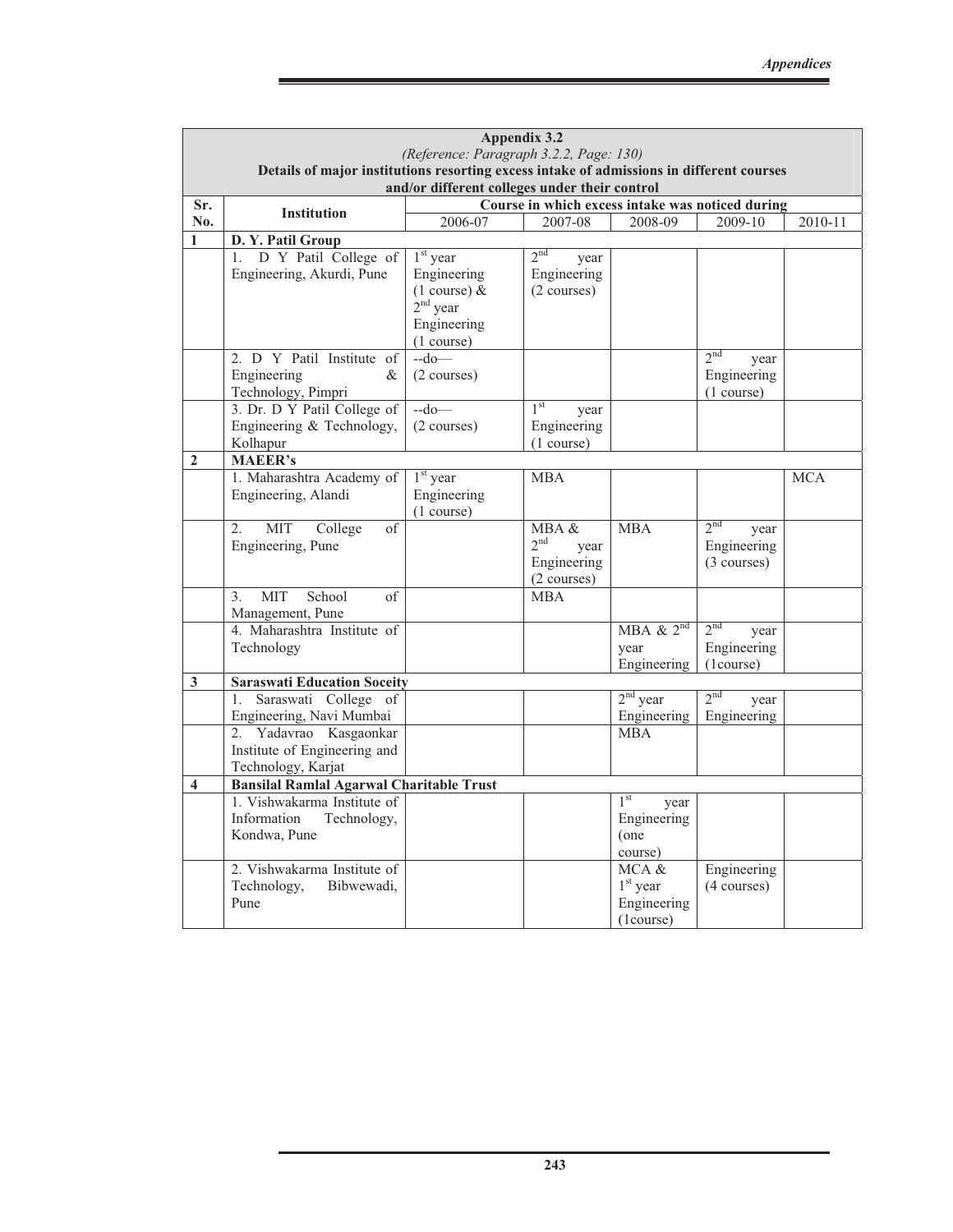|              |                                            |                                                               | Total amount     | $($ \termain 1 akh)                     | $\widehat{C}$          | 83.02                   | 26.23                                 | 33.55                | 7.89           | 150.69                                                              | 15.38                      | 166.07      | 42.46                   | 12.25                | 4.61                   | 9.13             | $\frac{11}{2}$                        | 0.99                      | 2.44            | 74.99 | 16.49                      | 91.48       |  |  |
|--------------|--------------------------------------------|---------------------------------------------------------------|------------------|-----------------------------------------|------------------------|-------------------------|---------------------------------------|----------------------|----------------|---------------------------------------------------------------------|----------------------------|-------------|-------------------------|----------------------|------------------------|------------------|---------------------------------------|---------------------------|-----------------|-------|----------------------------|-------------|--|--|
|              |                                            |                                                               | Quantity         | executed (MT)                           | $\widehat{\mathbf{6}}$ | 620.43                  | 261.43                                | 285.59               | 39.61          | Total                                                               | $\rm Add-10.21\,per\,cent$ | Gross total | 965.28                  | 297.309              | 162.50                 | 213.98           | 109.344                               | 26.252                    | 57.16           | Total | $\rm Add - 21.99$ per cent | Gross total |  |  |
|              |                                            |                                                               | Excise duty on   | fabrication cost<br>$(5^{\circ}$ Per MT | $\mathbf{\widehat{5}}$ | 13,382                  | 10,036                                | 11,750               | 19,910         |                                                                     |                            |             | 4,398.24                | 4,120.80             | 2,839.68               | 4,267.68         | 2,839.68                              | 3,786.24                  | 4,267.68        |       |                            |             |  |  |
| Appendix 3.3 | (Reference: Paragraph 3.2.8, Page: $138$ ) | Inclusion of Central Excise duty on total cost of fabrication | Component        |                                         | $\overline{4}$         | Radial Gates            | Hoist Bridge                          | <b>Stoplog Gates</b> | Goliath Crane  |                                                                     |                            |             | Radial Gates            | <b>Stoplog Gates</b> | Hoist Bridge           | Hoist Machinery  | A.G.Bridge                            | Track for Gantry<br>Crane | Gantry Crane    |       |                            |             |  |  |
|              |                                            |                                                               | Latest bill paid |                                         | $\mathbf{G}$           | 7 <sup>th</sup> RA bill |                                       |                      |                |                                                                     |                            |             | 7 <sup>th</sup> RA bill |                      |                        |                  |                                       |                           |                 |       |                            |             |  |  |
|              |                                            |                                                               |                  |                                         | Name of work           |                         | $\widehat{c}$                         | Manufacturing,       | Transportation | and erection of<br>radial gates of size<br>$12 \times 8$ m of Lendi | Project                    |             |                         |                      | $\int$<br>Construction | radial gates for | spillway and head<br>regulator gates. |                           | lower Pedhi Dam |       |                            |             |  |  |
|              |                                            |                                                               | Name of division |                                         | $\widehat{\Xi}$        | Lendi Project           | Division, Degloor,<br>District Nanded |                      |                |                                                                     |                            |             | Amravati Project        | Construction         | Division,              | Amravati         |                                       |                           |                 |       |                            |             |  |  |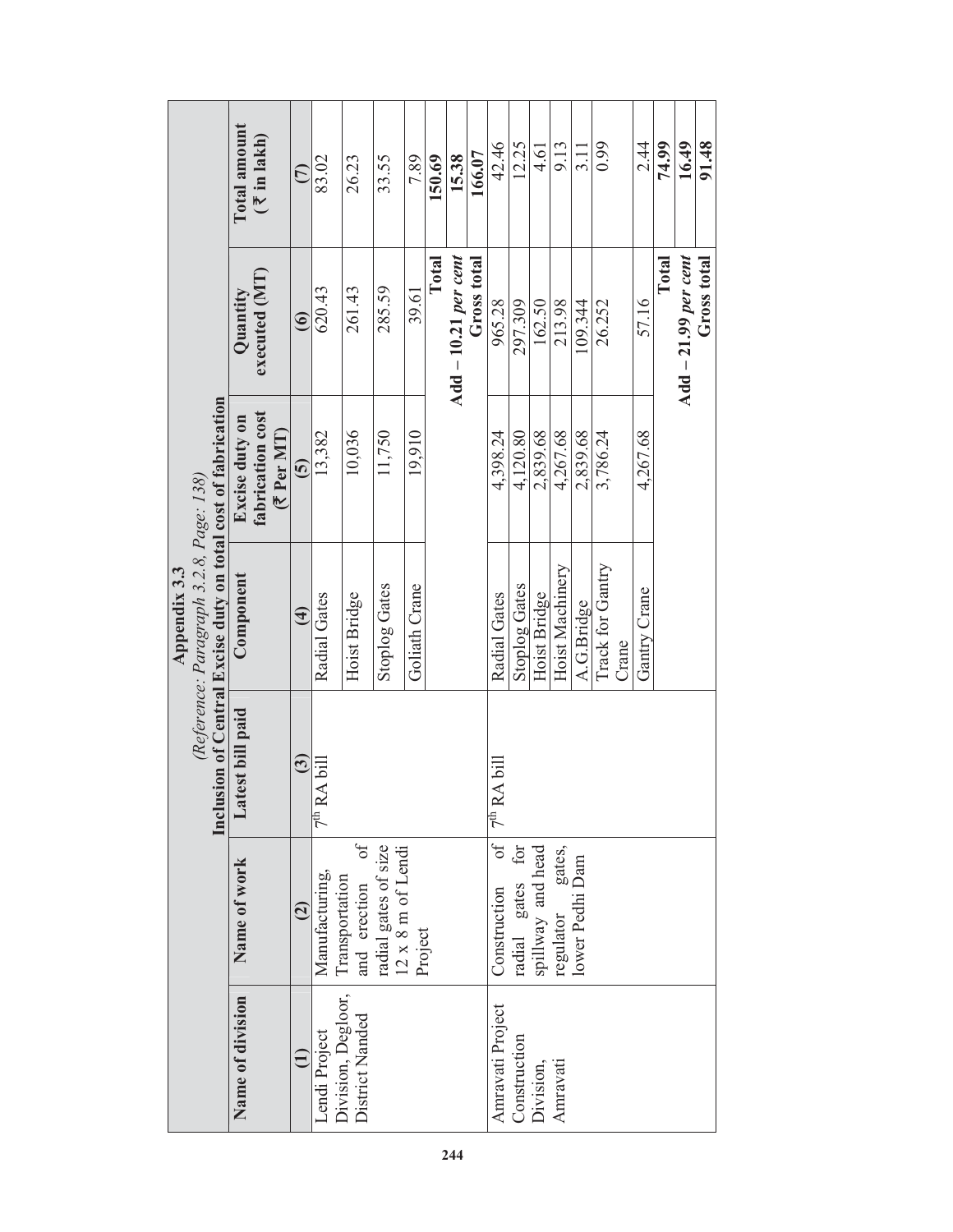|                              |                                                                                                                               |                      | Appendix 3.3 (contd.) |                          |                              |               |
|------------------------------|-------------------------------------------------------------------------------------------------------------------------------|----------------------|-----------------------|--------------------------|------------------------------|---------------|
|                              | $\widehat{c}$                                                                                                                 | $\overline{3}$       | $\bigoplus$           | $\widetilde{\mathbf{5}}$ | $\circledcirc$               | $\widehat{C}$ |
|                              | and<br>Construction                                                                                                           | $5^{th}$ RA bill     | Part 'A'              |                          |                              |               |
|                              | erection of radial                                                                                                            |                      | Vertical Lift Gates   | 4,398.24                 | 317.505                      | 13.96         |
|                              | gates for spillway,                                                                                                           |                      | Hoist Bridge          | 2,839.68                 | 125.62                       | 3.57          |
|                              |                                                                                                                               |                      | Hoist Machinery       | 4,267.68                 | 92.584                       | 3.95          |
|                              | vertical gates for<br>diversion wear,<br>head regulator<br>gates of main<br>gates of main<br>canal and other<br>allied works. |                      | Pylon Structure       | 2,839.68                 | 92.15                        | 2.62          |
|                              |                                                                                                                               |                      | Part 'B'              |                          |                              |               |
|                              |                                                                                                                               |                      | Radial Gates          | 4,398.24                 | 269.409                      | 11.85         |
|                              | allied                                                                                                                        |                      | Hoist Bridge          | 2,839.68                 | 31.355                       | 0.89          |
|                              | Pandhari Medium                                                                                                               |                      | Hoist Machinery       | 4,267.68                 | 47.77                        | 2.04          |
|                              | Project                                                                                                                       |                      | A.G. Bridge           | 2,839.68                 | 19.25                        | 0.55          |
|                              |                                                                                                                               |                      |                       |                          | Total                        | 39.43         |
|                              |                                                                                                                               |                      |                       |                          | Add $-21.27$ per cent        | 08.39         |
|                              |                                                                                                                               |                      |                       |                          | Gross Total                  | 47.82         |
| Lower Terna                  | Construction of                                                                                                               | RA bill<br>$35^{th}$ | <b>Stoplog Gates</b>  | 9,710                    | 1,224.775                    | 118.93        |
| Canel Division<br>No.2 Latur | Khulgapur high<br>level barrage                                                                                               |                      | Hoist Bridge          | 4,814                    | 268.20                       | 12.91         |
|                              | (Dam) including<br>providing and<br>fixing vertical                                                                           |                      | Goliath Crane         | 5,468                    | 199.656                      | 10.92         |
|                              | lift type gates<br>across Manjara                                                                                             |                      |                       |                          | Total                        | 142.76        |
|                              | river near village                                                                                                            |                      |                       |                          | $\Delta$ dd $-5.36$ per cent | 7.65          |
|                              | District Latur<br>Bhatangoli,<br>Taluka and                                                                                   |                      |                       |                          | Gross total                  | 150.41        |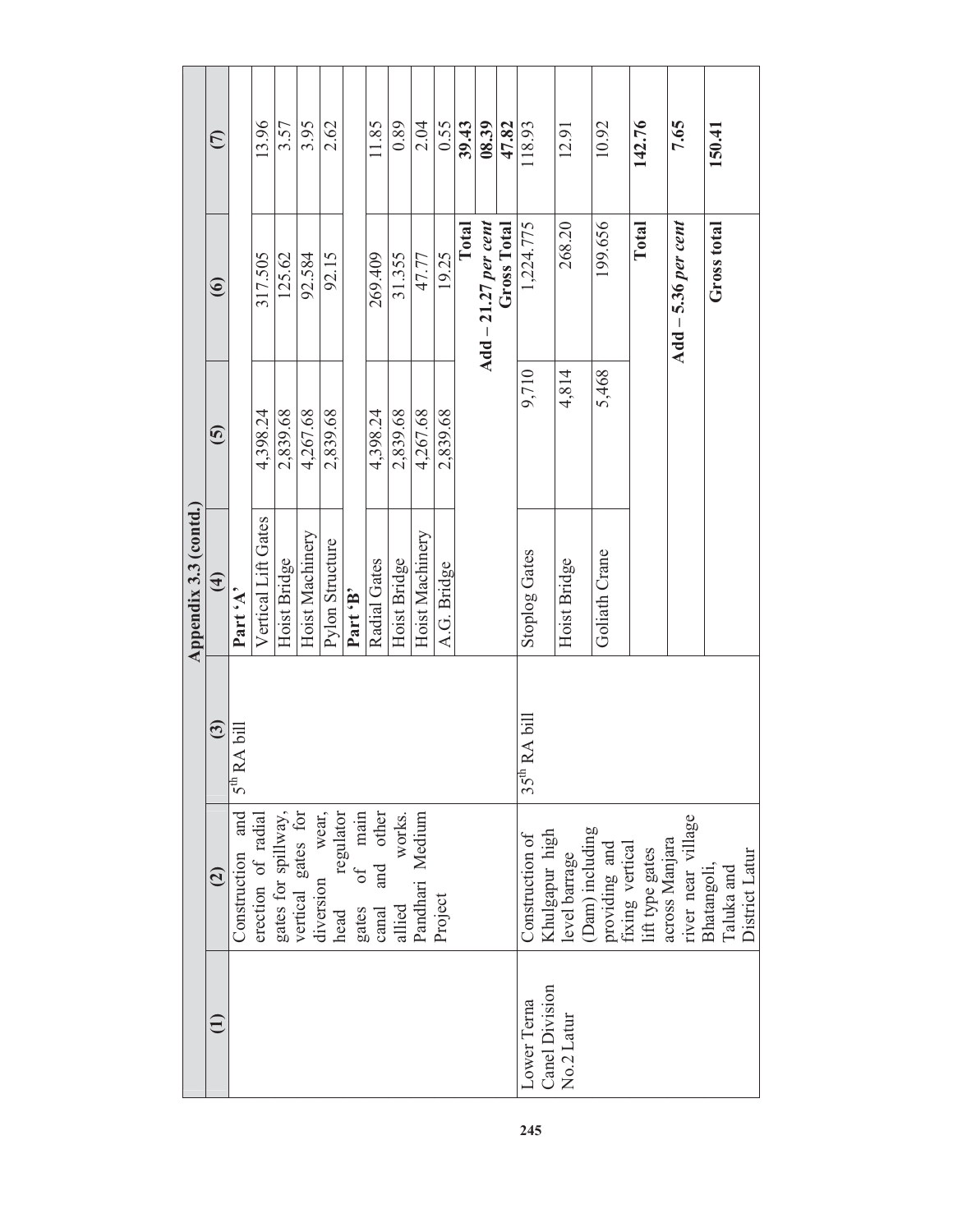|                        | $\widehat{\in}$ | 16.02                                                                   | 06.76                | 07.08        | 04.24           | 02.86            |       | 1.92         | 38.88 | 494.66             |
|------------------------|-----------------|-------------------------------------------------------------------------|----------------------|--------------|-----------------|------------------|-------|--------------|-------|--------------------|
|                        | $\odot$         | 109.04                                                                  | 51.80                | 67.53        | 19.68           | 27.26            |       | 8.92         | Total | <b>Grand Total</b> |
|                        | $\widehat{5}$   | 14,688                                                                  | 13,056               | 10,477.44    | 21,542.40       | 10,477.44        |       | 21,542.40    |       |                    |
| Appendix 3.3 (concld.) | $\bigoplus$     | <b>/ertical Lift Gates</b>                                              | <b>Stoplog Gates</b> | Hoist Bridge | Hoist Machinery | Track for Gantry | Crane | Gantry Crane |       |                    |
|                        | (3)             | 'RA bill<br>14 <sup>th</sup>                                            |                      |              |                 |                  |       |              |       |                    |
|                        |                 | Construction of<br>Bhusni Law Level<br>Barrage Taluka<br>Ausa, District |                      |              |                 | Latur            |       |              |       |                    |
|                        |                 |                                                                         |                      |              |                 |                  |       |              |       |                    |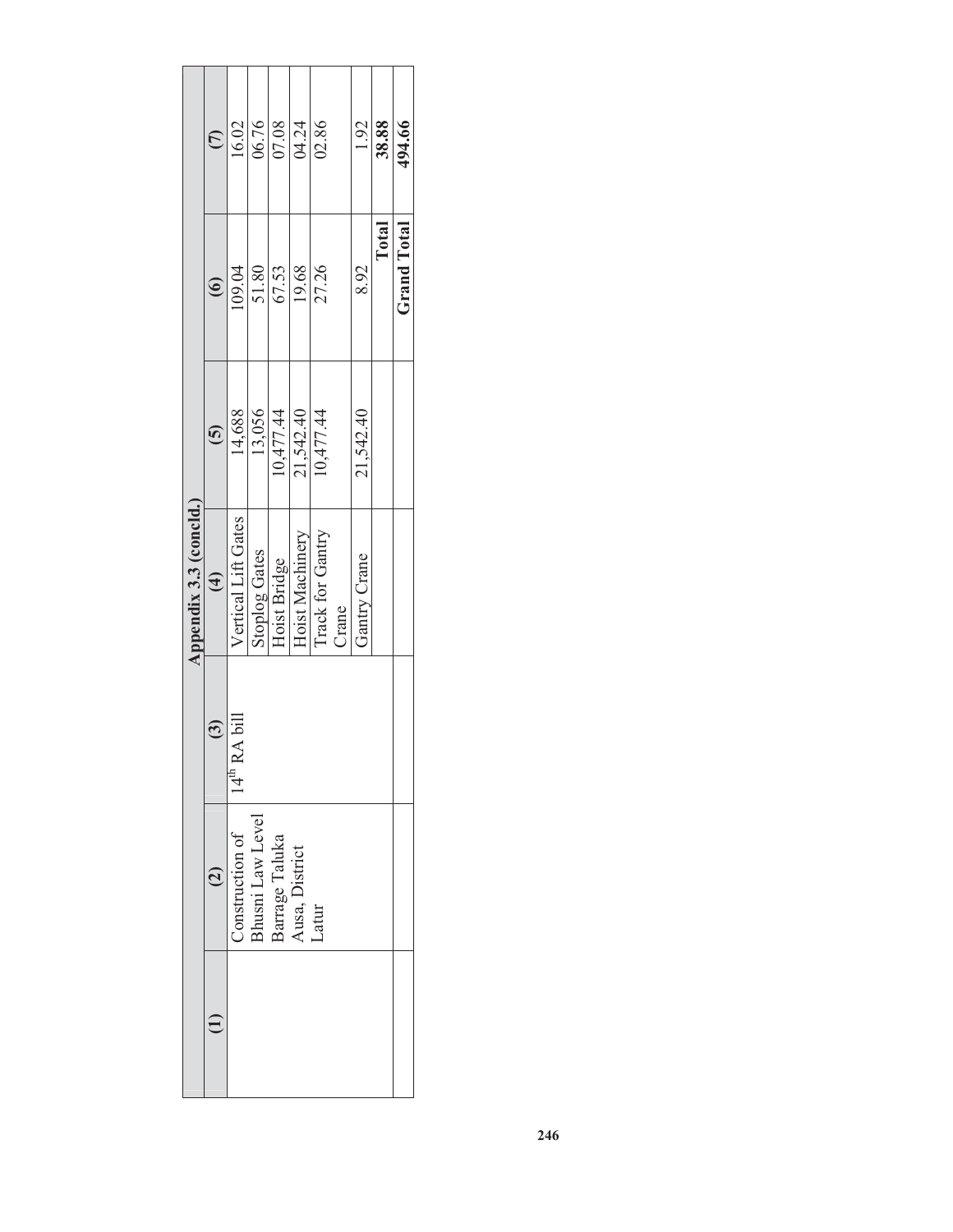|                          |                                    |                                                                                                                                                                                                                                                                                                                                     |                                    | <b>Appendix 3.4</b>                                                                                                                    |                                                      |                                             |                    |
|--------------------------|------------------------------------|-------------------------------------------------------------------------------------------------------------------------------------------------------------------------------------------------------------------------------------------------------------------------------------------------------------------------------------|------------------------------------|----------------------------------------------------------------------------------------------------------------------------------------|------------------------------------------------------|---------------------------------------------|--------------------|
|                          |                                    | Details of payments made under Clause 38 in respect of Minor Irrigation Tank at Berdewadi                                                                                                                                                                                                                                           |                                    | (Reference: Paragraph 3.2.12, Page: 142)                                                                                               |                                                      |                                             |                    |
| Sr.<br>No.               | <b>Extra</b><br><b>Item</b><br>No. | <b>Particulars</b>                                                                                                                                                                                                                                                                                                                  | Otv as<br>per<br>tender<br>(cu.m.) | <b>Executed</b><br><b>Qty up to</b><br>$125$ per<br>cent<br>(cu.m.)                                                                    | <b>Oty</b> more<br>than $125$<br>per cent<br>(cu.m.) | Rate per<br>cu.m. $(\overline{\mathbf{z}})$ | Amount(₹)          |
| 1                        | 1                                  | Excavation in<br>Soft Strata                                                                                                                                                                                                                                                                                                        | 9217                               | 11521.25                                                                                                                               | 39237.30                                             | 30.55                                       | 1198699.52         |
| $\overline{2}$           | $\mathfrak{D}$                     | Excavation in<br><b>Hard Rock</b>                                                                                                                                                                                                                                                                                                   | 147                                | 183.75                                                                                                                                 | 4126.24                                              | 158.20                                      | 652771.17          |
| $\overline{\mathcal{E}}$ | $\overline{\mathcal{E}}$           | Excavation in<br>Hard rock by<br><b>Control Blasting</b>                                                                                                                                                                                                                                                                            | 48064                              | 60080.00                                                                                                                               | 72117.14                                             | 226.20                                      | 16312897.06        |
| $\overline{4}$           | $\overline{4}$                     | Providing and<br><b>Filling Drains</b>                                                                                                                                                                                                                                                                                              | 49                                 | 61.25                                                                                                                                  | 522.47                                               | 313.85                                      | 163977.21          |
| 5                        | 5                                  | Filling Cut off<br>Trench                                                                                                                                                                                                                                                                                                           | 1863                               | 2328.75                                                                                                                                | 18166.21                                             | 58.55                                       | 1063631.60         |
| 6                        | 7                                  | P & L Sand<br>Filter                                                                                                                                                                                                                                                                                                                | 3161                               | 3951.25                                                                                                                                | 4057.54                                              | 212.95                                      | 864053.14          |
| $\overline{7}$           | 8                                  | Construction of<br>embankment for<br>casing zone                                                                                                                                                                                                                                                                                    | 43903                              | 54878.75                                                                                                                               | 11570.55                                             | 37.65                                       | 435631.21          |
|                          |                                    |                                                                                                                                                                                                                                                                                                                                     |                                    |                                                                                                                                        |                                                      | <b>Total</b>                                | 20691660.91        |
|                          |                                    |                                                                                                                                                                                                                                                                                                                                     |                                    |                                                                                                                                        |                                                      | 19.90 %below                                | 16574020.38        |
|                          |                                    |                                                                                                                                                                                                                                                                                                                                     |                                    |                                                                                                                                        | <b>Actual payment as per RA Bill</b>                 |                                             | 20691660.91        |
|                          |                                    |                                                                                                                                                                                                                                                                                                                                     |                                    |                                                                                                                                        |                                                      | <b>Excess payment</b>                       | 4117640.53         |
|                          | $*$ D. $\ldots$                    | $\mathcal{L}$ $\mathcal{L}$ $\mathbf{D}$ $\mathbf{A}$ $\mathbf{D}$ $\mathbf{11}$ $\mathbf{11}$ $\mathbf{1}$ $\mathbf{1}$ $\mathbf{1}$ $\mathbf{1}$ $\mathbf{1}$ $\mathbf{1}$ $\mathbf{1}$ $\mathbf{1}$ $\mathbf{1}$ $\mathbf{1}$ $\mathbf{1}$ $\mathbf{1}$ $\mathbf{1}$ $\mathbf{1}$ $\mathbf{1}$ $\mathbf{1}$ $\mathbf{1}$ $\math$ |                                    | $\cdots$ $\cdots$ $\cdots$ $\cdots$ $\cdots$ $\cdots$ $\cdots$ $\cdots$ $\cdots$ $\cdots$ $\cdots$ $\cdots$ $\cdots$ $\cdots$ $\cdots$ |                                                      | (10)                                        | i.e.₹ $0.41$ crore |

\* During payment of RA Bill, the amount of clause 38 was not reduced by even 6.12 *per cent*.

|                |                                    |                                                                                          | Appendix 3.5<br>(Reference: Paragraph 3.2.12, Page: 142) |                          |                       |                           |
|----------------|------------------------------------|------------------------------------------------------------------------------------------|----------------------------------------------------------|--------------------------|-----------------------|---------------------------|
| Sr.<br>No.     | <b>Extra</b><br><b>Item</b><br>No. | Payments made in respect of increase of height of dam at Berdewadi<br><b>Particulars</b> | <b>Qty more</b><br>than $125%$                           | Rate per<br>unit<br>( ₹) | unit                  | Amount<br>(3)             |
|                |                                    | <b>Excavation in Soft Strata</b>                                                         | 11182.70                                                 | 60.46                    | Cu M                  | 676106.04                 |
| $\overline{2}$ | 8                                  | Construction of<br>Embankment for casing<br>zone from available<br>material              | 10064.43                                                 | 90.49                    | Cu M                  | 910730.27                 |
| 3              | 10                                 | Construction of<br>Embankment for casing<br>zone from material from<br>borrow area       | 422364.63                                                | 257.05                   | Cu M                  | 108568828.14              |
| 4              | 18                                 | Dewatering                                                                               | 9330                                                     | 149.62                   | Hours                 | 1395954.60                |
| 5              | 21                                 | Dismantling the existing<br>stone pitch                                                  | 22214.81                                                 | 38.01                    | Sq M                  | 844384.93                 |
|                |                                    |                                                                                          |                                                          |                          | <b>Total</b>          | 112396003.98              |
|                |                                    |                                                                                          |                                                          |                          | 19.90 % below         | 90029199.18               |
|                |                                    |                                                                                          |                                                          |                          | <b>Actual payment</b> | 105974244.00              |
|                |                                    |                                                                                          |                                                          |                          | <b>Excess payment</b> | 15945044.82               |
|                |                                    |                                                                                          |                                                          |                          |                       | <i>i.e.</i> , ₹1.60 crore |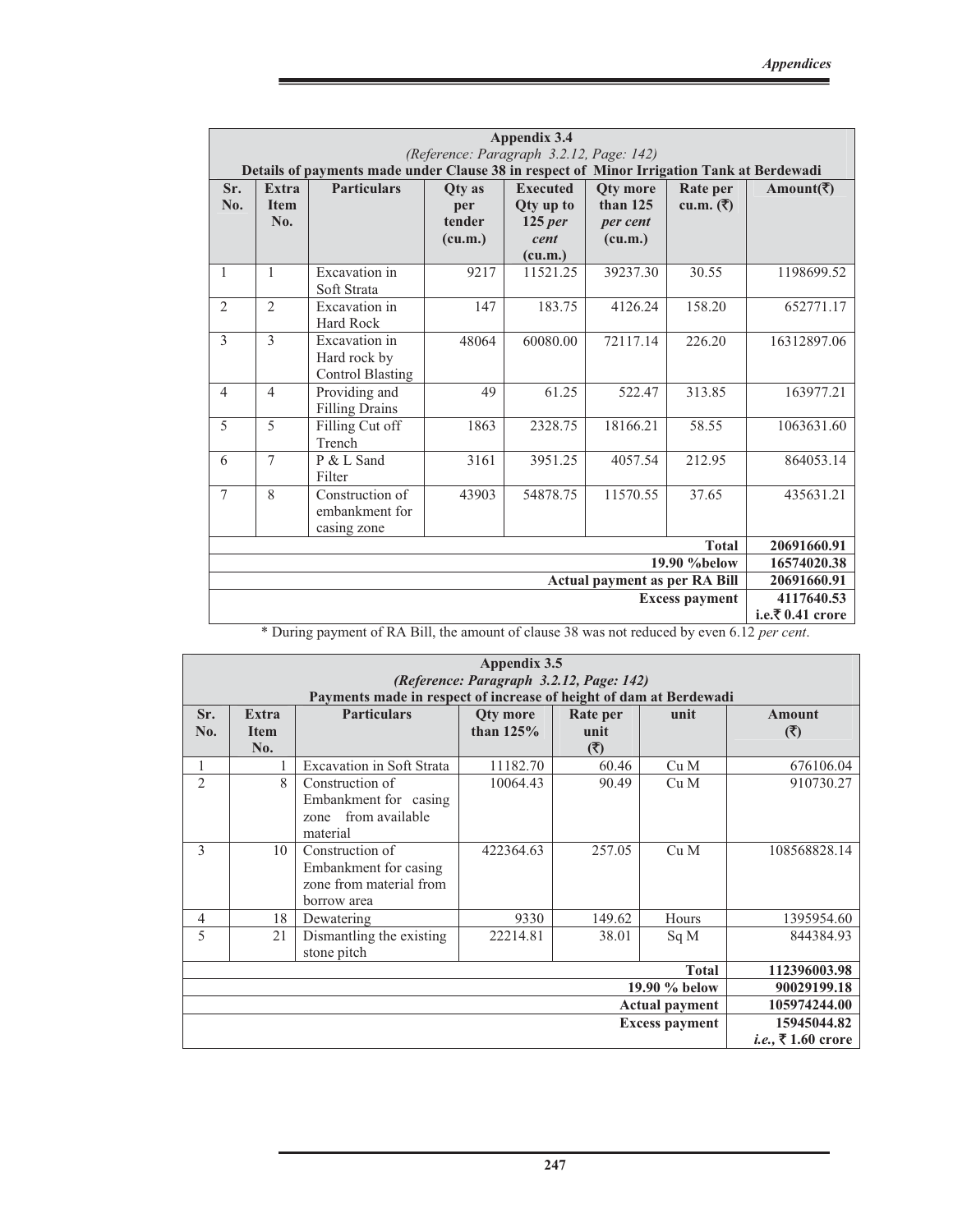|                | (Reference: Paragraph 3.3.3, Page: 148)<br>Undue benefit to the allottee due to irregular application of rates | Appendix 3.6              |                        |                                         |
|----------------|----------------------------------------------------------------------------------------------------------------|---------------------------|------------------------|-----------------------------------------|
| Sr.<br>No.     | <b>Particulars</b>                                                                                             | Area<br>(M <sup>2</sup> ) | Rate<br>$(in \bar{z})$ | Sale price<br>$(in \bar{z})$            |
|                | <b>Audit's calculation</b>                                                                                     |                           |                        |                                         |
| $\mathbf{1}$   | Total plot area of office building                                                                             | 510.20                    |                        |                                         |
| $\sqrt{2}$     | Existing plinth area                                                                                           | 92.9                      | 250 per sft            | 249901                                  |
| $\overline{3}$ | Balance built up area for commercial                                                                           |                           | 1,04,400 per           |                                         |
|                | use as per floor space index of 1.00 at                                                                        | 417.30                    | $M^2/$                 | 4,35,67,906                             |
|                | 200 per cent of ready reckoner rate                                                                            |                           | 9703 per sft           |                                         |
|                | for 2008 of ₹ 52,200 per $M^2$                                                                                 |                           |                        |                                         |
| $\overline{4}$ | Total cost of land $(2+3)$                                                                                     |                           |                        | 4,38,17,807                             |
| 5              | Annual lease rent at 1 per cent of $(4)$                                                                       |                           |                        | 4,38,178                                |
| 6              | Capitalised lease rent for 17 years <i>i.e.</i> ,<br>from 2009 to 2025(17 x 12.5/30) x (4)                     |                           |                        | 31,03,760                               |
| $\tau$         | Nominal lease rent                                                                                             |                           |                        | 30                                      |
| 8              | Legal fee                                                                                                      |                           |                        | 2000                                    |
| 9              | Sale price $(4+6+7+8)$                                                                                         |                           |                        | 4,69,23,597                             |
|                |                                                                                                                |                           |                        | <i>i.e.</i> , ₹4.69 crore (A)           |
|                | <b>MHADA's calculation</b>                                                                                     |                           |                        |                                         |
| $\mathbf{1}$   | Total plot area of office building                                                                             | 499.44                    |                        |                                         |
| $\overline{2}$ | Existing plinth area                                                                                           | 92.9                      | 250 per sft            | 249901                                  |
| $\overline{3}$ | Balance built up area for commercial                                                                           |                           |                        |                                         |
|                | use as per floor space index of 1.00 at                                                                        | 406.54                    | 1600 per sft $*$       | 6998993                                 |
|                | 200 per cent of ready reckoner rate                                                                            |                           |                        |                                         |
|                | for 1995 of ₹ 800 per $M^2$                                                                                    |                           |                        |                                         |
| $\overline{4}$ | Cost of office building for                                                                                    |                           |                        | 10873340                                |
|                | unauthorised tenant $(1.5 x (1+2))$                                                                            |                           |                        |                                         |
| 5              | Total cost of land                                                                                             | 499.44                    | $1600$ per sft         | 8598359                                 |
| 6              | Annual lease rent at 1 per cent of the<br>price of office building                                             |                           |                        | 85984                                   |
| $\overline{7}$ | Capitalised lease rent for 30 years at 1                                                                       |                           |                        | 1074800                                 |
|                | per cent price of office building                                                                              |                           |                        |                                         |
|                | $(12.5 \times (5))$                                                                                            |                           |                        |                                         |
| 8              | Nominal lease rent                                                                                             |                           |                        | 30                                      |
| 9              | Legal fee                                                                                                      |                           |                        | 2000                                    |
| 10             | Sale price office building with lease                                                                          |                           |                        | 10961354                                |
|                | rent for one year $(4+6+8+9)$                                                                                  |                           |                        |                                         |
| 11             | Sale price office building with lease                                                                          |                           |                        | 11950170                                |
|                | rent for 30 years $(4+7+8+9)$                                                                                  |                           |                        | <i>i.e.</i> , ₹ 1.20 crore ( <b>B</b> ) |
|                | Undue benefit to the allottee (A) – (B) = ₹ 3.50 crore                                                         |                           |                        |                                         |

 $*$  one square metre = 10.76 square feet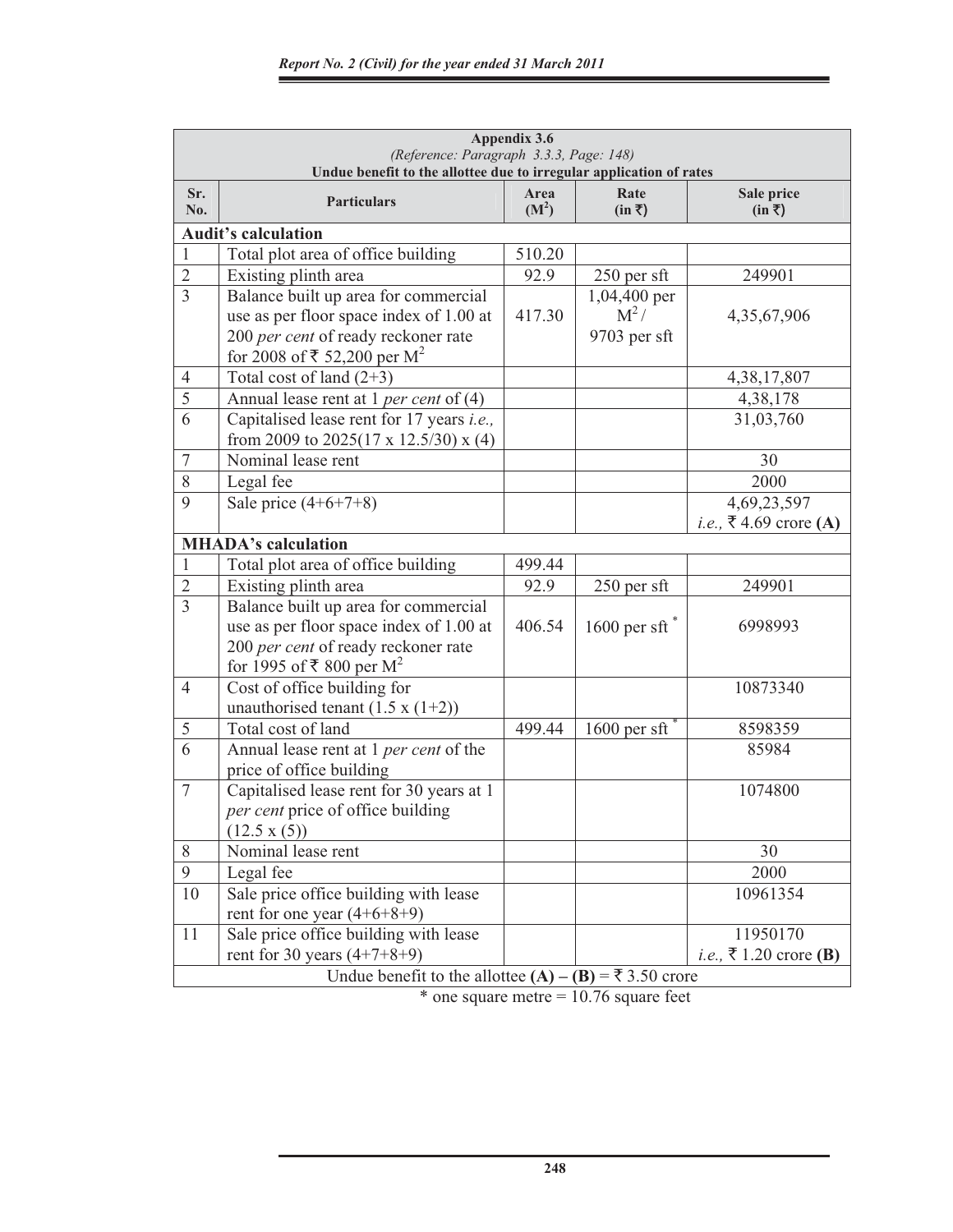|                |                                       |                                                                                                                     | Details of insurance charges paid by the contractor<br>(Reference: Paragraph 3.3.4, Page: 149) | Appendix 3.7     |                                                                                                              |                                                                |                   |                                                                                |
|----------------|---------------------------------------|---------------------------------------------------------------------------------------------------------------------|------------------------------------------------------------------------------------------------|------------------|--------------------------------------------------------------------------------------------------------------|----------------------------------------------------------------|-------------------|--------------------------------------------------------------------------------|
|                | Name of the<br>division<br>Sr.<br>Σó, | Name of the work                                                                                                    | Agreement number<br>and date                                                                   | Tendered<br>cost | insurance charge<br>in rates of CSR.<br>inclusion of 1%<br>estimate due to<br><b>Amount of</b><br>loading to | of insurance<br>to Director<br>contractor<br>Amount<br>paid by | <b>Difference</b> | of insurance<br>charges w/r<br>of payment<br>Percentage<br>to tendered<br>cost |
|                | $\overline{c}$<br>$\oplus$            | $\overline{3}$                                                                                                      | $\widehat{4}$                                                                                  | $\overline{6}$   | $\odot$                                                                                                      | $\overline{C}$                                                 | $\circled{s}$     | $\odot$                                                                        |
|                | EE World Bank<br>Project Dn<br>Nagpur | ROB at Chainage no. 2/097<br>Constn. Of Approaches to<br>of state high way No. 260                                  | (W.O. 20-1-2009<br>B1/12/dl/08-09                                                              | 9,03,66,744      | 9,03,667                                                                                                     | 264613                                                         | 639054            | 0.293%                                                                         |
| $\mathcal{L}$  | EE PWD Arvi<br>Distt. Wardha          | Admin Bldg. for ITI Arvi<br>Constn. Of work shop &                                                                  | B1/192/DL/08-09<br>$(W.0.3 - 2 - 09)$                                                          | 1,58,93,509      | 1,58,935                                                                                                     | 47239                                                          | 111696            | 0.297%                                                                         |
| 3              | $-do-$                                | 244 (A) from km 22/200 to<br>Nanchangaon Shirpur SH<br>Reconstn. Of Phulgaon<br>25/600                              | B1/18/DL/09-10                                                                                 | 1,40,51,447      | 1,40,514                                                                                                     | 45594                                                          | 94,920            | 0.321%                                                                         |
| 4<br>249       | $-do-$                                | Widening of Phulgaon-Arvi-<br>$\mathbf{m}$<br>Talegaon-Ashti Road I<br>62/00 to 76/00                               | B1/48/07 of 07-08<br>$(W.0 2 - 6 - 07)$                                                        | 1,09,20,960      | 1,09,209                                                                                                     | 30678                                                          | 78531             | 0.280%                                                                         |
| $\sigma$       | $-do-$                                | length of 6.495 km alongwith<br>CD works for Phulgaon Arvi<br>Constn. Of Alternative road<br>Rd km 20/365 to 25/800 | B1/109 of 2007-08<br>W.O. 25-9-07                                                              | 6,53,39,966      | 6,53,399                                                                                                     | 196150                                                         | 457249            | $0.30\%$                                                                       |
| $\circ$        | EE World Bank<br>Project Dn<br>Nagpur | Constn. Of Judicial offices<br>Training Institute (JOTI)<br>Extention & additional<br>Bldg                          | B1/09/DL of 2008-09<br>(W.O. 18-12-2008)                                                       | 32959366         | 329593                                                                                                       | 116574                                                         | 213019            | $0.354\%$                                                                      |
| $\overline{ }$ | EE PWD No.III,<br>Nagpur              | Sonegaon bela sirsi road Km<br>Improvement & widening to<br>S/000 to 7/70                                           | B1/2/DL of 2008-09<br>(W.O.13-2-2009                                                           | 9278678          | 92786                                                                                                        | 41856                                                          | 50930             | 0.451%                                                                         |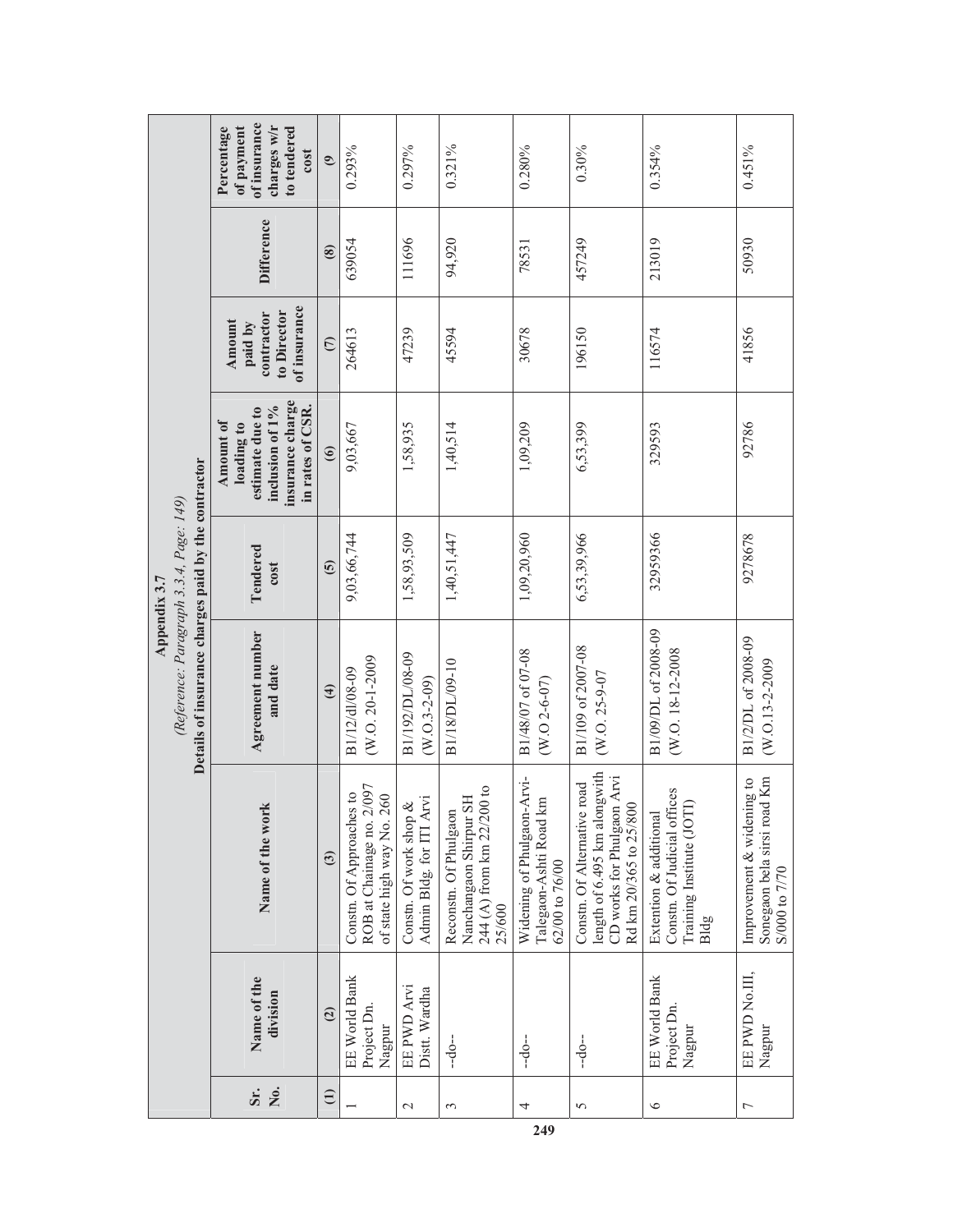|                       | $\widehat{\mathfrak{S}}$ | 0.300%                                                                                     | 0.295%                                                             | 0.454%                                                                                                 | 0.364%                                              | 0.342%                                                                           | 0.271%                                                                                | 0.485%                                                                       | 0.351%                                                                      | 0.351%                                                                                                       | 0.346%                                                                                                                    |
|-----------------------|--------------------------|--------------------------------------------------------------------------------------------|--------------------------------------------------------------------|--------------------------------------------------------------------------------------------------------|-----------------------------------------------------|----------------------------------------------------------------------------------|---------------------------------------------------------------------------------------|------------------------------------------------------------------------------|-----------------------------------------------------------------------------|--------------------------------------------------------------------------------------------------------------|---------------------------------------------------------------------------------------------------------------------------|
|                       | $\circled{s}$            | 220524                                                                                     | 284865                                                             | 46224                                                                                                  | 25360                                               | 178263                                                                           | 109066                                                                                | 72953                                                                        | 36054                                                                       | 55326                                                                                                        | 3,52,307                                                                                                                  |
|                       | $\widehat{\subset}$      | 94765                                                                                      | 119284                                                             | 38473                                                                                                  | 14556                                               | 92617                                                                            | 40699                                                                                 | 68747                                                                        | 19524                                                                       | 29,960                                                                                                       | 1,86,604                                                                                                                  |
|                       | $\widehat{\mathbf{6}}$   | 315289                                                                                     | 404149                                                             | 84697                                                                                                  | 39916                                               | 270880                                                                           | 149765                                                                                | 141700                                                                       | 55578                                                                       | 85286                                                                                                        | 538,911                                                                                                                   |
| Appendix 3.7 (contd.) | $\widehat{\mathbf{e}}$   | 31528903                                                                                   | 40414926                                                           | 8469726                                                                                                | 3991647                                             | 27087965                                                                         | 14976474                                                                              | 14170050                                                                     | 5557796                                                                     | 85,28,630                                                                                                    | 5,38,91113                                                                                                                |
|                       | $\widehat{f}$            | B1/35/DL/2008-09<br>(W.O. 6-6-08                                                           | B1/252/DL of 2008-<br>09 (W.O. 21-1-2009                           | B1/198/DL/08-09<br>(W.O. 8-12-2008)                                                                    | 09 (W.O. 12-1-2009<br>B1/236/DL of 2008-            | B/01/DL of 2009-10<br>(W.O. 1-6-2009                                             | B1/64/DL of 2009-10<br>(W.O. 29-8-2009                                                | B1/78/DL of 2009-10<br>(W.O. 4-11-2009                                       | B1/94/DL of 2009-10<br>(W.O. 12-11-2009                                     | B1/263/DL of 2008-<br>09 (W.O. 30-1-2009                                                                     | B1/169/DL of<br>2007-08                                                                                                   |
|                       | $\overline{3}$           | B.C. boys with elatrification<br>$\operatorname{for}$<br>Govt Hostel Building<br>at hingha | Cons. of Dr. Baba sahib<br>Ambedkar Building for<br>Social Justice | $\overline{\mathbf{c}}$<br>sukli railing to kotamba<br>Constracting link road<br>dhapki 00/00 to 4/400 | Constracting Hostel Building<br>to I.T.I Hinganghat | Deoli Hinganghat road km<br>Widening of old Pulgaon-<br>$0/0$ to $2/0$ (S/1-243) | Nandori at km 4/00 to 10/00<br>Widening & Strengthening<br>black toping of hinganghat | Wardha Vaygaon kapsi Road<br>Constr. of Submersible<br>bridge at km 91/00 of | Strengthening, widening &<br>black topping of hight-<br>satephal Ladki Road | 3c) km<br>black topping of hinganghat<br>Wdening, strengthening &<br>Nandori Road (SH 24<br>$1/00$ to $6/00$ | 128/660 in lakhandur taluka<br>Lakhandur wadsa road SH<br>$\frac{1}{10}$<br>Improvement to sakoli<br>way 272 in km 117/00 |
|                       | $\widetilde{a}$          | EE PWD No.III,<br>Nagpur                                                                   | EE PWD Wardha                                                      | -do-                                                                                                   | $-40-$                                              | $-40-$                                                                           | -9                                                                                    | $-0$                                                                         | -do-                                                                        | P.W. Division<br>Wardha                                                                                      | P.W.Division<br>Bhandara                                                                                                  |
|                       | $\widehat{\Xi}$          | $\infty$                                                                                   | $\circ$                                                            | $\overline{10}$                                                                                        | $\Box$                                              | $\overline{2}$                                                                   | 13                                                                                    | $\overline{4}$                                                               | 15                                                                          | 16                                                                                                           | 17                                                                                                                        |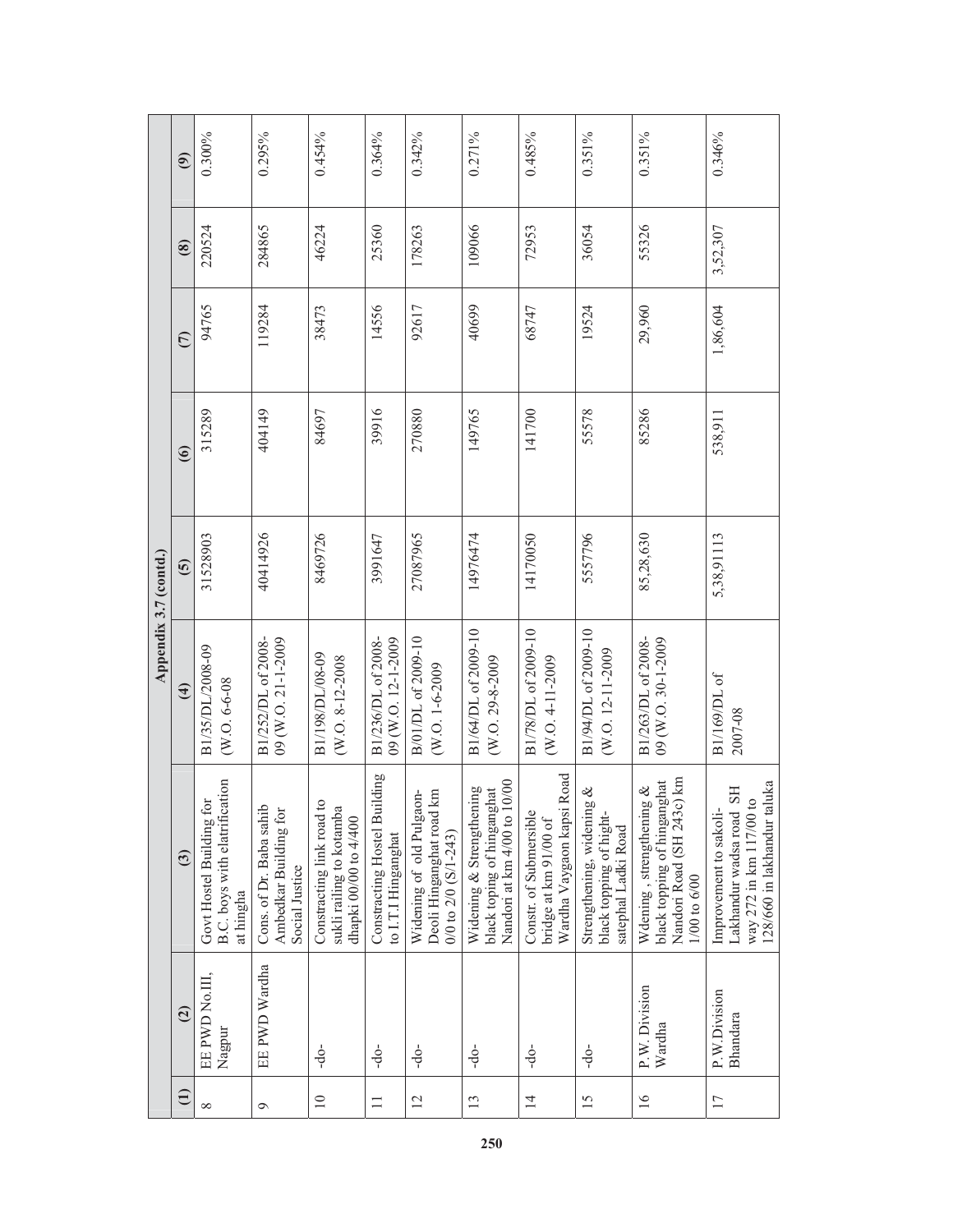|                        | $\widehat{\mathcal{E}}$ | 0.342%                                                                                  | 0.293%                                                       |           |
|------------------------|-------------------------|-----------------------------------------------------------------------------------------|--------------------------------------------------------------|-----------|
|                        | $- (8)$                 |                                                                                         |                                                              | 36,46,243 |
|                        | $\overline{c}$          | $1,14,116$ 2,19,080                                                                     | $1,65,970$ 4,00,822                                          |           |
|                        | $\frac{1}{2}$           | 3,33,196                                                                                | 5,66,792                                                     |           |
| Appendix 3.7 (concld.) | $\overline{S}$          | 3,33,19,634                                                                             | 5,66,79,166                                                  |           |
|                        | $\widehat{\mathcal{F}}$ | B1/168/DL of<br>2007-08                                                                 | B-1/120/DL                                                   | Total     |
|                        | $\ddot{\textbf{c}}$     | Improvement to sindpuri-<br>lakhandur-Arjuni road<br>sh.way-270 in km 30/00 to<br>40/00 | Improvement to Pulgon-<br>Arvi-Talegaon-Ashti-<br>Warud Road |           |
|                        | $\overline{\mathbf{C}}$ | $18$   P.W.Division<br>Bhandara                                                         | $19$   P.W.Division<br>Arvi                                  |           |
|                        |                         |                                                                                         |                                                              |           |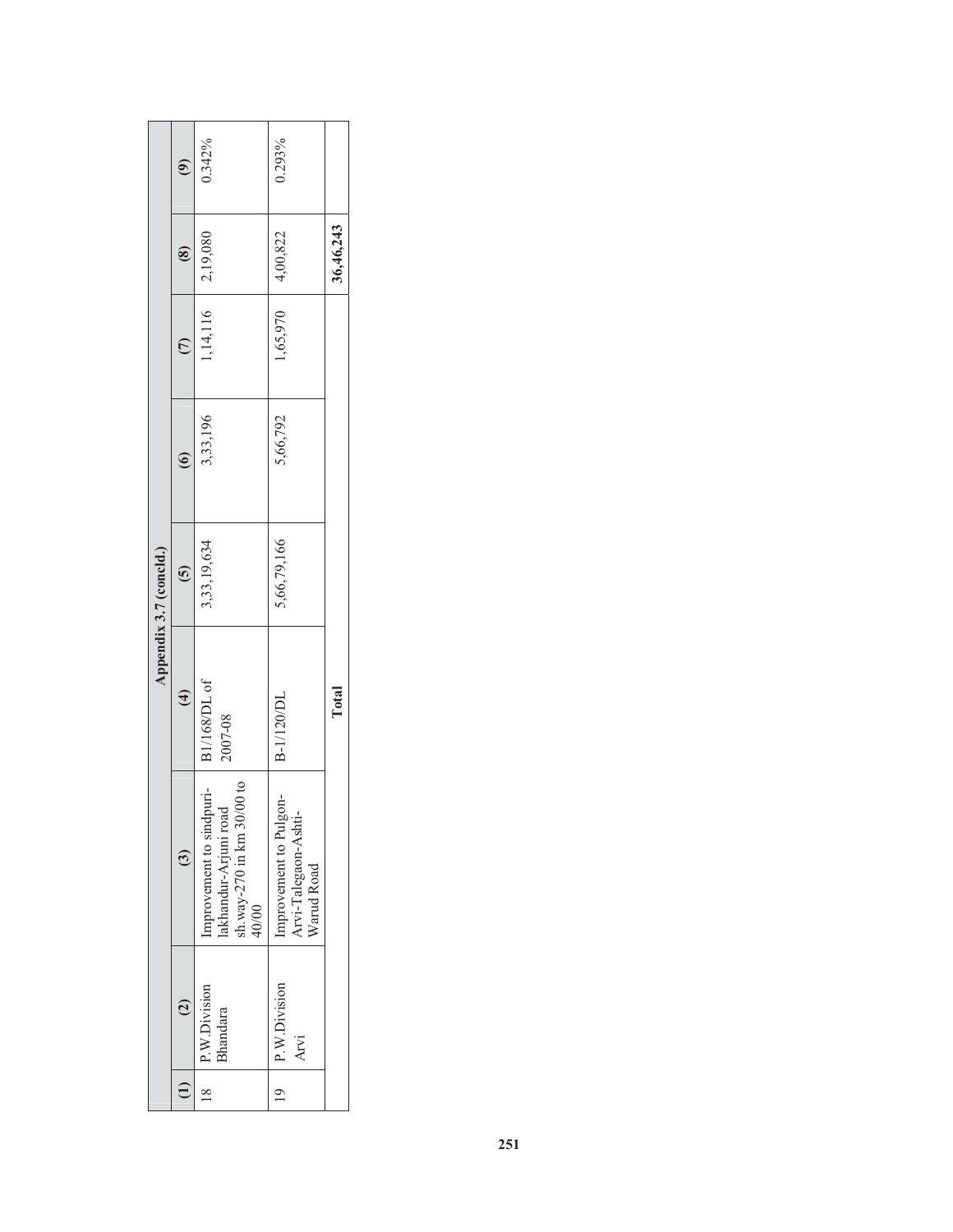| <b>Appendix 3.8</b>                                                                     |                 |                                  |
|-----------------------------------------------------------------------------------------|-----------------|----------------------------------|
| (Reference: Paragraph 3.3.4, Page: 149)                                                 |                 |                                  |
| Undue benefit to the contractor due to inclusion of                                     |                 |                                  |
| one per cent insurance charges                                                          |                 |                                  |
|                                                                                         |                 | $($ ₹ in crore)                  |
| <b>Particulars</b>                                                                      | No. of<br>works | <b>Amount</b>                    |
| Year 2008-09                                                                            |                 |                                  |
| Number of works and amount of<br>works finalized by C.E. Nagpur in                      | 98              | 303.85                           |
| 2008-09                                                                                 | 5               | 21.1160                          |
| Less: Number of works and<br>amount<br>which already appeared in<br><b>Appendix 3.7</b> | 93              | 282.734                          |
| Year 2009-10                                                                            |                 |                                  |
| Number of works and amount of<br>works finalized by C.E. Nagpur in                      | 98              | 371.66                           |
| 2009-10                                                                                 | 4               | 11.280                           |
| Less: Number of works and<br>amount<br>which already appeared in<br><b>Appendix 3.7</b> | 94              | 360.38                           |
| <b>Total</b>                                                                            | 187             | 643.114                          |
| Excess percentage of insurance<br>charges allowed (Appendix 3.7)                        |                 | $(1\% - 0.485\% = 0.515\%)$      |
| Total extra expenditure                                                                 |                 | $643.114 \times 0.515\% = 3.312$ |
| Total expenditure incurred                                                              |                 | $3.312 + .03646 = 3.6766$        |
| extra/excess payment                                                                    | i.e. 3.68 crore |                                  |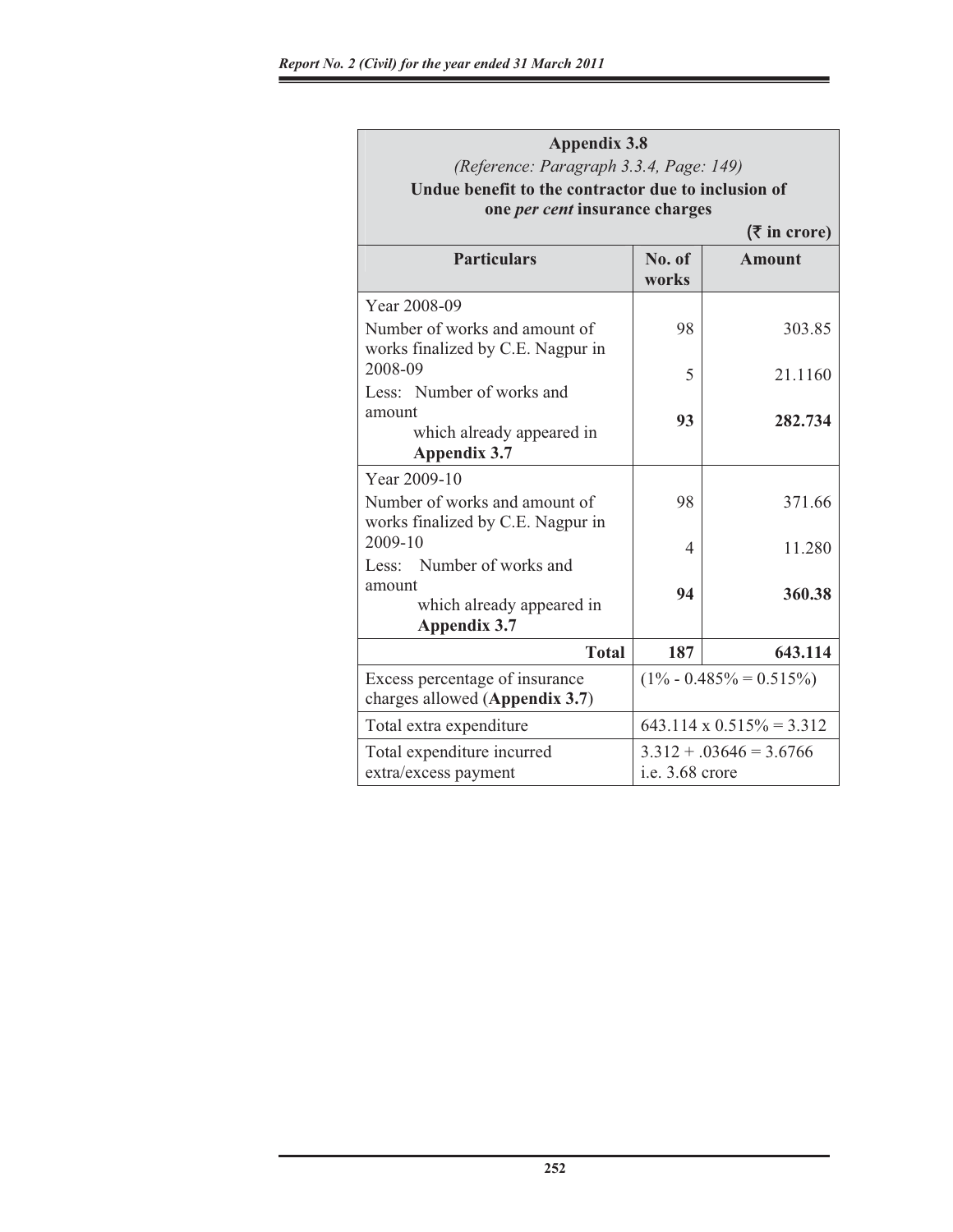|              |                                                                                                                                  | agreemen<br>clause for<br>t contain<br>Whether<br>payment<br>of Mob.<br>Adv.    | (12)           | $\frac{1}{2}$                                                                                                                     | $\frac{1}{2}$                                                                                         | $\frac{1}{2}$                                                  | $\frac{1}{2}$                                                                                                                                                     | $\frac{1}{2}$                                                                                                                |
|--------------|----------------------------------------------------------------------------------------------------------------------------------|---------------------------------------------------------------------------------|----------------|-----------------------------------------------------------------------------------------------------------------------------------|-------------------------------------------------------------------------------------------------------|----------------------------------------------------------------|-------------------------------------------------------------------------------------------------------------------------------------------------------------------|------------------------------------------------------------------------------------------------------------------------------|
|              |                                                                                                                                  | <b>Amount of</b><br>$(\bar{\mathbf{\mathsf{F}}}$ in crore)<br>advance           | (11)           | 2.46                                                                                                                              | 10.00                                                                                                 | 5.50                                                           | 22.43                                                                                                                                                             | 14.38                                                                                                                        |
|              |                                                                                                                                  | payment<br>Date of                                                              | (10)           | $27 - 3 - 07$                                                                                                                     | 15-4-08                                                                                               | $23 - 10 - 08$                                                 | $29 - 7 - 06$                                                                                                                                                     | $11 - 12 - 07$                                                                                                               |
|              |                                                                                                                                  | sanction of<br>Date of<br>Adv.                                                  | $\odot$        | $23 - 3 - 07$                                                                                                                     | 10-4-08                                                                                               | 23-10-08                                                       | $21 - 7 - 06$                                                                                                                                                     | $6 - 11 - 07$                                                                                                                |
|              |                                                                                                                                  | r for Mob<br>contracto<br>Date of<br>request<br>Adv.<br>$\overline{\mathbf{a}}$ | $\circledast$  | $5 - 12 - 06$                                                                                                                     | $25 - 3 - 08$                                                                                         | 16-10-08                                                       | 6-7-2006                                                                                                                                                          | $5 - 10 - 07$                                                                                                                |
|              |                                                                                                                                  | Date of<br>work<br>order                                                        | $\overline{C}$ | 19-8-06                                                                                                                           | 20-12-07                                                                                              | $7 - 8 - 03$                                                   | $6 - 7 - 06$                                                                                                                                                      | 26-9-07                                                                                                                      |
| Appendix 3.9 | Work-wise details of payment of mobilization advances to contractors by VIDC & TIDC<br>$(Reference: Paragraph 3.4.2, Page: 155)$ | <b>Tendered</b> cost<br>(₹ in crore)                                            | $\odot$        | cost put to tender<br>24.60 (4.96 per<br>cent above the<br>of 23.44)                                                              | above tendered<br>$(4.80$ per cent<br>cost of 53.81)<br>56.40                                         | 54.55                                                          | above of $213.73$<br>$(4.978$ per cent<br>224.37                                                                                                                  | 143.79                                                                                                                       |
|              |                                                                                                                                  | Agreement no.<br>& date                                                         | $\overline{6}$ | 25-8-2006-01<br>B1/TIDC/02<br>FOR 06-07                                                                                           | TIDC/03/33/1<br>2/2007                                                                                | CE/TIDC/03/3<br>3/8/2003/01<br>of 03-04                        | C/1/DL of 06-<br>07 OF 6-7-<br>2006                                                                                                                               | $07-08$ dated<br>B1/7 DL of<br>26-9-07                                                                                       |
|              |                                                                                                                                  | contractor<br>Name of                                                           | $\bigoplus$    | Shradha (JV)<br>Mirgane &                                                                                                         | Shraddha and<br>Prasad (JV)                                                                           | Muley Brothers<br>Ltd.                                         | Limited, Anjale,<br>Prestressed<br>M/s Tapi<br>Products<br>Jalgaon                                                                                                | Construction.<br>V. Prabhakar<br>Shriniwas<br>Reddy &                                                                        |
|              |                                                                                                                                  | Name of works                                                                   | $\overline{3}$ | earthen dam spill way, head<br>Medium Proj. Tq. Nawapur<br>Work of construction of<br>regulator of Kordi Nala<br>Distt. Nandurbar | Vadoda Irrigation Project<br>Designing, planning and<br>construction of dam at<br>Charkhana of Kurha- | Designing, planning and<br>construction of dam at<br>Ozarkheda | electrical works Modhabardi<br>Construction of RM with<br>civil works & supply &<br>machinery with allied<br>errection pumping<br>Survey, Design &<br><b>CILI</b> | Construction of earth work,<br>Mokhabardi Main Canal of<br>from km 1 to km 23.85 of<br>structure and CC lining<br>MLI scheme |
|              |                                                                                                                                  | Name of<br>division                                                             | $\overline{c}$ | Medium Proj<br>Nandurbar<br>Dhule<br>Dn. 2                                                                                        | Irrigation Dn.<br>Jalgaon<br>Minor                                                                    | Irrigation Dn.<br>Jalgaon<br>Minor                             | (Ambhora Lift<br>ED,VIDC,<br>Irrign. Dn.<br>Bhiwapur)<br>Nagpur                                                                                                   | (Ambhora Lift<br>Irrign. Dn.<br>Bhiwapur<br>ED VIDC<br>Nagpur                                                                |
|              |                                                                                                                                  | Χo.<br>Šr.                                                                      | $\ominus$      |                                                                                                                                   | $\mathbf{\sim}$                                                                                       | $\mathfrak{c}$                                                 | 4                                                                                                                                                                 | 5                                                                                                                            |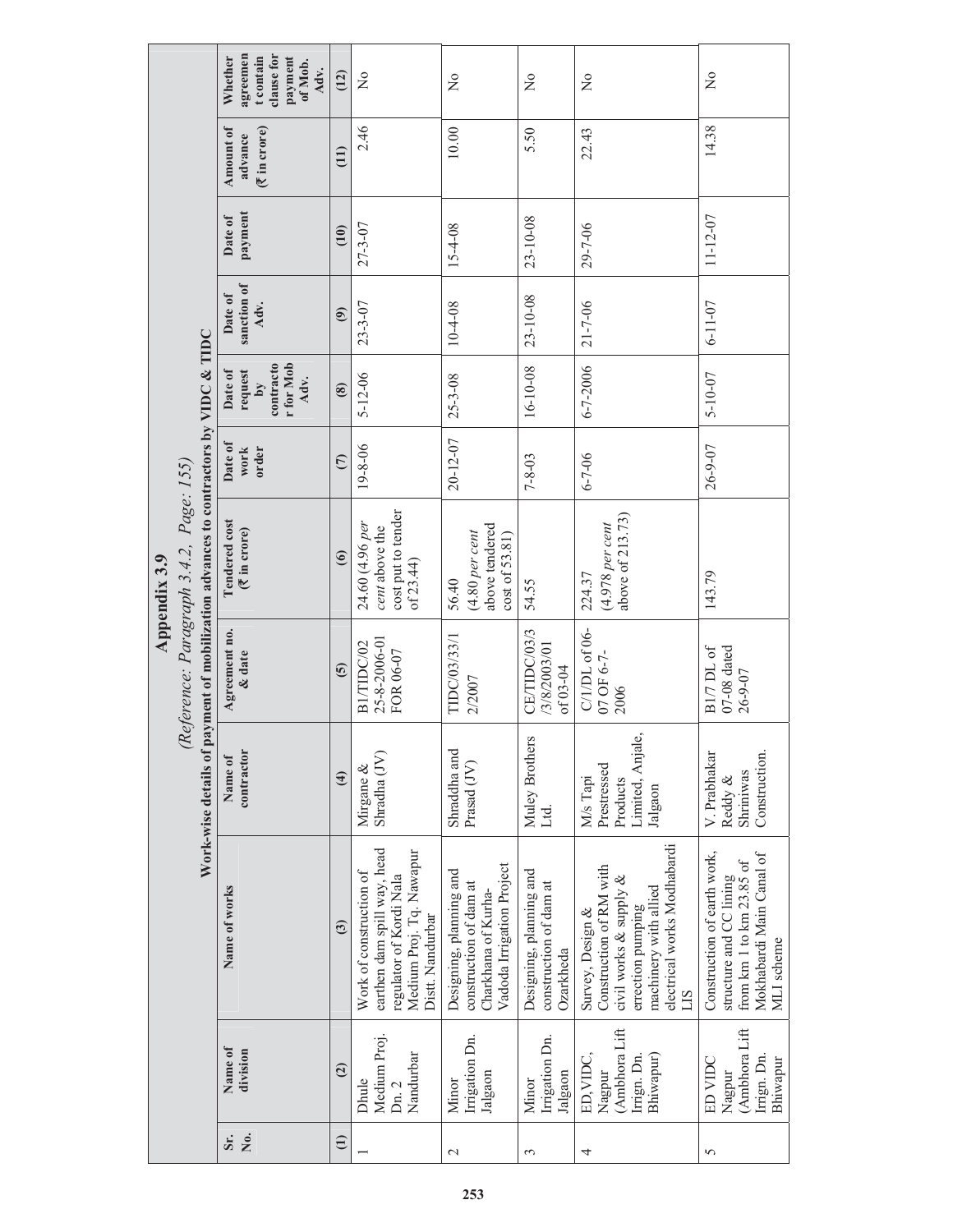|                        | (12)              | $\frac{1}{2}$                                                                                    | $\frac{1}{2}$                                                                                                                         |       |
|------------------------|-------------------|--------------------------------------------------------------------------------------------------|---------------------------------------------------------------------------------------------------------------------------------------|-------|
|                        | $\overline{11}$   | 22.72                                                                                            | 3.16                                                                                                                                  | 80.65 |
|                        | (10)              | 01/09<br>10/07                                                                                   | 6.12.07                                                                                                                               |       |
|                        | $\widehat{e}$     | $16 - 2 - 08$                                                                                    | $3 - 11 - 07$                                                                                                                         |       |
|                        | $\circledast$     | $-29-6-06$ 10-1-08                                                                               | $6 - 8 - 07$                                                                                                                          |       |
|                        | $\overline{C}$    |                                                                                                  | $2 - 8 - 07$                                                                                                                          |       |
| Appendix 3.9 (concld.) | $\odot$           | above 108.25)                                                                                    | $(4.855$ per cent<br>above 31.21)<br>31.68                                                                                            |       |
|                        | $\ddot{\bm{c}}$   | 07 dated 29-6-   (4.986 per cent<br>B1/9DL of 06-   113.65<br>86                                 | B1/2/DL of<br>$07 - 08$                                                                                                               | Total |
|                        | $\left( 4\right)$ | Sncheti & S.N.<br>Thakar (JV)<br>Nagpur                                                          | Infrastructure<br>Aurangabad<br>Manisha<br>Pvt. Ltd.                                                                                  |       |
|                        | $\ddot{\text{o}}$ | Construction of earthen dam   M/s S.M.<br>had regulator spill way etc.<br>of lower Pedhi Project | diversion weir, approach tail<br>Chandas Wathoda Project<br>& feeder channel etc of<br>regulator, waste weir,<br>Construction of head |       |
|                        | $\widehat{c}$     | Dn. Amravati)<br>Construction<br>Nagpur (EE<br>ED, VIDC<br>Amravati<br>Project                   | Nagpur (EE<br>Constn. Dn.<br>ED, VIDC<br>Amravati)<br>Amravatı<br>Project                                                             |       |
|                        |                   |                                                                                                  |                                                                                                                                       |       |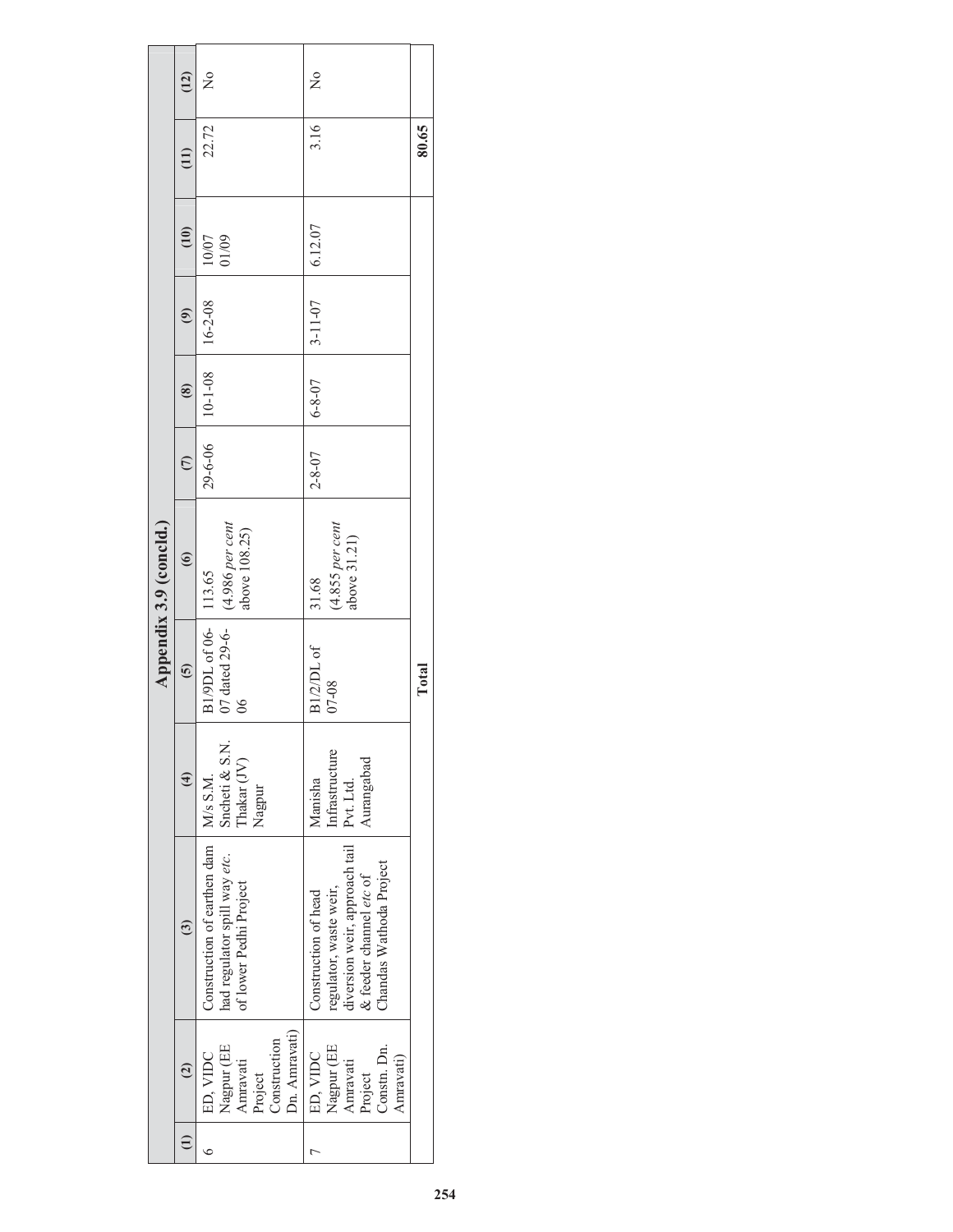|               |                                                                                               | payment of<br>agreement<br>Mob. Adv.<br>clause for<br>Whether<br>contain | (12)                | $\frac{1}{2}$                                                           | $\mathsf{S}^{\mathsf{O}}$                         | $\overline{\mathsf{z}}$                                             | $\frac{1}{2}$                           |       |
|---------------|-----------------------------------------------------------------------------------------------|--------------------------------------------------------------------------|---------------------|-------------------------------------------------------------------------|---------------------------------------------------|---------------------------------------------------------------------|-----------------------------------------|-------|
|               |                                                                                               | <b>Amount of</b><br>(₹ in crore)<br>Adv.                                 | (11)                | 4.00                                                                    | 4.02                                              | 5.00                                                                | 4.50                                    | 17.52 |
|               |                                                                                               | payment<br>Date of<br>of Adv.                                            | $\left(10\right)$   | Jan. 2010                                                               | $3 - 11 - 08$                                     | $14 - 8 - 09$                                                       | $30 - 11 - 09$                          |       |
|               |                                                                                               | sanction<br>Date of<br>Adv.                                              | $\widehat{e}$       | 25-9-09                                                                 | 24-10-08                                          | $7 - 8 - 09$                                                        | $4 - 11 - 09$                           |       |
|               |                                                                                               | contractor<br>request by<br>for Adv.<br>Date of                          | $\circled{s}$       | $27 - 8 - 09$                                                           | 27-8-08                                           | $2 - 12 - 08$                                                       | $10 - 8 - 09$                           |       |
|               | Page: 155)                                                                                    | Date of<br>work<br>order                                                 | $\overline{C}$      | $17 - 8 - 09$                                                           | $25 - 8 - 08$                                     | 29-11-08                                                            | 30-7-09                                 |       |
| Appendix 3.10 | Is of payment of mobilization advances to contractors by GMIDC<br>(Reference: Paragraph 3.4.2 | Tendered<br>cost (₹in<br>crore)                                          | $\odot$             | above the cost<br>₹ 67.37 crore)<br>79.87 (18.54<br>tendering<br>put to | 40.15                                             | 100.44                                                              | 45.43                                   |       |
|               |                                                                                               | Agreement<br>No. & date                                                  | $\overline{6}$      | B1/2/09-10                                                              | B1/1/08-09                                        | B1/3/08-09                                                          | B1/1/09-10                              | Total |
|               | Work-wise detai                                                                               | contractor<br>Name of                                                    | $\widehat{4}$       | Associate Pvt.<br>Shreehari<br>Limited                                  | Constn. Co.<br>New Asian<br>Mumbai                | -do-                                                                | $-do$                                   |       |
|               |                                                                                               | Name of works                                                            | $\ddot{\textbf{c}}$ | Constn. of Uddhat<br>River Tq. Indapur<br>Barrage on Nira<br>Pune       | i) E/w & structure in<br>km 1 to 18 UP RBC        | km 2 to 27 and tunnel<br>at 27-28 on UP BLC<br>ii)E/w structures in | iii) Tunnel in km 59<br>to 63 on UP LBC |       |
|               |                                                                                               | Name of<br>division                                                      | $\overline{c}$      | Minor Irrigation<br>Dn. Osmanabad                                       | Upper Pravana<br>Sanganmer<br>Canal Dn.<br>Distt. | Ahmadnagar                                                          |                                         |       |
|               |                                                                                               | Ż.<br>Sr.                                                                | $\widehat{\Xi}$     |                                                                         | $\mathcal{C}$                                     |                                                                     |                                         |       |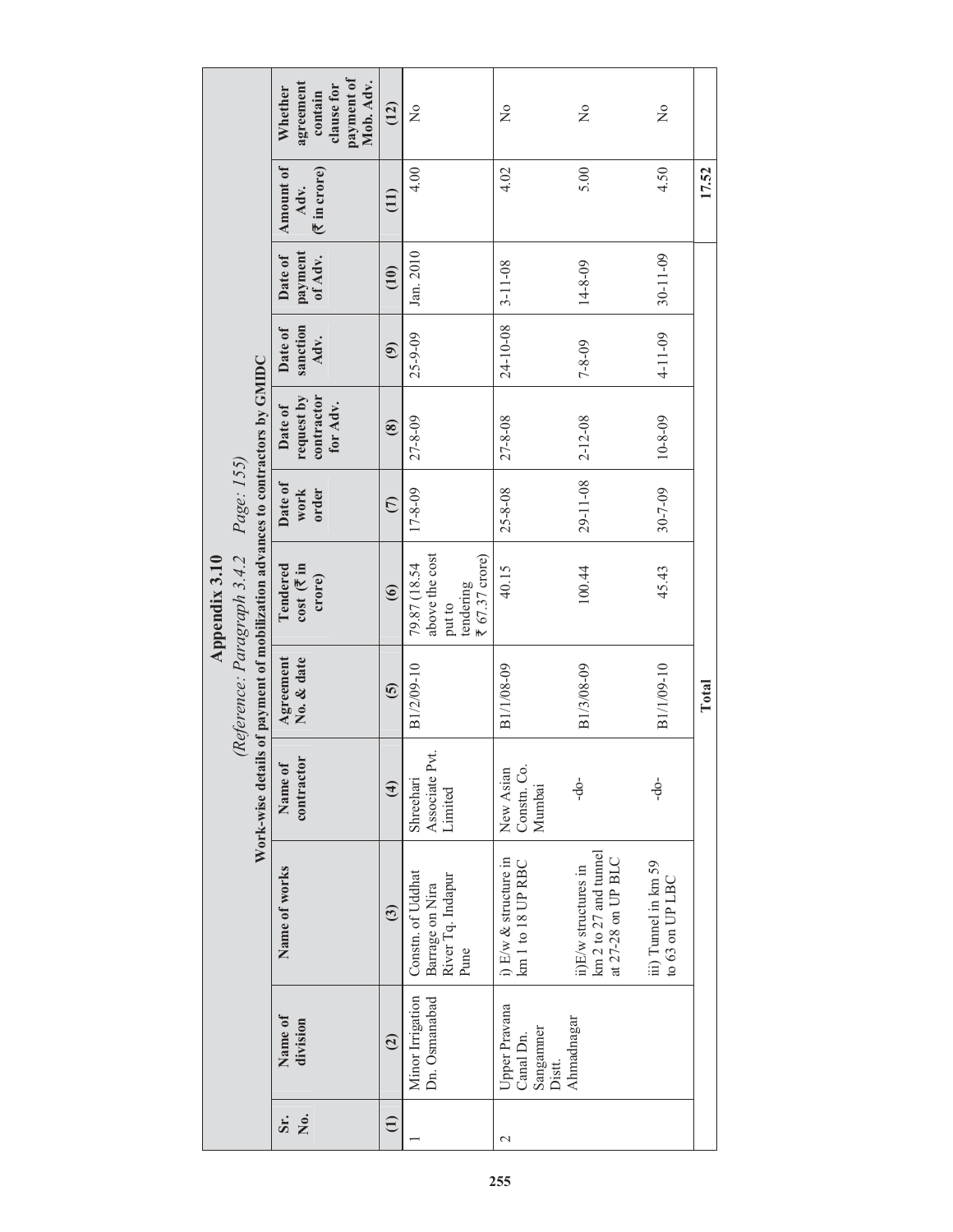|                                                                                                                    |                | Paras        | (17)              | 583                 | 1568             | 2151                         | 334              | 458             | 792           | 22                  | 20              | $\frac{1}{4}$         | 76              | ł,     | 76                 | 52              | $\frac{1}{4}$ | 92              | 23                   | $\overline{21}$       | 4                     | 87              | $\frac{6}{1}$  | 103           | 943                  | 607       | 1550           | 714             | 545             | 1259           | 28              | ł.     | 28                   |
|--------------------------------------------------------------------------------------------------------------------|----------------|--------------|-------------------|---------------------|------------------|------------------------------|------------------|-----------------|---------------|---------------------|-----------------|-----------------------|-----------------|--------|--------------------|-----------------|---------------|-----------------|----------------------|-----------------------|-----------------------|-----------------|----------------|---------------|----------------------|-----------|----------------|-----------------|-----------------|----------------|-----------------|--------|----------------------|
|                                                                                                                    | Total          | $\mathbb{R}$ | (16)              | 187                 | 565              | 752                          | 138              | 267             | 405           |                     | 13              | 25                    | $\overline{16}$ | Ť,     | $\overline{16}$    | 24              | 23            | 47              | $\Box$               | $\overline{10}$       | $\overline{21}$       | 38              | ⊝              | 47            | 292                  | 268       | 560            | 247             | 179             | 426            |                 | ÷,     | $\Xi$                |
|                                                                                                                    |                | Paras        | $\overline{15}$   | 68                  | 330              | 398                          | 38               | $\overline{6}$  | 99            | $\mathbf 1$         | 3               | n                     | 23              | ł      | 23                 | 5               | ł             | n               | 4                    | $\mathbf{I}$          | 4                     | $\overline{31}$ |                | 32            | 308                  | 149       | 457            | 159             | 66              | 225            | ÷.              | ł.     | ł                    |
|                                                                                                                    | 2010-11        | $\mathbb{R}$ | (14)              | 13                  | 82               | 95                           | 13               | 27              | $\frac{1}{4}$ |                     | 3               | 4                     | $\epsilon$      | ł      | ω                  | $\mathbf 2$     | ł             | $\mathbf{c}$    |                      | ł                     |                       | $\infty$        |                | $\bullet$     | 48                   | 39        | 87             | 28              | $\overline{14}$ | $\overline{4}$ | ÷.              | ŧ      | ł                    |
|                                                                                                                    |                | Paras        | $\left(13\right)$ | 121                 | 384              | 505                          | 34               | 93              | 127           |                     | $\mathbf{\sim}$ | 3                     | $\overline{31}$ | ł.     | $\overline{31}$    | ${}^{\circ}$    | $\sim$        | 13              | $\sim$               | $\circ$               | $\mathbf{I}$          | 25              | 1              | 32            | 221                  | 109       | 330            | 179             | 130             | 309            | $\omega$        | ł      | S                    |
|                                                                                                                    | 2009-10        | $\mathbb{R}$ | (12)              | 25                  | 133              | 158                          | $\equiv$         | $\frac{4}{4}$   | 55            |                     | $\mathbf 2$     | $\mathbf{\hat{c}}$    | $\epsilon$      | ł      | $\mathbf{\hat{c}}$ | 4               | $\epsilon$    | $\overline{ }$  |                      | 5                     | $\bullet$             | $\overline{10}$ | $\mathcal{C}$  | 12            | 53                   | 38        | $\overline{5}$ | 32              | 38              | $\mathbb{R}$   |                 | ł      |                      |
|                                                                                                                    |                | Paras        | Ë                 | 114                 | 319              | 433                          | $\overline{6}$   | 55              | 116           | 12                  | $\circ$         | $\overline{18}$       | Ξ               | ł.     | $\mathbf{1}$       | $\overline{14}$ | 12            | 26              | $\epsilon$           | $\overline{10}$       | 13                    | 13              | 4              | 17            | 155                  | 123       | 278            | 137             | 100             | 237            | $\overline{12}$ | ł.     | 12                   |
|                                                                                                                    | 2008-09        | $\mathbb{R}$ | (10)              | $\overline{40}$     | 96               | 136                          | 27               | 29              | 56            | 5                   | $\mathbf 2$     | Ļ                     | 5               | ÷      | Ю                  | 4               | 5             | $\bullet$       | $\sim$               | $\tilde{\phantom{0}}$ | S                     | $\equiv$        | 3              | 13            | 52                   | 47        | 99             | 49              | 27              | $\sqrt{6}$     | 5               | Ł      | S                    |
| (Reference: Paragraph 3.6.1, Page: 159)                                                                            |                | Paras        | $\widehat{e}$     | 104                 | 148              | 252                          | 39               | 43              | 82            | ł                   | $\circ$         | $\bullet$             | $\equiv$        | ŧ      | $\mathbf{1}$       | $\Box$          | $\sim$        | 13              |                      |                       | $\mathbf{\mathsf{N}}$ | 4               | $\epsilon$     | r             | $\overline{81}$      | 100       | 181            | 72              | 99              | 171            |                 | ł      | L                    |
| Appendix 3.11                                                                                                      | 2007-08        | $\mathbb{R}$ | $\circledast$     | 28                  | $\sqrt{2}$       | 98                           | $\equiv$         | 25              | 36            | ł                   | 3               | 3                     | 5               | ł      | n                  | $\circ$         | $\mathcal{L}$ | $\infty$        |                      |                       | $\mathbf{\tilde{c}}$  | 3               | $\mathbf 2$    | m             | 32                   | 63        | 95             | $\overline{31}$ | 28              | 59             | $\mathcal{C}$   | ł      | $\mathbf{\Omega}$    |
|                                                                                                                    |                | Paras        | $\in$             | 45                  | 67               | 112                          | 23               | $\frac{1}{2}$   | 72            | 3                   | ł               | $\mathbf{\hat{z}}$    | ł               | ł      | t                  | 4               | $\epsilon$    | $\overline{ }$  | $\infty$             | $\mathbf{I}$          | ∞                     | 4               |                | S             | 75                   | 83        | 158            | 28              | 23              | 51             | 4               | ŧ      | 4                    |
|                                                                                                                    | 2006-07        | $\mathbb{R}$ | $\circledcirc$    | 24                  | 37               | 61                           | $^{\circ}$       | $\overline{31}$ | 39            | $\sim$              | ł               | $\mathbf{\mathsf{N}}$ | ł               | ł      | ł                  | $\epsilon$      | $\sim$        | n               | $\epsilon$           | ł                     | $\sim$                | $\epsilon$      |                | 4             | 34                   | 52        | 86             | $\overline{17}$ | $\equiv$        | 27             | $\mathbf{\sim}$ | ł      | $\mathbf{\tilde{c}}$ |
|                                                                                                                    | $005 - 06$     | Paras        | $\overline{6}$    | 131                 | 320              | 451                          | 139              | 157             | 296           | 4                   | $\mathfrak{c}$  | L                     | ł.              | ŧ      | ł,                 | $\overline{10}$ | 18            | 28              | 5                    |                       | $\bullet$             | $\overline{10}$ | ł              | $\mathbf{10}$ | 103                  | 43        | 146            | 139             | 127             | 266            | $\mathcal{L}$   | Ł      | $\mathbf{z}$         |
|                                                                                                                    | Upto 20        | E            | $\widehat{f}$     | 57                  | 147              | 204                          | 68               | $\Xi$           | 179           | 3                   | 3               | $\bullet$             | ł               | ÷      | ł                  | 5               | $\Box$        | $\overline{16}$ | $\epsilon$           |                       | 4                     | 4               | ł              | 4             | 73                   | 29        | 102            | $\infty$        | 62              | 152            |                 | ł      |                      |
|                                                                                                                    | Mumbai         | Nagpur       | $\widehat{a}$     | Mumbai              | Nagpur           | Total                        | Mumbai           | Nagpur          | Total         | Mumbai              | Nagpur          | Total                 | Mumbai          | Nagpur | Total              | Mumbai          | Nagpur        | Total           | Mumbai               | Nagpur                | Total                 | Mumbai          | Nagpur         | Total         | Mumbai               | Nagpur    | Total          | Mumbai          | Nagpur          | Total          | Mumbai          | Nagpur | Total                |
| Department-wise outstanding Inspection Reports/paras issued up to December 2010 but outstanding as on 30 June 2011 | Name of Deptt. |              | $\overline{c}$    | Agriculture, Animal | Husbandry, Dairy | Development and<br>Fisheries | Co-operation and | Textile         |               | Employment and Self | Employment      |                       | Environment     |        |                    | Finance         |               |                 | Food, Civil Supplies | and Consumer          | Protection            | General         | Administration |               | Higher and Technical | Education |                | Home            |                 |                | Housing         |        |                      |
|                                                                                                                    | Sr.            | No.          | $\widehat{E}$     |                     |                  |                              | $\mathbf{C}$     |                 |               | $\epsilon$          |                 |                       | 4               |        |                    | 5               |               |                 | $\circ$              |                       |                       | $\overline{ }$  |                |               | $\infty$             |           |                | Ó               |                 |                | $\overline{10}$ |        |                      |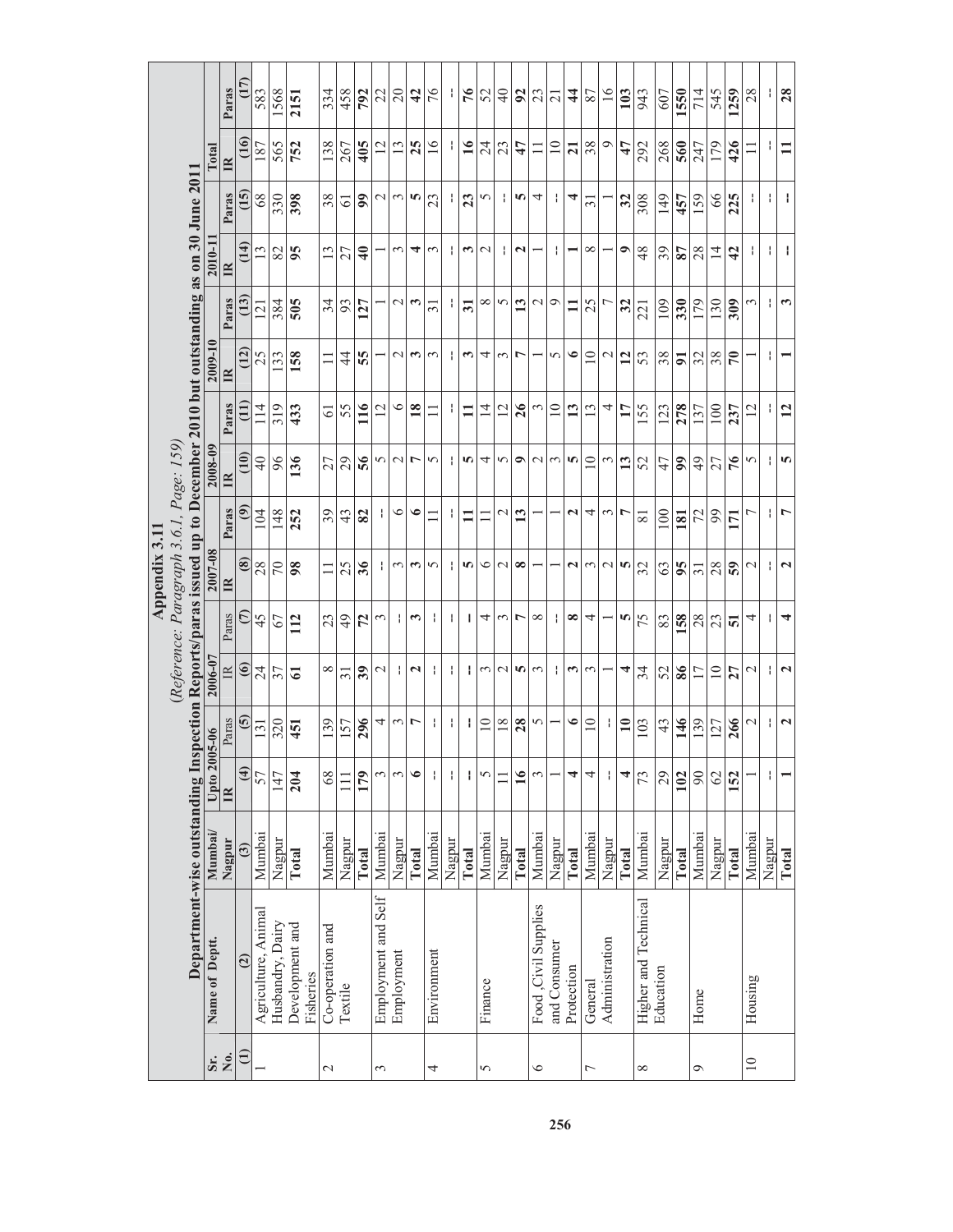|                 |                         |              |                 |                         |                       | Appendix 3.11   |                 | (contd.                  |                         |                |                          |                 |                 |                      |                  |                |
|-----------------|-------------------------|--------------|-----------------|-------------------------|-----------------------|-----------------|-----------------|--------------------------|-------------------------|----------------|--------------------------|-----------------|-----------------|----------------------|------------------|----------------|
| $\oplus$        | $\overline{c}$          | $\odot$      | $\widehat{4}$   | $\overline{\mathbf{e}}$ | $\circledcirc$        | E               | ⊛               | ම                        | $\widehat{10}$          | Ë              | (12)                     | $\overline{13}$ | (14)            | $\overline{15}$      | (16)             | (17)           |
| $\equiv$        | Industries, Energy      | Mumbai       | 38              | 62                      | $\Box$                | 23              | $\infty$        | 17                       | 34                      | 103            | 19                       | 108             | $\circ$         | 63                   | 119              | 376            |
|                 | and Labour              | Nagpur       | $\overline{4}$  | $\Omega$                | ∞                     | 22              | Ó               | $\overline{13}$          | 12                      | 22             | $\Box$                   | $\overline{21}$ | $\supseteq$     | 26                   | 64               | 124            |
|                 |                         | Total        | 52              | 82                      | $\overline{19}$       | 45              | 17              | $\overline{\mathbf{30}}$ | $\frac{4}{6}$           | 125            | $\overline{\mathbf{30}}$ | 129             | $\overline{19}$ | $\bf{89}$            | 183              | 500            |
| 12              | Law and Judiciary       | Mumbai       | $\Box$          | 13                      | $\circ$               | ┍               | 3               | Ξ                        | 15                      | 32             | $\circ$                  | 29              |                 | $\circ$              | 45               | 98             |
|                 |                         | Nagpur       | $\circ$         | $\circ$                 |                       | $\overline{18}$ | $\Omega$        | $\overline{5}$           | $\frac{6}{1}$           | 32             | 29                       | $\mathcal{O}$   | $\overline{4}$  | 27                   | 96               | 176            |
|                 |                         | <b>Total</b> | $\mathbf{1}$    | 19                      | 17                    | 25              | 23              | $\boldsymbol{d}$         | $\overline{\mathbf{5}}$ | $\mathfrak{c}$ | 38                       | 51              | 15              | 33                   | $\overline{141}$ | 274            |
| 13              | Maharashtra             | Mumbai       |                 | 5                       |                       |                 |                 | $\epsilon$               |                         |                |                          |                 |                 | $\mathcal{L}$        | S                | 18             |
|                 | Legislature             | Nagpur       | ÷               |                         | f.                    |                 | f,              |                          | ł.                      | ÷,             | ł                        | ÷.              | ł               |                      | ÷.               |                |
|                 | Secretariat             | Total        |                 | m                       |                       |                 |                 | $\boldsymbol{\omega}$    |                         |                |                          | r               |                 | $\mathbf{\tilde{c}}$ | m                | œ              |
| $\overline{1}$  | Medical Education       | Mumbai       | 50              | 99                      | 13                    | 22              | $\overline{4}$  | 48                       | $\geq$                  | 68             | 24                       | 114             | r               | 57                   | 124              | 408            |
|                 | and Drugs               | Nagpur       | 25              | 4                       | $\overline{10}$       | $\overline{z}$  |                 | 35                       | 12                      | $\overline{4}$ | 12                       | $\frac{4}{6}$   | $\circ$         | 32                   | 76               | 222            |
|                 |                         | Total        | 75              | 143                     | 23                    | 43              | 25              | 83                       | 28                      | 112            | 36                       | <b>160</b>      | 13              | 89                   | 200              | 630            |
| 15              | Planning                | Mumbai       | $\mathcal{L}$   | $\sim$                  |                       |                 | ł,              |                          | ÷.                      | ł,             | $\mathbf 2$              |                 |                 | $\circ$              | $\circ$          | $\overline{c}$ |
|                 |                         | Nagpur       | ÷.              | ÷.                      |                       |                 | ł.              | ÷,                       | ÷.                      | ł.             | $\epsilon$               | 4               | ÷.              | ÷.                   | 4                | ∽              |
|                 |                         | <b>Total</b> | $\mathbf{z}$    | $\mathbf{z}$            | $\mathbf{\mathbf{a}}$ | N               | H,              | J.                       | ł                       | I.             | S                        | L               |                 | $\bullet$            | $\mathbf{10}$    | $\mathbf{1}$   |
| 16              | Public Health           | Mumbai       | $\overline{9}$  | 138                     | 13                    | 39              | $\overline{c}$  | 57                       | $\overline{19}$         | $\infty$       | 16                       | 115             | 22              | 103                  | $\overline{181}$ | 542            |
|                 |                         | Nagpur       | 64              | 113                     | 57                    | 126             | 56              | 214                      | 43                      | 112            | 54                       | 216             | 33              | 106                  | 307              | 887            |
|                 |                         | Total        | 155             | 251                     | $\mathbf{e}$          | 165             | 76              | 271                      | $\mathcal{O}$           | 202            | $\mathcal{L}$            | 331             | 55              | 209                  | 488              | 1429           |
| 17              | Public Works            | Mumbai       | 46              | $\overline{2}$          | 17                    | 25              | $\overline{4}$  | 98                       | $\overline{51}$         | 126            | 48                       | 164             | $\frac{1}{4}$   | 237                  | 243              | 709            |
|                 |                         | Nagpur       | $\overline{71}$ | $\overline{4}$          | 29                    | 65              | $\Theta$        | 87                       | 23                      | $\overline{7}$ | 52                       | 228             | 42              | 212                  | 257              | 807            |
|                 |                         | Total        | 117             | 212                     | $\frac{4}{6}$         | $\infty$        | $\bf{80}$       | 173                      | 74                      | 200            | 100                      | 392             | 83              | 449                  | 500              | 1516           |
| 18              | Revenue and Forests     | Mumbai       | 259             | 468                     | 54                    | 121             | 89              | 267                      | $\infty$                | 171            | 59                       | 284             | 35              | 155                  | 556              | 1466           |
|                 |                         | Nagpur       | 568             | 979                     | 171                   | 400             | 133             | 267                      | 131                     | 329            | 144                      | 391             | 136             | 558                  | 283              | 2924           |
|                 |                         | Total        | 827             | 1447                    | 225                   | 521             | 222             | 534                      | 191                     | 500            | 203                      | 675             | 171             | 713                  | 1839             | 4390           |
| $\overline{19}$ | Rural Development       | Mumbai       | 22              | 35                      | $\circ$               | $\infty$        | S               | $\overline{19}$          | $\circ$                 | 26             | $\frac{3}{2}$            | 76              |                 | $\overline{c}$       | 58               | 184            |
|                 | and Water               | Nagpur       | $\overline{6}$  | 145                     | 26                    | 74              | $30\,$          | 57                       | 25                      | 138            | $30\,$                   | 162             | $\overline{1}$  | 104                  | 215              | 720            |
|                 | Conservation            | Total        | 112             | 180                     | 32                    | 82              | 35              | 116                      | 34                      | 164            | $\frac{4}{3}$            | 238             | $\mathbf{1}$    | 124                  | 273              | 904            |
| 20              | Social Justice and      | Mumbai       | 53              | 92                      | 12                    | 28              | 48              | 98                       | 15                      | 36             | 15                       | 76              | 33              | 140                  | 176              | 470            |
|                 | Special Assistance      | Nagpur       | $\overline{1}$  | 36                      | $^{19}$               | $\overline{6}$  | $\overline{21}$ | 65                       | 28                      | 88             | 26                       | 83              | 26              | 87                   | 134              | 408            |
|                 |                         | Total        | 67              | 128                     | $\overline{31}$       | 77              | $\mathbf{e}$    | 163                      | 43                      | 124            | $\overline{\mathbf{4}}$  | 159             | $\overline{5}$  | 227                  | 310              | 878            |
| $\overline{21}$ | <b>School Education</b> | Mumbai       | $\overline{6}$  | $\overline{91}$         | $\infty$              | 16              | 12              | 26                       | $\overline{19}$         | 76             | 26                       | 87              | $\overline{21}$ | 79                   | 147              | 375            |
|                 | and Sports              | Nagpur       | 57              | 272                     | 32                    | 261             | 48              | 475                      | 58                      | 505            | $50\,$                   | 437             | 29              | 496                  | 274              | 2446           |
|                 |                         | Total        | 118             | 363                     | $\overline{4}$        | 277             | 60              | $\overline{501}$         | $\frac{7}{7}$           | 581            | 76                       | 524             | 50              | 575                  | $\overline{421}$ | 2821           |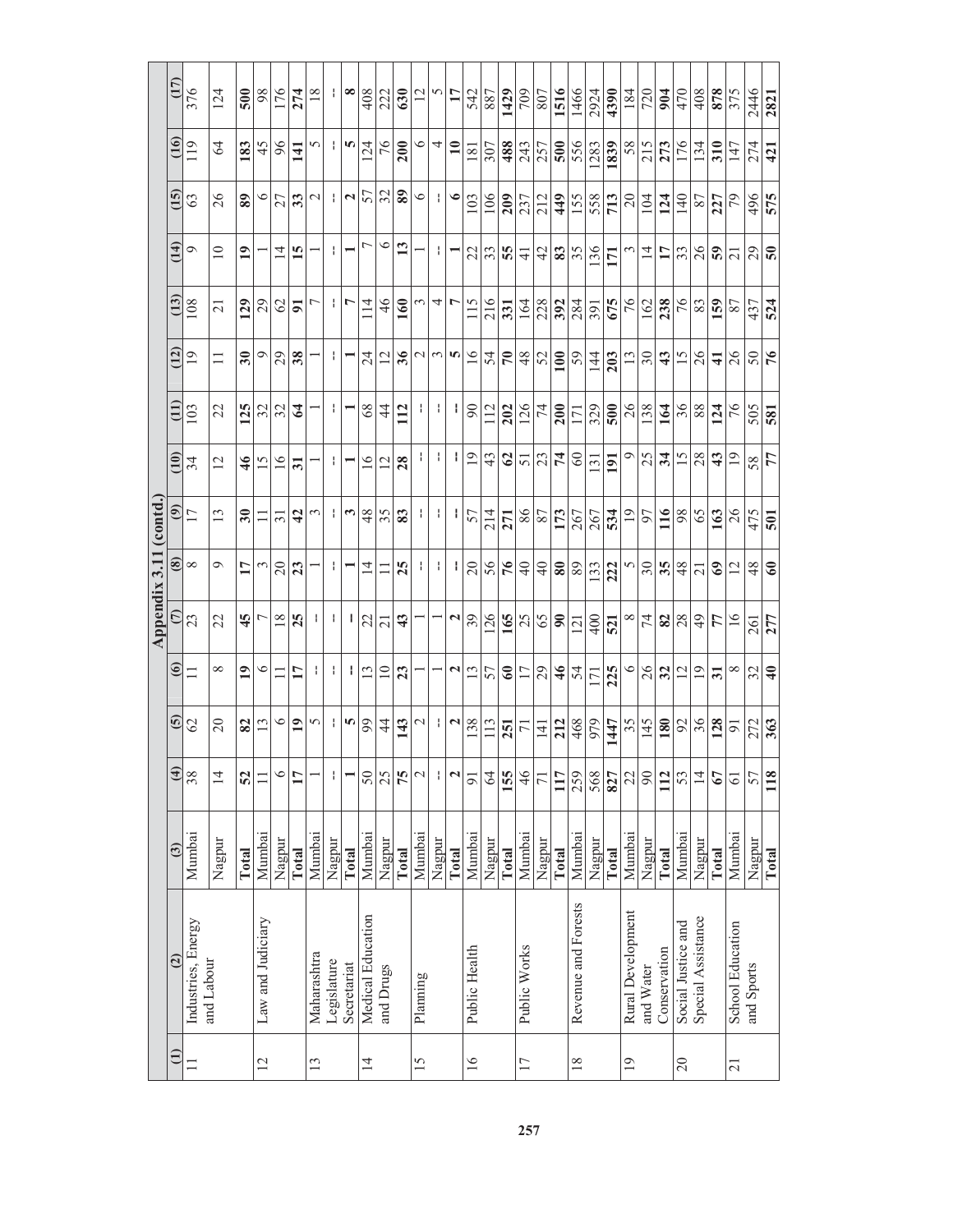|                        | (17)                     | $^{60}$              | 28            | 88              | 254                       | 415            | 669             | 142               | 87                  | 229             | 700             | 1531   | 2231      | 476             | 163             | 639                     | 519              | 67             | 586             | I                     |        |       | 9671   | 14285  | 23956 |
|------------------------|--------------------------|----------------------|---------------|-----------------|---------------------------|----------------|-----------------|-------------------|---------------------|-----------------|-----------------|--------|-----------|-----------------|-----------------|-------------------------|------------------|----------------|-----------------|-----------------------|--------|-------|--------|--------|-------|
|                        | (16)                     | 23                   | 12            | 35              | 65                        | 123            | 188             | 38                | $\overline{\Omega}$ | 59              | 267             | 579    | 846       | 207             | 78              | 285                     | 183              | 37             | 220             | ł                     | I      |       | 3419   | 4894   | 8313  |
|                        | $\overline{15}$          | $\overline{4}$       | 4             | $\overline{18}$ | 114                       | $\overline{6}$ | 204             | 45                | 27                  | 72              | 145             | 233    | 378       | 56              | $\overline{16}$ | 72                      | 140              | 29             | 169             | ł                     | ł      |       | 2020   | 2657   | 4677  |
|                        | (14)                     | 3                    | $\mathcal{L}$ | n               | $\overline{15}$           | 27             | $\frac{1}{4}$   | 5                 | 3                   | ∞               | 25              | 55     | $\bf{80}$ |                 | $\circ$         | 17                      | 17               | $\overline{4}$ | $\overline{31}$ | I                     | ł      |       | 367    | 583    | 950   |
|                        | $\widetilde{\mathbf{1}}$ | 二                    | $\frac{3}{2}$ | $\overline{24}$ | 35                        | 89             | 124             | $\overline{16}$   | $\circ$             | 22              | 133             | 314    | 447       | 154             | $\overline{24}$ | 178                     | 143              | $\overline{c}$ | 164             | I                     | I      |       | 2180   | 2856   | 5036  |
|                        | (12)                     | 4                    | 5             | ۰               | $\circ$                   | 27             | 33              | $\mathcal{C}$     | $\mathcal{C}$       | 4               | 53              | 79     | 132       | 57              | $\Box$          | $\frac{8}{3}$           | 33               |                | $\frac{4}{3}$   | ł                     | I      | I     | 528    | 811    | 1339  |
|                        | $\widehat{\Xi}$          | 5                    | 4             | ٩               | 68                        | 76             | $\frac{44}{1}$  | 35                | 4                   | 39              | 137             | 205    | 342       | $\overline{20}$ | $\frac{8}{18}$  | 38                      | 74               |                | 75              | ł                     | ł,     | H     | 1600   | 2281   | 3881  |
|                        | (10)                     | $\mathcal{C}$        |               | 3               | 22                        | $\overline{c}$ | $\ddot{a}$      | $\Box$            | $\mathcal{C}$       | 13              | 48              | 78     | 126       | $\Box$          | $\infty$        | $\overline{19}$         | 23               |                | $\overline{24}$ | I                     | ł      |       | 555    | 671    | 1226  |
|                        | $\widehat{e}$            | 4                    | $\mathcal{L}$ | $\bullet$       | 4                         | 65             | 3               | L                 | $\overline{10}$     | $\mathbf{1}$    | 54              | 220    | 314       | 32              | 36              | $\frac{8}{3}$           | 25               | 4              | $\overline{29}$ | ł                     | ł      | ł     | 1128   | 2023   | 3151  |
|                        | $\circledast$            | $\mathrel{\sim}$     |               | 3               | 3                         | $\overline{4}$ | 17              |                   | 5                   | $\bullet$       | $\overline{4}$  | 76     | 116       | $\overline{c}$  | $\overline{15}$ | 27                      | $\overline{17}$  | 3              | $\overline{20}$ | I                     | I      | ł     | 434    | 676    | 1110  |
| Appendix 3.11 (concld. | $\widehat{C}$            | $\infty$             | 5             | 13              |                           | 47             | 58              | $\infty$          | 28                  | 36              | 46              | 127    | 173       | $\mathcal{Z}$   | 17              | $\overline{\mathbf{s}}$ | 28               | O              | 37              | ł                     | I      |       | 649    | 1496   | 2145  |
|                        | $\circledcirc$           | 4                    | 3             | r               | 5                         | 15             | $\overline{20}$ | $\circ$           | 4                   | $\overline{10}$ | 22              | 53     | 75        | $30\,$          | $\overline{10}$ | $\frac{4}{ }$           | 15               | 5              | $\overline{20}$ | ł                     | I      | ł     | 319    | 587    | 906   |
|                        | $\tilde{6}$              | $\frac{8}{18}$       | I             | $\frac{8}{18}$  | 22                        | 48             | $\mathcal{F}$   | $\overline{31}$   | $\overline{2}$      | $\frac{43}{5}$  | 145             | 432    | 577       | 150             | 52              | 202                     | 109              | 3              | 112             | I                     |        |       | 2094   | 2972   | 5066  |
|                        | $\widehat{a}$            | ∞                    | ł             | ∞               | $\overline{14}$           | 19             | 33              | 13                | S                   | 18              | 79              | 238    | 317       | 86              | 28              | $\frac{14}{1}$          | 78               |                | 81              | ł                     | ł      |       | 1216   | 1566   | 2782  |
|                        | $\ddot{\textbf{c}}$      | Mumbai               | Nagpur        | Total           | Mumbai                    | Nagpur         | Total           | Mumbai            | Nagpur              | Total           | Mumbai          | Nagpur | Total     | Mumbai          | Nagpur          | Total                   | Mumbai           | Nagpur         | Total           | Mumbai                | Nagpur | Total | Mumbai | Nagpur | Total |
|                        | $\overline{c}$           | Tourism and Cultural | Affairs       |                 | <b>Tribal Development</b> |                |                 | Urban Development |                     |                 | Water Resources |        |           | Women and Child | Development     |                         | Water Supply and | Sanitation     |                 | Parliamentary Affairs |        |       | Total  |        |       |
|                        | $\widehat{=}$            | 22                   |               |                 | 23                        |                |                 | 24                |                     |                 | 25              |        |           | 26              |                 |                         | 27               |                |                 | 28                    |        |       |        |        |       |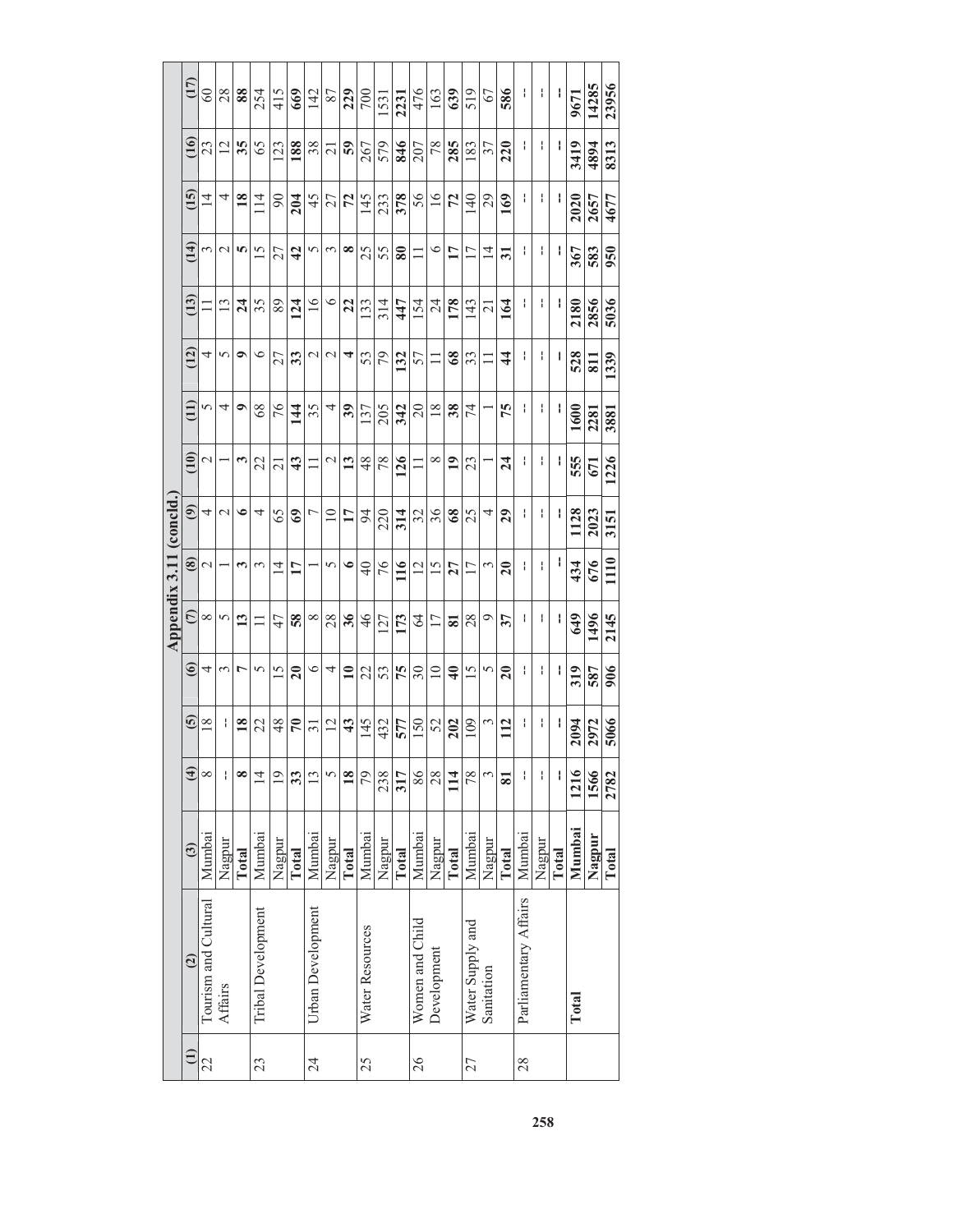| <b>APPENDIX 3.12</b> |                                                                                                                       |                        |                |                |                |                |                          |                |                         |  |  |  |
|----------------------|-----------------------------------------------------------------------------------------------------------------------|------------------------|----------------|----------------|----------------|----------------|--------------------------|----------------|-------------------------|--|--|--|
|                      | (Reference: Paragraph 3.6.1; Page: 160)<br>Statement showing no. of paragraphs/reviews in respect of which Government |                        |                |                |                |                |                          |                |                         |  |  |  |
|                      |                                                                                                                       |                        |                |                |                |                |                          |                |                         |  |  |  |
|                      | explanatory memoranda (UORs) had not been received                                                                    |                        |                |                |                |                |                          |                |                         |  |  |  |
| Sr.<br>No.           | <b>Name of Department</b>                                                                                             | <b>Upto</b><br>2003-04 | $2004 -$<br>05 | $2005 -$<br>06 | $2006 -$<br>07 | $2007 -$<br>08 | 2008-<br>09              | 2009-<br>10    | <b>Total</b>            |  |  |  |
| $\mathbf{1}$         | Agriculture, Animal Husbandry,                                                                                        | 7                      | 1              |                |                |                |                          | 3              | 11                      |  |  |  |
|                      | Dairy Development and Fisheries                                                                                       |                        |                |                |                |                |                          |                |                         |  |  |  |
| $\overline{2}$       | Co-operation and Textiles                                                                                             | $-$                    | $-$            | $-$            | $-$            | $-$            | $-$                      | 1              | $\mathbf{1}$            |  |  |  |
| $\overline{3}$       | Finance                                                                                                               |                        |                |                |                |                |                          |                |                         |  |  |  |
| $\overline{4}$       | Food, Civil Supplies and                                                                                              | $\mathbf{1}$           | --             | $-$            | 1              | $-$            | $-$                      | $-1$           | $\overline{2}$          |  |  |  |
|                      | <b>Consumer Protection</b>                                                                                            |                        |                |                |                |                |                          |                |                         |  |  |  |
| 5                    | General Administration                                                                                                | $-$                    | $-$            | $-$            | $-$            | $-$            | 1                        | $-$            | $\mathbf{1}$            |  |  |  |
| 6                    | Home                                                                                                                  | $-$                    | 1              | $-$            | $\mathbf{1}$   | $\overline{2}$ | $\overline{a}$           | 1              | $\overline{5}$          |  |  |  |
| 7                    | Housing                                                                                                               | 3                      | $-$            | $-$            | $-$            | --             | $\overline{\phantom{0}}$ | $\overline{2}$ | $\overline{5}$          |  |  |  |
| 8                    | Higher and Technical Education                                                                                        | $\overline{a}$         | $-$            | 1              | $-$            | $-$            | $-$                      | $\overline{2}$ | $\overline{3}$          |  |  |  |
| 9                    | Industries, Energy and Labour                                                                                         | $-$                    | $-$            | $\overline{a}$ | $-$            | $-$            | $-$                      | $-$            | $\overline{a}$          |  |  |  |
| 10                   | Medical Education & Drugs                                                                                             | $\overline{2}$         | $-$            | $-$            | $-$            | $-$            | $-$                      | $\mathbf{1}$   | $\overline{\mathbf{3}}$ |  |  |  |
| 11                   | Planning                                                                                                              | $\overline{2}$         | 1              | $\overline{a}$ | $-$            | $-$            | 1                        | $\overline{a}$ | $\overline{4}$          |  |  |  |
| 12                   | Public Health                                                                                                         | $\overline{5}$         | $\overline{a}$ | $\overline{a}$ | 3              | 1              | 3                        | $\mathbf{1}$   | 13                      |  |  |  |
| 13                   | Public Works                                                                                                          | $\overline{a}$         | --             | $\overline{a}$ | $\overline{a}$ | $\overline{2}$ | $\overline{a}$           | $\mathbf{1}$   | $\overline{3}$          |  |  |  |
| 14                   | <b>Revenue and Forests</b>                                                                                            | 6                      | 1              | $\overline{2}$ | $\mathbf{1}$   | $\mathbf{1}$   | $-$                      | $-$            | 11                      |  |  |  |
| 15                   | Rural Development and Water                                                                                           | 6                      | $\overline{a}$ | $\overline{a}$ | $\mathbf{1}$   | $\overline{a}$ | $\mathbf{1}$             | $\mathbf{1}$   | $\overline{9}$          |  |  |  |
|                      | Conservation                                                                                                          |                        |                |                |                |                |                          |                |                         |  |  |  |
| 16                   | Social Justice and Special                                                                                            | $\overline{7}$         | --             | $\mathbf{1}$   | $-$            | $-$            | $-$                      | $\mathbf{1}$   | 9                       |  |  |  |
|                      | Assistance                                                                                                            |                        |                |                |                |                |                          |                |                         |  |  |  |
| 17                   | <b>Tribal Development</b>                                                                                             | $-$                    | $-$            | $-$            | $-$            | --             | $-$                      | $\overline{a}$ | $ -$                    |  |  |  |
| 18                   | Urban Development                                                                                                     | 7                      | 1              | $-$            | 1              | 3              | 1                        | $\overline{2}$ | 15                      |  |  |  |
| 19                   | Water Supply and Sanitation                                                                                           | $-$                    | $\overline{a}$ | $-$            | $-$            | $-$            | $\overline{a}$           | $\overline{2}$ | $\overline{2}$          |  |  |  |
| 20                   | <b>Water Resources</b>                                                                                                | $\overline{4}$         | $\mathbf{1}$   | $\overline{2}$ | $-$            | $-$            | $-$                      | 6              | 13                      |  |  |  |
| 21                   | Women and Child Development                                                                                           | 5                      | $\overline{a}$ | $\overline{a}$ | $-$            | $-$            | $-$                      | $\overline{a}$ | 5                       |  |  |  |
| 22                   | School Education and Sports                                                                                           | $-$                    | $-$            | $-$            | $-$            | $-$            | 1                        | $-$            | $\mathbf{1}$            |  |  |  |
| $\overline{23}$      | Environment                                                                                                           | --                     | $-$            | $-$            | 1              | --             | --                       | --             | $\mathbf{1}$            |  |  |  |
| 24                   | Maharashtra Legislature                                                                                               | $-1$                   | $-$            | $-$            | $\overline{a}$ | 1              | $-$                      | $-$            | $\mathbf{1}$            |  |  |  |
|                      | Secretariat                                                                                                           |                        |                |                |                |                |                          |                |                         |  |  |  |
| 25                   | Rural Development & Panchayat                                                                                         | $-$                    | --             | $-$            | --             | --             | 1                        | $-$            | $\mathbf{1}$            |  |  |  |
|                      | Raj                                                                                                                   |                        |                |                |                |                |                          |                |                         |  |  |  |
| 26                   | Public Works and Water                                                                                                | $-$                    | $-$            | $-$            | $-$            | $\mathbf{1}$   | $-$                      | $-$            | $\mathbf{1}$            |  |  |  |
|                      | Resources                                                                                                             |                        |                |                |                |                |                          |                |                         |  |  |  |
|                      | <b>Total</b>                                                                                                          | 55                     | 6              | 6              | 9              | 11             | 9                        | 24             | 120                     |  |  |  |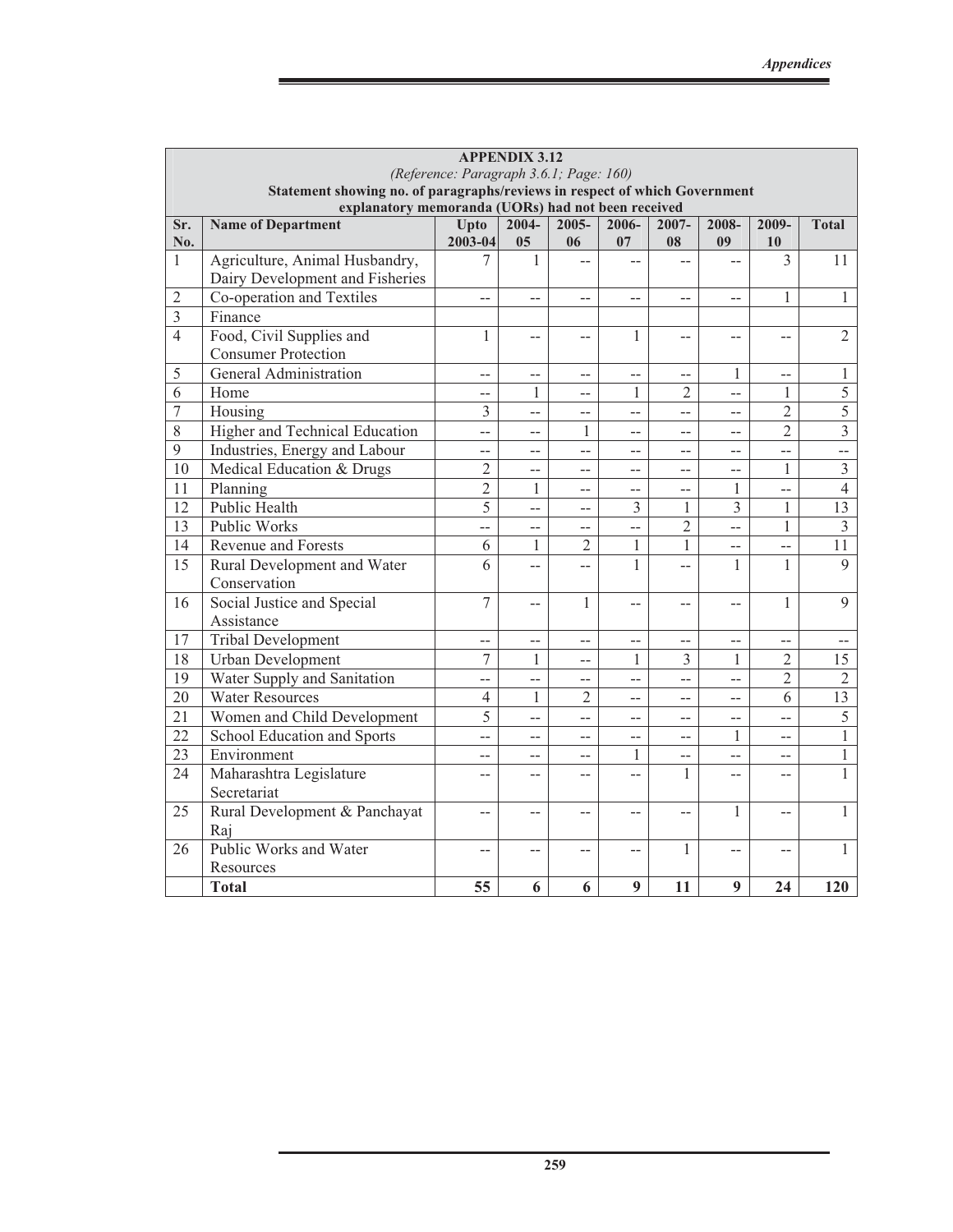|                    |                | <b>Appendix 4.1.1</b><br>(Reference: Paragraph 4.1.7.2; Page: 166)<br>Non-reconciliation of cash balances with bank balances |              |                                              |                                             |
|--------------------|----------------|------------------------------------------------------------------------------------------------------------------------------|--------------|----------------------------------------------|---------------------------------------------|
| <b>Block</b>       | Name of        | <b>Reconciliation</b>                                                                                                        |              | <b>Balance as of 31</b><br><b>March 2011</b> | $(\bar{\tau}$ in lakh)<br><b>Difference</b> |
|                    | scheme         | done upto                                                                                                                    | Cash<br>book | <b>Bank</b>                                  |                                             |
| Arjuni-<br>Morgaon | <b>JAY</b>     | March 2010                                                                                                                   | 103.12       | 123.04                                       | 19.92                                       |
|                    | IAY(N)         | March 2010                                                                                                                   | 45.42        | 46.64                                        | 1.22                                        |
|                    | RGNY-1         | March 2010                                                                                                                   | 9.62         | 9.53                                         | 0.09                                        |
|                    | <b>MGNREGS</b> | March 2010                                                                                                                   | 30.51        | 17.04                                        | 13.47                                       |
|                    | <b>SGSY</b>    | March 2010                                                                                                                   | 6.49         | 11.93                                        | 5.44                                        |
| Deori              | <b>MGNREGS</b> | March 2010                                                                                                                   | 1.23         | 2.03                                         | 0.80                                        |
| Gondia             | <b>IAY</b>     | Not done                                                                                                                     | 87.84        | 230.71                                       | 142.87                                      |
|                    | IAY(N)         | Not done                                                                                                                     | 89.81        | 87.62                                        | 2.19                                        |
|                    | <b>SGSY</b>    | Not done                                                                                                                     | 11.32        | 9.63                                         | 1.69                                        |
|                    | RGGNY-1        | Not done                                                                                                                     | 13.55        | 23.86                                        | 10.31                                       |
|                    | <b>MGNREGS</b> | Not done                                                                                                                     | 41.88        | 67.74                                        | 25.86                                       |
| Sadak-<br>Arjuni   | IAY-I          | Not done                                                                                                                     | 45.03        | 49.77                                        | 4.74                                        |
|                    | IAY-II         | Not done                                                                                                                     | 44.40        | 87.54                                        | 43.12                                       |
|                    | IAY(N)         | Not done                                                                                                                     | 11.89        | 16.65                                        | 4.76                                        |
|                    | <b>SGSY</b>    | March 2009                                                                                                                   | 16.41        | 19.97                                        | 3.56                                        |
|                    | <b>RGNY-I</b>  | March 2009                                                                                                                   | 2.01         | 2.70                                         | 0.69                                        |
| Tirora             | <b>IAY</b>     | March 2010                                                                                                                   | 31.19        | 35.15                                        | 4.96                                        |
|                    | IAY(N)         | March 2010                                                                                                                   | 42.01        | 47.00                                        | 4.99                                        |
|                    | IAY (256)      | March 2010                                                                                                                   | 10.56        | 18.20                                        | 7.64                                        |
|                    | <b>SGSY</b>    | March 2010                                                                                                                   | 21.16        | 23.00                                        | 1.84                                        |
|                    | <b>MGNREGS</b> | March 2010                                                                                                                   | 2.26         | 16.13                                        | 13.87                                       |
|                    | <b>RGNY-I</b>  | March 2010                                                                                                                   | 7.15         | 8.13                                         | 0.98                                        |
|                    |                |                                                                                                                              |              | <b>Total</b>                                 | 315.01                                      |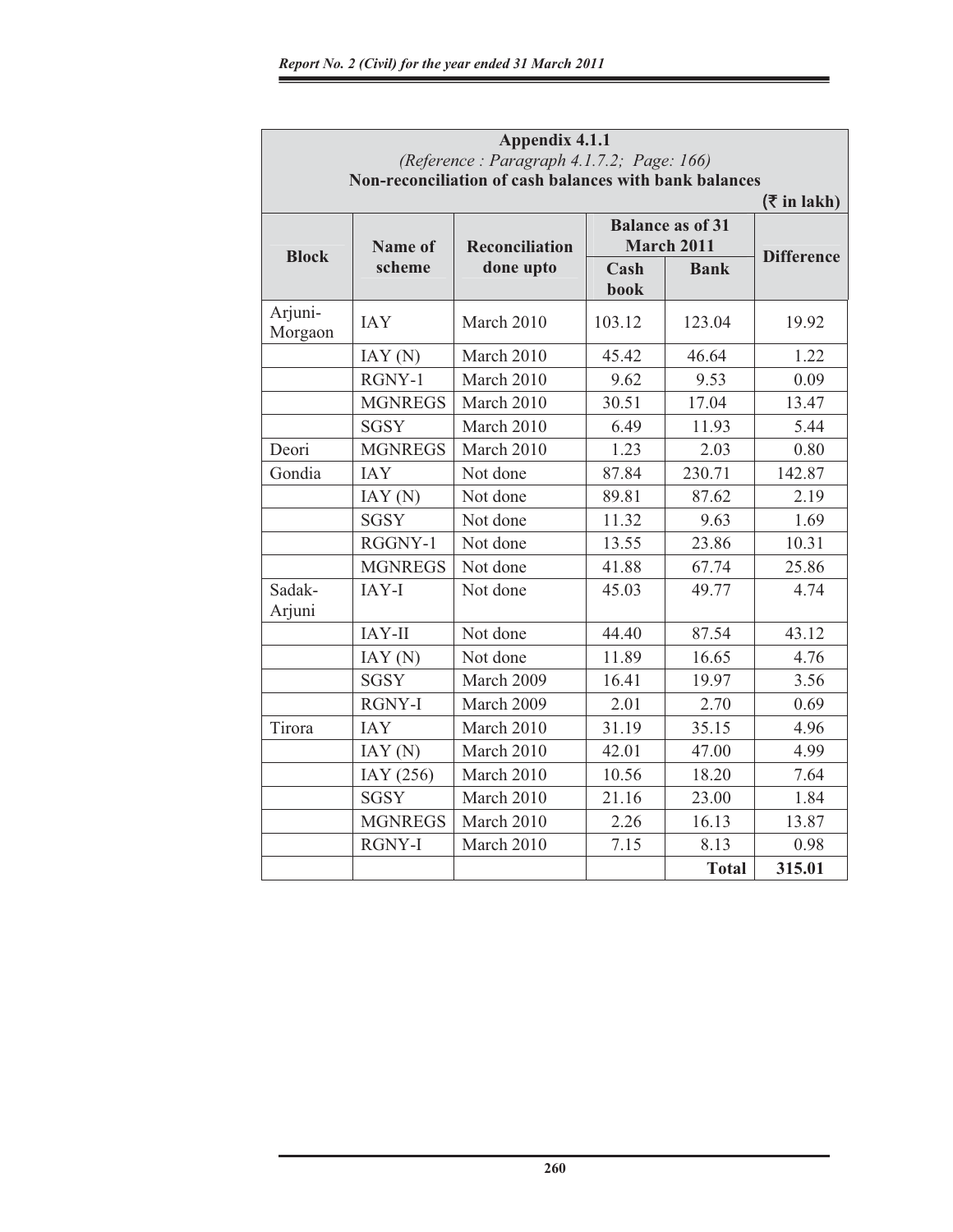|                |                                                                                                                                |                                                               |                         |                       | Appendix 4.1.2<br>(Reference: Paragraph 4.1.9.1; Page: 182)<br>Change in scope of work |                                                                                            |                                               | $(\bar{\bar{\mathbf{x}}}$ in lakh)                                                                                                      |
|----------------|--------------------------------------------------------------------------------------------------------------------------------|---------------------------------------------------------------|-------------------------|-----------------------|----------------------------------------------------------------------------------------|--------------------------------------------------------------------------------------------|-----------------------------------------------|-----------------------------------------------------------------------------------------------------------------------------------------|
| Sr.<br>No.     | Name of Work                                                                                                                   | <b>Amount of</b><br>A A and<br>date of<br>sanction of<br>work | <b>Estimate</b><br>cost | <b>Tender</b><br>cost | <b>Expenditure</b><br>incurred up<br>to March<br>2011                                  | <b>Execution of</b><br>additional<br>items not<br>included in an<br>sanctioned<br>estimate | Expendi-<br>ture on the<br>additional<br>item | <b>Department</b><br>comments                                                                                                           |
| $\mathbf{1}$ . | Construction of<br>major bridge<br>across river<br>Gadhavi in km<br>14/00 on Itkheda<br>Siroli Butai<br>Keshori road           | 378<br>28-08-2008                                             | 339.67                  | 318,82                | 332.85                                                                                 | Protection wall<br>and wearing<br>coarse of<br>approach road                               | 20.11                                         | The work was<br>carried out on<br>instruction of<br>SE, PWC,<br>Nagpur                                                                  |
| 2.             | Improvement to<br>Sironcha – Ashti<br>- Gadchiroli -<br>Kohamara $-$<br>$Gondia -$<br>Balaghat road<br>SH 275 km 282<br>to 291 | 475<br>28-08-2008                                             | 424.90                  | 348.29                | 408.80                                                                                 | Laying of 50<br>mm BM for<br>existing $3.70 \text{ m}$<br>carriage                         | 67.24                                         | Due to heavy<br>traffic the<br>road was<br>damaged<br>badly. The<br>work was<br>executed on<br>the instruction<br>of SE, PWC,<br>Nagpur |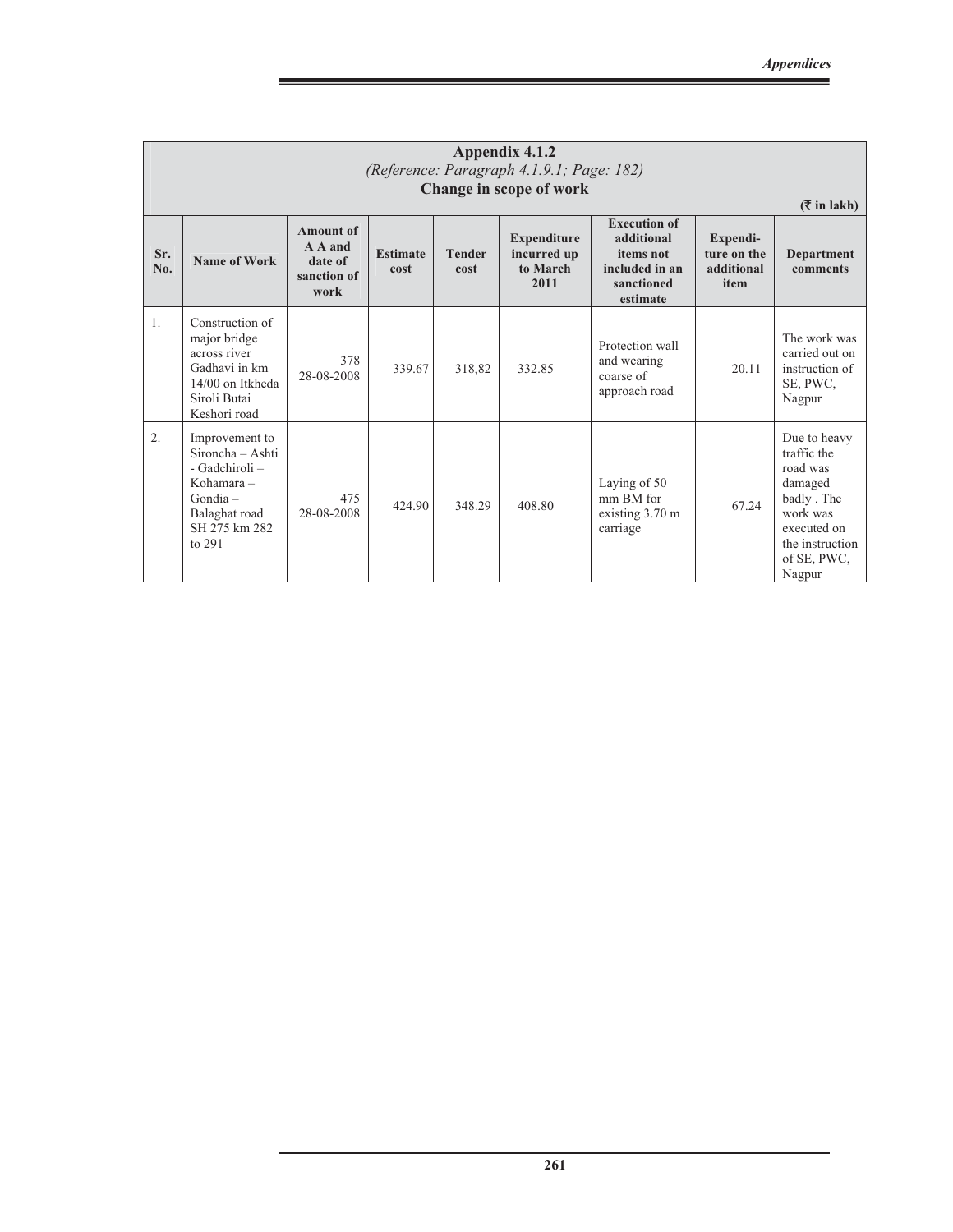|                | Appendix 4.1.3                                                                                                                                                                            |                                                                          |                                                |                                |                                                                       |                                                                       |                                            |  |  |  |  |
|----------------|-------------------------------------------------------------------------------------------------------------------------------------------------------------------------------------------|--------------------------------------------------------------------------|------------------------------------------------|--------------------------------|-----------------------------------------------------------------------|-----------------------------------------------------------------------|--------------------------------------------|--|--|--|--|
|                |                                                                                                                                                                                           |                                                                          | (Reference: Paragraph 4.1.9.1; Page: 182)      |                                |                                                                       |                                                                       |                                            |  |  |  |  |
|                |                                                                                                                                                                                           |                                                                          | <b>Excess reporting of expenditure figures</b> |                                |                                                                       |                                                                       | $(\overline{\mathbf{\mathsf{Z}}}$ in lakh) |  |  |  |  |
| Sr.<br>No.     | <b>Name of Work</b>                                                                                                                                                                       | <b>Amount</b><br><sub>of</sub><br><b>Adminis-</b><br>trative<br>approval | <b>Estimated</b><br>amount                     | <b>Tender</b><br><b>Amount</b> | Expendi-<br>ture<br>reported in<br><b>MPR</b> of<br><b>March 2011</b> | <b>Actual</b><br>expenditure<br>as per last<br><b>RA bill</b><br>paid | <b>Excess</b><br>reported                  |  |  |  |  |
| 1.             | Improvement to Sironcha<br>- Ashti - Gadchiroli -<br>Kohamara – Gondia –<br>Balaghat road SH 275 km<br>270 to 282.                                                                        | 425                                                                      | 394.77                                         | 327.86                         | $100$ per cent                                                        | 345.40<br>(May 2010).                                                 | 77.68                                      |  |  |  |  |
| 2.             | Improvement to<br>Bharregaon Nakti Futana<br>Parsodi Road KM 8/00 to<br>16/00 MDR 52                                                                                                      | 288                                                                      | 245.17                                         | 201.60                         | 307.71                                                                | 212.26<br>(July 2010)                                                 | 95.15                                      |  |  |  |  |
| $\overline{3}$ | Improvement to Sironcha<br>– Ashti - Gadchiroli –<br>Kohamara – Gondia –<br>Balaghat road SH 275 km<br>350 to 365/800                                                                     | 697                                                                      | 682.54                                         | 525.48                         | 591.15                                                                | 423.15<br>(March<br>2011)                                             | 168.00                                     |  |  |  |  |
| 4.             | Construction of major<br>bridge across river<br>Gadhavi in km 14/00 on<br>Itkheda Siroli Butai<br>Keshori road in Taluka<br>Arjuni Mor                                                    | 378                                                                      | 339.67                                         | 318.06                         | 405.06                                                                | 329.80<br>(January<br>2010)                                           | 75.26                                      |  |  |  |  |
| 5              | Construction of major<br>single lane submersible<br>bridge across river<br>Gadhavi in km 28/930 on<br>Keshori Umarpayali<br>Ghogra Palandur<br>Sinandoh road MDR-40<br>in Gondia district | 191                                                                      | 138.76                                         | 126.68                         | 190.89                                                                | 97.61<br>(March<br>2011)                                              | 93.28                                      |  |  |  |  |
| 6.             | Improvement to Sironcha<br>– Ashti - Gadchiroli –<br>Kohamara – Gondia –<br>Balaghat road SH 275 km<br>282 to 291                                                                         | 475                                                                      | 424.90                                         | 348.29                         | 469.07                                                                | 408.81<br>(March<br>2010)                                             | 60.26                                      |  |  |  |  |
|                |                                                                                                                                                                                           |                                                                          | <b>Total Excess reported</b>                   |                                |                                                                       |                                                                       | 569.63                                     |  |  |  |  |